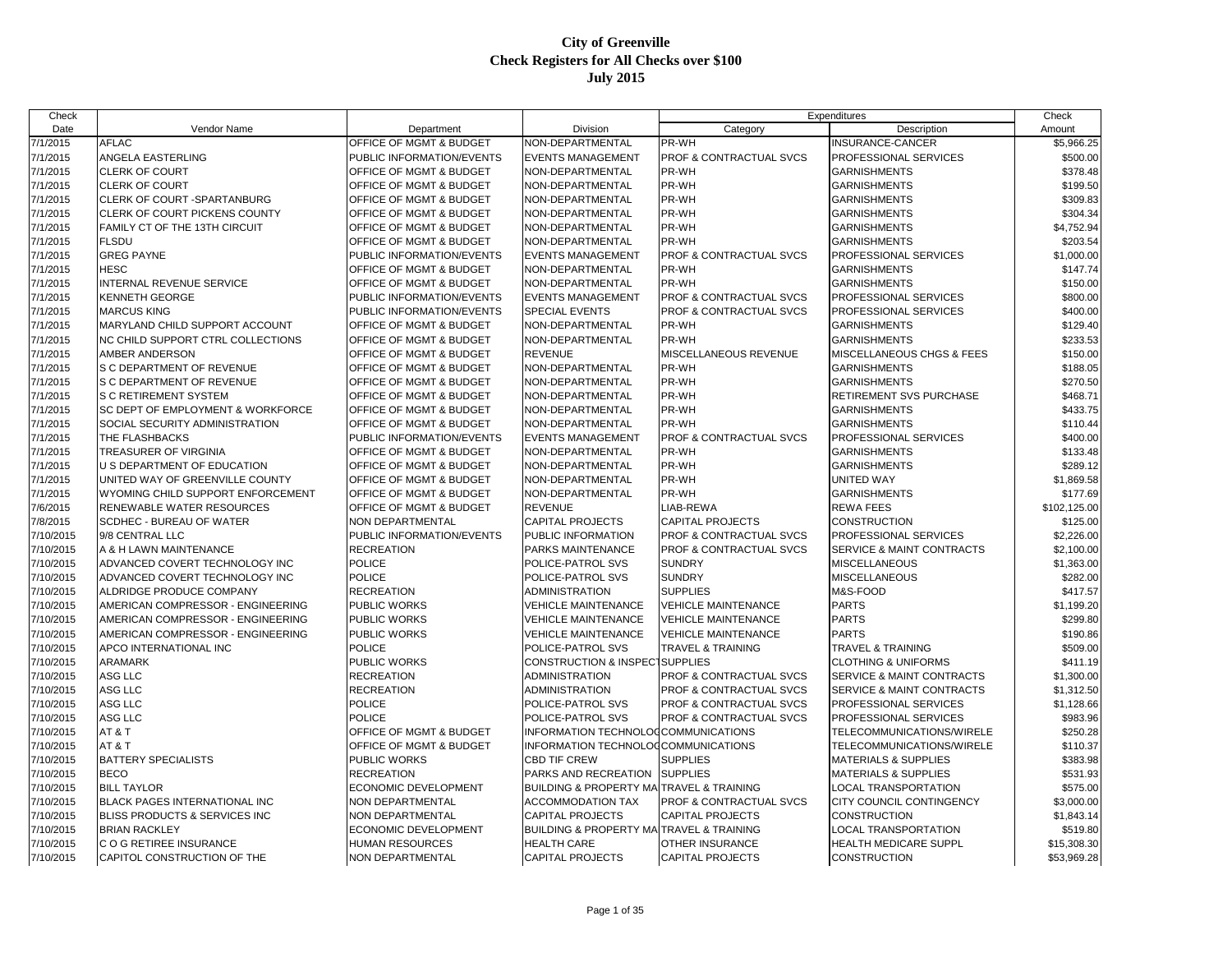| Check                  |                                              |                           |                                     |                                | Expenditures                    | Check                |
|------------------------|----------------------------------------------|---------------------------|-------------------------------------|--------------------------------|---------------------------------|----------------------|
| Date                   | Vendor Name                                  | Department                | Division                            | Category                       | Description                     | Amount               |
| 7/10/2015              | CAROLINA ALTERNATORS                         | PUBLIC WORKS              | <b>FLEET</b>                        | <b>VEHICLE MAINTENANCE</b>     | <b>PARTS</b>                    | \$156.88             |
| 7/10/2015              | CDW/G                                        | C. D. DIVISION            | <b>CDBG PROJECTS</b>                | <b>SUPPLIES</b>                | <b>MATERIALS &amp; SUPPLIES</b> | \$319.19             |
| 7/10/2015              | CDW/G                                        | <b>HUMAN RESOURCES</b>    | HUMAN RESOURCES                     | TRAVEL & TRAINING              | <b>TRAVEL &amp; TRAINING</b>    | \$224.32             |
| 7/10/2015              | CDW/G                                        | ECONOMIC DEVELOPMENT      | ECONOMIC DEVELOPMENT SUPPLIES       |                                | <b>MATERIALS &amp; SUPPLIES</b> | \$380.61             |
| 7/10/2015              | CDW/G                                        | PUBLIC WORKS              | STREETS BUREAU                      | <b>REPAIR &amp; MAINT SVCS</b> | RADIO MAINTENANCE               | \$693.85             |
| 7/10/2015              | CHARTER COMMUNICATIONS                       | OFFICE OF MGMT & BUDGET   | INFORMATION TECHNOLOGCOMMUNICATIONS |                                | TELECOMMUNICATIONS/WIRELE       | \$9,222.07           |
| 7/10/2015              | CHARTER COMMUNICATIONS                       | PUBLIC WORKS              | RHETT ST LOT                        | <b>COMMUNICATIONS</b>          | <b>OTHER</b>                    | \$118.42             |
| 7/10/2015              | CHI BLAIR                                    | HUMAN RESOURCES           | <b>HUMAN RESOURCES</b>              | <b>SUNDRY</b>                  | <b>RECRUITMENT ADS</b>          | \$256.86             |
| 7/10/2015              | CHI BLAIR                                    | <b>HUMAN RESOURCES</b>    | <b>HUMAN RESOURCES</b>              | <b>SUNDRY</b>                  | <b>RECRUITMENT ADS</b>          | \$211.98             |
| 7/10/2015              | CINTAS                                       | <b>RECREATION</b>         | ADMINISTRATION                      | <b>SUPPLIES</b>                | <b>CLOTHING &amp; UNIFORMS</b>  | \$175.53             |
| 7/10/2015              | <b>CINTAS</b>                                | RECREATION                | <b>ADMINISTRATION</b>               | <b>SUPPLIES</b>                | <b>CLOTHING &amp; UNIFORMS</b>  | \$104.04             |
| 7/10/2015              | <b>CINTAS</b>                                | PUBLIC WORKS              | <b>FLEET</b>                        | <b>SUPPLIES</b>                | <b>CLOTHING &amp; UNIFORMS</b>  | \$260.89             |
| 7/10/2015              | <b>CINTAS</b>                                | PUBLIC WORKS              | <b>FLEET</b>                        | <b>SUPPLIES</b>                | <b>MATERIALS &amp; SUPPLIES</b> | \$114.72             |
| 7/10/2015              | CITY OF GREENVILLE                           | <b>RECREATION</b>         | PUBLIC SERVICES                     | <b>TAX LIABILITIES</b>         | <b>HOSPITALITY TAXES</b>        | \$142.79             |
| 7/10/2015              | <b>CLAUDIA MAJOR</b>                         | HUMAN RESOURCES           | OCCUPATIONAL HEALTH                 | <b>SUNDRY</b>                  | DUES SUBSCRIPTN, PUBLICATN      | \$215.00             |
| 7/10/2015              | CLAUDIA MAJOR                                | <b>HUMAN RESOURCES</b>    | OCCUPATIONAL HEALTH                 | <b>SUNDRY</b>                  | <b>WELLNESS ACTIVITIES</b>      | \$107.06             |
| 7/10/2015              | <b>CLINE HOSE &amp; HYDRAULIC</b>            | PUBLIC WORKS              | <b>FLEET</b>                        | <b>VEHICLE MAINTENANCE</b>     | <b>PARTS</b>                    | \$283.60             |
| 7/10/2015              | COMMERCIAL & INDUSTRIAL FLOORS INC           | <b>RECREATION</b>         | COMMUNITY CENTERS                   | PROF & CONTRACTUAL SVCS        | PROFESSIONAL SERVICES           | \$985.00             |
| 7/10/2015              | COMMERCIAL & INDUSTRIAL FLOORS INC           | <b>RECREATION</b>         | <b>COMMUNITY CENTERS</b>            | PROF & CONTRACTUAL SVCS        | SERVICE & MAINT CONTRACTS       | \$7,935.00           |
| 7/10/2015              | COMMUNITY FOUNDATION OF GREENVILLE           | NON DEPARTMENTAL          | <b>CAPITAL PROJECTS</b>             | <b>CAPITAL PROJECTS</b>        | <b>CONSTRUCTION</b>             | \$9,801.00           |
| 7/10/2015              | <b>COMMUNITY JOURNALS.LLC</b>                | <b>RECREATION</b>         | <b>PUBLIC SERVICES</b>              | <b>SUPPLIES</b>                | SUPPLIES PROMOTIONS             | \$600.00             |
| 7/10/2015              | COUNTY OF GREENVILLE                         | PUBLIC INFORMATION/EVENTS | EVENTS MANAGEMENT                   | PROF & CONTRACTUAL SVCS        | SHOW MANAGEMENT EXP             | \$150.00             |
| 7/10/2015              | <b>CROMERS</b>                               | <b>RECREATION</b>         | PUBLIC SERVICES                     | <b>SUPPLIES</b>                | SALE CONCESSIONS                | \$242.54             |
| 7/10/2015              | <b>CUMMINS ATLANTIC LLC</b>                  | PUBLIC WORKS              | <b>VEHICLE MAINTENANCE</b>          | VEHICLE MAINTENANCE            | <b>PARTS</b>                    | \$346.78             |
| 7/10/2015              | <b>CUMMINS ATLANTIC LLC</b>                  | PUBLIC WORKS              | <b>VEHICLE MAINTENANCE</b>          | <b>VEHICLE MAINTENANCE</b>     | <b>PARTS</b>                    | \$499.68             |
| 7/10/2015              | <b>CUMMINS ATLANTIC LLC</b>                  | PUBLIC WORKS              | <b>VEHICLE MAINTENANCE</b>          | <b>VEHICLE MAINTENANCE</b>     | <b>PARTS</b>                    | \$124.92             |
| 7/10/2015              | <b>CUMMINS ATLANTIC LLC</b>                  | PUBLIC WORKS              | <b>TROLLEY</b>                      | <b>VEHICLE MAINTENANCE</b>     | <b>PARTS</b>                    | \$115.00             |
| 7/10/2015              | <b>DAVID SUDDUTH</b>                         | <b>COUNCIL</b>            | <b>CITY COUNCIL</b>                 | TRAVEL & TRAINING              | <b>LOCAL TRANSPORTATION</b>     | \$276.00             |
| 7/10/2015              | <b>DEAN'S ALTERNATOR</b>                     | PUBLIC WORKS              | <b>VEHICLE MAINTENANCE</b>          | <b>VEHICLE MAINTENANCE</b>     | <b>PARTS</b>                    | \$800.00             |
| 7/10/2015              | <b>DEAN'S ALTERNATOR</b>                     | PUBLIC WORKS              | <b>VEHICLE MAINTENANCE</b>          | <b>VEHICLE MAINTENANCE</b>     | <b>PARTS</b>                    | \$200.00             |
| 7/10/2015              | <b>DEAN'S ALTERNATOR</b>                     | PUBLIC WORKS              | <b>VEHICLE MAINTENANCE</b>          | <b>VEHICLE MAINTENANCE</b>     | <b>PARTS</b>                    | \$920.00             |
| 7/10/2015              | <b>DEAN'S ALTERNATOR</b>                     | PUBLIC WORKS              | <b>VEHICLE MAINTENANCE</b>          | <b>VEHICLE MAINTENANCE</b>     | <b>PARTS</b>                    | \$230.00             |
| 7/10/2015              | DELL MARKETING LP                            | NON DEPARTMENTAL          | CAPITAL PROJECTS                    | CAPITAL PROJECTS               | <b>EQUIPMENT</b>                | \$43,710.58          |
| 7/10/2015              | DELL MARKETING LP                            | NON DEPARTMENTAL          | CAPITAL PROJECTS                    | CAPITAL PROJECTS               | <b>EQUIPMENT</b>                | \$47,070.37          |
| 7/10/2015              | DELL MARKETING LP                            | <b>POLICE</b>             | POLICE-PATROL SVS                   | <b>SUPPLIES</b>                | <b>MATERIALS &amp; SUPPLIES</b> | \$113.19             |
| 7/10/2015              | <b>DESIGNLAB INC</b>                         | <b>POLICE</b>             | FED EQUITABLE SHAR DOJ SUPPLIES     |                                | <b>MATERIALS &amp; SUPPLIES</b> | \$166.41             |
| 7/10/2015              | <b>DESIGNLAB INC</b>                         | <b>POLICE</b>             | FED EQUITABLE SHAR DOJ SUPPLIES     |                                | <b>MATERIALS &amp; SUPPLIES</b> | \$166.41             |
| 7/10/2015              | <b>DESIGNLAB INC</b>                         | <b>POLICE</b>             | FED EQUITABLE SHAR DOJ SUPPLIES     |                                | <b>MATERIALS &amp; SUPPLIES</b> | \$166.41             |
| 7/10/2015              | <b>DESIGNLAB INC</b>                         | <b>POLICE</b>             | FED EQUITABLE SHAR DOJ SUPPLIES     |                                | <b>MATERIALS &amp; SUPPLIES</b> | \$166.41             |
| 7/10/2015              | <b>DESIGNLAB INC</b>                         | <b>POLICE</b>             | FED EQUITABLE SHAR DOJ SUPPLIES     |                                | <b>MATERIALS &amp; SUPPLIES</b> | \$166.41             |
| 7/10/2015              | <b>DESIGNLAB INC</b>                         | <b>POLICE</b>             | FED EQUITABLE SHAR DOJ SUPPLIES     |                                | <b>MATERIALS &amp; SUPPLIES</b> | \$166.41             |
| 7/10/2015              | <b>DESIGNLAB INC</b>                         | <b>POLICE</b>             | FED EQUITABLE SHAR DOJ SUPPLIES     |                                | <b>MATERIALS &amp; SUPPLIES</b> | \$166.41             |
| 7/10/2015              | <b>DESIGNLAB INC</b>                         | <b>POLICE</b>             | FED EQUITABLE SHAR DOJ SUPPLIES     |                                | <b>MATERIALS &amp; SUPPLIES</b> | \$166.41             |
| 7/10/2015              | <b>DESIGNLAB INC</b>                         | POLICE                    | FED EQUITABLE SHAR DOJ SUPPLIES     |                                | <b>MATERIALS &amp; SUPPLIES</b> | \$166.41             |
| 7/10/2015              | <b>DESIGNLAB INC</b>                         | <b>POLICE</b>             | FED EQUITABLE SHAR DOJ SUPPLIES     |                                | <b>MATERIALS &amp; SUPPLIES</b> | \$166.41             |
| 7/10/2015              | <b>DESIGNLAB INC</b>                         | <b>POLICE</b>             | FED EQUITABLE SHAR DOJ SUPPLIES     |                                | <b>MATERIALS &amp; SUPPLIES</b> | \$166.41             |
| 7/10/2015              | <b>DESIGNLAB INC</b>                         | <b>POLICE</b>             | FED EQUITABLE SHAR DOJ SUPPLIES     |                                | <b>MATERIALS &amp; SUPPLIES</b> | \$166.41             |
| 7/10/2015              | <b>DESIGNLAB INC</b>                         | <b>POLICE</b>             | FED EQUITABLE SHAR DOJ SUPPLIES     |                                | <b>MATERIALS &amp; SUPPLIES</b> | \$166.41             |
| 7/10/2015              | <b>DESIGNLAB INC</b>                         | <b>POLICE</b>             | FED EQUITABLE SHAR DOJ SUPPLIES     |                                | <b>MATERIALS &amp; SUPPLIES</b> | \$166.41             |
| 7/10/2015              | <b>DESIGNLAB INC</b>                         | <b>POLICE</b>             | FED EQUITABLE SHAR DOJ SUPPLIES     |                                | <b>MATERIALS &amp; SUPPLIES</b> | \$166.41             |
| 7/10/2015              |                                              | <b>POLICE</b>             | FED EQUITABLE SHAR DOJ SUPPLIES     |                                | <b>MATERIALS &amp; SUPPLIES</b> |                      |
|                        | <b>DESIGNLAB INC</b><br><b>DESIGNLAB INC</b> | <b>POLICE</b>             | FED EQUITABLE SHAR DOJ SUPPLIES     |                                | <b>MATERIALS &amp; SUPPLIES</b> | \$166.41<br>\$166.41 |
| 7/10/2015<br>7/10/2015 | <b>DESIGNLAB INC</b>                         | <b>POLICE</b>             | FED EQUITABLE SHAR DOJ SUPPLIES     |                                | <b>MATERIALS &amp; SUPPLIES</b> | \$166.41             |
|                        |                                              |                           |                                     |                                |                                 |                      |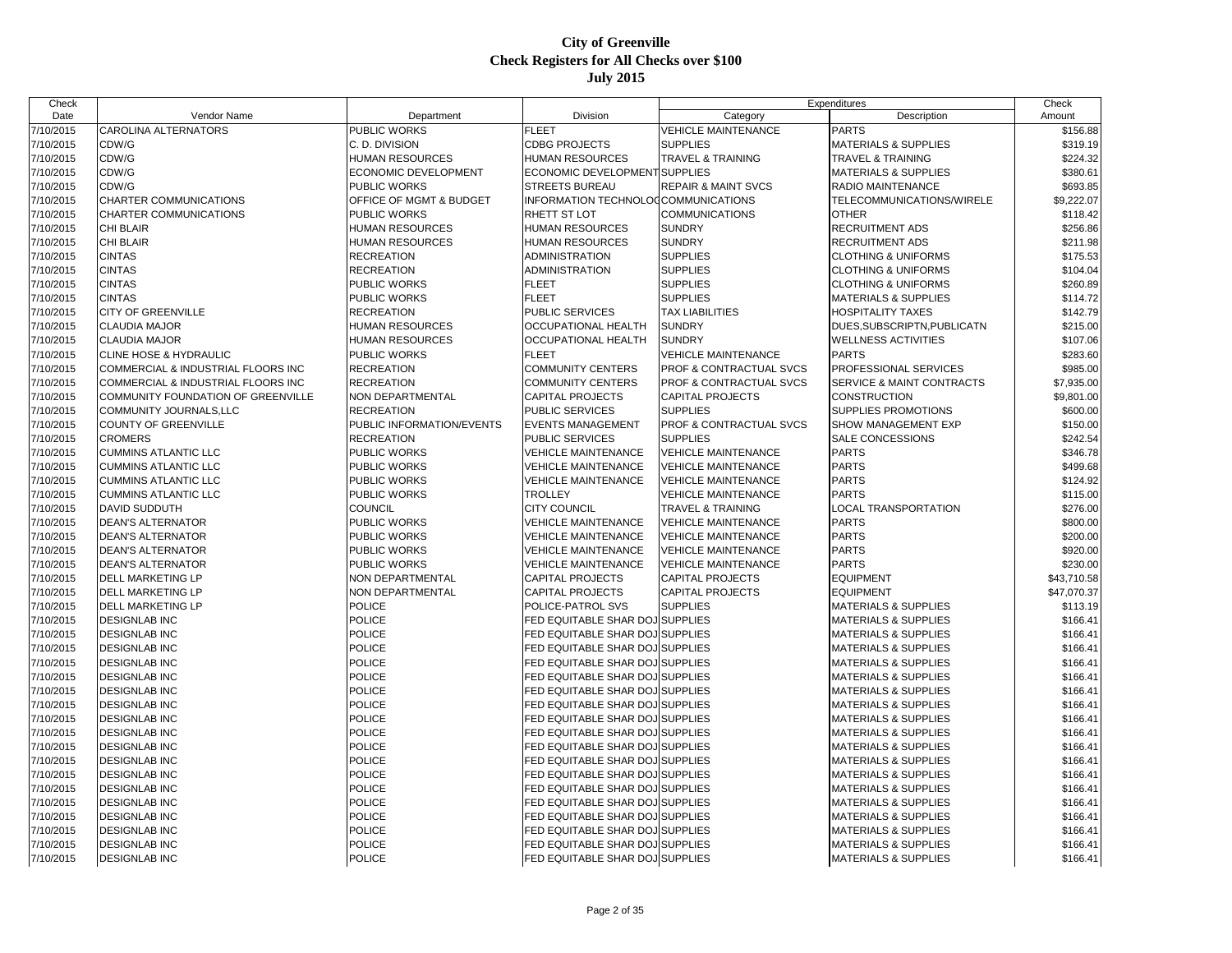| Date<br>Vendor Name<br>Amount<br>Department<br>Division<br>Category<br>Description<br>7/10/2015<br><b>DESIGNLAB INC</b><br><b>POLICE</b><br>FED EQUITABLE SHAR DOJ SUPPLIES<br>MATERIALS & SUPPLIES<br>\$166.41<br><b>POLICE</b><br>7/10/2015<br><b>DESIGNLAB INC</b><br>FED EQUITABLE SHAR DOJ SUPPLIES<br><b>MATERIALS &amp; SUPPLIES</b><br>\$166.41<br>7/10/2015<br><b>POLICE</b><br>FED EQUITABLE SHAR DOJ SUPPLIES<br><b>DESIGNLAB INC</b><br><b>MATERIALS &amp; SUPPLIES</b><br>\$166.41<br><b>POLICE</b><br>FED EQUITABLE SHAR DOJ SUPPLIES<br>7/10/2015<br><b>DESIGNLAB INC</b><br><b>MATERIALS &amp; SUPPLIES</b><br>\$166.41<br><b>POLICE</b><br>7/10/2015<br><b>DESIGNLAB INC</b><br>FED EQUITABLE SHAR DOJ SUPPLIES<br><b>MATERIALS &amp; SUPPLIES</b><br>\$166.41<br>7/10/2015<br><b>POLICE</b><br>FED EQUITABLE SHAR DOJ SUPPLIES<br><b>DESIGNLAB INC</b><br><b>MATERIALS &amp; SUPPLIES</b><br>\$166.41<br>7/10/2015<br><b>POLICE</b><br>FED EQUITABLE SHAR DOJ SUPPLIES<br><b>DESIGNLAB INC</b><br><b>MATERIALS &amp; SUPPLIES</b><br>\$166.41<br><b>POLICE</b><br>7/10/2015<br>FED EQUITABLE SHAR DOJ SUPPLIES<br><b>DESIGNLAB INC</b><br><b>MATERIALS &amp; SUPPLIES</b><br>\$166.41<br>7/10/2015<br><b>POLICE</b><br>FED EQUITABLE SHAR DOJ SUPPLIES<br><b>DESIGNLAB INC</b><br><b>MATERIALS &amp; SUPPLIES</b><br>\$166.41<br>7/10/2015<br><b>POLICE</b><br>FED EQUITABLE SHAR DOJ SUPPLIES<br><b>DESIGNLAB INC</b><br><b>MATERIALS &amp; SUPPLIES</b><br>\$166.41<br><b>POLICE</b><br>7/10/2015<br><b>DESIGNLAB INC</b><br>FED EQUITABLE SHAR DOJ SUPPLIES<br><b>MATERIALS &amp; SUPPLIES</b><br>\$166.41<br>7/10/2015<br><b>POLICE</b><br>FED EQUITABLE SHAR DOJ SUPPLIES<br><b>DESIGNLAB INC</b><br><b>MATERIALS &amp; SUPPLIES</b><br>\$166.41<br><b>POLICE</b><br>FED EQUITABLE SHAR DOJ SUPPLIES<br>7/10/2015<br><b>DESIGNLAB INC</b><br><b>MATERIALS &amp; SUPPLIES</b><br>\$166.41<br>7/10/2015<br><b>POLICE</b><br>FED EQUITABLE SHAR DOJ SUPPLIES<br>\$166.41<br><b>DESIGNLAB INC</b><br><b>MATERIALS &amp; SUPPLIES</b><br><b>POLICE</b><br>7/10/2015<br>FED EQUITABLE SHAR DOJ SUPPLIES<br><b>DESIGNLAB INC</b><br><b>MATERIALS &amp; SUPPLIES</b><br>\$166.41<br><b>POLICE</b><br>FED EQUITABLE SHAR DOJ SUPPLIES<br>7/10/2015<br><b>DESIGNLAB INC</b><br><b>MATERIALS &amp; SUPPLIES</b><br>\$166.41<br><b>POLICE</b><br>7/10/2015<br><b>DESIGNLAB INC</b><br>FED EQUITABLE SHAR DOJ SUPPLIES<br><b>MATERIALS &amp; SUPPLIES</b><br>\$166.41<br>7/10/2015<br><b>POLICE</b><br>FED EQUITABLE SHAR DOJ SUPPLIES<br><b>DESIGNLAB INC</b><br><b>MATERIALS &amp; SUPPLIES</b><br>\$166.41<br><b>POLICE</b><br>FED EQUITABLE SHAR DOJ SUPPLIES<br>7/10/2015<br><b>DESIGNLAB INC</b><br>MATERIALS & SUPPLIES<br>\$166.41<br>7/10/2015<br><b>DESIGNLAB INC</b><br><b>POLICE</b><br>FED EQUITABLE SHAR DOJ SUPPLIES<br><b>MATERIALS &amp; SUPPLIES</b><br>\$166.41<br><b>POLICE</b><br>FED EQUITABLE SHAR DOJ SUPPLIES<br>7/10/2015<br><b>DESIGNLAB INC</b><br><b>MATERIALS &amp; SUPPLIES</b><br>\$166.41<br>7/10/2015<br><b>POLICE</b><br>FED EQUITABLE SHAR DOJ SUPPLIES<br><b>DESIGNLAB INC</b><br><b>MATERIALS &amp; SUPPLIES</b><br>\$166.41<br>7/10/2015<br><b>DESIGNLAB INC</b><br><b>POLICE</b><br>FED EQUITABLE SHAR DOJ SUPPLIES<br><b>MATERIALS &amp; SUPPLIES</b><br>\$166.41<br>7/10/2015<br><b>POLICE</b><br>FED EQUITABLE SHAR DOJ SUPPLIES<br><b>DESIGNLAB INC</b><br><b>MATERIALS &amp; SUPPLIES</b><br>\$166.41<br><b>POLICE</b><br>FED EQUITABLE SHAR DOJ SUPPLIES<br>7/10/2015<br><b>DESIGNLAB INC</b><br><b>MATERIALS &amp; SUPPLIES</b><br>\$166.41<br><b>POLICE</b><br>FED EQUITABLE SHAR DOJ SUPPLIES<br>7/10/2015<br><b>DESIGNLAB INC</b><br><b>MATERIALS &amp; SUPPLIES</b><br>\$166.41<br>7/10/2015<br><b>POLICE</b><br>FED EQUITABLE SHAR DOJ SUPPLIES<br><b>DESIGNLAB INC</b><br><b>MATERIALS &amp; SUPPLIES</b><br>\$166.41<br><b>POLICE</b><br>FED EQUITABLE SHAR DOJ SUPPLIES<br>7/10/2015<br><b>DESIGNLAB INC</b><br><b>MATERIALS &amp; SUPPLIES</b><br>\$166.41<br>7/10/2015<br><b>DESIGNLAB INC</b><br><b>POLICE</b><br>FED EQUITABLE SHAR DOJ SUPPLIES<br><b>MATERIALS &amp; SUPPLIES</b><br>\$166.41<br>7/10/2015<br><b>POLICE</b><br>FED EQUITABLE SHAR DOJ SUPPLIES<br><b>DESIGNLAB INC</b><br><b>MATERIALS &amp; SUPPLIES</b><br>\$166.41<br>FED EQUITABLE SHAR DOJ SUPPLIES<br>7/10/2015<br><b>DESIGNLAB INC</b><br><b>POLICE</b><br><b>MATERIALS &amp; SUPPLIES</b><br>\$166.41<br>7/10/2015<br><b>POLICE</b><br>FED EQUITABLE SHAR DOJ SUPPLIES<br><b>MATERIALS &amp; SUPPLIES</b><br><b>DESIGNLAB INC</b><br>\$166.41<br><b>POLICE</b><br>7/10/2015<br><b>DESIGNLAB INC</b><br>FED EQUITABLE SHAR DOJ SUPPLIES<br><b>MATERIALS &amp; SUPPLIES</b><br>\$166.41 |
|--------------------------------------------------------------------------------------------------------------------------------------------------------------------------------------------------------------------------------------------------------------------------------------------------------------------------------------------------------------------------------------------------------------------------------------------------------------------------------------------------------------------------------------------------------------------------------------------------------------------------------------------------------------------------------------------------------------------------------------------------------------------------------------------------------------------------------------------------------------------------------------------------------------------------------------------------------------------------------------------------------------------------------------------------------------------------------------------------------------------------------------------------------------------------------------------------------------------------------------------------------------------------------------------------------------------------------------------------------------------------------------------------------------------------------------------------------------------------------------------------------------------------------------------------------------------------------------------------------------------------------------------------------------------------------------------------------------------------------------------------------------------------------------------------------------------------------------------------------------------------------------------------------------------------------------------------------------------------------------------------------------------------------------------------------------------------------------------------------------------------------------------------------------------------------------------------------------------------------------------------------------------------------------------------------------------------------------------------------------------------------------------------------------------------------------------------------------------------------------------------------------------------------------------------------------------------------------------------------------------------------------------------------------------------------------------------------------------------------------------------------------------------------------------------------------------------------------------------------------------------------------------------------------------------------------------------------------------------------------------------------------------------------------------------------------------------------------------------------------------------------------------------------------------------------------------------------------------------------------------------------------------------------------------------------------------------------------------------------------------------------------------------------------------------------------------------------------------------------------------------------------------------------------------------------------------------------------------------------------------------------------------------------------------------------------------------------------------------------------------------------------------------------------------------------------------------------------------------------------------------------------------------------------------------------------------------------------------------------------------------------------------------------------------------------------------------------------------------------------------------------------------------------------------------------------------------------------------------------------------------------------------------------------------------------------------------------------------------------------------------------------------------------------------------------------------------------------------------------------------------------------------------------------------------------------------------------------------------------------------------------------------------------------------------------------------------------------------------------------|
|                                                                                                                                                                                                                                                                                                                                                                                                                                                                                                                                                                                                                                                                                                                                                                                                                                                                                                                                                                                                                                                                                                                                                                                                                                                                                                                                                                                                                                                                                                                                                                                                                                                                                                                                                                                                                                                                                                                                                                                                                                                                                                                                                                                                                                                                                                                                                                                                                                                                                                                                                                                                                                                                                                                                                                                                                                                                                                                                                                                                                                                                                                                                                                                                                                                                                                                                                                                                                                                                                                                                                                                                                                                                                                                                                                                                                                                                                                                                                                                                                                                                                                                                                                                                                                                                                                                                                                                                                                                                                                                                                                                                                                                                                                                                      |
|                                                                                                                                                                                                                                                                                                                                                                                                                                                                                                                                                                                                                                                                                                                                                                                                                                                                                                                                                                                                                                                                                                                                                                                                                                                                                                                                                                                                                                                                                                                                                                                                                                                                                                                                                                                                                                                                                                                                                                                                                                                                                                                                                                                                                                                                                                                                                                                                                                                                                                                                                                                                                                                                                                                                                                                                                                                                                                                                                                                                                                                                                                                                                                                                                                                                                                                                                                                                                                                                                                                                                                                                                                                                                                                                                                                                                                                                                                                                                                                                                                                                                                                                                                                                                                                                                                                                                                                                                                                                                                                                                                                                                                                                                                                                      |
|                                                                                                                                                                                                                                                                                                                                                                                                                                                                                                                                                                                                                                                                                                                                                                                                                                                                                                                                                                                                                                                                                                                                                                                                                                                                                                                                                                                                                                                                                                                                                                                                                                                                                                                                                                                                                                                                                                                                                                                                                                                                                                                                                                                                                                                                                                                                                                                                                                                                                                                                                                                                                                                                                                                                                                                                                                                                                                                                                                                                                                                                                                                                                                                                                                                                                                                                                                                                                                                                                                                                                                                                                                                                                                                                                                                                                                                                                                                                                                                                                                                                                                                                                                                                                                                                                                                                                                                                                                                                                                                                                                                                                                                                                                                                      |
|                                                                                                                                                                                                                                                                                                                                                                                                                                                                                                                                                                                                                                                                                                                                                                                                                                                                                                                                                                                                                                                                                                                                                                                                                                                                                                                                                                                                                                                                                                                                                                                                                                                                                                                                                                                                                                                                                                                                                                                                                                                                                                                                                                                                                                                                                                                                                                                                                                                                                                                                                                                                                                                                                                                                                                                                                                                                                                                                                                                                                                                                                                                                                                                                                                                                                                                                                                                                                                                                                                                                                                                                                                                                                                                                                                                                                                                                                                                                                                                                                                                                                                                                                                                                                                                                                                                                                                                                                                                                                                                                                                                                                                                                                                                                      |
|                                                                                                                                                                                                                                                                                                                                                                                                                                                                                                                                                                                                                                                                                                                                                                                                                                                                                                                                                                                                                                                                                                                                                                                                                                                                                                                                                                                                                                                                                                                                                                                                                                                                                                                                                                                                                                                                                                                                                                                                                                                                                                                                                                                                                                                                                                                                                                                                                                                                                                                                                                                                                                                                                                                                                                                                                                                                                                                                                                                                                                                                                                                                                                                                                                                                                                                                                                                                                                                                                                                                                                                                                                                                                                                                                                                                                                                                                                                                                                                                                                                                                                                                                                                                                                                                                                                                                                                                                                                                                                                                                                                                                                                                                                                                      |
|                                                                                                                                                                                                                                                                                                                                                                                                                                                                                                                                                                                                                                                                                                                                                                                                                                                                                                                                                                                                                                                                                                                                                                                                                                                                                                                                                                                                                                                                                                                                                                                                                                                                                                                                                                                                                                                                                                                                                                                                                                                                                                                                                                                                                                                                                                                                                                                                                                                                                                                                                                                                                                                                                                                                                                                                                                                                                                                                                                                                                                                                                                                                                                                                                                                                                                                                                                                                                                                                                                                                                                                                                                                                                                                                                                                                                                                                                                                                                                                                                                                                                                                                                                                                                                                                                                                                                                                                                                                                                                                                                                                                                                                                                                                                      |
|                                                                                                                                                                                                                                                                                                                                                                                                                                                                                                                                                                                                                                                                                                                                                                                                                                                                                                                                                                                                                                                                                                                                                                                                                                                                                                                                                                                                                                                                                                                                                                                                                                                                                                                                                                                                                                                                                                                                                                                                                                                                                                                                                                                                                                                                                                                                                                                                                                                                                                                                                                                                                                                                                                                                                                                                                                                                                                                                                                                                                                                                                                                                                                                                                                                                                                                                                                                                                                                                                                                                                                                                                                                                                                                                                                                                                                                                                                                                                                                                                                                                                                                                                                                                                                                                                                                                                                                                                                                                                                                                                                                                                                                                                                                                      |
|                                                                                                                                                                                                                                                                                                                                                                                                                                                                                                                                                                                                                                                                                                                                                                                                                                                                                                                                                                                                                                                                                                                                                                                                                                                                                                                                                                                                                                                                                                                                                                                                                                                                                                                                                                                                                                                                                                                                                                                                                                                                                                                                                                                                                                                                                                                                                                                                                                                                                                                                                                                                                                                                                                                                                                                                                                                                                                                                                                                                                                                                                                                                                                                                                                                                                                                                                                                                                                                                                                                                                                                                                                                                                                                                                                                                                                                                                                                                                                                                                                                                                                                                                                                                                                                                                                                                                                                                                                                                                                                                                                                                                                                                                                                                      |
|                                                                                                                                                                                                                                                                                                                                                                                                                                                                                                                                                                                                                                                                                                                                                                                                                                                                                                                                                                                                                                                                                                                                                                                                                                                                                                                                                                                                                                                                                                                                                                                                                                                                                                                                                                                                                                                                                                                                                                                                                                                                                                                                                                                                                                                                                                                                                                                                                                                                                                                                                                                                                                                                                                                                                                                                                                                                                                                                                                                                                                                                                                                                                                                                                                                                                                                                                                                                                                                                                                                                                                                                                                                                                                                                                                                                                                                                                                                                                                                                                                                                                                                                                                                                                                                                                                                                                                                                                                                                                                                                                                                                                                                                                                                                      |
|                                                                                                                                                                                                                                                                                                                                                                                                                                                                                                                                                                                                                                                                                                                                                                                                                                                                                                                                                                                                                                                                                                                                                                                                                                                                                                                                                                                                                                                                                                                                                                                                                                                                                                                                                                                                                                                                                                                                                                                                                                                                                                                                                                                                                                                                                                                                                                                                                                                                                                                                                                                                                                                                                                                                                                                                                                                                                                                                                                                                                                                                                                                                                                                                                                                                                                                                                                                                                                                                                                                                                                                                                                                                                                                                                                                                                                                                                                                                                                                                                                                                                                                                                                                                                                                                                                                                                                                                                                                                                                                                                                                                                                                                                                                                      |
|                                                                                                                                                                                                                                                                                                                                                                                                                                                                                                                                                                                                                                                                                                                                                                                                                                                                                                                                                                                                                                                                                                                                                                                                                                                                                                                                                                                                                                                                                                                                                                                                                                                                                                                                                                                                                                                                                                                                                                                                                                                                                                                                                                                                                                                                                                                                                                                                                                                                                                                                                                                                                                                                                                                                                                                                                                                                                                                                                                                                                                                                                                                                                                                                                                                                                                                                                                                                                                                                                                                                                                                                                                                                                                                                                                                                                                                                                                                                                                                                                                                                                                                                                                                                                                                                                                                                                                                                                                                                                                                                                                                                                                                                                                                                      |
|                                                                                                                                                                                                                                                                                                                                                                                                                                                                                                                                                                                                                                                                                                                                                                                                                                                                                                                                                                                                                                                                                                                                                                                                                                                                                                                                                                                                                                                                                                                                                                                                                                                                                                                                                                                                                                                                                                                                                                                                                                                                                                                                                                                                                                                                                                                                                                                                                                                                                                                                                                                                                                                                                                                                                                                                                                                                                                                                                                                                                                                                                                                                                                                                                                                                                                                                                                                                                                                                                                                                                                                                                                                                                                                                                                                                                                                                                                                                                                                                                                                                                                                                                                                                                                                                                                                                                                                                                                                                                                                                                                                                                                                                                                                                      |
|                                                                                                                                                                                                                                                                                                                                                                                                                                                                                                                                                                                                                                                                                                                                                                                                                                                                                                                                                                                                                                                                                                                                                                                                                                                                                                                                                                                                                                                                                                                                                                                                                                                                                                                                                                                                                                                                                                                                                                                                                                                                                                                                                                                                                                                                                                                                                                                                                                                                                                                                                                                                                                                                                                                                                                                                                                                                                                                                                                                                                                                                                                                                                                                                                                                                                                                                                                                                                                                                                                                                                                                                                                                                                                                                                                                                                                                                                                                                                                                                                                                                                                                                                                                                                                                                                                                                                                                                                                                                                                                                                                                                                                                                                                                                      |
|                                                                                                                                                                                                                                                                                                                                                                                                                                                                                                                                                                                                                                                                                                                                                                                                                                                                                                                                                                                                                                                                                                                                                                                                                                                                                                                                                                                                                                                                                                                                                                                                                                                                                                                                                                                                                                                                                                                                                                                                                                                                                                                                                                                                                                                                                                                                                                                                                                                                                                                                                                                                                                                                                                                                                                                                                                                                                                                                                                                                                                                                                                                                                                                                                                                                                                                                                                                                                                                                                                                                                                                                                                                                                                                                                                                                                                                                                                                                                                                                                                                                                                                                                                                                                                                                                                                                                                                                                                                                                                                                                                                                                                                                                                                                      |
|                                                                                                                                                                                                                                                                                                                                                                                                                                                                                                                                                                                                                                                                                                                                                                                                                                                                                                                                                                                                                                                                                                                                                                                                                                                                                                                                                                                                                                                                                                                                                                                                                                                                                                                                                                                                                                                                                                                                                                                                                                                                                                                                                                                                                                                                                                                                                                                                                                                                                                                                                                                                                                                                                                                                                                                                                                                                                                                                                                                                                                                                                                                                                                                                                                                                                                                                                                                                                                                                                                                                                                                                                                                                                                                                                                                                                                                                                                                                                                                                                                                                                                                                                                                                                                                                                                                                                                                                                                                                                                                                                                                                                                                                                                                                      |
|                                                                                                                                                                                                                                                                                                                                                                                                                                                                                                                                                                                                                                                                                                                                                                                                                                                                                                                                                                                                                                                                                                                                                                                                                                                                                                                                                                                                                                                                                                                                                                                                                                                                                                                                                                                                                                                                                                                                                                                                                                                                                                                                                                                                                                                                                                                                                                                                                                                                                                                                                                                                                                                                                                                                                                                                                                                                                                                                                                                                                                                                                                                                                                                                                                                                                                                                                                                                                                                                                                                                                                                                                                                                                                                                                                                                                                                                                                                                                                                                                                                                                                                                                                                                                                                                                                                                                                                                                                                                                                                                                                                                                                                                                                                                      |
|                                                                                                                                                                                                                                                                                                                                                                                                                                                                                                                                                                                                                                                                                                                                                                                                                                                                                                                                                                                                                                                                                                                                                                                                                                                                                                                                                                                                                                                                                                                                                                                                                                                                                                                                                                                                                                                                                                                                                                                                                                                                                                                                                                                                                                                                                                                                                                                                                                                                                                                                                                                                                                                                                                                                                                                                                                                                                                                                                                                                                                                                                                                                                                                                                                                                                                                                                                                                                                                                                                                                                                                                                                                                                                                                                                                                                                                                                                                                                                                                                                                                                                                                                                                                                                                                                                                                                                                                                                                                                                                                                                                                                                                                                                                                      |
|                                                                                                                                                                                                                                                                                                                                                                                                                                                                                                                                                                                                                                                                                                                                                                                                                                                                                                                                                                                                                                                                                                                                                                                                                                                                                                                                                                                                                                                                                                                                                                                                                                                                                                                                                                                                                                                                                                                                                                                                                                                                                                                                                                                                                                                                                                                                                                                                                                                                                                                                                                                                                                                                                                                                                                                                                                                                                                                                                                                                                                                                                                                                                                                                                                                                                                                                                                                                                                                                                                                                                                                                                                                                                                                                                                                                                                                                                                                                                                                                                                                                                                                                                                                                                                                                                                                                                                                                                                                                                                                                                                                                                                                                                                                                      |
|                                                                                                                                                                                                                                                                                                                                                                                                                                                                                                                                                                                                                                                                                                                                                                                                                                                                                                                                                                                                                                                                                                                                                                                                                                                                                                                                                                                                                                                                                                                                                                                                                                                                                                                                                                                                                                                                                                                                                                                                                                                                                                                                                                                                                                                                                                                                                                                                                                                                                                                                                                                                                                                                                                                                                                                                                                                                                                                                                                                                                                                                                                                                                                                                                                                                                                                                                                                                                                                                                                                                                                                                                                                                                                                                                                                                                                                                                                                                                                                                                                                                                                                                                                                                                                                                                                                                                                                                                                                                                                                                                                                                                                                                                                                                      |
|                                                                                                                                                                                                                                                                                                                                                                                                                                                                                                                                                                                                                                                                                                                                                                                                                                                                                                                                                                                                                                                                                                                                                                                                                                                                                                                                                                                                                                                                                                                                                                                                                                                                                                                                                                                                                                                                                                                                                                                                                                                                                                                                                                                                                                                                                                                                                                                                                                                                                                                                                                                                                                                                                                                                                                                                                                                                                                                                                                                                                                                                                                                                                                                                                                                                                                                                                                                                                                                                                                                                                                                                                                                                                                                                                                                                                                                                                                                                                                                                                                                                                                                                                                                                                                                                                                                                                                                                                                                                                                                                                                                                                                                                                                                                      |
|                                                                                                                                                                                                                                                                                                                                                                                                                                                                                                                                                                                                                                                                                                                                                                                                                                                                                                                                                                                                                                                                                                                                                                                                                                                                                                                                                                                                                                                                                                                                                                                                                                                                                                                                                                                                                                                                                                                                                                                                                                                                                                                                                                                                                                                                                                                                                                                                                                                                                                                                                                                                                                                                                                                                                                                                                                                                                                                                                                                                                                                                                                                                                                                                                                                                                                                                                                                                                                                                                                                                                                                                                                                                                                                                                                                                                                                                                                                                                                                                                                                                                                                                                                                                                                                                                                                                                                                                                                                                                                                                                                                                                                                                                                                                      |
|                                                                                                                                                                                                                                                                                                                                                                                                                                                                                                                                                                                                                                                                                                                                                                                                                                                                                                                                                                                                                                                                                                                                                                                                                                                                                                                                                                                                                                                                                                                                                                                                                                                                                                                                                                                                                                                                                                                                                                                                                                                                                                                                                                                                                                                                                                                                                                                                                                                                                                                                                                                                                                                                                                                                                                                                                                                                                                                                                                                                                                                                                                                                                                                                                                                                                                                                                                                                                                                                                                                                                                                                                                                                                                                                                                                                                                                                                                                                                                                                                                                                                                                                                                                                                                                                                                                                                                                                                                                                                                                                                                                                                                                                                                                                      |
|                                                                                                                                                                                                                                                                                                                                                                                                                                                                                                                                                                                                                                                                                                                                                                                                                                                                                                                                                                                                                                                                                                                                                                                                                                                                                                                                                                                                                                                                                                                                                                                                                                                                                                                                                                                                                                                                                                                                                                                                                                                                                                                                                                                                                                                                                                                                                                                                                                                                                                                                                                                                                                                                                                                                                                                                                                                                                                                                                                                                                                                                                                                                                                                                                                                                                                                                                                                                                                                                                                                                                                                                                                                                                                                                                                                                                                                                                                                                                                                                                                                                                                                                                                                                                                                                                                                                                                                                                                                                                                                                                                                                                                                                                                                                      |
|                                                                                                                                                                                                                                                                                                                                                                                                                                                                                                                                                                                                                                                                                                                                                                                                                                                                                                                                                                                                                                                                                                                                                                                                                                                                                                                                                                                                                                                                                                                                                                                                                                                                                                                                                                                                                                                                                                                                                                                                                                                                                                                                                                                                                                                                                                                                                                                                                                                                                                                                                                                                                                                                                                                                                                                                                                                                                                                                                                                                                                                                                                                                                                                                                                                                                                                                                                                                                                                                                                                                                                                                                                                                                                                                                                                                                                                                                                                                                                                                                                                                                                                                                                                                                                                                                                                                                                                                                                                                                                                                                                                                                                                                                                                                      |
|                                                                                                                                                                                                                                                                                                                                                                                                                                                                                                                                                                                                                                                                                                                                                                                                                                                                                                                                                                                                                                                                                                                                                                                                                                                                                                                                                                                                                                                                                                                                                                                                                                                                                                                                                                                                                                                                                                                                                                                                                                                                                                                                                                                                                                                                                                                                                                                                                                                                                                                                                                                                                                                                                                                                                                                                                                                                                                                                                                                                                                                                                                                                                                                                                                                                                                                                                                                                                                                                                                                                                                                                                                                                                                                                                                                                                                                                                                                                                                                                                                                                                                                                                                                                                                                                                                                                                                                                                                                                                                                                                                                                                                                                                                                                      |
|                                                                                                                                                                                                                                                                                                                                                                                                                                                                                                                                                                                                                                                                                                                                                                                                                                                                                                                                                                                                                                                                                                                                                                                                                                                                                                                                                                                                                                                                                                                                                                                                                                                                                                                                                                                                                                                                                                                                                                                                                                                                                                                                                                                                                                                                                                                                                                                                                                                                                                                                                                                                                                                                                                                                                                                                                                                                                                                                                                                                                                                                                                                                                                                                                                                                                                                                                                                                                                                                                                                                                                                                                                                                                                                                                                                                                                                                                                                                                                                                                                                                                                                                                                                                                                                                                                                                                                                                                                                                                                                                                                                                                                                                                                                                      |
|                                                                                                                                                                                                                                                                                                                                                                                                                                                                                                                                                                                                                                                                                                                                                                                                                                                                                                                                                                                                                                                                                                                                                                                                                                                                                                                                                                                                                                                                                                                                                                                                                                                                                                                                                                                                                                                                                                                                                                                                                                                                                                                                                                                                                                                                                                                                                                                                                                                                                                                                                                                                                                                                                                                                                                                                                                                                                                                                                                                                                                                                                                                                                                                                                                                                                                                                                                                                                                                                                                                                                                                                                                                                                                                                                                                                                                                                                                                                                                                                                                                                                                                                                                                                                                                                                                                                                                                                                                                                                                                                                                                                                                                                                                                                      |
|                                                                                                                                                                                                                                                                                                                                                                                                                                                                                                                                                                                                                                                                                                                                                                                                                                                                                                                                                                                                                                                                                                                                                                                                                                                                                                                                                                                                                                                                                                                                                                                                                                                                                                                                                                                                                                                                                                                                                                                                                                                                                                                                                                                                                                                                                                                                                                                                                                                                                                                                                                                                                                                                                                                                                                                                                                                                                                                                                                                                                                                                                                                                                                                                                                                                                                                                                                                                                                                                                                                                                                                                                                                                                                                                                                                                                                                                                                                                                                                                                                                                                                                                                                                                                                                                                                                                                                                                                                                                                                                                                                                                                                                                                                                                      |
|                                                                                                                                                                                                                                                                                                                                                                                                                                                                                                                                                                                                                                                                                                                                                                                                                                                                                                                                                                                                                                                                                                                                                                                                                                                                                                                                                                                                                                                                                                                                                                                                                                                                                                                                                                                                                                                                                                                                                                                                                                                                                                                                                                                                                                                                                                                                                                                                                                                                                                                                                                                                                                                                                                                                                                                                                                                                                                                                                                                                                                                                                                                                                                                                                                                                                                                                                                                                                                                                                                                                                                                                                                                                                                                                                                                                                                                                                                                                                                                                                                                                                                                                                                                                                                                                                                                                                                                                                                                                                                                                                                                                                                                                                                                                      |
|                                                                                                                                                                                                                                                                                                                                                                                                                                                                                                                                                                                                                                                                                                                                                                                                                                                                                                                                                                                                                                                                                                                                                                                                                                                                                                                                                                                                                                                                                                                                                                                                                                                                                                                                                                                                                                                                                                                                                                                                                                                                                                                                                                                                                                                                                                                                                                                                                                                                                                                                                                                                                                                                                                                                                                                                                                                                                                                                                                                                                                                                                                                                                                                                                                                                                                                                                                                                                                                                                                                                                                                                                                                                                                                                                                                                                                                                                                                                                                                                                                                                                                                                                                                                                                                                                                                                                                                                                                                                                                                                                                                                                                                                                                                                      |
|                                                                                                                                                                                                                                                                                                                                                                                                                                                                                                                                                                                                                                                                                                                                                                                                                                                                                                                                                                                                                                                                                                                                                                                                                                                                                                                                                                                                                                                                                                                                                                                                                                                                                                                                                                                                                                                                                                                                                                                                                                                                                                                                                                                                                                                                                                                                                                                                                                                                                                                                                                                                                                                                                                                                                                                                                                                                                                                                                                                                                                                                                                                                                                                                                                                                                                                                                                                                                                                                                                                                                                                                                                                                                                                                                                                                                                                                                                                                                                                                                                                                                                                                                                                                                                                                                                                                                                                                                                                                                                                                                                                                                                                                                                                                      |
|                                                                                                                                                                                                                                                                                                                                                                                                                                                                                                                                                                                                                                                                                                                                                                                                                                                                                                                                                                                                                                                                                                                                                                                                                                                                                                                                                                                                                                                                                                                                                                                                                                                                                                                                                                                                                                                                                                                                                                                                                                                                                                                                                                                                                                                                                                                                                                                                                                                                                                                                                                                                                                                                                                                                                                                                                                                                                                                                                                                                                                                                                                                                                                                                                                                                                                                                                                                                                                                                                                                                                                                                                                                                                                                                                                                                                                                                                                                                                                                                                                                                                                                                                                                                                                                                                                                                                                                                                                                                                                                                                                                                                                                                                                                                      |
|                                                                                                                                                                                                                                                                                                                                                                                                                                                                                                                                                                                                                                                                                                                                                                                                                                                                                                                                                                                                                                                                                                                                                                                                                                                                                                                                                                                                                                                                                                                                                                                                                                                                                                                                                                                                                                                                                                                                                                                                                                                                                                                                                                                                                                                                                                                                                                                                                                                                                                                                                                                                                                                                                                                                                                                                                                                                                                                                                                                                                                                                                                                                                                                                                                                                                                                                                                                                                                                                                                                                                                                                                                                                                                                                                                                                                                                                                                                                                                                                                                                                                                                                                                                                                                                                                                                                                                                                                                                                                                                                                                                                                                                                                                                                      |
|                                                                                                                                                                                                                                                                                                                                                                                                                                                                                                                                                                                                                                                                                                                                                                                                                                                                                                                                                                                                                                                                                                                                                                                                                                                                                                                                                                                                                                                                                                                                                                                                                                                                                                                                                                                                                                                                                                                                                                                                                                                                                                                                                                                                                                                                                                                                                                                                                                                                                                                                                                                                                                                                                                                                                                                                                                                                                                                                                                                                                                                                                                                                                                                                                                                                                                                                                                                                                                                                                                                                                                                                                                                                                                                                                                                                                                                                                                                                                                                                                                                                                                                                                                                                                                                                                                                                                                                                                                                                                                                                                                                                                                                                                                                                      |
| <b>POLICE</b><br>FED EQUITABLE SHAR DOJ SUPPLIES<br>7/10/2015<br><b>DESIGNLAB INC</b><br><b>MATERIALS &amp; SUPPLIES</b><br>\$166.41                                                                                                                                                                                                                                                                                                                                                                                                                                                                                                                                                                                                                                                                                                                                                                                                                                                                                                                                                                                                                                                                                                                                                                                                                                                                                                                                                                                                                                                                                                                                                                                                                                                                                                                                                                                                                                                                                                                                                                                                                                                                                                                                                                                                                                                                                                                                                                                                                                                                                                                                                                                                                                                                                                                                                                                                                                                                                                                                                                                                                                                                                                                                                                                                                                                                                                                                                                                                                                                                                                                                                                                                                                                                                                                                                                                                                                                                                                                                                                                                                                                                                                                                                                                                                                                                                                                                                                                                                                                                                                                                                                                                 |
| <b>POLICE</b><br>7/10/2015<br><b>DESIGNLAB INC</b><br>FED EQUITABLE SHAR DOJ SUPPLIES<br><b>MATERIALS &amp; SUPPLIES</b><br>\$166.41                                                                                                                                                                                                                                                                                                                                                                                                                                                                                                                                                                                                                                                                                                                                                                                                                                                                                                                                                                                                                                                                                                                                                                                                                                                                                                                                                                                                                                                                                                                                                                                                                                                                                                                                                                                                                                                                                                                                                                                                                                                                                                                                                                                                                                                                                                                                                                                                                                                                                                                                                                                                                                                                                                                                                                                                                                                                                                                                                                                                                                                                                                                                                                                                                                                                                                                                                                                                                                                                                                                                                                                                                                                                                                                                                                                                                                                                                                                                                                                                                                                                                                                                                                                                                                                                                                                                                                                                                                                                                                                                                                                                 |
| 7/10/2015<br><b>POLICE</b><br>FED EQUITABLE SHAR DOJ SUPPLIES<br><b>DESIGNLAB INC</b><br><b>MATERIALS &amp; SUPPLIES</b><br>\$166.41                                                                                                                                                                                                                                                                                                                                                                                                                                                                                                                                                                                                                                                                                                                                                                                                                                                                                                                                                                                                                                                                                                                                                                                                                                                                                                                                                                                                                                                                                                                                                                                                                                                                                                                                                                                                                                                                                                                                                                                                                                                                                                                                                                                                                                                                                                                                                                                                                                                                                                                                                                                                                                                                                                                                                                                                                                                                                                                                                                                                                                                                                                                                                                                                                                                                                                                                                                                                                                                                                                                                                                                                                                                                                                                                                                                                                                                                                                                                                                                                                                                                                                                                                                                                                                                                                                                                                                                                                                                                                                                                                                                                 |
| <b>POLICE</b><br>7/10/2015<br>FED EQUITABLE SHAR DOJ SUPPLIES<br><b>DESIGNLAB INC</b><br><b>MATERIALS &amp; SUPPLIES</b><br>\$166.41                                                                                                                                                                                                                                                                                                                                                                                                                                                                                                                                                                                                                                                                                                                                                                                                                                                                                                                                                                                                                                                                                                                                                                                                                                                                                                                                                                                                                                                                                                                                                                                                                                                                                                                                                                                                                                                                                                                                                                                                                                                                                                                                                                                                                                                                                                                                                                                                                                                                                                                                                                                                                                                                                                                                                                                                                                                                                                                                                                                                                                                                                                                                                                                                                                                                                                                                                                                                                                                                                                                                                                                                                                                                                                                                                                                                                                                                                                                                                                                                                                                                                                                                                                                                                                                                                                                                                                                                                                                                                                                                                                                                 |
| 7/10/2015<br><b>DESIGNLAB INC</b><br><b>POLICE</b><br>FED EQUITABLE SHAR DOJ SUPPLIES<br><b>MATERIALS &amp; SUPPLIES</b><br>\$166.41                                                                                                                                                                                                                                                                                                                                                                                                                                                                                                                                                                                                                                                                                                                                                                                                                                                                                                                                                                                                                                                                                                                                                                                                                                                                                                                                                                                                                                                                                                                                                                                                                                                                                                                                                                                                                                                                                                                                                                                                                                                                                                                                                                                                                                                                                                                                                                                                                                                                                                                                                                                                                                                                                                                                                                                                                                                                                                                                                                                                                                                                                                                                                                                                                                                                                                                                                                                                                                                                                                                                                                                                                                                                                                                                                                                                                                                                                                                                                                                                                                                                                                                                                                                                                                                                                                                                                                                                                                                                                                                                                                                                 |
| <b>POLICE</b><br>7/10/2015<br>FED EQUITABLE SHAR DOJ SUPPLIES<br>\$166.41<br><b>DESIGNLAB INC</b><br><b>MATERIALS &amp; SUPPLIES</b>                                                                                                                                                                                                                                                                                                                                                                                                                                                                                                                                                                                                                                                                                                                                                                                                                                                                                                                                                                                                                                                                                                                                                                                                                                                                                                                                                                                                                                                                                                                                                                                                                                                                                                                                                                                                                                                                                                                                                                                                                                                                                                                                                                                                                                                                                                                                                                                                                                                                                                                                                                                                                                                                                                                                                                                                                                                                                                                                                                                                                                                                                                                                                                                                                                                                                                                                                                                                                                                                                                                                                                                                                                                                                                                                                                                                                                                                                                                                                                                                                                                                                                                                                                                                                                                                                                                                                                                                                                                                                                                                                                                                 |
| <b>POLICE</b><br>FED EQUITABLE SHAR DOJ SUPPLIES<br>7/10/2015<br><b>DESIGNLAB INC</b><br><b>MATERIALS &amp; SUPPLIES</b><br>\$166.41                                                                                                                                                                                                                                                                                                                                                                                                                                                                                                                                                                                                                                                                                                                                                                                                                                                                                                                                                                                                                                                                                                                                                                                                                                                                                                                                                                                                                                                                                                                                                                                                                                                                                                                                                                                                                                                                                                                                                                                                                                                                                                                                                                                                                                                                                                                                                                                                                                                                                                                                                                                                                                                                                                                                                                                                                                                                                                                                                                                                                                                                                                                                                                                                                                                                                                                                                                                                                                                                                                                                                                                                                                                                                                                                                                                                                                                                                                                                                                                                                                                                                                                                                                                                                                                                                                                                                                                                                                                                                                                                                                                                 |
| 7/10/2015<br><b>POLICE</b><br>POLICE-PATROL SVS<br><b>SUPPLIES</b><br><b>CLOTHING &amp; UNIFORMS</b><br>\$106.00<br><b>DESIGNLAB INC</b>                                                                                                                                                                                                                                                                                                                                                                                                                                                                                                                                                                                                                                                                                                                                                                                                                                                                                                                                                                                                                                                                                                                                                                                                                                                                                                                                                                                                                                                                                                                                                                                                                                                                                                                                                                                                                                                                                                                                                                                                                                                                                                                                                                                                                                                                                                                                                                                                                                                                                                                                                                                                                                                                                                                                                                                                                                                                                                                                                                                                                                                                                                                                                                                                                                                                                                                                                                                                                                                                                                                                                                                                                                                                                                                                                                                                                                                                                                                                                                                                                                                                                                                                                                                                                                                                                                                                                                                                                                                                                                                                                                                             |
| <b>POLICE</b><br>7/10/2015<br><b>DESIGNLAB INC</b><br>POLICE-PATROL SVS<br><b>SUPPLIES</b><br><b>CLOTHING &amp; UNIFORMS</b><br>\$106.00                                                                                                                                                                                                                                                                                                                                                                                                                                                                                                                                                                                                                                                                                                                                                                                                                                                                                                                                                                                                                                                                                                                                                                                                                                                                                                                                                                                                                                                                                                                                                                                                                                                                                                                                                                                                                                                                                                                                                                                                                                                                                                                                                                                                                                                                                                                                                                                                                                                                                                                                                                                                                                                                                                                                                                                                                                                                                                                                                                                                                                                                                                                                                                                                                                                                                                                                                                                                                                                                                                                                                                                                                                                                                                                                                                                                                                                                                                                                                                                                                                                                                                                                                                                                                                                                                                                                                                                                                                                                                                                                                                                             |
| <b>POLICE</b><br>7/10/2015<br><b>DESIGNLAB INC</b><br>POLICE-PATROL SVS<br><b>SUPPLIES</b><br><b>CLOTHING &amp; UNIFORMS</b><br>\$1,298.50                                                                                                                                                                                                                                                                                                                                                                                                                                                                                                                                                                                                                                                                                                                                                                                                                                                                                                                                                                                                                                                                                                                                                                                                                                                                                                                                                                                                                                                                                                                                                                                                                                                                                                                                                                                                                                                                                                                                                                                                                                                                                                                                                                                                                                                                                                                                                                                                                                                                                                                                                                                                                                                                                                                                                                                                                                                                                                                                                                                                                                                                                                                                                                                                                                                                                                                                                                                                                                                                                                                                                                                                                                                                                                                                                                                                                                                                                                                                                                                                                                                                                                                                                                                                                                                                                                                                                                                                                                                                                                                                                                                           |
| <b>POLICE</b><br>7/10/2015<br><b>DESIGNLAB INC</b><br>POLICE-PATROL SVS<br><b>SUPPLIES</b><br><b>CLOTHING &amp; UNIFORMS</b><br>\$1,335.60                                                                                                                                                                                                                                                                                                                                                                                                                                                                                                                                                                                                                                                                                                                                                                                                                                                                                                                                                                                                                                                                                                                                                                                                                                                                                                                                                                                                                                                                                                                                                                                                                                                                                                                                                                                                                                                                                                                                                                                                                                                                                                                                                                                                                                                                                                                                                                                                                                                                                                                                                                                                                                                                                                                                                                                                                                                                                                                                                                                                                                                                                                                                                                                                                                                                                                                                                                                                                                                                                                                                                                                                                                                                                                                                                                                                                                                                                                                                                                                                                                                                                                                                                                                                                                                                                                                                                                                                                                                                                                                                                                                           |
| <b>POLICE</b><br>7/10/2015<br><b>DESIGNLAB INC</b><br>POLICE-PATROL SVS<br><b>SUPPLIES</b><br><b>CLOTHING &amp; UNIFORMS</b><br>\$1,339.84                                                                                                                                                                                                                                                                                                                                                                                                                                                                                                                                                                                                                                                                                                                                                                                                                                                                                                                                                                                                                                                                                                                                                                                                                                                                                                                                                                                                                                                                                                                                                                                                                                                                                                                                                                                                                                                                                                                                                                                                                                                                                                                                                                                                                                                                                                                                                                                                                                                                                                                                                                                                                                                                                                                                                                                                                                                                                                                                                                                                                                                                                                                                                                                                                                                                                                                                                                                                                                                                                                                                                                                                                                                                                                                                                                                                                                                                                                                                                                                                                                                                                                                                                                                                                                                                                                                                                                                                                                                                                                                                                                                           |
| <b>POLICE</b><br><b>SUPPLIES</b><br>7/10/2015<br><b>DESIGNLAB INC</b><br>POLICE-PATROL SVS<br><b>MATERIALS &amp; SUPPLIES</b><br>\$533.86                                                                                                                                                                                                                                                                                                                                                                                                                                                                                                                                                                                                                                                                                                                                                                                                                                                                                                                                                                                                                                                                                                                                                                                                                                                                                                                                                                                                                                                                                                                                                                                                                                                                                                                                                                                                                                                                                                                                                                                                                                                                                                                                                                                                                                                                                                                                                                                                                                                                                                                                                                                                                                                                                                                                                                                                                                                                                                                                                                                                                                                                                                                                                                                                                                                                                                                                                                                                                                                                                                                                                                                                                                                                                                                                                                                                                                                                                                                                                                                                                                                                                                                                                                                                                                                                                                                                                                                                                                                                                                                                                                                            |
| 7/10/2015<br><b>DICK SMITH FORD</b><br>PUBLIC WORKS<br><b>STREETS BUREAU</b><br><b>VEHICLES</b><br><b>VEHICLE</b><br>\$81,972.00                                                                                                                                                                                                                                                                                                                                                                                                                                                                                                                                                                                                                                                                                                                                                                                                                                                                                                                                                                                                                                                                                                                                                                                                                                                                                                                                                                                                                                                                                                                                                                                                                                                                                                                                                                                                                                                                                                                                                                                                                                                                                                                                                                                                                                                                                                                                                                                                                                                                                                                                                                                                                                                                                                                                                                                                                                                                                                                                                                                                                                                                                                                                                                                                                                                                                                                                                                                                                                                                                                                                                                                                                                                                                                                                                                                                                                                                                                                                                                                                                                                                                                                                                                                                                                                                                                                                                                                                                                                                                                                                                                                                     |
| 7/10/2015<br>DRS GROUP OF GEORGIA INC<br>OFFICE OF MGMT & BUDGET<br><b>PURCHASING</b><br>PROF & CONTRACTUAL SVCS<br>PROFESSIONAL SERVICES<br>\$1,590.05                                                                                                                                                                                                                                                                                                                                                                                                                                                                                                                                                                                                                                                                                                                                                                                                                                                                                                                                                                                                                                                                                                                                                                                                                                                                                                                                                                                                                                                                                                                                                                                                                                                                                                                                                                                                                                                                                                                                                                                                                                                                                                                                                                                                                                                                                                                                                                                                                                                                                                                                                                                                                                                                                                                                                                                                                                                                                                                                                                                                                                                                                                                                                                                                                                                                                                                                                                                                                                                                                                                                                                                                                                                                                                                                                                                                                                                                                                                                                                                                                                                                                                                                                                                                                                                                                                                                                                                                                                                                                                                                                                              |
| 7/10/2015<br><b>DUKE ENERGY</b><br><b>RECREATION</b><br><b>COMMUNITY CENTERS</b><br><b>UTILITIES</b><br><b>ELECTRICITY</b><br>\$1,459.29                                                                                                                                                                                                                                                                                                                                                                                                                                                                                                                                                                                                                                                                                                                                                                                                                                                                                                                                                                                                                                                                                                                                                                                                                                                                                                                                                                                                                                                                                                                                                                                                                                                                                                                                                                                                                                                                                                                                                                                                                                                                                                                                                                                                                                                                                                                                                                                                                                                                                                                                                                                                                                                                                                                                                                                                                                                                                                                                                                                                                                                                                                                                                                                                                                                                                                                                                                                                                                                                                                                                                                                                                                                                                                                                                                                                                                                                                                                                                                                                                                                                                                                                                                                                                                                                                                                                                                                                                                                                                                                                                                                             |
| 7/10/2015<br>\$2,500.00<br><b>DUKE ENERGY</b><br><b>RECREATION</b><br>PARKS MAINTENANCE<br>UTILITIES<br><b>ELECTRICITY</b>                                                                                                                                                                                                                                                                                                                                                                                                                                                                                                                                                                                                                                                                                                                                                                                                                                                                                                                                                                                                                                                                                                                                                                                                                                                                                                                                                                                                                                                                                                                                                                                                                                                                                                                                                                                                                                                                                                                                                                                                                                                                                                                                                                                                                                                                                                                                                                                                                                                                                                                                                                                                                                                                                                                                                                                                                                                                                                                                                                                                                                                                                                                                                                                                                                                                                                                                                                                                                                                                                                                                                                                                                                                                                                                                                                                                                                                                                                                                                                                                                                                                                                                                                                                                                                                                                                                                                                                                                                                                                                                                                                                                           |
| <b>RECREATION</b><br>7/10/2015<br><b>DUKE ENERGY</b><br>PARKS MAINTENANCE<br>UTILITIES<br><b>ELECTRICITY</b><br>\$123.68                                                                                                                                                                                                                                                                                                                                                                                                                                                                                                                                                                                                                                                                                                                                                                                                                                                                                                                                                                                                                                                                                                                                                                                                                                                                                                                                                                                                                                                                                                                                                                                                                                                                                                                                                                                                                                                                                                                                                                                                                                                                                                                                                                                                                                                                                                                                                                                                                                                                                                                                                                                                                                                                                                                                                                                                                                                                                                                                                                                                                                                                                                                                                                                                                                                                                                                                                                                                                                                                                                                                                                                                                                                                                                                                                                                                                                                                                                                                                                                                                                                                                                                                                                                                                                                                                                                                                                                                                                                                                                                                                                                                             |
| 7/10/2015<br><b>DUKE ENERGY</b><br><b>RECREATION</b><br>PARKS MAINTENANCE<br><b>UTILITIES</b><br><b>ELECTRICITY</b><br>\$954.89                                                                                                                                                                                                                                                                                                                                                                                                                                                                                                                                                                                                                                                                                                                                                                                                                                                                                                                                                                                                                                                                                                                                                                                                                                                                                                                                                                                                                                                                                                                                                                                                                                                                                                                                                                                                                                                                                                                                                                                                                                                                                                                                                                                                                                                                                                                                                                                                                                                                                                                                                                                                                                                                                                                                                                                                                                                                                                                                                                                                                                                                                                                                                                                                                                                                                                                                                                                                                                                                                                                                                                                                                                                                                                                                                                                                                                                                                                                                                                                                                                                                                                                                                                                                                                                                                                                                                                                                                                                                                                                                                                                                      |
| 7/10/2015<br><b>DUKE ENERGY</b><br><b>RECREATION</b><br>PARKS MAINTENANCE<br><b>UTILITIES</b><br><b>ELECTRICITY</b><br>\$488.48                                                                                                                                                                                                                                                                                                                                                                                                                                                                                                                                                                                                                                                                                                                                                                                                                                                                                                                                                                                                                                                                                                                                                                                                                                                                                                                                                                                                                                                                                                                                                                                                                                                                                                                                                                                                                                                                                                                                                                                                                                                                                                                                                                                                                                                                                                                                                                                                                                                                                                                                                                                                                                                                                                                                                                                                                                                                                                                                                                                                                                                                                                                                                                                                                                                                                                                                                                                                                                                                                                                                                                                                                                                                                                                                                                                                                                                                                                                                                                                                                                                                                                                                                                                                                                                                                                                                                                                                                                                                                                                                                                                                      |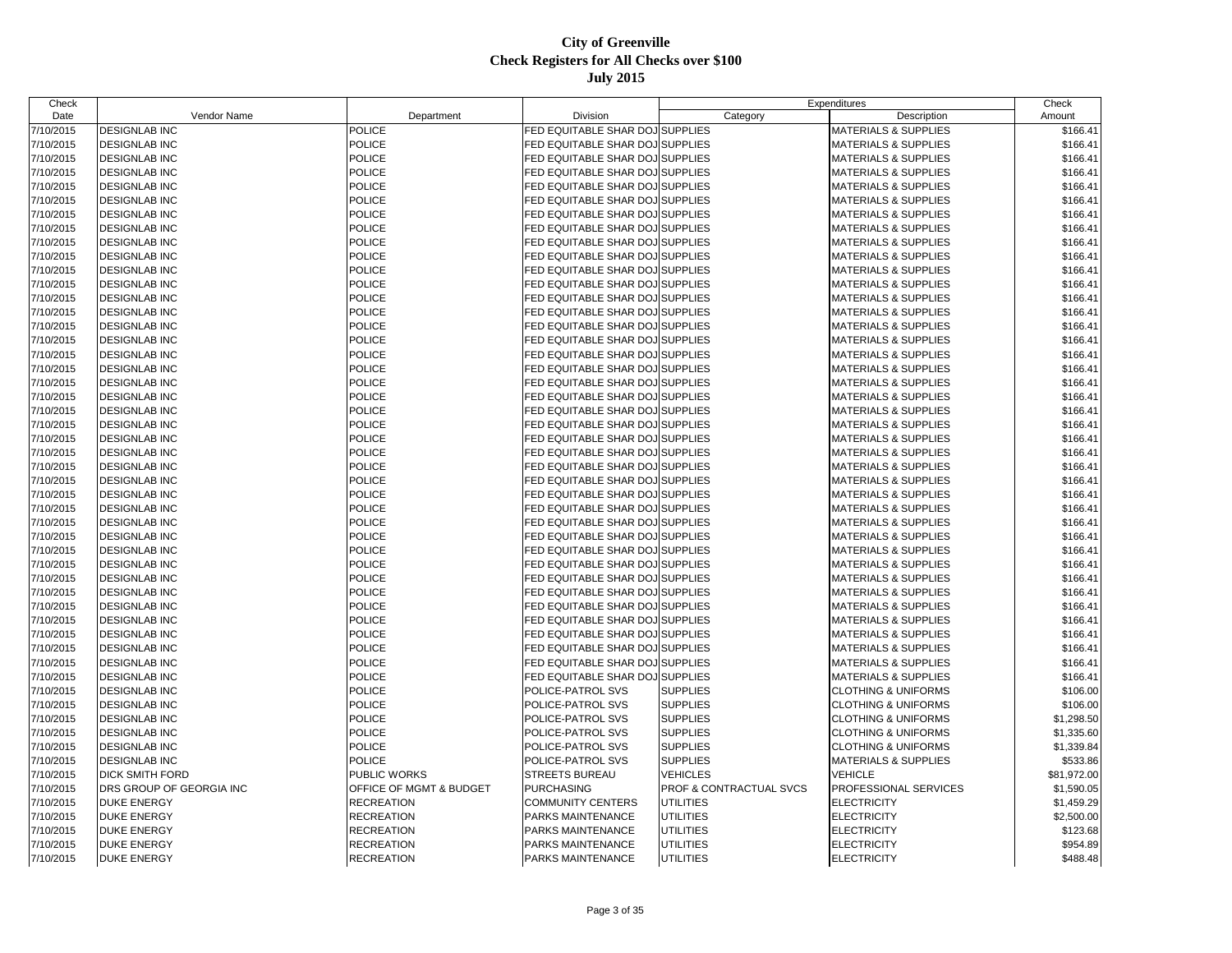| Check     |                                       |                             |                                          |                              | Expenditures                    | Check       |
|-----------|---------------------------------------|-----------------------------|------------------------------------------|------------------------------|---------------------------------|-------------|
| Date      | Vendor Name                           | Department                  | Division                                 | Category                     | Description                     | Amount      |
| 7/10/2015 | <b>DUKE ENERGY</b>                    | <b>RECREATION</b>           | PARKS MAINTENANCE                        | <b>UTILITIES</b>             | <b>ELECTRICITY</b>              | \$348.68    |
| 7/10/2015 | <b>DUKE ENERGY</b>                    | <b>RECREATION</b>           | PARKS MAINTENANCE                        | <b>UTILITIES</b>             | <b>ELECTRICITY</b>              | \$164.28    |
| 7/10/2015 | <b>DUKE ENERGY</b>                    | <b>RECREATION</b>           | PARKS MAINTENANCE                        | <b>UTILITIES</b>             | <b>ELECTRICITY</b>              | \$199.55    |
| 7/10/2015 | <b>DUKE ENERGY</b>                    | <b>RECREATION</b>           | PARKS MAINTENANCE                        | <b>UTILITIES</b>             | <b>ELECTRICITY</b>              | \$230.00    |
| 7/10/2015 | DUKE ENERGY                           | <b>RECREATION</b>           | PARKS MAINTENANCE                        | <b>UTILITIES</b>             | <b>ELECTRICITY</b>              | \$181.04    |
| 7/10/2015 | <b>DUKE ENERGY</b>                    | <b>POLICE</b>               | POLICE-PATROL SVS                        | <b>UTILITIES</b>             | <b>ELECTRICITY</b>              | \$355.07    |
| 7/10/2015 | <b>DUKE ENERGY</b>                    | PUBLIC WORKS                | RIVERPLACE GARAGE                        | <b>UTILITIES</b>             | <b>ELECTRICITY</b>              | \$5,053.28  |
| 7/10/2015 | <b>DUKE ENERGY</b>                    | <b>FIRE</b>                 | FIRE SERVICES                            | <b>UTILITIES</b>             | <b>ELECTRICITY</b>              | \$135.39    |
| 7/10/2015 | <b>DUKE ENERGY</b>                    | PUBLIC WORKS                | <b>BUILDING SERVICE DIVISIOUTILITIES</b> |                              | <b>ELECTRICITY</b>              | \$21,600.63 |
| 7/10/2015 | EARTH PRODUCTS LLC-EASLEY SC          | <b>RECREATION</b>           | <b>COMMUNITY CENTERS</b>                 | <b>SUPPLIES</b>              | <b>MATERIALS &amp; SUPPLIES</b> | \$636.00    |
| 7/10/2015 | EARTH PRODUCTS LLC-EASLEY SC          | RECREATION                  | <b>COMMUNITY CENTERS</b>                 | <b>SUPPLIES</b>              | <b>MATERIALS &amp; SUPPLIES</b> | \$636.00    |
| 7/10/2015 | ECHOLS OIL COMPANY INC                | PUBLIC WORKS                | <b>FLEET</b>                             | <b>VEHICLE MAINTENANCE</b>   | <b>FUEL</b>                     | \$14,196.06 |
| 7/10/2015 | ECHOLS OIL COMPANY INC                | <b>PUBLIC WORKS</b>         | <b>FLEET</b>                             | <b>VEHICLE MAINTENANCE</b>   | <b>FUEL</b>                     | \$17,530.18 |
| 7/10/2015 | ELECTRIC CITY PRINTING COMPANY        | ECONOMIC DEVELOPMENT        | PLANNING AND ZONING                      | <b>PRINTING</b>              | PRINTING & BINDING              | \$235.06    |
| 7/10/2015 | ELGIN WILLIAMSON ENTERPRISES INC      | PUBLIC WORKS                | <b>FLEET</b>                             | VEHICLE MAINTENANCE          | <b>OUTSIDE REPAIRS</b>          | \$167.48    |
| 7/10/2015 | ELGIN WILLIAMSON ENTERPRISES INC      | PUBLIC WORKS                | <b>FLEET</b>                             | <b>VEHICLE MAINTENANCE</b>   | <b>OUTSIDE REPAIRS</b>          | \$525.16    |
| 7/10/2015 | FBI-LEEDA INC                         | <b>POLICE</b>               | POLICE-PATROL SVS                        | <b>TRAVEL &amp; TRAINING</b> | <b>TRAVEL &amp; TRAINING</b>    | \$650.00    |
| 7/10/2015 | <b>FGP INTERNATIONAL</b>              | OFFICE OF MGMT & BUDGET     | <b>ACCOUNTING</b>                        | PROF & CONTRACTUAL SVCS      | TEMP PERSONNEL SVCS             | \$876.74    |
| 7/10/2015 | FGP INTERNATIONAL                     | OFFICE OF MGMT & BUDGET     | <b>ACCOUNTING</b>                        | PROF & CONTRACTUAL SVCS      | TEMP PERSONNEL SVCS             | \$876.74    |
| 7/10/2015 | <b>GCR TIRE CENTERS</b>               | PUBLIC WORKS                | FIXED ROUTE                              | <b>VEHICLE MAINTENANCE</b>   | <b>TIRES AND TUBES</b>          | \$476.93    |
| 7/10/2015 | <b>GCR TIRE CENTERS</b>               | PUBLIC WORKS                | <b>FIXED ROUTE</b>                       | <b>VEHICLE MAINTENANCE</b>   | <b>TIRES AND TUBES</b>          | \$238.46    |
| 7/10/2015 | <b>GCR TIRE CENTERS</b>               | PUBLIC WORKS                | <b>FIXED ROUTE</b>                       | <b>VEHICLE MAINTENANCE</b>   | <b>TIRES AND TUBES</b>          | \$238.47    |
| 7/10/2015 | <b>GCR TIRE CENTERS</b>               | PUBLIC WORKS                | FIXED ROUTE                              | <b>VEHICLE MAINTENANCE</b>   | <b>TIRES AND TUBES</b>          | \$341.00    |
| 7/10/2015 | <b>GCR TIRE CENTERS</b>               | PUBLIC WORKS                | <b>FIXED ROUTE</b>                       | <b>VEHICLE MAINTENANCE</b>   | <b>TIRES AND TUBES</b>          | \$170.50    |
| 7/10/2015 | <b>GCR TIRE CENTERS</b>               | PUBLIC WORKS                | <b>FIXED ROUTE</b>                       | <b>VEHICLE MAINTENANCE</b>   | <b>TIRES AND TUBES</b>          | \$170.50    |
| 7/10/2015 | <b>GCR TIRE CENTERS</b>               | PUBLIC WORKS                | <b>FIXED ROUTE</b>                       | <b>VEHICLE MAINTENANCE</b>   | <b>TIRES AND TUBES</b>          | \$582.89    |
| 7/10/2015 | <b>GCR TIRE CENTERS</b>               | PUBLIC WORKS                | <b>FIXED ROUTE</b>                       | <b>VEHICLE MAINTENANCE</b>   | <b>TIRES AND TUBES</b>          | \$291.45    |
| 7/10/2015 | <b>GCR TIRE CENTERS</b>               | PUBLIC WORKS                | <b>FIXED ROUTE</b>                       | <b>VEHICLE MAINTENANCE</b>   | <b>TIRES AND TUBES</b>          | \$291.44    |
| 7/10/2015 | <b>GCR TIRE CENTERS</b>               | PUBLIC WORKS                | FIXED ROUTE                              | <b>VEHICLE MAINTENANCE</b>   | TIRES AND TUBES                 | \$476.93    |
| 7/10/2015 | <b>GCR TIRE CENTERS</b>               | PUBLIC WORKS                | <b>FIXED ROUTE</b>                       | <b>VEHICLE MAINTENANCE</b>   | <b>TIRES AND TUBES</b>          | \$238.46    |
|           | <b>GCR TIRE CENTERS</b>               | PUBLIC WORKS                | <b>FIXED ROUTE</b>                       | <b>VEHICLE MAINTENANCE</b>   | <b>TIRES AND TUBES</b>          |             |
| 7/10/2015 |                                       |                             |                                          |                              |                                 | \$238.47    |
| 7/10/2015 | <b>GENESIS HOMES</b>                  | NON DEPARTMENTAL            | CAPITAL PROJECTS                         | CAPITAL PROJECTS             | <b>CONSTRUCTION</b>             | \$850.00    |
| 7/10/2015 | <b>GFOASC</b>                         | OFFICE OF MGMT & BUDGET     | <b>ACCOUNTING</b>                        | <b>TRAVEL &amp; TRAINING</b> | <b>TRAVEL &amp; TRAINING</b>    | \$110.00    |
| 7/10/2015 | <b>GILLIG LLC</b>                     | PUBLIC WORKS                | <b>VEHICLE MAINTENANCE</b>               | <b>VEHICLE MAINTENANCE</b>   | <b>PARTS</b>                    | \$581.78    |
| 7/10/2015 | <b>GILLIG LLC</b>                     | PUBLIC WORKS                | <b>VEHICLE MAINTENANCE</b>               | <b>VEHICLE MAINTENANCE</b>   | <b>PARTS</b>                    | \$145.44    |
| 7/10/2015 | <b>GILLIG LLC</b>                     | PUBLIC WORKS                | <b>VEHICLE MAINTENANCE</b>               | <b>VEHICLE MAINTENANCE</b>   | <b>PARTS</b>                    | \$129.70    |
| 7/10/2015 | GIMME-A-SIGN CO INC                   | PUBLIC WORKS                | <b>FLEET</b>                             | <b>VEHICLE MAINTENANCE</b>   | <b>PARTS</b>                    | \$172.99    |
| 7/10/2015 | GOVERNMENT FINANCE OFFICERS ASSOC     | OFFICE OF MGMT & BUDGET     | ADMINISTRATION                           | <b>SUNDRY</b>                | <b>MISCELLANEOUS</b>            | \$550.00    |
| 7/10/2015 | GRAINGER 803858935                    | PUBLIC WORKS                | <b>STREETS BUREAU</b>                    | <b>SUPPLIES</b>              | <b>MATERIALS &amp; SUPPLIES</b> | \$147.04    |
| 7/10/2015 | <b>GREAT LAKES PETROLEUM</b>          | PUBLIC WORKS                | <b>FLEET</b>                             | <b>VEHICLE MAINTENANCE</b>   | <b>FUEL</b>                     | \$15,139.32 |
| 7/10/2015 | <b>GREENVILLE CHAMBER OF COMMERCE</b> | <b>ECONOMIC DEVELOPMENT</b> | ECONOMIC DEVELOPMENT TRAVEL & TRAINING   |                              | TRAVEL & TRAINING               | \$2,550.00  |
| 7/10/2015 | <b>GREENVILLE CHAMBER OF COMMERCE</b> | <b>POLICE</b>               | POLICE-PATROL SVS                        | TRAVEL & TRAINING            | <b>TRAVEL &amp; TRAINING</b>    | \$2,050.00  |
| 7/10/2015 | <b>GREENVILLE COUNTY TREASURER</b>    | C. D. DIVISION              | <b>CDBG PROJECTS</b>                     | <b>CD PROJECTS</b>           | <b>LAND ACQUISITION</b>         | \$911.61    |
| 7/10/2015 | <b>GREENVILLE HOUSING AUTHORITY</b>   | C. D. DIVISION              | <b>CDBG PROJECTS</b>                     | <b>CD PROJECTS</b>           | <b>LAND ACQUISITION</b>         | \$1,200.00  |
| 7/10/2015 | <b>GREENVILLE HOUSING AUTHORITY</b>   | C. D. DIVISION              | <b>CDBG PROJECTS</b>                     | <b>CD PROJECTS</b>           | <b>LAND ACQUISITION</b>         | \$1,200.00  |
| 7/10/2015 | <b>GREENVILLE HOUSING AUTHORITY</b>   | C. D. DIVISION              | <b>CDBG PROJECTS</b>                     | CD PROJECTS                  | <b>LAND ACQUISITION</b>         | \$1,300.00  |
| 7/10/2015 | <b>GREENVILLE NEWS SUBSCRIPTIONS</b>  | C. D. DIVISION              | <b>CDBG PROJECTS</b>                     | <b>COMMUNICATIONS</b>        | <b>OTHER</b>                    | \$151.21    |
| 7/10/2015 | GREENVILLE OFFICE SUPPLY CO INC       | C. D. DIVISION              | <b>CDBG PROJECTS</b>                     | <b>SUPPLIES</b>              | <b>MATERIALS &amp; SUPPLIES</b> | \$1,066.98  |
| 7/10/2015 | GREENVILLE OFFICE SUPPLY CO INC       | C. D. DIVISION              | <b>CDBG PROJECTS</b>                     | <b>SUPPLIES</b>              | <b>MATERIALS &amp; SUPPLIES</b> | \$261.73    |
| 7/10/2015 | GREENVILLE OFFICE SUPPLY CO INC       | <b>RECREATION</b>           | PARKS AND RECREATION                     | <b>SUPPLIES</b>              | <b>MATERIALS &amp; SUPPLIES</b> | \$247.65    |
| 7/10/2015 | GREENVILLE OFFICE SUPPLY CO INC       | <b>RECREATION</b>           | PARKS AND RECREATION                     | <b>SUPPLIES</b>              | OFFICE SUPPLIES&MATERIALS       | \$134.56    |
| 7/10/2015 | GREENVILLE OFFICE SUPPLY CO INC       | <b>RECREATION</b>           | <b>COMMUNITY CENTERS</b>                 | <b>SUPPLIES</b>              | <b>CLOTHING &amp; UNIFORMS</b>  | \$1,259.11  |
| 7/10/2015 | GREENVILLE OFFICE SUPPLY CO INC       | <b>RECREATION</b>           | <b>COMMUNITY CENTERS</b>                 | <b>SUPPLIES</b>              | <b>MATERIALS &amp; SUPPLIES</b> | \$147.44    |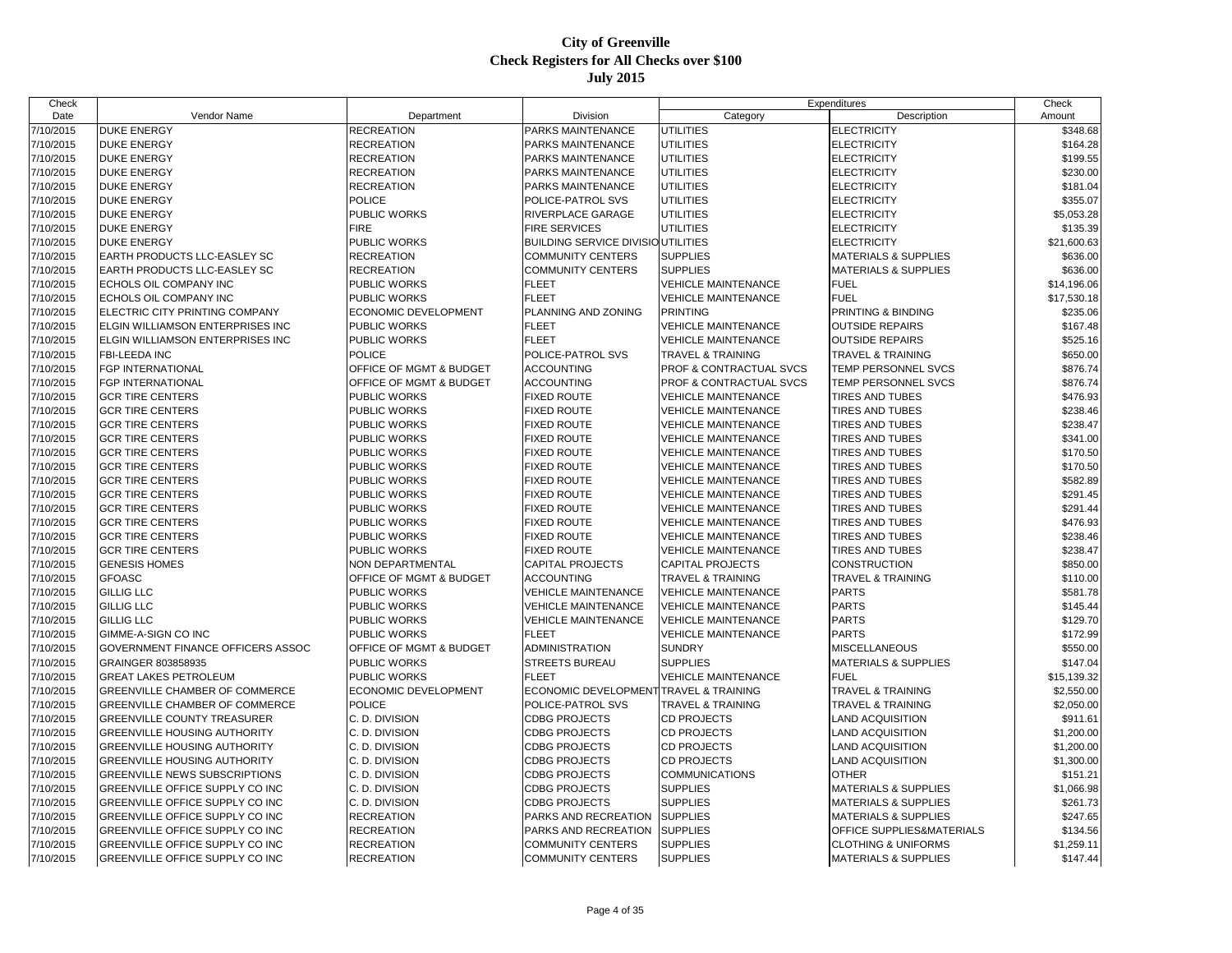| Check     |                                         |                           |                                           |                                    | Expenditures                    | Check       |
|-----------|-----------------------------------------|---------------------------|-------------------------------------------|------------------------------------|---------------------------------|-------------|
| Date      | Vendor Name                             | Department                | Division                                  | Category                           | Description                     | Amount      |
| 7/10/2015 | GREENVILLE OFFICE SUPPLY CO INC         | <b>POLICE</b>             | POLICE-PATROL SVS                         | <b>SUPPLIES</b>                    | <b>MATERIALS &amp; SUPPLIES</b> | \$2,774.55  |
| 7/10/2015 | GREENVILLE OFFICE SUPPLY CO INC         | <b>PUBLIC WORKS</b>       | <b>CONSTRUCTION &amp; INSPECTSUPPLIES</b> |                                    | <b>MATERIALS &amp; SUPPLIES</b> | \$1,405.03  |
| 7/10/2015 | HENRY SCHEIN ANIMAL HEALTH              | <b>RECREATION</b>         | <b>ADMINISTRATION</b>                     | <b>SUPPLIES</b>                    | M&S-VETERINARY                  | \$203.59    |
| 7/10/2015 | HENRY SCHEIN ANIMAL HEALTH              | <b>RECREATION</b>         | <b>ADMINISTRATION</b>                     | <b>SUPPLIES</b>                    | <b>M&amp;S-MEDICINE</b>         | \$386.16    |
| 7/10/2015 | <b>HERSHEY CREAMERY COMPANY</b>         | <b>RECREATION</b>         | <b>PUBLIC SERVICES</b>                    | <b>SUPPLIES</b>                    | <b>SALE CONCESSIONS</b>         | \$330.86    |
| 7/10/2015 | <b>HISPANIC MARKETING INC</b>           | <b>POLICE</b>             | POLICE-PATROL SVS                         | <b>SUPPLIES</b>                    | <b>MATERIALS &amp; SUPPLIES</b> | \$260.66    |
| 7/10/2015 | <b>HISPANIC MARKETING INC</b>           | <b>POLICE</b>             | POLICE-PATROL SVS                         | <b>SUNDRY</b>                      | <b>RECRUITMENT ADS</b>          | \$239.34    |
| 7/10/2015 | HOME DEPOT CREDIT SERVICE 4123          | C. D. DIVISION            | <b>CDBG PROJECTS</b>                      | <b>CD PROJECTS</b>                 | PUBLIC INFORMATION              | \$396.02    |
| 7/10/2015 | HOME DEPOT CREDIT SERVICE 4123          | C. D. DIVISION            | <b>CDBG PROJECTS</b>                      | <b>CD PROJECTS</b>                 | PUBLIC INFORMATION              | \$598.12    |
| 7/10/2015 | HOME DEPOT CREDIT SERVICE 4123          | C. D. DIVISION            | <b>CDBG PROJECTS</b>                      | <b>CD PROJECTS</b>                 | PUBLIC INFORMATION              | \$464.70    |
| 7/10/2015 | HOME DEPOT CREDIT SERVICE 4123          | C. D. DIVISION            | <b>CDBG PROJECTS</b>                      | <b>CD PROJECTS</b>                 | PUBLIC INFORMATION              | \$189.89    |
| 7/10/2015 | HOME DEPOT CREDIT SERVICE 4123          | C. D. DIVISION            | <b>CDBG PROJECTS</b>                      | <b>CD PROJECTS</b>                 | PUBLIC INFORMATION              | \$263.46    |
| 7/10/2015 | HOME DEPOT CREDIT SERVICE 5922          | <b>RECREATION</b>         | FALLS PARK WORK CREW                      | <b>SUPPLIES</b>                    | MATERIALS & SUPPLIES            | \$526.16    |
| 7/10/2015 | HOME DEPOT CREDIT SERVICE 9599          | <b>POLICE</b>             | POLICE-PATROL SVS                         | <b>SUPPLIES</b>                    | <b>MATERIALS &amp; SUPPLIES</b> | \$176.06    |
| 7/10/2015 | HUGHES MOTORS INC                       | <b>PUBLIC WORKS</b>       | RESIDENTIAL COLL BUREAIVEHICLES           |                                    | <b>VEHICLE</b>                  | \$68,020.00 |
| 7/10/2015 | I/O SOLUTIONS INC                       | <b>HUMAN RESOURCES</b>    | <b>HUMAN RESOURCES</b>                    | <b>PROF &amp; CONTRACTUAL SVCS</b> | PROFESSIONAL SERVICES           | \$306.00    |
| 7/10/2015 | INSITUFORM TECHNOLOGIES LLC             | <b>NON DEPARTMENTAL</b>   | <b>CAPITAL PROJECTS</b>                   | <b>CAPITAL PROJECTS</b>            | <b>CONSTRUCTION</b>             | \$81,987.95 |
| 7/10/2015 | INTEGRITY FIRE & SAFETY, INC            | C. D. DIVISION            | <b>CDBG PROJECTS</b>                      | <b>CD PROJECTS</b>                 | PUBLIC INFORMATION              | \$225.00    |
| 7/10/2015 | <b>INTEGRITY FIRE &amp; SAFETY, INC</b> | C. D. DIVISION            | <b>CDBG PROJECTS</b>                      | <b>CD PROJECTS</b>                 | PUBLIC INFORMATION              | \$2,385.00  |
| 7/10/2015 | <b>IRON MOUNTAIN 27129</b>              | <b>POLICE</b>             | POLICE-PATROL SVS                         | PROF & CONTRACTUAL SVCS            | SERVICE & MAINT CONTRACTS       | \$313.44    |
| 7/10/2015 | <b>JENEEN GRAHAM</b>                    | <b>POLICE</b>             | POLICE-PATROL SVS                         | <b>SUPPLIES</b>                    | <b>MATERIALS &amp; SUPPLIES</b> | \$195.00    |
| 7/10/2015 | <b>JENEEN GRAHAM</b>                    | <b>POLICE</b>             | POLICE-PATROL SVS                         | <b>SUPPLIES</b>                    | <b>MATERIALS &amp; SUPPLIES</b> | \$258.00    |
| 7/10/2015 | <b>JOE BROWNING</b>                     | <b>POLICE</b>             | POLICE-PATROL SVS                         | <b>SUPPLIES</b>                    | <b>MATERIALS &amp; SUPPLIES</b> | \$1,503.90  |
| 7/10/2015 | <b>JOEL PATTERSON</b>                   | ECONOMIC DEVELOPMENT      | BUILDING & PROPERTY MA TRAVEL & TRAINING  |                                    | LOCAL TRANSPORTATION            | \$466.33    |
| 7/10/2015 | <b>JULIE HORTON</b>                     | <b>CITY MANAGER</b>       | <b>CITY MANAGER</b>                       | <b>COMMUNICATIONS</b>              | <b>OTHER</b>                    | \$120.00    |
| 7/10/2015 | K-MART STORE 4016                       | <b>RECREATION</b>         | <b>COMMUNITY CENTERS</b>                  | <b>SUPPLIES</b>                    | <b>MATERIALS &amp; SUPPLIES</b> | \$112.43    |
| 7/10/2015 | K-MART STORE 4016                       | <b>RECREATION</b>         | <b>COMMUNITY CENTERS</b>                  | <b>SUPPLIES</b>                    | <b>MATERIALS &amp; SUPPLIES</b> | \$179.65    |
| 7/10/2015 | <b>KERRY FENNELL</b>                    | ECONOMIC DEVELOPMENT      | BUILDING & PROPERTY MAITRAVEL & TRAINING  |                                    | <b>LOCAL TRANSPORTATION</b>     | \$605.48    |
| 7/10/2015 | <b>KEVIN HUGHES</b>                     | ECONOMIC DEVELOPMENT      | <b>BUILDING &amp; PROPERTY MA</b>         | <b>TRAVEL &amp; TRAINING</b>       | LOCAL TRANSPORTATION            | \$324.30    |
| 7/10/2015 | <b>KUSTOM SIGNALS</b>                   | <b>POLICE</b>             | POLICE-PATROL SVS                         | <b>SUPPLIES</b>                    | MATERIALS & SUPPLIES            | \$1,588.89  |
| 7/10/2015 | <b>KUSTOM SIGNALS</b>                   | <b>POLICE</b>             | POLICE-PATROL SVS                         | <b>SUPPLIES</b>                    | MATERIALS & SUPPLIES            | \$1,585.89  |
| 7/10/2015 | L & B LANDSCAPING SERVICE, INC          | C. D. DIVISION            | <b>CDBG PROJECTS</b>                      | <b>CD PROJECTS</b>                 | <b>LAND ACQUISITION</b>         | \$1,205.00  |
| 7/10/2015 | LAWMEN'S SAFETY SUPPLY                  | <b>POLICE</b>             | POLICE-PATROL SVS                         | <b>SUPPLIES</b>                    | <b>CLOTHING &amp; UNIFORMS</b>  | \$16,317.38 |
| 7/10/2015 | <b>LINA</b>                             | <b>HUMAN RESOURCES</b>    | <b>HEALTH CARE</b>                        | OTHER INSURANCE                    | SHORT-TERM DISABILITY           | \$514.80    |
| 7/10/2015 | LOCAL BOYS DO GOOD                      | <b>NON DEPARTMENTAL</b>   | <b>ACCOMMODATION TAX</b>                  | <b>PROF &amp; CONTRACTUAL SVCS</b> | <b>SPECIAL PROJECTS</b>         | \$7,189.65  |
| 7/10/2015 | <b>M P SERVICES LLC</b>                 | C. D. DIVISION            | <b>CDBG PROJECTS</b>                      | <b>CD PROJECTS</b>                 | PUBLIC INFORMATION              | \$2,850.00  |
| 7/10/2015 | <b>MARK K TEAL</b>                      | OFFICE OF MGMT & BUDGET   | <b>RISK MANAGEMENT</b>                    | TRAVEL & TRAINING                  | <b>TRAVEL &amp; TRAINING</b>    | \$138.00    |
| 7/10/2015 | <b>MARKET LINK</b>                      | PUBLIC INFORMATION/EVENTS | <b>EVENTS MANAGEMENT</b>                  | <b>SUPPLIES</b>                    | <b>SALE GIFTS</b>               | \$930.00    |
| 7/10/2015 | <b>MARTY WILKES OR TIMOTHY CONROY</b>   | <b>POLICE</b>             | POLICE-PATROL SVS                         | <b>SUPPLIES</b>                    | <b>MATERIALS &amp; SUPPLIES</b> | \$459.71    |
| 7/10/2015 | MARTY WILKES OR TIMOTHY CONROY          | <b>POLICE</b>             | POLICE-PATROL SVS                         | <b>SUNDRY</b>                      | <b>MISCELLANEOUS</b>            | \$513.29    |
| 7/10/2015 | MCKINNEY LUMBER & HARDWARE LLC          | <b>RECREATION</b>         | <b>ADMINISTRATION</b>                     | <b>SUPPLIES</b>                    | M&S-MAINTENANCE                 | \$820.18    |
| 7/10/2015 | MERCURY ASSOCIATES INC                  | <b>PUBLIC WORKS</b>       | <b>FLEET</b>                              | PROF & CONTRACTUAL SVCS            | PROFESSIONAL SERVICES           | \$11,732.95 |
| 7/10/2015 | MINIATURE WORLD OF TRAINS               | NON DEPARTMENTAL          | <b>ACCOMMODATION TAX</b>                  | PROF & CONTRACTUAL SVCS            | <b>SPECIAL PROJECTS</b>         | \$898.71    |
| 7/10/2015 | <b>MINUTEMAN PRESS</b>                  | OFFICE OF MGMT & BUDGET   | <b>ADMINISTRATION</b>                     | <b>PRINTING</b>                    | PRINTING & BINDING              | \$1,092.56  |
| 7/10/2015 | NAPA AUTO PARTS OF GREENVILLE           | <b>PUBLIC WORKS</b>       | <b>VEHICLE MAINTENANCE</b>                | <b>SUPPLIES</b>                    | <b>MATERIALS &amp; SUPPLIES</b> | \$364.57    |
| 7/10/2015 | NAPA AUTO PARTS OF GREENVILLE           | <b>PUBLIC WORKS</b>       | <b>VEHICLE MAINTENANCE</b>                | <b>VEHICLE MAINTENANCE</b>         | <b>PARTS</b>                    | \$142.76    |
| 7/10/2015 | <b>NATURE EXPLORE</b>                   | <b>RECREATION</b>         | <b>EDUCATION</b>                          | <b>SUNDRY</b>                      | <b>RESTRD DONATION EXPENSE</b>  | \$924.00    |
| 7/10/2015 | <b>NGLIC</b>                            | <b>HUMAN RESOURCES</b>    | <b>HEALTH CARE</b>                        | OTHER INSURANCE                    | <b>VISION - SUPERIOR</b>        | \$9,242.71  |
| 7/10/2015 | O J'S DINER                             | <b>RECREATION</b>         | PARKS MAINTENANCE                         | PROF & CONTRACTUAL SVCS            | TEMP PERSONNEL SVCS             | \$1,128.60  |
| 7/10/2015 | OFF-SITE DATA STORAGE SERVICES INC      | OFFICE OF MGMT & BUDGET   | <b>PURCHASING</b>                         | PROF & CONTRACTUAL SVCS            | PROFESSIONAL SERVICES           | \$360.00    |
| 7/10/2015 | OLD DOMINION BRUSH CO INC               | <b>PUBLIC WORKS</b>       | <b>FLEET</b>                              | <b>VEHICLE MAINTENANCE</b>         | <b>PARTS</b>                    | \$614.00    |
| 7/10/2015 | DOUGLAS BABB AND WYNKI KIRKSEY          | <b>POLICE</b>             | <b>POLICE</b>                             | COURT LIAB-CLAIMS/JUDGMNT          | LEC-CONFISCATED MONIES          | \$708.38    |
| 7/10/2015 | <b>WAHID MUSTAFA</b>                    | <b>POLICE</b>             | <b>POLICE</b>                             | COURT LIAB-CLAIMS/JUDGMNT          | LEC-CONFISCATED MONIES          | \$253.00    |
|           |                                         |                           |                                           |                                    |                                 |             |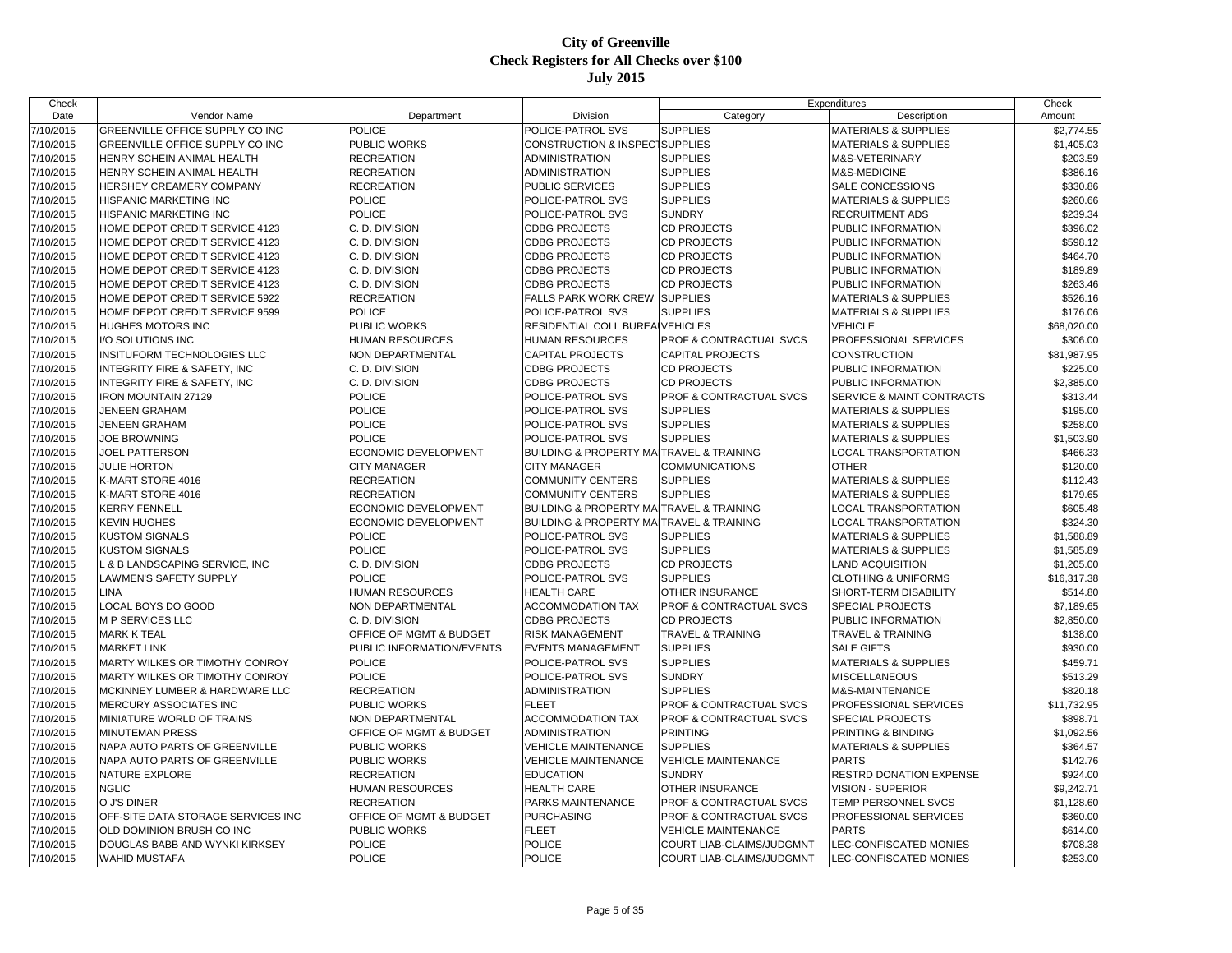| Check     |                                   |                           |                                                         |                                              | Expenditures                     | Check      |
|-----------|-----------------------------------|---------------------------|---------------------------------------------------------|----------------------------------------------|----------------------------------|------------|
| Date      | Vendor Name                       | Department                | Division                                                | Category                                     | Description                      | Amount     |
| 7/10/2015 | OOBE INC                          | C. D. DIVISION            | <b>CDBG PROJECTS</b>                                    | <b>SUPPLIES</b>                              | <b>CLOTHING &amp; UNIFORMS</b>   | \$162.21   |
| 7/10/2015 | PEPSI-COLA BOTTLING COMPANY       | PUBLIC INFORMATION/EVENTS | <b>EVENTS MANAGEMENT</b>                                | <b>SUPPLIES</b>                              | M&S-FOOD & BEVERAGE              | \$180.00   |
| 7/10/2015 | PEPSI-COLA BOTTLING COMPANY       | PUBLIC INFORMATION/EVENTS | <b>EVENTS MANAGEMENT</b>                                | <b>SUPPLIES</b>                              | M&S-FOOD & BEVERAGE              | \$168.00   |
| 7/10/2015 | PEPSI-COLA BOTTLING COMPANY       | PUBLIC INFORMATION/EVENTS | <b>EVENTS MANAGEMENT</b>                                | <b>SUPPLIES</b>                              | M&S-FOOD & BEVERAGE              | \$124.80   |
| 7/10/2015 | PEPSI-COLA BOTTLING COMPANY       | PUBLIC INFORMATION/EVENTS | <b>EVENTS MANAGEMENT</b>                                | <b>SUPPLIES</b>                              | M&S-FOOD & BEVERAGE              | \$220.80   |
| 7/10/2015 | PEPSI-COLA BOTTLING COMPANY       | <b>RECREATION</b>         | <b>PUBLIC SERVICES</b>                                  | <b>SUPPLIES</b>                              | <b>SALE CONCESSIONS</b>          | \$662.46   |
| 7/10/2015 | PERFORMANCE POWERSPORTS LLC       | PUBLIC WORKS              | <b>FLEET</b>                                            | <b>VEHICLE MAINTENANCE</b>                   | <b>PARTS</b>                     | \$669.91   |
| 7/10/2015 | PIEDMONT ELECTRICAL DISTRIBUTORS  | <b>RECREATION</b>         | PARKS MAINTENANCE                                       | <b>REPAIR &amp; MAINT SVCS</b>               | <b>REPAIRS &amp; MAINTENANCE</b> | \$105.59   |
| 7/10/2015 | POWERSPORTS OF GREENVILLE LLC     | <b>PUBLIC WORKS</b>       | <b>FLEET</b>                                            | <b>VEHICLE MAINTENANCE</b>                   | <b>PARTS</b>                     | \$486.73   |
| 7/10/2015 | PRESORT PLUS INC                  | C. D. DIVISION            | <b>CDBG PROJECTS</b>                                    | <b>COMMUNICATIONS</b>                        | <b>POSTAGE</b>                   | \$294.37   |
| 7/10/2015 | <b>PROFORMA</b>                   | PUBLIC INFORMATION/EVENTS | <b>SPECIAL EVENTS</b>                                   | <b>PRINTING</b>                              | PRINTING & BINDING               | \$214.49   |
| 7/10/2015 | <b>PROFORMA</b>                   | PUBLIC INFORMATION/EVENTS | SPECIAL EVENTS                                          | <b>PRINTING</b>                              | PRINTING & BINDING               | \$708.94   |
| 7/10/2015 | PTS OF AMERICA LLC                | <b>POLICE</b>             | POLICE-PATROL SVS                                       | <b>SUPPLIES</b>                              | <b>MATERIALS &amp; SUPPLIES</b>  | \$631.75   |
| 7/10/2015 | PTS OF AMERICA LLC                | POLICE                    | POLICE-PATROL SVS                                       | <b>SUPPLIES</b>                              | <b>MATERIALS &amp; SUPPLIES</b>  | \$642.20   |
| 7/10/2015 | <b>RED SCORPION TRAINING</b>      | POLICE                    | POLICE-PATROL SVS                                       | TRAVEL & TRAINING                            | <b>TRAVEL &amp; TRAINING</b>     | \$800.00   |
| 7/10/2015 | <b>RED SCORPION TRAINING</b>      | <b>POLICE</b>             | POLICE-PATROL SVS                                       | <b>TRAVEL &amp; TRAINING</b>                 | <b>TRAVEL &amp; TRAINING</b>     | \$800.00   |
| 7/10/2015 | ROBERT HALF TECHNOLOGY            | OFFICE OF MGMT & BUDGET   |                                                         | INFORMATION TECHNOLOGPROF & CONTRACTUAL SVCS | TEMP PERSONNEL SVCS              | \$2,387.20 |
| 7/10/2015 | S & S WORLDWIDE                   | <b>RECREATION</b>         | <b>COMMUNITY CENTERS</b>                                | <b>SUPPLIES</b>                              | <b>MATERIALS &amp; SUPPLIES</b>  | \$159.47   |
| 7/10/2015 | S & S WORLDWIDE                   | <b>RECREATION</b>         | <b>COMMUNITY CENTERS</b>                                | <b>SUPPLIES</b>                              | <b>MATERIALS &amp; SUPPLIES</b>  | \$343.42   |
| 7/10/2015 | S C DEPARTMENT OF REVENUE         | <b>RECREATION</b>         | <b>PUBLIC SERVICES</b>                                  | <b>TAX LIABILITIES</b>                       | <b>ADMISSION TAXES</b>           | \$5,566.33 |
| 7/10/2015 | S C DEPARTMENT OF REVENUE         | <b>RECREATION</b>         | PUBLIC SERVICES                                         | <b>TAX LIABILITIES</b>                       | <b>SALES TAXES</b>               | \$2,841.01 |
| 7/10/2015 | SAFETY PRODUCTS INC               | PUBLIC WORKS              | <b>SEWERS BUREAU</b>                                    | <b>SUPPLIES</b>                              | <b>MATERIALS &amp; SUPPLIES</b>  | \$705.00   |
| 7/10/2015 | <b>SAM'S CLUB</b>                 | <b>RECREATION</b>         | <b>PUBLIC SERVICES</b>                                  | <b>SUPPLIES</b>                              | <b>SALE CONCESSIONS</b>          | \$247.43   |
| 7/10/2015 | SCCJA SC CRIMINAL JUSTICE ACADEMY | <b>POLICE</b>             | POLICE-PATROL SVS                                       | <b>TRAVEL &amp; TRAINING</b>                 | <b>TRAVEL &amp; TRAINING</b>     | \$140.00   |
| 7/10/2015 | SCDHEC - BUREAU OF WATER          | NON DEPARTMENTAL          | <b>CAPITAL PROJECTS</b>                                 | <b>CAPITAL PROJECTS</b>                      | <b>CONSTRUCTION</b>              | \$125.00   |
| 7/10/2015 | <b>SCEDA</b>                      | ECONOMIC DEVELOPMENT      | ECONOMIC DEVELOPMENT SUNDRY                             |                                              | DUES SUBSCRIPTN, PUBLICATN       | \$200.00   |
| 7/10/2015 | <b>SHARON NELSON</b>              | <b>HUMAN RESOURCES</b>    | <b>HUMAN RESOURCES</b>                                  | <b>SUPPLIES</b>                              | <b>MATERIALS &amp; SUPPLIES</b>  | \$139.96   |
| 7/10/2015 | SNIDER FLEET SOLUTIONS            | PUBLIC WORKS              | <b>FLEET</b>                                            | <b>VEHICLE MAINTENANCE</b>                   | <b>PARTS</b>                     | \$439.14   |
| 7/10/2015 | SNIDER FLEET SOLUTIONS            | PUBLIC WORKS              | <b>FLEET</b>                                            | <b>VEHICLE MAINTENANCE</b>                   | <b>PARTS</b>                     | \$247.30   |
| 7/10/2015 | SOUTHEASTERN PAPER GROUP          | <b>RECREATION</b>         | <b>FALLS PARK WORK CREW</b>                             | <b>SUPPLIES</b>                              | <b>MATERIALS &amp; SUPPLIES</b>  | \$234.79   |
| 7/10/2015 | SOUTHEASTERN PAPER GROUP          | <b>RECREATION</b>         | <b>FALLS PARK WORK CREW</b>                             | <b>SUPPLIES</b>                              | <b>MATERIALS &amp; SUPPLIES</b>  | \$630.76   |
| 7/10/2015 | <b>SPX GENFARE</b>                | PUBLIC WORKS              | <b>FIXED ROUTE</b>                                      | <b>PRINTING</b>                              | PRINTING & BINDING               | \$659.84   |
| 7/10/2015 | <b>SPX GENFARE</b>                | PUBLIC WORKS              | <b>FIXED ROUTE</b>                                      | <b>PRINTING</b>                              | PRINTING & BINDING               | \$329.92   |
| 7/10/2015 | <b>SPX GENFARE</b>                | PUBLIC WORKS              | <b>FIXED ROUTE</b>                                      | <b>PRINTING</b>                              | PRINTING & BINDING               | \$329.91   |
| 7/10/2015 | <b>STACEY OWENS</b>               | <b>POLICE</b>             | POLICE-PATROL SVS                                       | <b>SUPPLIES</b>                              | <b>MATERIALS &amp; SUPPLIES</b>  | \$193.60   |
| 7/10/2015 | STANLEY HUNT DEPREE & RHINE INC   | <b>FIRE</b>               | <b>FIRE</b>                                             | <b>PROF &amp; CONTRACTUAL SVCS</b>           | PROFESSIONAL SERVICES            | \$175.96   |
| 7/10/2015 | <b>STEVEN GALLANT</b>             | ECONOMIC DEVELOPMENT      | <b>BUILDING &amp; PROPERTY MAITRAVEL &amp; TRAINING</b> |                                              | <b>LOCAL TRANSPORTATION</b>      | \$506.58   |
| 7/10/2015 | <b>STEVEN PACK</b>                | PUBLIC INFORMATION/EVENTS | <b>EVENTS MANAGEMENT</b>                                | PROF & CONTRACTUAL SVCS                      | <b>SHOW MANAGEMENT EXP</b>       | \$375.00   |
| 7/10/2015 | STONE AVE NURSERY LLC             | <b>RECREATION</b>         | <b>ADMINISTRATION</b>                                   | <b>SUPPLIES</b>                              | M&S-GROUNDS                      | \$471.00   |
| 7/10/2015 | <b>STRATUS BUILDING SOLUTIONS</b> | <b>POLICE</b>             | POLICE-PATROL SVS                                       | PROF & CONTRACTUAL SVCS                      | SERVICE & MAINT CONTRACTS        | \$203.00   |
| 7/10/2015 | STRATUS BUILDING SOLUTIONS        | POLICE                    | POLICE-PATROL SVS                                       | PROF & CONTRACTUAL SVCS                      | SERVICE & MAINT CONTRACTS        | \$448.00   |
| 7/10/2015 | TALENT MANAGEMENT SOLUTIONS       | PUBLIC INFORMATION/EVENTS | <b>EVENTS MANAGEMENT</b>                                | PROF & CONTRACTUAL SVCS                      | TEMP PERSONNEL SVCS              | \$1,421.64 |
| 7/10/2015 | TALENT MANAGEMENT SOLUTIONS       | PUBLIC INFORMATION/EVENTS | <b>EVENTS MANAGEMENT</b>                                | PROF & CONTRACTUAL SVCS                      | TEMP PERSONNEL SVCS              | \$1,052.40 |
| 7/10/2015 | TALENT MANAGEMENT SOLUTIONS       | PUBLIC WORKS              | <b>VEHICLE MAINTENANCE</b>                              | PROF & CONTRACTUAL SVCS                      | TEMP PERSONNEL SVCS              | \$2,867.72 |
| 7/10/2015 | TALENT MANAGEMENT SOLUTIONS       | PUBLIC WORKS              | <b>VEHICLE MAINTENANCE</b>                              | PROF & CONTRACTUAL SVCS                      | TEMP PERSONNEL SVCS              | \$716.93   |
| 7/10/2015 | TALENT MANAGEMENT SOLUTIONS       | <b>PUBLIC WORKS</b>       | <b>VEHICLE MAINTENANCE</b>                              | PROF & CONTRACTUAL SVCS                      | TEMP PERSONNEL SVCS              | \$2,924.11 |
| 7/10/2015 | TALENT MANAGEMENT SOLUTIONS       | <b>PUBLIC WORKS</b>       | <b>VEHICLE MAINTENANCE</b>                              | PROF & CONTRACTUAL SVCS                      | <b>TEMP PERSONNEL SVCS</b>       | \$731.03   |
| 7/10/2015 | TALENT MANAGEMENT SOLUTIONS       | <b>RECREATION</b>         | <b>COMMUNITY CENTERS</b>                                | PROF & CONTRACTUAL SVCS                      | TEMP PERSONNEL SVCS              | \$258.90   |
| 7/10/2015 | TALENT MANAGEMENT SOLUTIONS       | <b>RECREATION</b>         | <b>COMMUNITY CENTERS</b>                                | PROF & CONTRACTUAL SVCS                      | TEMP PERSONNEL SVCS              | \$288.00   |
| 7/10/2015 | TALENT MANAGEMENT SOLUTIONS       | <b>PUBLIC WORKS</b>       | <b>ENGINEERING</b>                                      | PROF & CONTRACTUAL SVCS                      | TEMP PERSONNEL SVCS              | \$573.60   |
| 7/10/2015 | TALENT MANAGEMENT SOLUTIONS       | <b>PUBLIC WORKS</b>       | <b>ENGINEERING</b>                                      | PROF & CONTRACTUAL SVCS                      | TEMP PERSONNEL SVCS              | \$573.60   |
| 7/10/2015 | TALENT MANAGEMENT SOLUTIONS       | <b>RECREATION</b>         |                                                         | FALLS PARK WORK CREW PROF & CONTRACTUAL SVCS | TEMP PERSONNEL SVCS              | \$628.00   |
| 7/10/2015 | TALENT MANAGEMENT SOLUTIONS       | <b>RECREATION</b>         |                                                         | FALLS PARK WORK CREW PROF & CONTRACTUAL SVCS | TEMP PERSONNEL SVCS              | \$1,130.40 |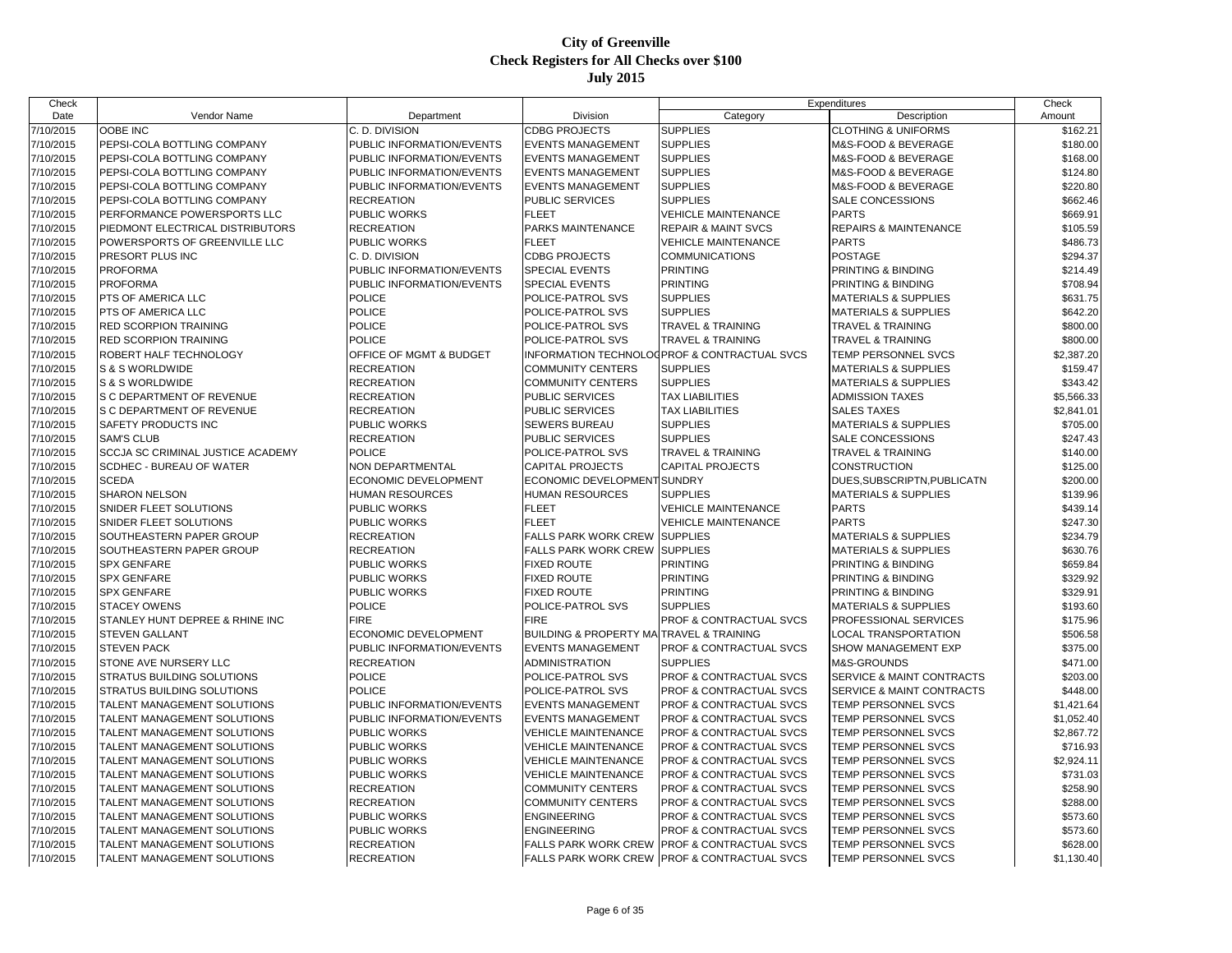| Check     |                                 |                           |                                       |                                                | Expenditures                     | Check        |
|-----------|---------------------------------|---------------------------|---------------------------------------|------------------------------------------------|----------------------------------|--------------|
| Date      | Vendor Name                     | Department                | Division                              | Category                                       | Description                      | Amount       |
| 7/10/2015 | TALENT MANAGEMENT SOLUTIONS     | PUBLIC WORKS              | <b>MAINTENANCE</b>                    | PROF & CONTRACTUAL SVCS                        | TEMP PERSONNEL SVCS              | \$679.60     |
| 7/10/2015 | TALENT MANAGEMENT SOLUTIONS     | PUBLIC WORKS              | <b>MAINTENANCE</b>                    | PROF & CONTRACTUAL SVCS                        | TEMP PERSONNEL SVCS              | \$543.68     |
| 7/10/2015 | TALENT MANAGEMENT SOLUTIONS     | PUBLIC WORKS              | <b>STREETS BUREAU</b>                 | <b>PROF &amp; CONTRACTUAL SVCS</b>             | TEMP PERSONNEL SVCS              | \$1,292.80   |
| 7/10/2015 | TALENT MANAGEMENT SOLUTIONS     | PUBLIC WORKS              | <b>STREETS BUREAU</b>                 | <b>PROF &amp; CONTRACTUAL SVCS</b>             | TEMP PERSONNEL SVCS              | \$1,010.00   |
| 7/10/2015 | TALENT MANAGEMENT SOLUTIONS     | PUBLIC WORKS              |                                       | RESIDENTIAL COLL BUREAIPROF & CONTRACTUAL SVCS | TEMP PERSONNEL SVCS              | \$9,230.30   |
| 7/10/2015 | TALENT MANAGEMENT SOLUTIONS     | <b>PUBLIC WORKS</b>       |                                       | RESIDENTIAL COLL BUREAIPROF & CONTRACTUAL SVCS | <b>TEMP PERSONNEL SVCS</b>       | \$9,505.76   |
| 7/10/2015 | TALENT MANAGEMENT SOLUTIONS     | <b>POLICE</b>             |                                       | POLICE-DISPATCH BUREAUPROF & CONTRACTUAL SVCS  | TEMP PERSONNEL SVCS              | \$505.56     |
| 7/10/2015 | TALENT MANAGEMENT SOLUTIONS     | <b>POLICE</b>             | POLICE-DISPATCH BUREAL                | <b>PROF &amp; CONTRACTUAL SVCS</b>             | TEMP PERSONNEL SVCS              | \$1,295.62   |
| 7/10/2015 | TALENT MANAGEMENT SOLUTIONS     | PUBLIC WORKS              | <b>STORM DRAINS BUREAU</b>            | <b>PROF &amp; CONTRACTUAL SVCS</b>             | TEMP PERSONNEL SVCS              | \$1,116.80   |
| 7/10/2015 | TALENT MANAGEMENT SOLUTIONS     | <b>PUBLIC WORKS</b>       | <b>STORM DRAINS BUREAU</b>            | <b>PROF &amp; CONTRACTUAL SVCS</b>             | <b>TEMP PERSONNEL SVCS</b>       | \$1,116.80   |
| 7/10/2015 | TALENT MANAGEMENT SOLUTIONS     | <b>RECREATION</b>         | PUBLIC SERVICES                       | PROF & CONTRACTUAL SVCS                        | TEMP PERSONNEL SVCS              | \$1,591.44   |
| 7/10/2015 | <b>TGA</b>                      | OFFICE OF MGMT & BUDGET   | INFORMATION TECHNOLOGSUPPLIES         |                                                | <b>MATERIALS &amp; SUPPLIES</b>  | \$16,462.96  |
| 7/10/2015 | THE GRASS MASTER                | <b>RECREATION</b>         | BEAUTIFICATION BUREAU                 | <b>PROF &amp; CONTRACTUAL SVCS</b>             | SERVICE & MAINT CONTRACTS        | \$900.00     |
| 7/10/2015 | TMS SOUTH INC                   | <b>RECREATION</b>         | <b>ADMINISTRATION</b>                 | <b>REPAIR &amp; MAINT SVCS</b>                 | <b>REPAIRS &amp; MAINTENANCE</b> | \$343.69     |
| 7/10/2015 | <b>TOMMIE TAYLOR</b>            | PUBLIC INFORMATION/EVENTS | <b>EVENTS MANAGEMENT</b>              | <b>PROF &amp; CONTRACTUAL SVCS</b>             | SHOW MANAGEMENT EXP              | \$250.00     |
| 7/10/2015 | TRAVELERS REST FEED & SEED INC  | <b>RECREATION</b>         | <b>ADMINISTRATION</b>                 | <b>SUPPLIES</b>                                | M&S-FOOD                         | \$210.00     |
| 7/10/2015 | TRAVELERS REST FEED & SEED INC  | <b>RECREATION</b>         | <b>ADMINISTRATION</b>                 | <b>SUPPLIES</b>                                | M&S-FOOD                         | \$849.00     |
| 7/10/2015 | TRAVELERS REST FEED & SEED INC  | <b>RECREATION</b>         | <b>ADMINISTRATION</b>                 | <b>SUPPLIES</b>                                | M&S-FOOD                         | \$857.00     |
| 7/10/2015 | TRUCKPRO LLC                    | PUBLIC WORKS              | <b>FLEET</b>                          | <b>VEHICLE MAINTENANCE</b>                     | <b>PARTS</b>                     | \$1,038.80   |
| 7/10/2015 | TURBO DIESEL & ELECTRIC SYSTEMS | PUBLIC WORKS              | <b>VEHICLE MAINTENANCE</b>            | <b>VEHICLE MAINTENANCE</b>                     | <b>PARTS</b>                     | \$1,000.00   |
| 7/10/2015 | TURBO DIESEL & ELECTRIC SYSTEMS | PUBLIC WORKS              | <b>VEHICLE MAINTENANCE</b>            | <b>VEHICLE MAINTENANCE</b>                     | <b>PARTS</b>                     | \$250.00     |
| 7/10/2015 | <b>ULINE INC</b>                | <b>RECREATION</b>         | <b>COMMUNITY CENTERS</b>              | <b>SUPPLIES</b>                                | <b>MATERIALS &amp; SUPPLIES</b>  | \$995.20     |
| 7/10/2015 | <b>UNIFIRST</b>                 | PUBLIC WORKS              | <b>VEHICLE MAINTENANCE</b>            | <b>SUPPLIES</b>                                | <b>CLOTHING &amp; UNIFORMS</b>   | \$130.08     |
| 7/10/2015 | UNITED STATES POSTAL SERV.      | <b>RECREATION</b>         | <b>PUBLIC SERVICES</b>                | <b>COMMUNICATIONS</b>                          | <b>POSTAGE</b>                   | \$130.00     |
| 7/10/2015 | UNITED STATES POSTAL SERVICE    | <b>RECREATION</b>         | <b>PUBLIC SERVICES</b>                | <b>COMMUNICATIONS</b>                          | <b>POSTAGE</b>                   | \$225.00     |
| 7/10/2015 | <b>VERDAE DEVELOPMENT INC</b>   | <b>CITY MANAGER</b>       | NON-DEPARTMENTAL                      | <b>PROF &amp; CONTRACTUAL SVCS</b>             | VERDAE REIMB PUBLIC IMPRV        | \$158,808.86 |
| 7/10/2015 | W W WILLIAMS                    | <b>PUBLIC WORKS</b>       | <b>VEHICLE MAINTENANCE</b>            | <b>VEHICLE MAINTENANCE</b>                     | <b>PARTS</b>                     | \$496.70     |
| 7/10/2015 | W W WILLIAMS                    | PUBLIC WORKS              | <b>VEHICLE MAINTENANCE</b>            | <b>VEHICLE MAINTENANCE</b>                     | <b>PARTS</b>                     | \$124.18     |
| 7/10/2015 | W W WILLIAMS                    | PUBLIC WORKS              | <b>VEHICLE MAINTENANCE</b>            | <b>VEHICLE MAINTENANCE</b>                     | <b>OUTSIDE REPAIRS</b>           | \$760.02     |
| 7/10/2015 | W W WILLIAMS                    | PUBLIC WORKS              | <b>VEHICLE MAINTENANCE</b>            | <b>VEHICLE MAINTENANCE</b>                     | <b>OUTSIDE REPAIRS</b>           | \$190.01     |
| 7/10/2015 | WAL-MART COMMUNITY BRC          | <b>RECREATION</b>         | <b>COMMUNITY CENTERS</b>              | <b>SUPPLIES</b>                                | <b>MATERIALS &amp; SUPPLIES</b>  | \$2,582.17   |
| 7/10/2015 | WAL-MART COMMUNITY BRC          | <b>POLICE</b>             | POLICE-PATROL SVS                     | <b>SUPPLIES</b>                                | <b>MATERIALS &amp; SUPPLIES</b>  | \$157.41     |
| 7/10/2015 | <b>WALTER ATKINS</b>            | PUBLIC INFORMATION/EVENTS | <b>EVENTS MANAGEMENT</b>              | <b>PROF &amp; CONTRACTUAL SVCS</b>             | SHOW MANAGEMENT EXP              | \$375.00     |
| 7/10/2015 | WHITE HORSE PACKAGING           | <b>RECREATION</b>         | <b>ADMINISTRATION</b>                 | <b>SUPPLIES</b>                                | <b>JANITORIAL SUPPLIES</b>       | \$111.72     |
| 7/10/2015 | WHITE HORSE PACKAGING           | <b>RECREATION</b>         | <b>ADMINISTRATION</b>                 | <b>SUPPLIES</b>                                | JANITORIAL SUPPLIES              | \$115.17     |
| 7/10/2015 | ZOOLOGICAL SOCIETY OF SAN DIEGO | <b>RECREATION</b>         | <b>ADMINISTRATION</b>                 | <b>COMMUNICATIONS</b>                          | <b>POSTAGE</b>                   | \$572.06     |
| 7/17/2015 | 4IMPRINT                        | <b>RECREATION</b>         | <b>COMMUNITY CENTERS</b>              | <b>PROF &amp; CONTRACTUAL SVCS</b>             | ADVERTISING EXPENSE              | \$1,355.15   |
| 7/17/2015 | 5TH AND YORK LLC                | PUBLIC INFORMATION/EVENTS | <b>EVENTS MANAGEMENT</b>              | <b>PROF &amp; CONTRACTUAL SVCS</b>             | PROFESSIONAL SERVICES            | \$800.00     |
| 7/17/2015 | 9/8 CENTRAL LLC                 | C. D. DIVISION            | <b>CDBG PROJECTS</b>                  | <b>COMMUNICATIONS</b>                          | <b>OTHER</b>                     | \$450.00     |
| 7/17/2015 | A M SYSTEMS INC                 | <b>PUBLIC WORKS</b>       | <b>RIVERPLACE GARAGE</b>              | REPAIR & MAINT SVCS                            | <b>REPAIRS &amp; MAINTENANCE</b> | \$772.34     |
| 7/17/2015 | <b>ADAM DEVORE</b>              | <b>FIRE</b>               | FIRE SUPPRESSION                      | <b>TRAVEL &amp; TRAINING</b>                   | <b>TRAVEL &amp; TRAINING</b>     | \$184.00     |
| 7/17/2015 | ADW ARCHITECTS PA               | <b>NON DEPARTMENTAL</b>   | <b>CAPITAL PROJECTS</b>               | <b>CAPITAL PROJECTS</b>                        | PLANNING/DESIGN                  | \$23,640.00  |
| 7/17/2015 | AID UPSTATE INC                 | C. D. DIVISION            | <b>HOPWA</b>                          | <b>CD PROJECTS</b>                             | SUPPORTING SVC-AID UPSTAT        | \$6,388.20   |
| 7/17/2015 | AID UPSTATE INC                 | C. D. DIVISION            | <b>HOPWA</b>                          | <b>CD PROJECTS</b>                             | HOUSING PLACEMNT-AID UPST        | \$400.00     |
| 7/17/2015 | AID UPSTATE INC                 | C. D. DIVISION            | <b>HOPWA</b>                          | <b>CD PROJECTS</b>                             | PROJ CARE OP COST-AID UPS        | \$10,000.00  |
| 7/17/2015 | AID UPSTATE INC                 | C. D. DIVISION            | <b>HOPWA</b>                          | <b>CD PROJECTS</b>                             | <b>ADMIN - AID UPSTATE</b>       | \$865.60     |
| 7/17/2015 | AID UPSTATE INC                 | C. D. DIVISION            | <b>HOPWA</b>                          | <b>CD PROJECTS</b>                             | TENANT RENT ASSIST-AID UP        | \$5,177.38   |
| 7/17/2015 | AIRGAS USA LLC                  | PUBLIC WORKS              | <b>FLEET</b>                          | <b>SUPPLIES</b>                                | <b>MATERIALS &amp; SUPPLIES</b>  | \$564.55     |
| 7/17/2015 | ALL AMERICAN T-SHIRT CO         | <b>RECREATION</b>         | <b>COMMUNITY CENTERS</b>              | <b>SUPPLIES</b>                                | <b>CLOTHING &amp; UNIFORMS</b>   | \$370.47     |
| 7/17/2015 | ALL AMERICAN T-SHIRT CO         | <b>RECREATION</b>         | <b>COMMUNITY CENTERS</b>              | <b>SUPPLIES</b>                                | <b>CLOTHING &amp; UNIFORMS</b>   | \$374.71     |
| 7/17/2015 | AMERICAN LOCK & KEY             | PUBLIC WORKS              | <b>SEWERS BUREAU</b>                  | <b>SUPPLIES</b>                                | <b>MATERIALS &amp; SUPPLIES</b>  | \$103.46     |
| 7/17/2015 | ANSWERLIVE LLC                  | PUBLIC WORKS              | PARKING ADMINISTRATION COMMUNICATIONS |                                                | <b>OTHER</b>                     | \$101.76     |
| 7/17/2015 | ANTECH DIAGNOSTICS INC          | <b>RECREATION</b>         | <b>ADMINISTRATION</b>                 | <b>PROF &amp; CONTRACTUAL SVCS</b>             | PROFESSIONAL SERVICES            | \$956.94     |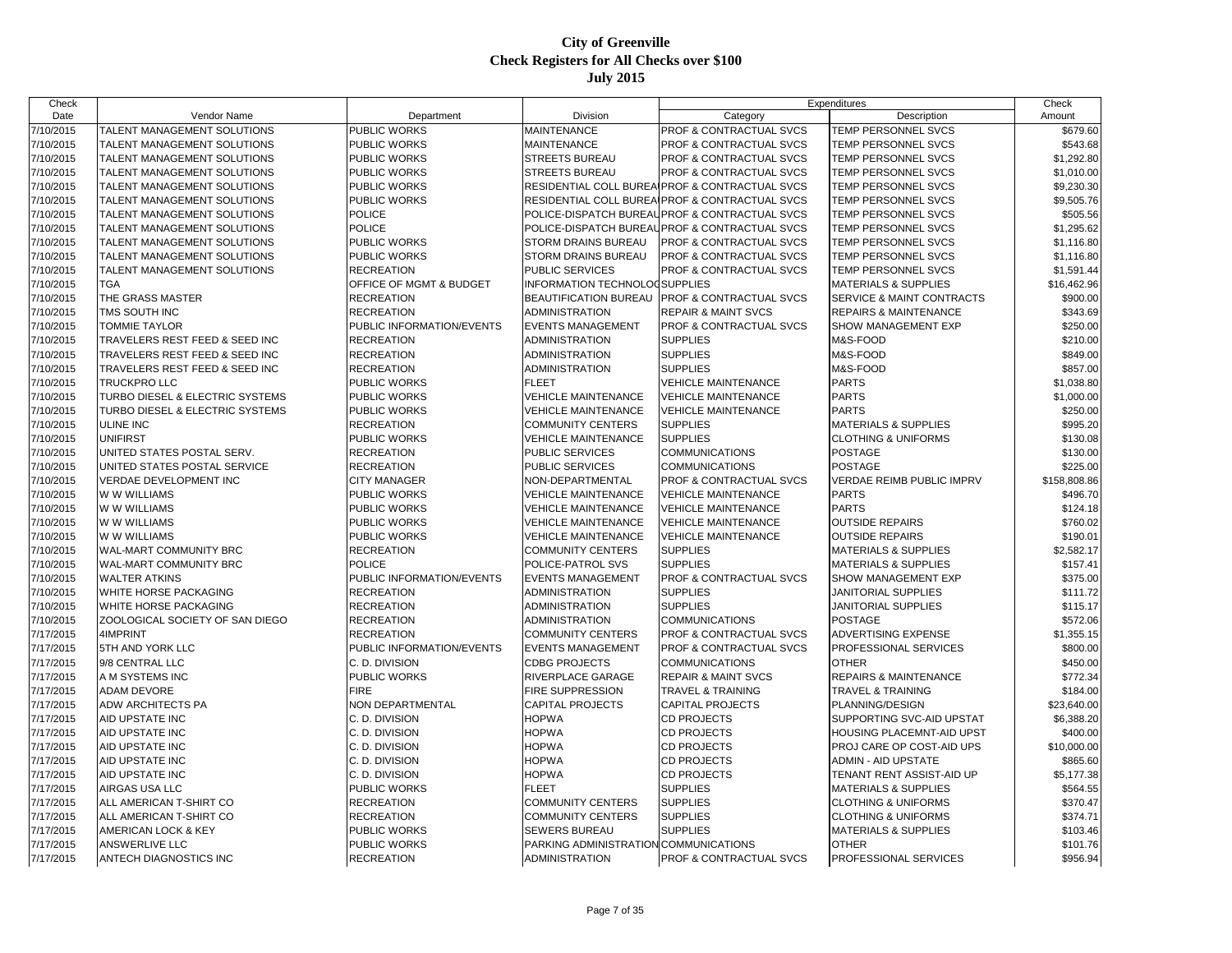| Check     |                                 |                           |                                                       |                                               | Expenditures                     | Check       |
|-----------|---------------------------------|---------------------------|-------------------------------------------------------|-----------------------------------------------|----------------------------------|-------------|
| Date      | Vendor Name                     | Department                | Division                                              | Category                                      | Description                      | Amount      |
| 7/17/2015 | <b>ANTONIO THOMAS</b>           | <b>POLICE</b>             | POLICE-PATROL SVS                                     | <b>TRAVEL &amp; TRAINING</b>                  | <b>TRAVEL &amp; TRAINING</b>     | \$658.16    |
| 7/17/2015 | AOT PUBLIC SAFETY CORP          | <b>POLICE</b>             | POLICE-PATROL SVS                                     | <b>PROF &amp; CONTRACTUAL SVCS</b>            | SERVICE & MAINT CONTRACTS        | \$3,883.00  |
| 7/17/2015 | APCO INTERNATIONAL INC          | <b>POLICE</b>             | POLICE-PATROL SVS                                     | <b>TRAVEL &amp; TRAINING</b>                  | <b>TRAVEL &amp; TRAINING</b>     | \$1,716.00  |
| 7/17/2015 | APCO INTERNATIONAL INC          | POLICE                    | POLICE-PATROL SVS                                     | <b>TRAVEL &amp; TRAINING</b>                  | TRAVEL & TRAINING                | \$509.00    |
| 7/17/2015 | <b>ARC</b>                      | PUBLIC WORKS              | <b>ENGINEERING</b>                                    | <b>SUPPLIES</b>                               | OFFICE SUPPLIES&MATERIALS        | \$137.37    |
| 7/17/2015 | ASG LLC                         | <b>RECREATION</b>         | <b>ADMINISTRATION</b>                                 | PROF & CONTRACTUAL SVCS                       | SERVICE & MAINT CONTRACTS        | \$1,406.25  |
| 7/17/2015 | ASG LLC                         | <b>POLICE</b>             | POLICE-PATROL SVS                                     | <b>PROF &amp; CONTRACTUAL SVCS</b>            | PROFESSIONAL SERVICES            | \$1,128.66  |
| 7/17/2015 | AT&T                            | OFFICE OF MGMT & BUDGET   | INFORMATION TECHNOLOGCOMMUNICATIONS                   |                                               | TELECOMMUNICATIONS/WIRELE        | \$1,971.02  |
| 7/17/2015 | AT&T                            | OFFICE OF MGMT & BUDGET   | INFORMATION TECHNOLOCCOMMUNICATIONS                   |                                               | TELECOMMUNICATIONS/WIRELE        | \$1,040.40  |
| 7/17/2015 | AT&T                            | OFFICE OF MGMT & BUDGET   | INFORMATION TECHNOLOGCOMMUNICATIONS                   |                                               | TELECOMMUNICATIONS/WIRELE        | \$5,973.36  |
| 7/17/2015 | AT&T                            | OFFICE OF MGMT & BUDGET   | INFORMATION TECHNOLOGCOMMUNICATIONS                   |                                               | TELECOMMUNICATIONS/WIRELE        | \$1,371.23  |
| 7/17/2015 | AT&T                            | OFFICE OF MGMT & BUDGET   | INFORMATION TECHNOLOGCOMMUNICATIONS                   |                                               | TELECOMMUNICATIONS/WIRELE        | \$2,981.44  |
| 7/17/2015 | AT&T                            | OFFICE OF MGMT & BUDGET   | INFORMATION TECHNOLOCCOMMUNICATIONS                   |                                               | TELECOMMUNICATIONS/WIRELE        | \$3,081.00  |
| 7/17/2015 | AT&T                            | OFFICE OF MGMT & BUDGET   | INFORMATION TECHNOLOGCOMMUNICATIONS                   |                                               | TELECOMMUNICATIONS/WIRELE        | \$100.79    |
| 7/17/2015 | AT&T                            | OFFICE OF MGMT & BUDGET   | INFORMATION TECHNOLOCCOMMUNICATIONS                   |                                               | TELECOMMUNICATIONS/WIRELE        | \$257.62    |
| 7/17/2015 | ATLANTA CALIBRATION CENTER      | <b>HUMAN RESOURCES</b>    | <b>OCCUPATIONAL HEALTH</b>                            | <b>PROF &amp; CONTRACTUAL SVCS</b>            | PROFESSIONAL SERVICES            | \$1,075.00  |
| 7/17/2015 | AUDIO SOLUTIONS INC             | PUBLIC INFORMATION/EVENTS | <b>EVENTS MANAGEMENT</b>                              | <b>PROF &amp; CONTRACTUAL SVCS</b>            | SHOW MANAGEMENT EXP              | \$7,452.72  |
| 7/17/2015 | <b>BAKER DISTRIBUTING CO</b>    | PUBLIC WORKS              | <b>BUILDING SERVICE DIVISIO SUPPLIES</b>              |                                               | MATERIALS & SUPPLIES             | \$157.12    |
| 7/17/2015 | <b>BARKER PRODUCTS</b>          | PUBLIC WORKS              | <b>FLEET</b>                                          | <b>VEHICLE MAINTENANCE</b>                    | <b>PARTS</b>                     | \$531.59    |
| 7/17/2015 | <b>BATTERY SPECIALISTS</b>      | PUBLIC WORKS              | <b>SEWERS BUREAU</b>                                  | <b>SUPPLIES</b>                               | <b>MATERIALS &amp; SUPPLIES</b>  | \$113.84    |
| 7/17/2015 | <b>BLANCHARD MACHINERY CO</b>   | PUBLIC WORKS              | <b>FLEET</b>                                          | <b>VEHICLE MAINTENANCE</b>                    | <b>OUTSIDE REPAIRS</b>           | \$6,994.76  |
| 7/17/2015 | <b>BRAD CROWE</b>               | PUBLIC INFORMATION/EVENTS | <b>EVENTS MANAGEMENT</b>                              | PROF & CONTRACTUAL SVCS                       | PROFESSIONAL SERVICES            | \$400.00    |
| 7/17/2015 | <b>BRAD CUTTINO</b>             | <b>RECREATION</b>         | <b>ADMINISTRATION</b>                                 | <b>RECREATION FEES</b>                        | <b>REC FEES ATHLETICS</b>        | \$150.00    |
| 7/17/2015 | BRAGG WASTE SERVICES INC        | C. D. DIVISION            | <b>CDBG PROJECTS</b>                                  | <b>CD PROJECTS</b>                            | PUBLIC INFORMATION               | \$528.64    |
| 7/17/2015 | <b>BRAGG WASTE SERVICES INC</b> | <b>RECREATION</b>         | PARKS AND RECREATION                                  | <b>PROF &amp; CONTRACTUAL SVCS</b>            | SERVICE & MAINT CONTRACTS        | \$366.48    |
| 7/17/2015 | <b>BRIAN AUSTIN</b>             | <b>FIRE</b>               | <b>FIRE SUPPRESSION</b>                               | <b>TRAVEL &amp; TRAINING</b>                  | <b>TRAVEL &amp; TRAINING</b>     | \$184.00    |
| 7/17/2015 | BSN/PASSON'S/GSC/COLIN SPORTS   | <b>RECREATION</b>         | <b>COMMUNITY CENTERS</b>                              | <b>SUPPLIES</b>                               | <b>MATERIALS &amp; SUPPLIES</b>  | \$661.78    |
| 7/17/2015 | BSN/PASSON'S/GSC/COLIN SPORTS   | <b>RECREATION</b>         | <b>COMMUNITY CENTERS</b>                              | <b>SUPPLIES</b>                               | <b>MATERIALS &amp; SUPPLIES</b>  | \$839.99    |
| 7/17/2015 | BSN/PASSON'S/GSC/COLIN SPORTS   | <b>RECREATION</b>         | <b>COMMUNITY CENTERS</b>                              | <b>REPAIR &amp; MAINT SVCS</b>                | <b>REPAIRS &amp; MAINTENANCE</b> | \$300.00    |
| 7/17/2015 | <b>BUDWEISER OF GREENVILLE</b>  | PUBLIC INFORMATION/EVENTS | <b>EVENTS MANAGEMENT</b>                              | <b>SUPPLIES</b>                               | M&S-FOOD & BEVERAGE              | \$964.25    |
| 7/17/2015 | <b>BUDWEISER OF GREENVILLE</b>  | PUBLIC INFORMATION/EVENTS | <b>EVENTS MANAGEMENT</b>                              | <b>SUPPLIES</b>                               | M&S-FOOD & BEVERAGE              | \$10,974.97 |
| 7/17/2015 | <b>BUDWEISER OF GREENVILLE</b>  | PUBLIC INFORMATION/EVENTS | <b>EVENTS MANAGEMENT</b>                              | <b>SUPPLIES</b>                               | M&S-FOOD & BEVERAGE              | \$1,364.53  |
| 7/17/2015 | <b>BUDWEISER OF GREENVILLE</b>  | PUBLIC INFORMATION/EVENTS | <b>EVENTS MANAGEMENT</b>                              | <b>SUPPLIES</b>                               | M&S-FOOD & BEVERAGE              | \$10,974.97 |
| 7/17/2015 | <b>BUDWEISER OF GREENVILLE</b>  | PUBLIC INFORMATION/EVENTS | <b>EVENTS MANAGEMENT</b>                              | <b>SUPPLIES</b>                               | M&S-FOOD & BEVERAGE              | \$964.25    |
| 7/17/2015 | <b>BUDWEISER OF GREENVILLE</b>  | PUBLIC INFORMATION/EVENTS | <b>EVENTS MANAGEMENT</b>                              | <b>SUPPLIES</b>                               | M&S-FOOD & BEVERAGE              | \$1,364.53  |
| 7/17/2015 | C-W CUSTOM HYDRAULICS INC       | <b>FIRE</b>               | <b>FIRE SUPPRESSION</b>                               | <b>SUPPLIES</b>                               | <b>MATERIALS &amp; SUPPLIES</b>  | \$447.85    |
| 7/17/2015 | <b>CAMERON CAMPBELL</b>         | <b>RECREATION</b>         | <b>COMMUNITY CENTERS</b>                              | REC CLASS INSTRUCTOR LIAB                     | <b>REFUND</b>                    | \$325.00    |
| 7/17/2015 | CDW/G                           | <b>HUMAN RESOURCES</b>    | <b>OCCUPATIONAL HEALTH</b>                            | <b>SUPPLIES</b>                               | <b>MATERIALS &amp; SUPPLIES</b>  | \$213.46    |
| 7/17/2015 | CDW/G                           | <b>RECREATION</b>         | <b>COMMUNITY CENTERS</b>                              | <b>SUPPLIES</b>                               | <b>MATERIALS &amp; SUPPLIES</b>  | \$285.61    |
| 7/17/2015 | CDW/G                           | POLICE                    | POLICE-PATROL SVS                                     | <b>SUNDRY</b>                                 | <b>MISCELLANEOUS</b>             | \$319.19    |
| 7/17/2015 | <b>CHEMSTATION OF SC</b>        | PUBLIC WORKS              | <b>STREETS BUREAU</b>                                 | <b>SUPPLIES</b>                               | <b>MATERIALS &amp; SUPPLIES</b>  | \$204.70    |
| 7/17/2015 | CHEMSTATION OF SC               | PUBLIC WORKS              | <b>SEWERS BUREAU</b>                                  | <b>SUPPLIES</b>                               | <b>MATERIALS &amp; SUPPLIES</b>  | \$214.00    |
| 7/17/2015 | CHEMSTATION OF SC               | PUBLIC WORKS              | <b>STORM DRAINS BUREAU</b>                            | <b>SUPPLIES</b>                               | <b>MATERIALS &amp; SUPPLIES</b>  | \$130.26    |
| 7/17/2015 | CHIEF SUPPLY CORP               | <b>POLICE</b>             | POLICE-PATROL SVS                                     | <b>SUPPLIES</b>                               | <b>MATERIALS &amp; SUPPLIES</b>  | \$1,128.28  |
| 7/17/2015 | CHRISTOPHER TRUCKS INC          | PUBLIC WORKS              | <b>FLEET</b>                                          | <b>VEHICLE MAINTENANCE</b>                    | <b>OUTSIDE REPAIRS</b>           | \$3,546.03  |
| 7/17/2015 | <b>CINCINNATI SYSTEMS INC</b>   | PUBLIC WORKS              |                                                       | LIBERTY SQUARE GARAGE PROF & CONTRACTUAL SVCS | SERVICE & MAINT CONTRACTS        | \$212.33    |
| 7/17/2015 | CINCINNATI SYSTEMS INC          | PUBLIC WORKS              | <b>PARKING LOTS</b>                                   | <b>REPAIR &amp; MAINT SVCS</b>                | <b>REPAIRS &amp; MAINTENANCE</b> | \$150.00    |
| 7/17/2015 | CITY WELDING SERVICE            | PUBLIC WORKS              | <b>RESIDENTIAL COLL BUREAIREPAIR &amp; MAINT SVCS</b> |                                               | <b>REPAIRS &amp; MAINTENANCE</b> | \$750.00    |
| 7/17/2015 | <b>CLERK OF COURT</b>           | OFFICE OF MGMT & BUDGET   | NON-DEPARTMENTAL                                      | PR-WH                                         | <b>GARNISHMENTS</b>              | \$378.48    |
| 7/17/2015 | <b>CLERK OF COURT</b>           | OFFICE OF MGMT & BUDGET   | NON-DEPARTMENTAL                                      | PR-WH                                         | <b>GARNISHMENTS</b>              | \$199.50    |
| 7/17/2015 | CLERK OF COURT - SPARTANBURG    | OFFICE OF MGMT & BUDGET   | NON-DEPARTMENTAL                                      | PR-WH                                         | <b>GARNISHMENTS</b>              | \$309.83    |
| 7/17/2015 | CLERK OF COURT PICKENS COUNTY   | OFFICE OF MGMT & BUDGET   | NON-DEPARTMENTAL                                      | PR-WH                                         | <b>GARNISHMENTS</b>              | \$304.34    |
| 7/17/2015 | <b>COMMUNITY WORKS CAROLINA</b> | C. D. DIVISION            | <b>CDBG PROJECTS</b>                                  | <b>CD PROJECTS</b>                            | REPROGRAMMABLE FUNDS             | \$20,000.00 |
|           |                                 |                           |                                                       |                                               |                                  |             |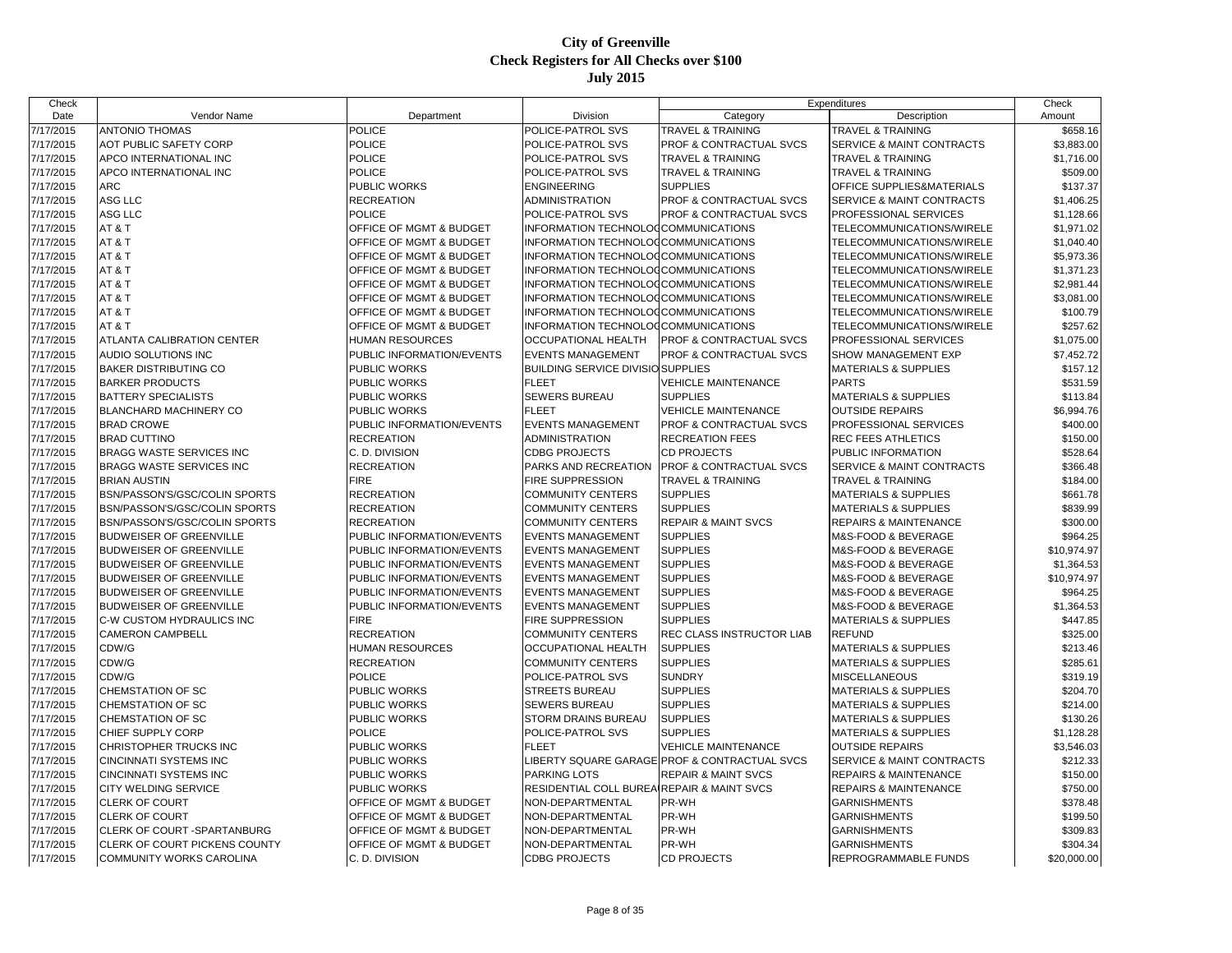| Check     |                                                    |                                    |                                          |                                                | Expenditures                         | Check       |
|-----------|----------------------------------------------------|------------------------------------|------------------------------------------|------------------------------------------------|--------------------------------------|-------------|
| Date      | Vendor Name                                        | Department                         | Division                                 | Category                                       | Description                          | Amount      |
| 7/17/2015 | CONCRETE SUPPLY COMPANY LLC                        | PUBLIC WORKS                       | TRAFFIC ENGINEERING                      | <b>SUPPLIES</b>                                | M&S-TRAFFIC CALMING                  | \$560.45    |
| 7/17/2015 | CONCRETE SUPPLY COMPANY LLC                        | <b>PUBLIC WORKS</b>                | <b>STREETS BUREAU</b>                    | <b>SUPPLIES</b>                                | <b>MATERIALS &amp; SUPPLIES</b>      | \$809.81    |
| 7/17/2015 | CONCRETE SUPPLY COMPANY LLC                        | <b>PUBLIC WORKS</b>                | <b>STREETS BUREAU</b>                    | <b>SUPPLIES</b>                                | MATERIALS & SUPPLIES                 | \$931.18    |
| 7/17/2015 | CONCRETE SUPPLY COMPANY LLC                        | <b>PUBLIC WORKS</b>                | <b>STREETS BUREAU</b>                    | <b>SUPPLIES</b>                                | <b>MATERIALS &amp; SUPPLIES</b>      | \$627.75    |
| 7/17/2015 | CONCRETE SUPPLY COMPANY LLC                        | <b>PUBLIC WORKS</b>                | STREETS BUREAU                           | <b>SUPPLIES</b>                                | MATERIALS & SUPPLIES                 | \$991.86    |
| 7/17/2015 | CRESCENT SUPPLY CO INC                             | <b>RECREATION</b>                  | <b>FALLS PARK WORK CREW</b>              | PROF & CONTRACTUAL SVCS                        | SERVICE & MAINT CONTRACTS            | \$2,362.75  |
| 7/17/2015 | <b>CRIMESTOPPERS</b>                               | <b>CITY MANAGER</b>                | <b>CITY MANAGER</b>                      | <b>SUNDRY</b>                                  | DUES SUBSCRIPTN PUBLICATN            | \$170.00    |
| 7/17/2015 | <b>CUMMINS ATLANTIC LLC</b>                        | <b>PUBLIC WORKS</b>                | <b>VEHICLE MAINTENANCE</b>               | <b>VEHICLE MAINTENANCE</b>                     | <b>PARTS</b>                         | \$1,424.80  |
| 7/17/2015 | <b>CUMMINS ATLANTIC LLC</b>                        | <b>PUBLIC WORKS</b>                | <b>VEHICLE MAINTENANCE</b>               | VEHICLE MAINTENANCE                            | <b>PARTS</b>                         | \$356.20    |
| 7/17/2015 | <b>ID &amp; T AUTO GLASS</b>                       | <b>PUBLIC WORKS</b>                | <b>VEHICLE MAINTENANCE</b>               | <b>VEHICLE MAINTENANCE</b>                     | <b>OUTSIDE REPAIRS</b>               | \$150.00    |
| 7/17/2015 | DATAMAXX APPLIED TECHNOLOGIES INC                  | <b>POLICE</b>                      | POLICE-PATROL SVS                        | PROF & CONTRACTUAL SVCS                        | PROFESSIONAL SERVICES                | \$3,120.00  |
| 7/17/2015 | <b>DAVE DERRICK</b>                                | <b>PUBLIC WORKS</b>                | PARKING ADMINISTRATION TRAVEL & TRAINING |                                                | <b>TRAVEL &amp; TRAINING</b>         | \$864.78    |
| 7/17/2015 | <b>DELL MARKETING LP</b>                           | <b>HUMAN RESOURCES</b>             | <b>HUMAN RESOURCES</b>                   | <b>TRAVEL &amp; TRAINING</b>                   | TRAINING/CITY WIDE                   | \$677.20    |
| 7/17/2015 | <b>DELL MARKETING LP</b>                           | <b>NON DEPARTMENTAL</b>            | <b>CAPITAL PROJECTS</b>                  | <b>CAPITAL PROJECTS</b>                        | <b>EQUIPMENT</b>                     | \$21,055.94 |
| 7/17/2015 | <b>DESIGN WORKSHOP INC</b>                         | OFFICE OF MGMT & BUDGET            | <b>ACCOUNTING</b>                        | PROF & CONTRACTUAL SVCS                        | PROFESSIONAL SERVICES                | \$2,274.12  |
| 7/17/2015 | <b>DIVERSIFIED ELECTRONICS INC</b>                 | <b>PUBLIC WORKS</b>                | <b>STREETS BUREAU</b>                    | <b>REPAIR &amp; MAINT SVCS</b>                 | RADIO MAINTENANCE                    | \$5,484.86  |
| 7/17/2015 | <b>DOMINIQUE GAUSE</b>                             | <b>POLICE</b>                      | POLICE-PATROL SVS                        | <b>TRAVEL &amp; TRAINING</b>                   | TRAVEL & TRAINING                    | \$116.81    |
| 7/17/2015 | <b>DUKE ENERGY</b>                                 | C. D. DIVISION                     | <b>CDBG PROJECTS</b>                     | <b>CD PROJECTS</b>                             | PUBLIC SERVICES (GENERAL)            | \$177.52    |
| 7/17/2015 | <b>EARTHWORKS GARDEN CENTER &amp;</b>              | <b>RECREATION</b>                  | BEAUTIFICATION BUREAU                    | PROF & CONTRACTUAL SVCS                        | <b>SERVICE &amp; MAINT CONTRACTS</b> | \$383.33    |
| 7/17/2015 | ECHOLS OIL COMPANY INC                             | <b>PUBLIC WORKS</b>                | <b>FLEET</b>                             | <b>VEHICLE MAINTENANCE</b>                     | <b>FUEL</b>                          | \$6,072.73  |
| 7/17/2015 | ECHOLS OIL COMPANY INC                             | <b>PUBLIC WORKS</b>                | <b>FLEET</b>                             | <b>VEHICLE MAINTENANCE</b>                     | <b>FUEL</b>                          | \$18,039.79 |
| 7/17/2015 | ECHOLS OIL COMPANY INC                             | <b>PUBLIC WORKS</b>                | <b>FLEET</b>                             | <b>VEHICLE MAINTENANCE</b>                     | <b>FUEL</b>                          | \$13,344.03 |
| 7/17/2015 | ECHOLS OIL COMPANY INC                             | <b>PUBLIC WORKS</b>                | <b>FLEET</b>                             | VEHICLE MAINTENANCE                            | <b>FUEL</b>                          | \$17,852.36 |
| 7/17/2015 | <b>EMEDIA GROUP INC</b>                            | <b>PUBLIC WORKS</b>                | <b>COMMONS GARAGE</b>                    | <b>REPAIR &amp; MAINT SVCS</b>                 | REPAIRS & MAINTENANCE                | \$332.20    |
| 7/17/2015 | EMEDIA GROUP INC                                   | <b>PUBLIC WORKS</b>                | <b>CHURCH STREET GARAGE</b>              | <b>SUPPLIES</b>                                | <b>MATERIALS &amp; SUPPLIES</b>      | \$332.49    |
| 7/17/2015 | <b>EMEDIA GROUP INC</b>                            | <b>PUBLIC WORKS</b>                | LIBERTY SQUARE GARAGE SUPPLIES           |                                                | <b>MATERIALS &amp; SUPPLIES</b>      | \$498.88    |
| 7/17/2015 | <b>EMEDIA GROUP INC</b>                            | <b>PUBLIC WORKS</b>                | S. SPRING STREET GARAGISUPPLIES          |                                                | <b>MATERIALS &amp; SUPPLIES</b>      | \$498.88    |
| 7/17/2015 | <b>EMEDIA GROUP INC</b>                            | <b>PUBLIC WORKS</b>                | RICHARDSON STREET GAR SUPPLIES           |                                                | MATERIALS & SUPPLIES                 | \$332.49    |
| 7/17/2015 | <b>EMEDIA GROUP INC</b>                            | <b>PUBLIC WORKS</b>                | N LAURENS ST GARAGE                      | <b>SUPPLIES</b>                                | <b>MATERIALS &amp; SUPPLIES</b>      | \$166.39    |
| 7/17/2015 | EMEDIA GROUP INC                                   | <b>PUBLIC WORKS</b>                | POINSETT GARAGE                          | <b>SUPPLIES</b>                                | <b>MATERIALS &amp; SUPPLIES</b>      | \$664.98    |
| 7/17/2015 | <b>EMEDIA GROUP INC</b>                            | <b>PUBLIC WORKS</b>                | RIVER STREET GARAGE                      | <b>SUPPLIES</b>                                | <b>MATERIALS &amp; SUPPLIES</b>      | \$166.39    |
| 7/17/2015 | <b>ENVIROAWNING</b>                                | <b>FIRE</b>                        | <b>FIRE SUPPRESSION</b>                  | <b>VEHICLE MAINTENANCE</b>                     | <b>PARTS</b>                         | \$657.50    |
| 7/17/2015 | EXEC3 CORP LLC                                     | PUBLIC INFORMATION/EVENTS          | <b>EVENTS MANAGEMENT</b>                 | PROF & CONTRACTUAL SVCS                        | SHOW MANAGEMENT EXP                  | \$2,582.51  |
| 7/17/2015 | FAIRWAY FORD INC                                   | <b>PUBLIC WORKS</b>                | <b>FLEET</b>                             | VEHICLE MAINTENANCE                            | <b>PARTS</b>                         | \$112.93    |
| 7/17/2015 | <b>FAIRWAY FORD INC</b>                            | <b>PUBLIC WORKS</b>                | <b>FLEET</b>                             | <b>VEHICLE MAINTENANCE</b>                     | <b>OUTSIDE REPAIRS</b>               | \$4,266.81  |
| 7/17/2015 | FAMILY CT OF THE 13TH CIRCUIT                      | OFFICE OF MGMT & BUDGET            | NON-DEPARTMENTAL                         | PR-WH                                          | <b>GARNISHMENTS</b>                  | \$4,752.94  |
| 7/17/2015 | FGP INTERNATIONAL                                  | <b>HUMAN RESOURCES</b>             | <b>HUMAN RESOURCES</b>                   | PROF & CONTRACTUAL SVCS                        | TEMP PERSONNEL SVCS                  | \$503.57    |
| 7/17/2015 | FGP INTERNATIONAL                                  | <b>OFFICE OF MGMT &amp; BUDGET</b> | <b>ACCOUNTING</b>                        | PROF & CONTRACTUAL SVCS                        | TEMP PERSONNEL SVCS                  | \$851.20    |
| 7/17/2015 | FIRST TEAM SPORTS CENTER                           | <b>RECREATION</b>                  | <b>COMMUNITY CENTERS</b>                 | <b>SUPPLIES</b>                                | <b>CLOTHING &amp; UNIFORMS</b>       | \$127.14    |
| 7/17/2015 | FIRST TEAM SPORTS CENTER                           | <b>RECREATION</b>                  | <b>COMMUNITY CENTERS</b>                 | <b>SUPPLIES</b>                                | OFFICE SUPPLIES&MATERIALS            | \$253.89    |
| 7/17/2015 | FLSDU                                              | OFFICE OF MGMT & BUDGET            | NON-DEPARTMENTAL                         | PR-WH                                          | <b>GARNISHMENTS</b>                  | \$203.54    |
| 7/17/2015 | FRIENDS OF THE ZOO                                 | <b>RECREATION</b>                  | PUBLIC SERVICES                          | <b>MEMBERSHIP</b>                              | FOZ MEMBERSHIP TRSF PMT              | \$6,792.00  |
|           | <b>GCR TIRE CENTERS</b>                            | <b>PUBLIC WORKS</b>                | <b>FIXED ROUTE</b>                       | <b>VEHICLE MAINTENANCE</b>                     | <b>TIRES AND TUBES</b>               | \$529.76    |
| 7/17/2015 |                                                    | <b>PUBLIC WORKS</b>                | <b>FIXED ROUTE</b>                       | <b>VEHICLE MAINTENANCE</b>                     | <b>TIRES AND TUBES</b>               |             |
| 7/17/2015 | <b>GCR TIRE CENTERS</b>                            | <b>PUBLIC WORKS</b>                | <b>FIXED ROUTE</b>                       | <b>VEHICLE MAINTENANCE</b>                     | <b>TIRES AND TUBES</b>               | \$264.88    |
| 7/17/2015 | <b>GCR TIRE CENTERS</b><br>GEORGE COLEMAN FORD INC | <b>PUBLIC WORKS</b>                | <b>VEHICLE MAINTENANCE</b>               | <b>VEHICLE MAINTENANCE</b>                     | <b>PARTS</b>                         | \$264.88    |
| 7/17/2015 |                                                    |                                    |                                          |                                                |                                      | \$560.26    |
| 7/17/2015 | GEORGE COLEMAN FORD INC                            | <b>PUBLIC WORKS</b>                | <b>VEHICLE MAINTENANCE</b>               | <b>VEHICLE MAINTENANCE</b>                     | <b>PARTS</b>                         | \$140.06    |
| 7/17/2015 | GIMME-A-SIGN CO INC                                | <b>PUBLIC WORKS</b>                | <b>COMMONS GARAGE</b>                    | <b>SUPPLIES</b>                                | <b>MATERIALS &amp; SUPPLIES</b>      | \$737.76    |
| 7/17/2015 | <b>GOODWILL INDUSTRIES</b>                         | MUNICIPAL COURT                    | MUNICIPAL COURT                          | PROF & CONTRACTUAL SVCS                        | SERVICE & MAINT CONTRACTS            | \$1,299.53  |
| 7/17/2015 | <b>GOODWILL INDUSTRIES</b>                         | <b>PUBLIC WORKS</b>                | <b>TRAFFIC ENGINEERING</b>               | PROF & CONTRACTUAL SVCS                        | SERVICE & MAINT CONTRACTS            | \$242.52    |
| 7/17/2015 | <b>GOODWILL INDUSTRIES</b>                         | PUBLIC WORKS                       |                                          | PARKING ADMINISTRATION PROF & CONTRACTUAL SVCS | SERVICE & MAINT CONTRACTS            | \$335.72    |
| 7/17/2015 | <b>GOODWILL INDUSTRIES</b>                         | <b>RECREATION</b>                  | <b>FALLS PARK WORK CREW</b>              | <b>PROF &amp; CONTRACTUAL SVCS</b>             | <b>SERVICE &amp; MAINT CONTRACTS</b> | \$892.20    |
| 7/17/2015 | <b>GOODWILL INDUSTRIES</b>                         | <b>FIRE</b>                        | <b>FIRE SERVICES</b>                     | PROF & CONTRACTUAL SVCS                        | <b>SERVICE &amp; MAINT CONTRACTS</b> | \$420.07    |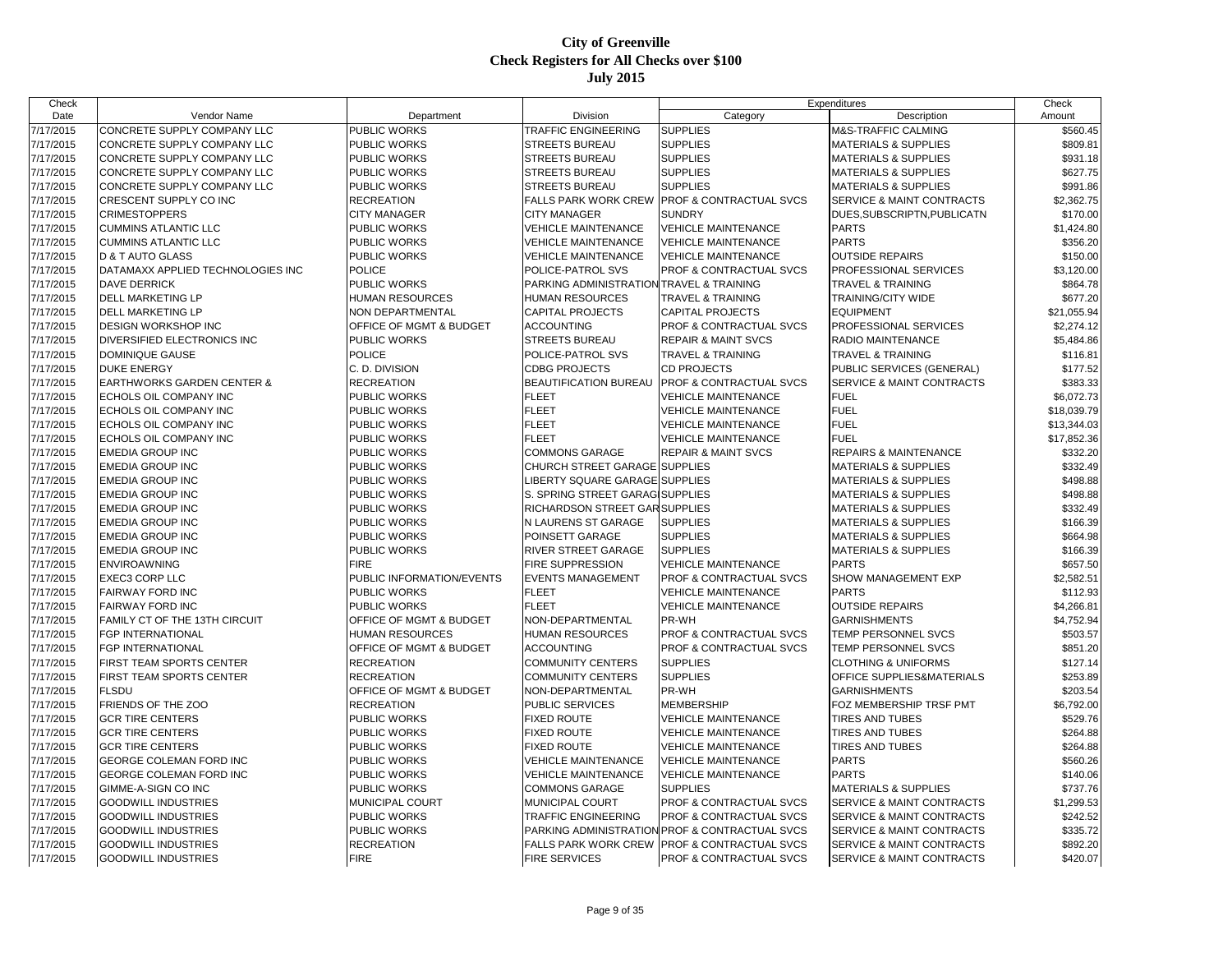| Check                  |                                      |                             |                                                         |                                                             | Expenditures                         | Check                |
|------------------------|--------------------------------------|-----------------------------|---------------------------------------------------------|-------------------------------------------------------------|--------------------------------------|----------------------|
| Date                   | Vendor Name                          | Department                  | Division                                                | Category                                                    | Description                          | Amount               |
| 7/17/2015              | <b>GOODWILL INDUSTRIES</b>           | <b>PUBLIC WORKS</b>         |                                                         | <b>BUILDING SERVICE DIVISIO PROF &amp; CONTRACTUAL SVCS</b> | <b>SERVICE &amp; MAINT CONTRACTS</b> | \$5,365.76           |
| 7/17/2015              | <b>GOODWILL INDUSTRIES</b>           | PUBLIC WORKS                | <b>FLEET</b>                                            | PROF & CONTRACTUAL SVCS                                     | SERVICE & MAINT CONTRACTS            | \$129.20             |
| 7/17/2015              | GRAINGER 803858935                   | PUBLIC WORKS                | <b>FLEET</b>                                            | <b>VEHICLE MAINTENANCE</b>                                  | <b>PARTS</b>                         | \$160.33             |
| 7/17/2015              | <b>GREENVILLE ARENA DISTRICT</b>     | PUBLIC WORKS                | <b>PARKING LOTS</b>                                     | LIAB-BI-LO ARENA PARKING                                    | <b>PARKING LEASES</b>                | \$28,888.65          |
| 7/17/2015              | <b>GREENVILLE COUNTY</b>             | <b>RECREATION</b>           | PUBLIC SERVICES                                         | <b>HOSPITALITY TAX</b>                                      | COUNTY HOLD HARMLESS HTAX            | \$136,900.58         |
| 7/17/2015              | <b>GREENVILLE COUNTY</b>             | <b>POLICE</b>               | POLICE-PATROL SVS                                       | PROF & CONTRACTUAL SVCS                                     | PROFESSIONAL SERVICES                | \$2,925.00           |
| 7/17/2015              | <b>GREENVILLE COUNTY SOLID WASTE</b> | PUBLIC WORKS                |                                                         | GARBAGE DISPOSAL BURE PROF & CONTRACTUAL SVCS               | <b>DISPOSAL CHARGES</b>              | \$2,128.15           |
| 7/17/2015              | GREENVILLE COUNTY SOLID WASTE        | PUBLIC WORKS                |                                                         | GARBAGE DISPOSAL BURE PROF & CONTRACTUAL SVCS               | <b>DISPOSAL CHARGES</b>              | \$16,914.76          |
| 7/17/2015              | <b>GREENVILLE FENCE SALES INC</b>    | <b>PUBLIC WORKS</b>         | <b>FLEET</b>                                            | <b>VEHICLE MAINTENANCE</b>                                  | <b>PARTS</b>                         | \$630.67             |
| 7/17/2015              | <b>GREENVILLE NEWS</b>               | <b>ECONOMIC DEVELOPMENT</b> | PLANNING AND ZONING                                     | <b>PROF &amp; CONTRACTUAL SVCS</b>                          | ADVERTISING EXPENSE                  | \$192.06             |
| 7/17/2015              | GREENVILLE OFFICE SUPPLY CO INC      | <b>RECREATION</b>           | <b>COMMUNITY CENTERS</b>                                | <b>SUPPLIES</b>                                             | <b>CLOTHING &amp; UNIFORMS</b>       | \$1,868.21           |
| 7/17/2015              | GREENVILLE OFFICE SUPPLY CO INC      | <b>RECREATION</b>           | <b>COMMUNITY CENTERS</b>                                | <b>SUPPLIES</b>                                             | <b>CLOTHING &amp; UNIFORMS</b>       | \$2,881.36           |
| 7/17/2015              | GREENVILLE OFFICE SUPPLY CO INC      | <b>RECREATION</b>           | <b>COMMUNITY CENTERS</b>                                | <b>SUPPLIES</b>                                             | <b>MATERIALS &amp; SUPPLIES</b>      | \$1,760.13           |
| 7/17/2015              | <b>GREENVILLE TRANSIT AUTHORITY</b>  | <b>CITY MANAGER</b>         | NON-DEPARTMENTAL                                        | <b>PROF &amp; CONTRACTUAL SVCS</b>                          | <b>INTERGOVT AGREEMENTS</b>          | \$88,750.00          |
| 7/17/2015              | <b>GREENVILLE TRANSIT AUTHORITY</b>  | <b>CITY MANAGER</b>         | NON-DEPARTMENTAL                                        | <b>PROF &amp; CONTRACTUAL SVCS</b>                          | <b>INTERGOVT AGREEMENTS</b>          | \$35,000.00          |
| 7/17/2015              | GREENVILLE ZOO - PETTY CASH          | <b>RECREATION</b>           | PUBLIC SERVICES                                         | <b>SUPPLIES</b>                                             | SPECIAL EVENTS                       | \$122.59             |
| 7/17/2015              | <b>GREENWORKS RECYLING INC</b>       | PUBLIC WORKS                |                                                         | GARBAGE DISPOSAL BURE PROF & CONTRACTUAL SVCS               | <b>DISPOSAL CHARGES</b>              | \$2,145.00           |
| 7/17/2015              | <b>GREENWORKS RECYLING INC</b>       | <b>PUBLIC WORKS</b>         |                                                         | GARBAGE DISPOSAL BURE PROF & CONTRACTUAL SVCS               | <b>DISPOSAL CHARGES</b>              | \$120.00             |
| 7/17/2015              | <b>GUARANTEED SUPPLY CO</b>          | PUBLIC WORKS                | <b>STREETS BUREAU</b>                                   | <b>SUPPLIES</b>                                             | <b>MATERIALS &amp; SUPPLIES</b>      | \$240.89             |
| 7/17/2015              | <b>GUY MURPHY</b>                    | ECONOMIC DEVELOPMENT        | <b>BUILDING &amp; PROPERTY MAITRAVEL &amp; TRAINING</b> |                                                             | LOCAL TRANSPORTATION                 | \$167.33             |
| 7/17/2015              | HAGAN KENNINGTON OIL CO              | <b>PUBLIC WORKS</b>         | <b>FLEET</b>                                            | <b>VEHICLE MAINTENANCE</b>                                  | <b>PARTS</b>                         | \$1,748.85           |
| 7/17/2015              | <b>HALES TOWING</b>                  | <b>FIRE</b>                 | <b>FIRE SERVICES</b>                                    | <b>SUPPLIES</b>                                             | <b>MATERIALS &amp; SUPPLIES</b>      | \$360.00             |
| 7/17/2015              | HANDI CLEAN PRODUCTS                 | <b>FIRE</b>                 | <b>FIRE SUPPRESSION</b>                                 | <b>SUPPLIES</b>                                             | <b>MATERIALS &amp; SUPPLIES</b>      | \$261.17             |
| 7/17/2015              | HANDI CLEAN PRODUCTS                 | <b>FIRE</b>                 | <b>FIRE SUPPRESSION</b>                                 | <b>SUPPLIES</b>                                             | <b>MATERIALS &amp; SUPPLIES</b>      | \$261.17             |
| 7/17/2015              | <b>HANDI CLEAN PRODUCTS</b>          | <b>FIRE</b>                 | <b>FIRE SUPPRESSION</b>                                 | <b>SUPPLIES</b>                                             | JANITORIAL SUPPLIES                  | \$985.01             |
|                        | HARRISON'S WORKWEAR                  | <b>RECREATION</b>           | TREE MAINTENANCE BURE                                   | <b>SUPPLIES</b>                                             | <b>CLOTHING &amp; UNIFORMS</b>       |                      |
| 7/17/2015<br>7/17/2015 | <b>HAZTAC TRAINING LLC</b>           | <b>POLICE</b>               | POLICE-PATROL SVS                                       | TRAVEL & TRAINING                                           | <b>TRAVEL &amp; TRAINING</b>         | \$140.00<br>\$950.00 |
|                        | <b>HESC</b>                          | OFFICE OF MGMT & BUDGET     | NON-DEPARTMENTAL                                        | PR-WH                                                       | <b>GARNISHMENTS</b>                  |                      |
| 7/17/2015              |                                      | OFFICE OF MGMT & BUDGET     | <b>RISK MANAGEMENT</b>                                  | <b>SERVICE FEES</b>                                         | ADMIN FEES-GEN/PROP LIA              | \$147.80             |
| 7/17/2015              | HEWITT COLEMAN & ASSOCIATES INC      |                             |                                                         |                                                             |                                      | \$15,311.68          |
| 7/17/2015              | HEWITT COLEMAN & ASSOCIATES INC      | OFFICE OF MGMT & BUDGET     | <b>RISK MANAGEMENT</b>                                  | <b>RISK MANAGEMENT</b>                                      | <b>WC SERVICE FEES</b>               | \$7,541.57           |
| 7/17/2015              | HOLDER ELECTRIC SUPPLY INC           | <b>PUBLIC WORKS</b>         | <b>SEWERS BUREAU</b>                                    | <b>SUPPLIES</b>                                             | <b>MATERIALS &amp; SUPPLIES</b>      | \$135.27             |
| 7/17/2015              | HOLDER ELECTRIC SUPPLY INC           | PUBLIC WORKS                | <b>SEWERS BUREAU</b>                                    | <b>SUPPLIES</b>                                             | <b>MATERIALS &amp; SUPPLIES</b>      | \$385.84             |
| 7/17/2015              | HOLDER ELECTRIC SUPPLY INC           | PUBLIC WORKS                | <b>BUILDING SERVICE DIVISIO SUPPLIES</b>                |                                                             | <b>MATERIALS &amp; SUPPLIES</b>      | \$272.59             |
| 7/17/2015              | HOLOHIL SYSTEMS LTD                  | <b>RECREATION</b>           | PUBLIC SERVICES                                         | <b>SUNDRY</b>                                               | RESEARCH CONSERVATION EXP            | \$490.00             |
| 7/17/2015              | HOME DEPOT CREDIT SERVICE 5906       | PUBLIC WORKS                | <b>BUILDING SERVICE DIVISIO SUPPLIES</b>                |                                                             | <b>MATERIALS &amp; SUPPLIES</b>      | \$153.00             |
| 7/17/2015              | HOUSES AND THEN SOME                 | C. D. DIVISION              | <b>CDBG PROJECTS</b>                                    | <b>CD PROJECTS</b>                                          | <b>LAND ACQUISITION</b>              | \$607.20             |
| 7/17/2015              | HUBBELL LIGHTING INC                 | NON DEPARTMENTAL            | <b>CAPITAL PROJECTS</b>                                 | <b>CAPITAL PROJECTS</b>                                     | PROJECT EXPENSE                      | \$2,457.00           |
| 7/17/2015              | HUMAN RELATIONS COMMISSION           | C. D. DIVISION              | <b>CDBG PROJECTS</b>                                    | CD PROJECTS                                                 | PUBLIC SERVICES (GENERAL)            | \$2,200.00           |
| 7/17/2015              | HUMAN RELATIONS COMMISSION           | C. D. DIVISION              | <b>CDBG PROJECTS</b>                                    | <b>CD PROJECTS</b>                                          | <b>PLANNING</b>                      | \$355.80             |
| 7/17/2015              | HYDROSTRUCTURES P.A.                 | NON DEPARTMENTAL            | <b>CAPITAL PROJECTS</b>                                 | <b>CAPITAL PROJECTS</b>                                     | PLANNING/DESIGN                      | \$16,312.20          |
| 7/17/2015              | IMLA INTERNATIONAL MUNICIPAL LAWYER  | <b>CITY ATTORNEY</b>        | <b>CITY ATTORNEY</b>                                    | TRAVEL & TRAINING                                           | <b>TRAVEL &amp; TRAINING</b>         | \$650.00             |
| 7/17/2015              | <b>INDEXX INC</b>                    | OFFICE OF MGMT & BUDGET     | <b>ADMINISTRATION</b>                                   | <b>PRINTING</b>                                             | PRINTING & BINDING                   | \$739.14             |
| 7/17/2015              | INDUSTRIAL CLEANING EQUIPMENT        | <b>PUBLIC WORKS</b>         | <b>FLEET</b>                                            | <b>SUPPLIES</b>                                             | <b>MATERIALS &amp; SUPPLIES</b>      | \$539.06             |
| 7/17/2015              | INNOVATIVE CONTROLS INC              | <b>FIRE</b>                 | <b>FIRE SUPPRESSION</b>                                 | <b>VEHICLE MAINTENANCE</b>                                  | <b>PARTS</b>                         | \$666.71             |
| 7/17/2015              | INTERNAL REVENUE SERVICE             | OFFICE OF MGMT & BUDGET     | NON-DEPARTMENTAL                                        | PR-WH                                                       | <b>GARNISHMENTS</b>                  | \$150.00             |
| 7/17/2015              | <b>INTERSTATE BATTERIES</b>          | PUBLIC WORKS                | <b>FLEET</b>                                            | <b>VEHICLE MAINTENANCE</b>                                  | <b>PARTS</b>                         | \$406.31             |
| 7/17/2015              | ISGETT DISTRIBUTORS, INC.            | <b>FIRE</b>                 | <b>FIRE SUPPRESSION</b>                                 | <b>VEHICLE MAINTENANCE</b>                                  | <b>PARTS</b>                         | \$860.26             |
| 7/17/2015              | JET-VAC SEWER EQUIPMENT CO           | PUBLIC WORKS                | <b>SEWERS BUREAU</b>                                    | <b>VEHICLE MAINTENANCE</b>                                  | <b>PARTS</b>                         | \$908.38             |
| 7/17/2015              | JET-VAC SEWER EQUIPMENT CO           | PUBLIC WORKS                | <b>SEWERS BUREAU</b>                                    | <b>VEHICLE MAINTENANCE</b>                                  | <b>PARTS</b>                         | \$637.39             |
| 7/17/2015              | JET-VAC SEWER EQUIPMENT CO           | PUBLIC WORKS                | <b>SEWERS BUREAU</b>                                    | <b>VEHICLE MAINTENANCE</b>                                  | <b>PARTS</b>                         | \$1,596.97           |
| 7/17/2015              | <b>JOHN BRYSON</b>                   | ECONOMIC DEVELOPMENT        | <b>BUILDING &amp; PROPERTY MA</b>                       | <b>TRAVEL &amp; TRAINING</b>                                | LOCAL TRANSPORTATION                 | \$492.78             |
| 7/17/2015              | JOHNSTONE SUPPLY OF GREENVILLE       | <b>PUBLIC WORKS</b>         | <b>BUILDING SERVICE DIVISIO SUPPLIES</b>                |                                                             | <b>MATERIALS &amp; SUPPLIES</b>      | \$272.64             |
| 7/17/2015              | JOSHUA BLANKENSHIP                   | <b>NON DEPARTMENTAL</b>     | <b>CAPITAL PROJECTS</b>                                 | <b>CAPITAL PROJECTS</b>                                     | <b>CONSTRUCTION</b>                  | \$800.00             |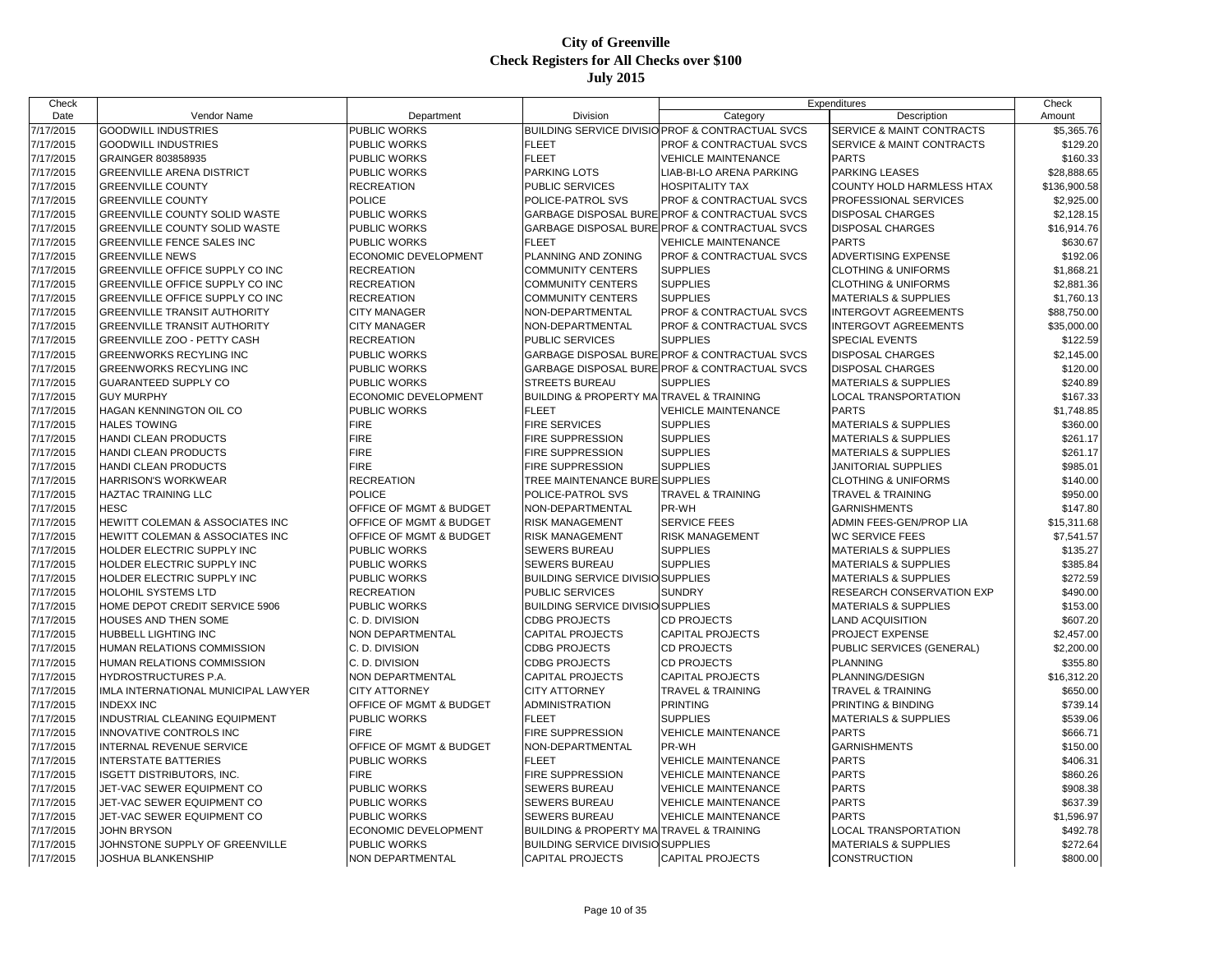| Check     |                                       |                           |                                                   |                                    | Expenditures                    | Check       |
|-----------|---------------------------------------|---------------------------|---------------------------------------------------|------------------------------------|---------------------------------|-------------|
| Date      | Vendor Name                           | Department                | Division                                          | Category                           | Description                     | Amount      |
| 7/17/2015 | KAUFMAN TRAILERS                      | PUBLIC WORKS              | <b>SEWERS BUREAU</b>                              | MACHINERY AND EQUIPMENT            | MACHINERY AND EQUIPMENT         | \$5,391.00  |
| 7/17/2015 | <b>KERRY WINKS</b>                    | OFFICE OF MGMT & BUDGET   | <b>INFORMATION TECHNOLOGTRAVEL &amp; TRAINING</b> |                                    | <b>TRAVEL &amp; TRAINING</b>    | \$234.00    |
| 7/17/2015 | KEVIN WHITAKER CHEVROLET INC          | <b>FIRE</b>               | <b>FIRE SUPPRESSION</b>                           | <b>VEHICLE MAINTENANCE</b>         | <b>PARTS</b>                    | \$335.33    |
| 7/17/2015 | KING ASPHALT INC                      | PUBLIC WORKS              | <b>SEWERS BUREAU</b>                              | <b>SUPPLIES</b>                    | <b>MATERIALS &amp; SUPPLIES</b> | \$252.63    |
| 7/17/2015 | KING ASPHALT INC                      | PUBLIC WORKS              | STORM DRAINS BUREAU                               | <b>SUPPLIES</b>                    | <b>MATERIALS &amp; SUPPLIES</b> | \$552.27    |
| 7/17/2015 | KNOX WHITE                            | <b>MAYOR</b>              | <b>MAYOR</b>                                      | TRAVEL & TRAINING                  | <b>TRAVEL &amp; TRAINING</b>    | \$160.48    |
| 7/17/2015 | L & B LANDSCAPING SERVICE, INC        | C. D. DIVISION            | <b>CDBG PROJECTS</b>                              | <b>CD PROJECTS</b>                 | LAND ACQUISITION                | \$1,205.00  |
| 7/17/2015 | LABORATORY CORPORATION OF AMERICA     | <b>HUMAN RESOURCES</b>    | <b>OCCUPATIONAL HEALTH</b>                        | PROF & CONTRACTUAL SVCS            | PROFESSIONAL SERVICES           | \$3,314.34  |
| 7/17/2015 | LABORATORY CORPORATION OF AMERICA     | <b>HUMAN RESOURCES</b>    | <b>OCCUPATIONAL HEALTH</b>                        | PROF & CONTRACTUAL SVCS            | PROFESSIONAL SERVICES           | \$2,643.68  |
| 7/17/2015 | LANDS' END BUSINESS OUTFITTERS        | PUBLIC WORKS              | PARKING ADMINISTRATION SUPPLIES                   |                                    | <b>CLOTHING &amp; UNIFORMS</b>  | \$401.74    |
| 7/17/2015 | LANDSCAPERS SUPPLY                    | <b>RECREATION</b>         | <b>FALLS PARK WORK CREW</b>                       | <b>PROF &amp; CONTRACTUAL SVCS</b> | SERVICE & MAINT CONTRACTS       | \$196.10    |
| 7/17/2015 | <b>LARKIN'S CATERING &amp; EVENTS</b> | PUBLIC INFORMATION/EVENTS | <b>EVENTS MANAGEMENT</b>                          | <b>SUPPLIES</b>                    | <b>MATERIALS &amp; SUPPLIES</b> | \$3,155.88  |
| 7/17/2015 | <b>LARRY MOODY</b>                    | <b>POLICE</b>             | POLICE-PATROL SVS                                 | TRAVEL & TRAINING                  | TRAVEL & TRAINING               | \$747.16    |
| 7/17/2015 | LEXISNEXIS 1239194                    | <b>POLICE</b>             | POLICE-PATROL SVS                                 | PROF & CONTRACTUAL SVCS            | PROFESSIONAL SERVICES           | \$681.58    |
| 7/17/2015 | LEXISNEXIS 1403290                    | ECONOMIC DEVELOPMENT      | <b>BUILDING &amp; PROPERTY MA</b>                 | <b>PROF &amp; CONTRACTUAL SVCS</b> | PROFESSIONAL SERVICES           | \$156.35    |
| 7/17/2015 | <b>LIBERTY PRESS</b>                  | OFFICE OF MGMT & BUDGET   | <b>ACCOUNTING</b>                                 | <b>PRINTING</b>                    | PRINTING & BINDING              | \$255.22    |
| 7/17/2015 | LIFETIME                              | <b>RECREATION</b>         | <b>COMMUNITY CENTERS</b>                          | <b>SUPPLIES</b>                    | <b>MATERIALS &amp; SUPPLIES</b> | \$3,068.72  |
| 7/17/2015 | LONG TRAILER & BODY SERVICE INC       | PUBLIC WORKS              | <b>FLEET</b>                                      | <b>VEHICLE MAINTENANCE</b>         | <b>PARTS</b>                    | \$292.05    |
| 7/17/2015 | LYDIA THOMAS                          | <b>RECREATION</b>         | <b>PUBLIC SERVICES</b>                            | PROF & CONTRACTUAL SVCS            | PROFESSIONAL SERVICES           | \$680.00    |
| 7/17/2015 | LYNNSTAR CONSTRUCTION CO INC          | <b>NON DEPARTMENTAL</b>   | <b>CAPITAL PROJECTS</b>                           | <b>CAPITAL PROJECTS</b>            | CONSTRUCTION                    | \$97,275.94 |
| 7/17/2015 | <b>MARK HACKNEY</b>                   | <b>FIRE</b>               | <b>FIRE SERVICES</b>                              | <b>TRAVEL &amp; TRAINING</b>       | <b>TRAVEL &amp; TRAINING</b>    | \$184.00    |
| 7/17/2015 | <b>MARKET LINK</b>                    | PUBLIC INFORMATION/EVENTS | <b>EVENTS MANAGEMENT</b>                          | <b>SUPPLIES</b>                    | <b>SALE GIFTS</b>               | \$930.00    |
| 7/17/2015 | MARYLAND CHILD SUPPORT ACCOUNT        | OFFICE OF MGMT & BUDGET   | NON-DEPARTMENTAL                                  | PR-WH                              | <b>GARNISHMENTS</b>             | \$129.40    |
| 7/17/2015 | MCKINNEY LUMBER & HARDWARE LLC        | <b>RECREATION</b>         | BEAUTIFICATION BUREAU                             | <b>SUPPLIES</b>                    | <b>MATERIALS &amp; SUPPLIES</b> | \$135.79    |
| 7/17/2015 | <b>MELISSA DOUGLAS</b>                | <b>RECREATION</b>         | <b>BEAUTIFICATION BUREAU</b>                      | <b>TRAVEL &amp; TRAINING</b>       | <b>TRAVEL &amp; TRAINING</b>    | \$296.33    |
| 7/17/2015 | <b>MELISSA LAWSON</b>                 | <b>POLICE</b>             | POLICE-PATROL SVS                                 | <b>TRAVEL &amp; TRAINING</b>       | <b>TRAVEL &amp; TRAINING</b>    | \$528.12    |
| 7/17/2015 | METROPOLITAN PARK DISTRICTOF TACOMA   | <b>RECREATION</b>         | <b>ADMINISTRATION</b>                             | <b>SUPPLIES</b>                    | M&S-ANIMALS                     | \$180.00    |
| 7/17/2015 | <b>MICHAEL PITTS</b>                  | <b>CITY ATTORNEY</b>      | <b>CITY ATTORNEY</b>                              | <b>TRAVEL &amp; TRAINING</b>       | <b>TRAVEL &amp; TRAINING</b>    | \$433.51    |
| 7/17/2015 | MONTE'S TREE SERVICE                  | PUBLIC WORKS              | <b>SEWERS BUREAU</b>                              | PROF & CONTRACTUAL SVCS            | PROFESSIONAL SERVICES           | \$1,450.00  |
| 7/17/2015 | MONTE'S TREE SERVICE                  | <b>PUBLIC WORKS</b>       | <b>SEWERS BUREAU</b>                              | PROF & CONTRACTUAL SVCS            | PROFESSIONAL SERVICES           | \$1,300.00  |
| 7/17/2015 | MOTOROLA SOLUTIONS INC                | PUBLIC WORKS              | <b>STREETS BUREAU</b>                             | <b>REPAIR &amp; MAINT SVCS</b>     | RADIO MAINTENANCE               | \$149.41    |
| 7/17/2015 | MST CONCRETE PRODUCTS                 | PUBLIC WORKS              | <b>SEWERS BUREAU</b>                              | <b>SUPPLIES</b>                    | <b>MATERIALS &amp; SUPPLIES</b> | \$465.45    |
| 7/17/2015 | <b>MST CONCRETE PRODUCTS</b>          | PUBLIC WORKS              | <b>SEWERS BUREAU</b>                              | <b>SUPPLIES</b>                    | <b>MATERIALS &amp; SUPPLIES</b> | \$694.43    |
| 7/17/2015 | <b>MYSTIC VIBRATIONS</b>              | PUBLIC INFORMATION/EVENTS | SPECIAL EVENTS                                    | PROF & CONTRACTUAL SVCS            | PROFESSIONAL SERVICES           | \$400.00    |
| 7/17/2015 | <b>NABI PARTS LLC</b>                 | PUBLIC WORKS              | <b>VEHICLE MAINTENANCE</b>                        | <b>VEHICLE MAINTENANCE</b>         | <b>PARTS</b>                    | \$480.00    |
| 7/17/2015 | <b>NABI PARTS LLC</b>                 | PUBLIC WORKS              | <b>VEHICLE MAINTENANCE</b>                        | <b>VEHICLE MAINTENANCE</b>         | <b>PARTS</b>                    | \$120.00    |
| 7/17/2015 | NAPA AUTO PARTS OF GREENVILLE         | PUBLIC WORKS              | <b>VEHICLE MAINTENANCE</b>                        | <b>VEHICLE MAINTENANCE</b>         | <b>PARTS</b>                    | \$117.48    |
| 7/17/2015 | NAPA AUTO PARTS OF GREENVILLE         | <b>PUBLIC WORKS</b>       | <b>VEHICLE MAINTENANCE</b>                        | <b>VEHICLE MAINTENANCE</b>         | <b>PARTS</b>                    | \$136.39    |
| 7/17/2015 | NAPA AUTO PARTS OF GREENVILLE         | <b>FIRE</b>               | FIRE SUPPRESSION                                  | <b>VEHICLE MAINTENANCE</b>         | <b>PARTS</b>                    | \$317.09    |
| 7/17/2015 | NAPA AUTO PARTS OF GREENVILLE         | <b>FIRE</b>               | <b>FIRE SUPPRESSION</b>                           | <b>VEHICLE MAINTENANCE</b>         | <b>PARTS</b>                    | \$211.99    |
| 7/17/2015 | NAPA AUTO PARTS OF GREENVILLE         | PUBLIC WORKS              | STORM DRAINS BUREAU                               | <b>SUPPLIES</b>                    | <b>MATERIALS &amp; SUPPLIES</b> | \$113.50    |
| 7/17/2015 | NAPA AUTO PARTS OF GREENVILLE         | PUBLIC WORKS              | <b>FLEET</b>                                      | <b>VEHICLE MAINTENANCE</b>         | <b>PARTS</b>                    | \$103.47    |
| 7/17/2015 | NAPA AUTO PARTS OF GREENVILLE         | PUBLIC WORKS              | <b>FLEET</b>                                      | <b>VEHICLE MAINTENANCE</b>         | <b>PARTS</b>                    | \$269.73    |
| 7/17/2015 | NAPA AUTO PARTS OF GREENVILLE         | PUBLIC WORKS              | <b>FLEET</b>                                      | <b>VEHICLE MAINTENANCE</b>         | <b>PARTS</b>                    | \$109.72    |
| 7/17/2015 | <b>NATHAN OVERHOLT</b>                | <b>POLICE</b>             | POLICE-PATROL SVS                                 | TRAVEL & TRAINING                  | <b>TRAVEL &amp; TRAINING</b>    | \$860.00    |
| 7/17/2015 | NATIONAL ANIMAL CONTROL ASSOCIATION   | <b>POLICE</b>             | POLICE-PATROL SVS                                 | <b>TRAVEL &amp; TRAINING</b>       | <b>TRAVEL &amp; TRAINING</b>    | \$225.00    |
| 7/17/2015 | NC CHILD SUPPORT CTRL COLLECTIONS     | OFFICE OF MGMT & BUDGET   | NON-DEPARTMENTAL                                  | PR-WH                              | <b>GARNISHMENTS</b>             | \$233.53    |
| 7/17/2015 | NIGP NATIONAL INSTITUTE OF GOVERNME   | OFFICE OF MGMT & BUDGET   | <b>PURCHASING</b>                                 | <b>TRAVEL &amp; TRAINING</b>       | <b>TRAVEL &amp; TRAINING</b>    | \$750.00    |
| 7/17/2015 | <b>NORLAB</b>                         | PUBLIC WORKS              | <b>SEWERS BUREAU</b>                              | <b>SUPPLIES</b>                    | <b>MATERIALS &amp; SUPPLIES</b> | \$222.00    |
| 7/17/2015 | NORRIS SUPPLY CO                      | PUBLIC WORKS              | <b>FLEET</b>                                      | <b>VEHICLE MAINTENANCE</b>         | <b>PARTS</b>                    | \$239.56    |
| 7/17/2015 | NORTHERN TOOL & EQUIPMENT             | PUBLIC WORKS              | <b>BUILDING SERVICE DIVISIO SUPPLIES</b>          |                                    | <b>MATERIALS &amp; SUPPLIES</b> | \$211.98    |
| 7/17/2015 | O J'S DINER                           | <b>RECREATION</b>         | PARKS MAINTENANCE                                 | <b>PROF &amp; CONTRACTUAL SVCS</b> | <b>TEMP PERSONNEL SVCS</b>      | \$1,253.34  |
| 7/17/2015 | OFFICE DEPOT BSD                      | <b>PUBLIC WORKS</b>       | PARKING ADMINISTRATION SUPPLIES                   |                                    | OFFICE SUPPLIES&MATERIALS       | \$164.65    |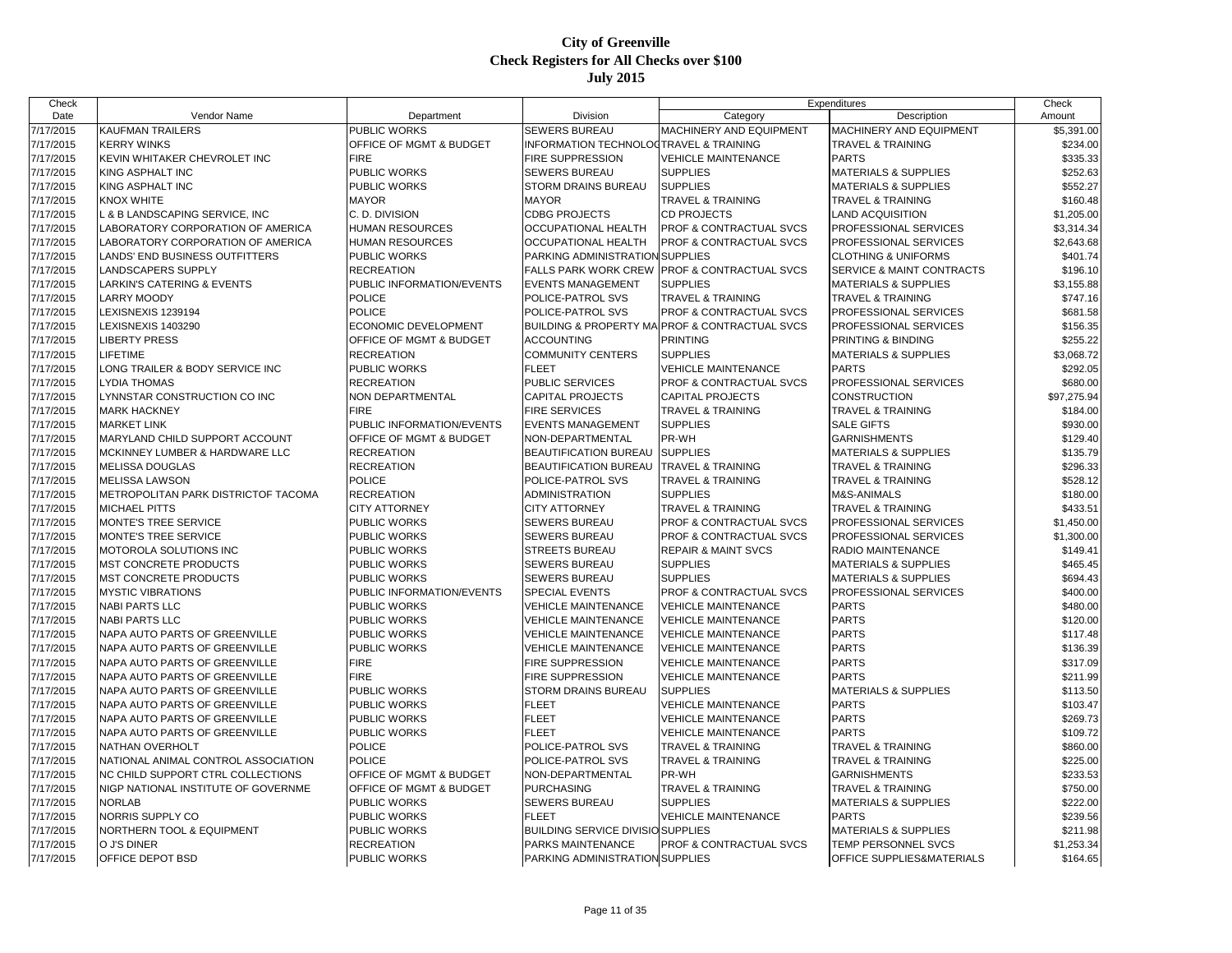| Check     |                                     |                           |                                         |                                                | Expenditures                     | Check                |
|-----------|-------------------------------------|---------------------------|-----------------------------------------|------------------------------------------------|----------------------------------|----------------------|
| Date      | Vendor Name                         | Department                | Division                                | Category                                       | Description                      | Amount               |
| 7/17/2015 | OFFICE DEPOT BSD                    | PUBLIC WORKS              | PARKING ADMINISTRATION SUPPLIES         |                                                | OFFICE SUPPLIES&MATERIALS        | \$244.44             |
| 7/17/2015 | OFFICE DEPOT BSD                    | PUBLIC WORKS              | PARKING ADMINISTRATION SUPPLIES         |                                                | OFFICE SUPPLIES&MATERIALS        | \$209.91             |
| 7/17/2015 | OFFICE DEPOT BSD                    | <b>FIRE</b>               | FIRE SUPPRESSION                        | <b>SUPPLIES</b>                                | OFFICE SUPPLIES&MATERIALS        | \$144.12             |
| 7/17/2015 | OFFICE OF THE ATTORNEY GENERAL      | <b>POLICE</b>             | POLICE-PATROL SVS                       | TRAVEL & TRAINING                              | <b>TRAVEL &amp; TRAINING</b>     | \$399.00             |
| 7/17/2015 | OGLETREE DEAKINS NASH SMOAK &       | <b>HUMAN RESOURCES</b>    | HUMAN RESOURCES                         | PROF & CONTRACTUAL SVCS                        | PROFESSIONAL SERVICES            | \$400.00             |
| 7/17/2015 | OGLETREE DEAKINS NASH SMOAK &       | HUMAN RESOURCES           | HUMAN RESOURCES                         | <b>PROF &amp; CONTRACTUAL SVCS</b>             | PROFESSIONAL SERVICES            | \$3,136.00           |
| 7/17/2015 | OLD STONE FORD TRACTOR CO INC       | PUBLIC WORKS              | <b>FLEET</b>                            | <b>VEHICLE MAINTENANCE</b>                     | <b>PARTS</b>                     | \$1,672.78           |
| 7/17/2015 | OLD STONE FORD TRACTOR CO INC       | PUBLIC WORKS              | <b>FLEET</b>                            | <b>VEHICLE MAINTENANCE</b>                     | <b>PARTS</b>                     | \$985.80             |
| 7/17/2015 | <b>KIARA ARNOLD</b>                 | MUNICIPAL COURT           | MUNICIPAL COURT                         | <b>COURT LIABILITY</b>                         | COURT-RESTITUTION                | \$500.00             |
| 7/17/2015 | <b>B&amp;F ROOFING CO</b>           | MUNICIPAL COURT           | MUNICIPAL COURT                         | <b>COURT LIABILITY</b>                         | COURT-RESTITUTION                | \$750.00             |
| 7/17/2015 | <b>BAYMONT INN</b>                  | MUNICIPAL COURT           | MUNICIPAL COURT                         | <b>COURT LIABILITY</b>                         | COURT-RESTITUTION                | \$168.00             |
| 7/17/2015 | <b>JOANN BURTON</b>                 | <b>MUNICIPAL COURT</b>    | MUNICIPAL COURT                         | <b>COURT LIABILITY</b>                         | COURT-RESTITUTION                | \$335.00             |
| 7/17/2015 | C/O PAT JOHNSON CAROLINA FAMILY     | <b>MUNICIPAL COURT</b>    | MUNICIPAL COURT                         | <b>COURT LIABILITY</b>                         | COURT-RESTITUTION                | \$300.00             |
| 7/17/2015 | DILLARDS DEPT STORE NUMBER 465      | MUNICIPAL COURT           | MUNICIPAL COURT                         | <b>COURT LIABILITY</b>                         | COURT-RESTITUTION                | \$1,035.00           |
| 7/17/2015 | REGAN KEARNEY DONOHUE               | MUNICIPAL COURT           | MUNICIPAL COURT                         | <b>COURT LIABILITY</b>                         | COURT-RESTITUTION                | \$450.00             |
| 7/17/2015 | <b>GOLD EXCHANGE</b>                | MUNICIPAL COURT           | MUNICIPAL COURT                         | <b>COURT LIABILITY</b>                         | COURT-RESTITUTION                | \$110.00             |
| 7/17/2015 | <b>GREENVILLE TECH COLLEGE</b>      | MUNICIPAL COURT           | MUNICIPAL COURT                         | <b>COURT LIABILITY</b>                         | COURT-RESTITUTION                | \$205.08             |
| 7/17/2015 | C/O JAMES W SAWYER LABOR SMART      | MUNICIPAL COURT           | MUNICIPAL COURT                         | <b>COURT LIABILITY</b>                         | COURT-RESTITUTION                | \$200.00             |
| 7/17/2015 | LUCIA MENDOZA-HERNANDEZ             | MUNICIPAL COURT           | MUNICIPAL COURT                         | <b>COURT LIABILITY</b>                         | COURT-RESTITUTION                | \$485.00             |
| 7/17/2015 | SHIMEEK CRAWFORD ST FRANCIS EASTSID | MUNICIPAL COURT           | MUNICIPAL COURT                         | <b>COURT LIABILITY</b>                         | COURT-RESTITUTION                | \$148.35             |
| 7/17/2015 | <b>JASON THAYER</b>                 | MUNICIPAL COURT           | MUNICIPAL COURT                         | <b>COURT LIABILITY</b>                         | COURT-RESTITUTION                | \$250.00             |
| 7/17/2015 | <b>JULIAN ZAPATA</b>                | MUNICIPAL COURT           | MUNICIPAL COURT                         | <b>COURT LIABILITY</b>                         | COURT-RESTITUTION                | \$298.35             |
| 7/17/2015 | GIGGIES BONDING C/O CALVIN BAKER    | MUNICIPAL COURT           | MUNICIPAL COURT                         | <b>COURT LIABILITY</b>                         | COURT-REFUNDS                    | \$470.00             |
| 7/17/2015 | GIGGIES BONDING C/O CALVIN BAKER    | <b>MUNICIPAL COURT</b>    | MUNICIPAL COURT                         | <b>COURT LIABILITY</b>                         | COURT-REFUNDS                    | \$470.00             |
| 7/17/2015 | <b>JOHN CHARLES REED</b>            | MUNICIPAL COURT           | MUNICIPAL COURT                         | <b>COURT LIABILITY</b>                         | COURT-REFUNDS                    | \$250.00             |
| 7/17/2015 | EVERGREEN CUSTOM CONSTRUCTION INC   | ECONOMIC DEVELOPMENT      | PLANNING AND ZONING                     | ZONING PERFORMANCE BONDS                       | PERFORMANCE BONDS                | \$1,500.00           |
| 7/17/2015 | <b>ELIZABETH HARRIS</b>             | <b>RECREATION</b>         | <b>COMMUNITY CENTERS</b>                | <b>COMMUNITY CENTERS</b>                       | COMM CTR-DAVID HELLAMS           | \$410.00             |
| 7/17/2015 | LILLIE AKALI                        | <b>RECREATION</b>         | <b>COMMUNITY CENTERS</b>                | <b>BUILDING &amp; SPACE RENTAL</b>             | SENIOR ACTION                    |                      |
| 7/17/2015 | <b>SKY REALM</b>                    | PUBLIC WORKS              | PARKING ADMINISTRATION PARKING DEPOSITS |                                                | PKG DEPOSITS-S. SPRING ST        | \$150.00<br>\$140.00 |
|           | FREEMAN AND MAJOR ARCHITECTS        | <b>PUBLIC WORKS</b>       | PARKING ADMINISTRATION PARKING DEPOSITS |                                                | PKG DEPOSITS-S. SPRING ST        | \$209.10             |
| 7/17/2015 | <b>IMAGINE UPSTATE</b>              |                           |                                         |                                                | S. SPRING MONTHLY PARKING        |                      |
| 7/17/2015 |                                     | PUBLIC WORKS              |                                         | PARKING ADMINISTRATION S. SPRING STREET GARAGE |                                  | \$144.00             |
| 7/17/2015 | LIESHE GRADY                        | PUBLIC WORKS              | UTILITY UNDERGROUNDIN(SUNDRY            |                                                | METER BOX CONVERSIONS            | \$600.00             |
| 7/17/2015 | <b>INTERNATIONAL CENTER</b>         | NON DEPARTMENTAL          | <b>ACCOMMODATION TAX</b>                | PROF & CONTRACTUAL SVCS                        | SPECIAL PROJECTS                 | \$1,498.98           |
| 7/17/2015 | PALMETTO INFRASTRUCTURE INC         | NON DEPARTMENTAL          | <b>CAPITAL PROJECTS</b>                 | <b>CAPITAL PROJECTS</b>                        | CONSTRUCTION                     | \$86,384.60          |
| 7/17/2015 | PANAGAKOS ASPHALT INC               | <b>PUBLIC WORKS</b>       | STREETS BUREAU                          | <b>SUPPLIES</b>                                | <b>MATERIALS &amp; SUPPLIES</b>  | \$209.38             |
| 7/17/2015 | PANAGAKOS ASPHALT INC               | PUBLIC WORKS              | STREETS BUREAU                          | <b>SUPPLIES</b>                                | <b>MATERIALS &amp; SUPPLIES</b>  | \$194.43             |
| 7/17/2015 | PANAGAKOS ASPHALT INC               | PUBLIC WORKS              | STREETS BUREAU                          | <b>SUPPLIES</b>                                | <b>MATERIALS &amp; SUPPLIES</b>  | \$149.57             |
| 7/17/2015 | PANAGAKOS ASPHALT INC               | <b>PUBLIC WORKS</b>       | <b>STREETS BUREAU</b>                   | <b>SUPPLIES</b>                                | <b>MATERIALS &amp; SUPPLIES</b>  | \$239.31             |
| 7/17/2015 | PANAGAKOS ASPHALT INC               | PUBLIC WORKS              | SEWERS BUREAU                           | <b>SUPPLIES</b>                                | <b>MATERIALS &amp; SUPPLIES</b>  | \$104.70             |
| 7/17/2015 | PANAGAKOS ASPHALT INC               | PUBLIC WORKS              | SEWERS BUREAU                           | <b>SUPPLIES</b>                                | <b>MATERIALS &amp; SUPPLIES</b>  | \$119.65             |
| 7/17/2015 | PANAGAKOS ASPHALT INC               | <b>PUBLIC WORKS</b>       | STORM DRAINS BUREAU                     | <b>SUPPLIES</b>                                | <b>CONSTRUCTION &amp; REPAIR</b> | \$104.70             |
| 7/17/2015 | PANAGAKOS ASPHALT INC               | PUBLIC WORKS              | STORM DRAINS BUREAU                     | <b>SUPPLIES</b>                                | <b>CONSTRUCTION &amp; REPAIR</b> | \$119.65             |
| 7/17/2015 | PEPSI-COLA BOTTLING COMPANY         | PUBLIC INFORMATION/EVENTS | <b>EVENTS MANAGEMENT</b>                | <b>SUPPLIES</b>                                | M&S-FOOD & BEVERAGE              | \$208.80             |
| 7/17/2015 | PEPSI-COLA BOTTLING COMPANY         | PUBLIC INFORMATION/EVENTS | <b>EVENTS MANAGEMENT</b>                | <b>SUPPLIES</b>                                | M&S-FOOD & BEVERAGE              | \$148.80             |
| 7/17/2015 | PEPSI-COLA BOTTLING COMPANY         | PUBLIC INFORMATION/EVENTS | <b>EVENTS MANAGEMENT</b>                | <b>SUPPLIES</b>                                | M&S-FOOD & BEVERAGE              | \$172.80             |
| 7/17/2015 | PEPSI-COLA BOTTLING COMPANY         | PUBLIC INFORMATION/EVENTS | <b>EVENTS MANAGEMENT</b>                | <b>SUPPLIES</b>                                | M&S-FOOD & BEVERAGE              | \$208.80             |
| 7/17/2015 | PERFECT DELIVERY INC                | <b>RECREATION</b>         | <b>COMMUNITY CENTERS</b>                | <b>SUPPLIES</b>                                | <b>MATERIALS &amp; SUPPLIES</b>  | \$139.69             |
| 7/17/2015 | PETER CASH                          | PUBLIC INFORMATION/EVENTS | <b>EVENTS MANAGEMENT</b>                | PROF & CONTRACTUAL SVCS                        | PROFESSIONAL SERVICES            | \$400.00             |
| 7/17/2015 | PIEDMONT DIETETIC ASSOCIATION       | PUBLIC INFORMATION/EVENTS | <b>EVENTS MANAGEMENT</b>                | <b>LIABILITIES</b>                             | <b>EVENT TIPS</b>                | \$234.06             |
| 7/17/2015 | PIEDMONT ELECTRICAL DISTRIBUTORS    | PUBLIC WORKS              | BUILDING SERVICE DIVISIO SUPPLIES       |                                                | <b>MATERIALS &amp; SUPPLIES</b>  | \$1,299.54           |
| 7/17/2015 | PIEDMONT GROUP INC                  | PUBLIC WORKS              | <b>FLEET</b>                            | <b>SUPPLIES</b>                                | <b>MATERIALS &amp; SUPPLIES</b>  | \$224.30             |
| 7/17/2015 | PIEDMONT NATURAL GAS CO             | PUBLIC WORKS              | STORM DRAINS BUREAU                     | <b>SUPPLIES</b>                                | <b>CONSTRUCTION &amp; REPAIR</b> | \$180.99             |
| 7/17/2015 | PITNEY BOWES INC                    | <b>PUBLIC WORKS</b>       |                                         | PARKING ADMINISTRATION PROF & CONTRACTUAL SVCS | SERVICE & MAINT CONTRACTS        | \$524.13             |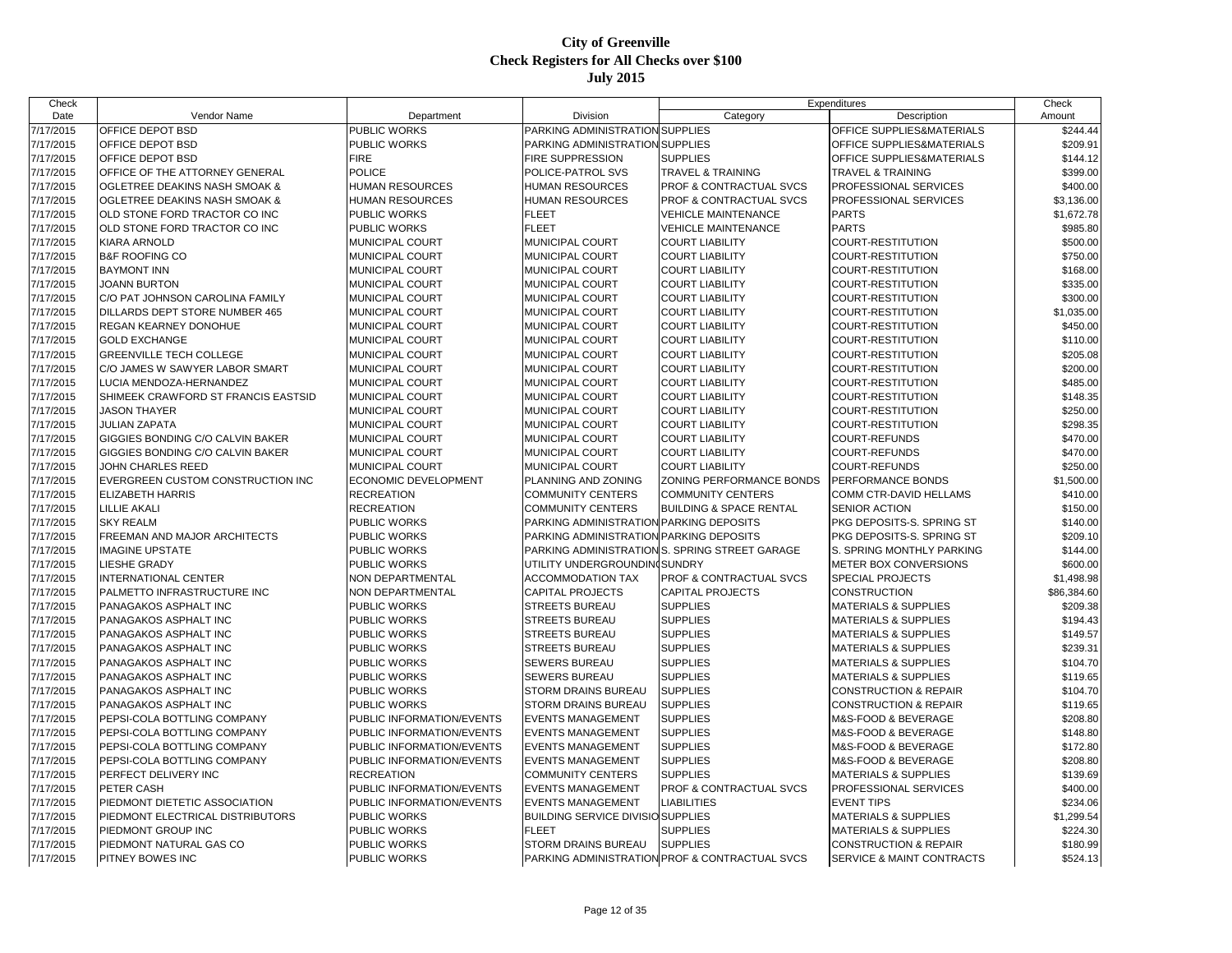| Check                  |                                     |                                    |                                              | Expenditures                                 |                                 | Check        |
|------------------------|-------------------------------------|------------------------------------|----------------------------------------------|----------------------------------------------|---------------------------------|--------------|
| Date                   | Vendor Name                         | Department                         | Division                                     | Category                                     | Description                     | Amount       |
| $\frac{1}{7}{17/2015}$ | PLAYGROUND SAFETY SERVICES INC      | <b>NON DEPARTMENTAL</b>            | <b>CAPITAL PROJECTS</b>                      | <b>CAPITAL PROJECTS</b>                      | <b>CONSTRUCTION</b>             | \$38,888.00  |
| 7/17/2015              | POWERS SOLUTIONS INC                | <b>PUBLIC WORKS</b>                | <b>COMMONS GARAGE</b>                        | <b>SUPPLIES</b>                              | <b>MATERIALS &amp; SUPPLIES</b> | \$113.66     |
| 7/17/2015              | PRESORT PLUS INC                    | PUBLIC INFORMATION/EVENTS          | PUBLIC INFORMATION                           | <b>SUPPLIES</b>                              | <b>MATERIALS &amp; SUPPLIES</b> | \$195.08     |
| 7/17/2015              | PRESORT PLUS INC                    | PUBLIC INFORMATION/EVENTS          | PUBLIC INFORMATION                           | <b>SUPPLIES</b>                              | <b>MATERIALS &amp; SUPPLIES</b> | \$226.48     |
| 7/17/2015              | PRESORT PLUS INC                    | <b>OFFICE OF MGMT &amp; BUDGET</b> | PURCHASING                                   | <b>COMMUNICATIONS</b>                        | <b>POSTAGE</b>                  | \$256.95     |
| 7/17/2015              | PRESORT PLUS INC                    | <b>OFFICE OF MGMT &amp; BUDGET</b> | <b>PURCHASING</b>                            | <b>COMMUNICATIONS</b>                        | <b>POSTAGE</b>                  | \$192.32     |
| 7/17/2015              | PRESORT PLUS INC                    | <b>OFFICE OF MGMT &amp; BUDGET</b> | <b>PURCHASING</b>                            | <b>COMMUNICATIONS</b>                        | <b>POSTAGE</b>                  | \$4,837.44   |
| 7/17/2015              | PRESORT PLUS INC                    | OFFICE OF MGMT & BUDGET            | PURCHASING                                   | <b>COMMUNICATIONS</b>                        | <b>POSTAGE</b>                  | \$112.70     |
| 7/17/2015              | PROFESSIONAL PARTY RENTALS INC      | PUBLIC INFORMATION/EVENTS          | <b>EVENTS MANAGEMENT</b>                     | PROF & CONTRACTUAL SVCS                      | SHOW MANAGEMENT EXP             | \$5,224.59   |
| 7/17/2015              | <b>PROFORMA</b>                     | <b>CITY MANAGER</b>                | <b>DONATIONS</b>                             | CONTRIBUTIONS/DONATIONS                      | <b>MISCELLANEOUS FIRE</b>       | \$272.23     |
| 7/17/2015              | PROMOTE YOUR BIZ                    | <b>PUBLIC WORKS</b>                | <b>MAINTENANCE</b>                           | <b>SUPPLIES</b>                              | <b>CLOTHING &amp; UNIFORMS</b>  | \$1,241.60   |
| 7/17/2015              | PSYCHEMEDICS CORPORATION            | <b>HUMAN RESOURCES</b>             | <b>OCCUPATIONAL HEALTH</b>                   | PROF & CONTRACTUAL SVCS                      | PROFESSIONAL SERVICES           | \$1,877.00   |
| 7/17/2015              | <b>PYRO SHOWS INC</b>               | PUBLIC INFORMATION/EVENTS          | <b>EVENTS MANAGEMENT</b>                     | PROF & CONTRACTUAL SVCS                      | SHOW MANAGEMENT EXP             | \$7,500.00   |
| 7/17/2015              | <b>REBECCA LINDLER</b>              | <b>POLICE</b>                      | POLICE-PATROL SVS                            | <b>TRAVEL &amp; TRAINING</b>                 | <b>TRAVEL &amp; TRAINING</b>    | \$156.60     |
| 7/17/2015              | REBUILD UPSTATE                     | C. D. DIVISION                     | <b>CDBG PROJECTS</b>                         | <b>CD PROJECTS</b>                           | PUBLIC INFORMATION              | \$275.00     |
| 7/17/2015              | <b>REBUILD UPSTATE</b>              | C. D. DIVISION                     | <b>CDBG PROJECTS</b>                         | <b>CD PROJECTS</b>                           | PUBLIC INFORMATION              | \$3,660.20   |
| 7/17/2015              | <b>REBUILD UPSTATE</b>              | C. D. DIVISION                     | <b>CDBG PROJECTS</b>                         | <b>CD PROJECTS</b>                           | PUBLIC INFORMATION              | \$2,987.30   |
| 7/17/2015              | <b>REPUBLIC SERVICES</b>            | C. D. DIVISION                     | <b>CDBG PROJECTS</b>                         | <b>CD PROJECTS</b>                           | PUBLIC INFORMATION              | \$251.68     |
| 7/17/2015              | <b>REPUBLIC SERVICES</b>            | C. D. DIVISION                     | <b>CDBG PROJECTS</b>                         | CD PROJECTS                                  | PUBLIC INFORMATION              | \$263.86     |
| 7/17/2015              | REPUBLIC SERVICES                   | C. D. DIVISION                     | <b>CDBG PROJECTS</b>                         | <b>CD PROJECTS</b>                           | PUBLIC INFORMATION              | \$250.00     |
| 7/17/2015              | <b>REPUBLIC SERVICES</b>            | C. D. DIVISION                     | <b>CDBG PROJECTS</b>                         | <b>CD PROJECTS</b>                           | PUBLIC INFORMATION              | \$250.00     |
| 7/17/2015              | <b>REPUBLIC SERVICES</b>            | C. D. DIVISION                     | <b>CDBG PROJECTS</b>                         | <b>CD PROJECTS</b>                           | PUBLIC INFORMATION              | \$250.00     |
| 7/17/2015              | RIVERPLACE DEVELOPMENT II LLC       | <b>NON DEPARTMENTAL</b>            | <b>CAPITAL PROJECTS</b>                      | <b>CAPITAL PROJECTS</b>                      | CONSTRUCTION                    | \$307,333.03 |
| 7/17/2015              | ROBERT HALF TECHNOLOGY              | OFFICE OF MGMT & BUDGET            |                                              | INFORMATION TECHNOLOGPROF & CONTRACTUAL SVCS | TEMP PERSONNEL SVCS             | \$2,387.20   |
| 7/17/2015              | ROBERT HALF TECHNOLOGY              | <b>OFFICE OF MGMT &amp; BUDGET</b> |                                              | INFORMATION TECHNOLOGPROF & CONTRACTUAL SVCS | TEMP PERSONNEL SVCS             | \$1,909.76   |
| 7/17/2015              | RON'S CARPET CLEANERS               | <b>PUBLIC WORKS</b>                | BUILDING SERVICE DIVISIO REPAIR & MAINT SVCS |                                              | REPAIRS & MAINTENANCE           | \$795.00     |
| 7/17/2015              | RON'S CARPET CLEANERS               | <b>PUBLIC WORKS</b>                | BUILDING SERVICE DIVISIO REPAIR & MAINT SVCS |                                              | REPAIRS & MAINTENANCE           | \$795.00     |
| 7/17/2015              | RON'S CARPET CLEANERS               | <b>PUBLIC WORKS</b>                | BUILDING SERVICE DIVISIO REPAIR & MAINT SVCS |                                              | REPAIRS & MAINTENANCE           | \$1,169.80   |
| 7/17/2015              | RUSTY HOLLAWAY                      | PUBLIC INFORMATION/EVENTS          | <b>SPECIAL EVENTS</b>                        | PROF & CONTRACTUAL SVCS                      | PROFESSIONAL SERVICES           | \$400.00     |
| 7/17/2015              | S & ME. INC.                        | NON DEPARTMENTAL                   | <b>CAPITAL PROJECTS</b>                      | <b>CAPITAL PROJECTS</b>                      | PROJECT EXPENSE                 | \$10,023.86  |
| 7/17/2015              | S & ME, INC.                        | <b>NON DEPARTMENTAL</b>            | CAPITAL PROJECTS                             | <b>CAPITAL PROJECTS</b>                      | PROJECT EXPENSE                 | \$6,558.79   |
| 7/17/2015              | S C DEPARTMENT OF MOTOR VEHICLES    | <b>POLICE</b>                      | POLICE-PATROL SVS                            | <b>VEHICLES</b>                              | <b>VEHICLE</b>                  | \$102.00     |
| 7/17/2015              | S C DEPARTMENT OF MOTOR VEHICLES    | <b>POLICE</b>                      | POLICE-PATROL SVS                            | VEHICLES                                     | VEHICLE                         | \$102.00     |
| 7/17/2015              | S C DEPARTMENT OF MOTOR VEHICLES    | <b>PUBLIC WORKS</b>                | <b>SEWERS BUREAU</b>                         | MACHINERY AND EQUIPMENT                      | MACHINERY AND EQUIPMENT         | \$300.00     |
| 7/17/2015              | S C DEPARTMENT OF MOTOR VEHICLES    | <b>PUBLIC WORKS</b>                | <b>SEWERS BUREAU</b>                         | <b>MACHINERY AND EQUIPMENT</b>               | MACHINERY AND EQUIPMENT         | \$300.00     |
| 7/17/2015              | S C DEPARTMENT OF REVENUE           | OFFICE OF MGMT & BUDGET            | NON-DEPARTMENTAL                             | PR-WH                                        | <b>GARNISHMENTS</b>             | \$212.75     |
| 7/17/2015              | S C DEPARTMENT OF REVENUE           | OFFICE OF MGMT & BUDGET            | NON-DEPARTMENTAL                             | PR-WH                                        | <b>GARNISHMENTS</b>             | \$264.03     |
| 7/17/2015              | S C DEPARTMENT OF REVENUE           | PUBLIC INFORMATION/EVENTS          | <b>EVENTS MANAGEMENT</b>                     | <b>SUNDRY</b>                                | <b>TAXES</b>                    | \$1,639.55   |
| 7/17/2015              | <b>S C DEPARTMENT OF REVENUE</b>    | <b>CITY MANAGER</b>                | NON-DEPARTMENTAL                             | <b>SUNDRY</b>                                | <b>TAXES</b>                    | \$4,804.16   |
| 7/17/2015              | S C RETIREMENT SYSTEM               | <b>OFFICE OF MGMT &amp; BUDGET</b> | <b>NON</b>                                   | PR-WH                                        | RETIREMENT SVS PURCHASE         | \$468.71     |
| 7/17/2015              | <b>SAFE INDUSTRIES</b>              | <b>FIRE</b>                        | FIRE SUPPRESSION                             | <b>SUPPLIES</b>                              | <b>MATERIALS &amp; SUPPLIES</b> | \$816.19     |
| 7/17/2015              | SC DEPT OF EMPLOYMENT & WORKFORCE   | <b>OFFICE OF MGMT &amp; BUDGET</b> | NON-DEPARTMENTAL                             | PR-WH                                        | <b>GARNISHMENTS</b>             | \$415.23     |
| 7/17/2015              | SCARS SC ASSOC OF RECONSTRUCTION SP | <b>POLICE</b>                      | POLICE-PATROL SVS                            | <b>TRAVEL &amp; TRAINING</b>                 | TRAVEL & TRAINING               | \$250.00     |
| 7/17/2015              | SCARS SC ASSOC OF RECONSTRUCTION SP | <b>POLICE</b>                      | POLICE-PATROL SVS                            | <b>TRAVEL &amp; TRAINING</b>                 | <b>TRAVEL &amp; TRAINING</b>    | \$250.00     |
| 7/17/2015              | <b>SCCCMA</b>                       | <b>OFFICE OF MGMT &amp; BUDGET</b> | <b>ADMINISTRATION</b>                        | <b>SUNDRY</b>                                | DUES, SUBSCRIPTN, PUBLICATN     | \$150.00     |
| 7/17/2015              | SCDHEC - BUREAU OF FINANCE          | <b>PUBLIC WORKS</b>                | <b>FLEET</b>                                 | <b>SUNDRY</b>                                | DUES.SUBSCRIPTN.PUBLICATN       | \$2,000.00   |
| 7/17/2015              | <b>SCHNEIDER TREE CARE</b>          | <b>RECREATION</b>                  | PARKS AND RECREATION                         | PROF & CONTRACTUAL SVCS                      | PROFESSIONAL SERVICES           | \$2,400.00   |
| 7/17/2015              | <b>SCRPA</b>                        | <b>RECREATION</b>                  | <b>COMMUNITY CENTERS</b>                     | <b>TRAVEL &amp; TRAINING</b>                 | <b>TRAVEL &amp; TRAINING</b>    | \$225.00     |
| 7/17/2015              | SHADES OF BROWN LLC                 | PUBLIC INFORMATION/EVENTS          | <b>EVENTS MANAGEMENT</b>                     | PROF & CONTRACTUAL SVCS                      | PROFESSIONAL SERVICES           | \$200.00     |
| 7/17/2015              | <b>SHARE</b>                        | C. D. DIVISION                     | <b>CDBG PROJECTS</b>                         | CD PROJECTS                                  | PUBLIC SERVICES (GENERAL)       | \$13,925.00  |
| 7/17/2015              | SHERWIN WILLIAMS                    | <b>PUBLIC WORKS</b>                | <b>STREETS BUREAU</b>                        | <b>SUPPLIES</b>                              | MATERIALS & SUPPLIES            | \$298.69     |
| 7/17/2015              | SOCIAL SECURITY ADMINISTRATION      | <b>OFFICE OF MGMT &amp; BUDGET</b> | NON-DEPARTMENTAL                             | PR-WH                                        | <b>GARNISHMENTS</b>             | \$109.02     |
| 7/17/2015              | SOUTHEASTERN PAPER GROUP            | <b>PUBLIC WORKS</b>                | <b>BUILDING SERVICE DIVISIO SUPPLIES</b>     |                                              | JANITORIAL SUPPLIES             | \$633.28     |
|                        |                                     |                                    |                                              |                                              |                                 |              |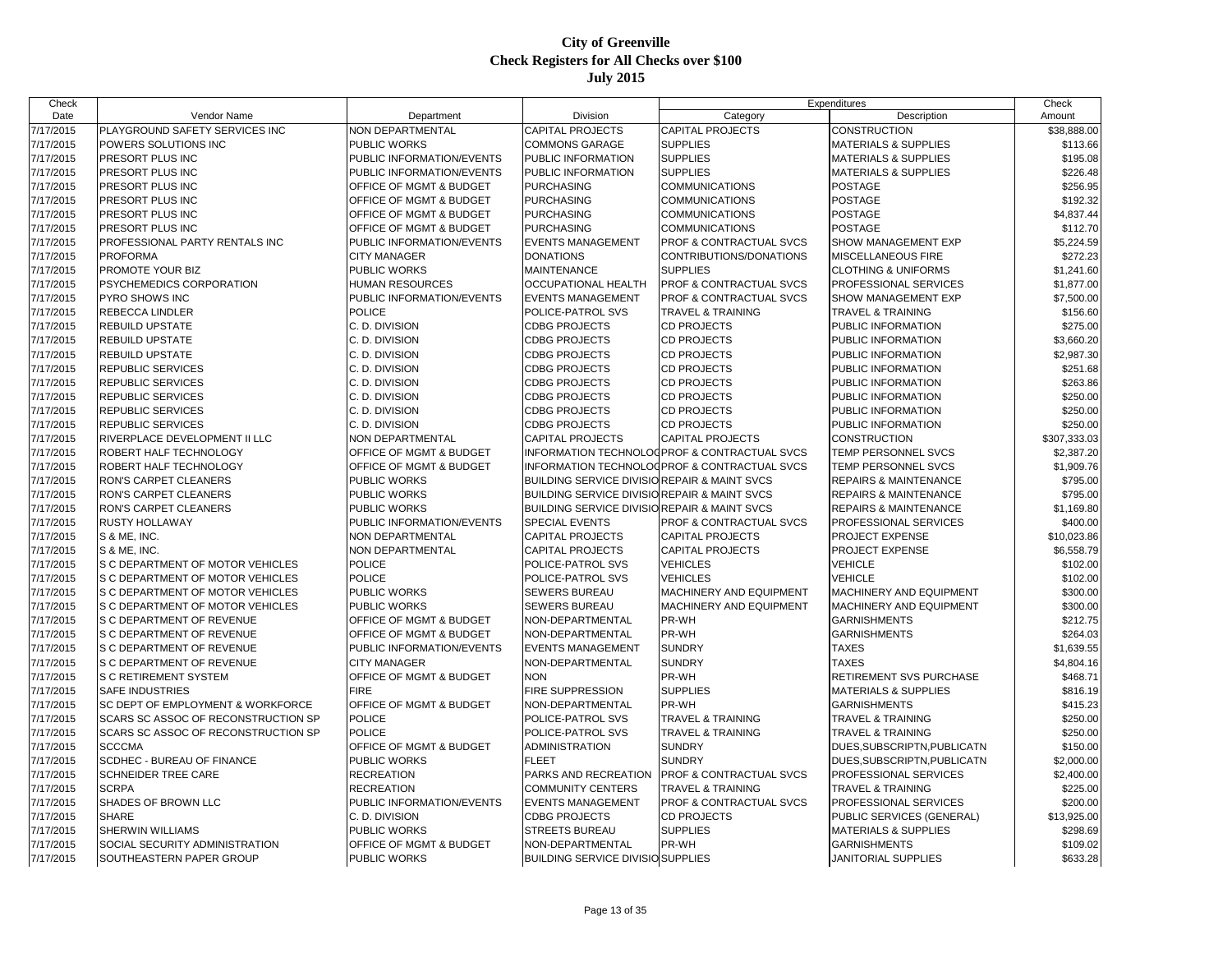| Date<br>Vendor Name<br>Department<br>Division<br>Category<br>Description<br>Amount<br>SOUTHERNSIDE COMMUNITY CENTER<br><b>RECREATION</b><br><b>COMMUNITY CENTERS</b><br>PROF & CONTRACTUAL SVCS<br>PROFESSIONAL SERVICES<br>\$2,916.66<br><b>RECREATION</b><br><b>FALLS PARK WORK CREW</b><br><b>PRINTING</b><br><b>ST CLAIR SIGNS INC</b><br>PRINTING & BINDING<br>\$124.66<br><b>STATE TREASURER</b><br>MUNICIPAL COURT<br>MUNICIPAL COURT<br><b>COURT LIABILITY</b><br><b>COURT-STATE ASSESSMENT</b><br>\$27,912.76<br>MUNICIPAL COURT<br>MUNICIPAL COURT<br><b>COURT LIABILITY</b><br>COURT-DUI ASSESSMENT<br>\$223.84<br><b>STATE TREASURER</b><br>STATE TREASURER<br>MUNICIPAL COURT<br>MUNICIPAL COURT<br><b>COURT LIABILITY</b><br>COURT-DUI SPINAL CORD SUR<br>\$1,865.56<br><b>STATE TREASURER</b><br><b>MUNICIPAL COURT</b><br>MUNICIPAL COURT<br><b>COURT LIABILITY</b><br><b>COURT-DRUG SURCHARGE</b><br>\$1,874.45<br><b>STATE TREASURER</b><br>MUNICIPAL COURT<br>MUNICIPAL COURT<br><b>COURT LIABILITY</b><br>COURT-DUI HWY PATRL SURCH<br>\$1,865.52<br>\$11,310.06<br><b>STATE TREASURER</b><br>MUNICIPAL COURT<br>MUNICIPAL COURT<br><b>COURT LIABILITY</b><br><b>COURT-TRAFFIC SURCHARGE</b><br>MUNICIPAL COURT<br>MUNICIPAL COURT<br><b>COURT LIABILITY</b><br><b>DUS HWY PATROL</b><br><b>STATE TREASURER</b><br>\$1,108.63<br>\$2,211.99<br><b>STATE TREASURER</b><br>MUNICIPAL COURT<br><b>MUNICIPAL COURT</b><br><b>COURT LIABILITY</b><br>SC CRIMINAL JUSTICE ACADE<br><b>STATE TREASURER</b><br>MUNICIPAL COURT<br>MUNICIPAL COURT<br><b>COURT LIABILITY</b><br>DUI/DUAC BRTHLZR TST SLED<br>\$466.38<br><b>FIRE</b><br>STEPHEN KOVALCIK<br><b>FIRE</b><br><b>TRAVEL &amp; TRAINING</b><br><b>TRAVEL &amp; TRAINING</b><br>\$184.00<br><b>HUMAN RESOURCES</b><br><b>HUMAN RESOURCES</b><br>PROF & CONTRACTUAL SVCS<br>PROFESSIONAL SERVICES<br>\$1,734.54<br>STERLING INFOSYSTEMS, INC<br>PUBLIC WORKS<br><b>FLEET</b><br>STOCKMAN OIL TWO INC<br><b>VEHICLE MAINTENANCE</b><br><b>PARTS</b><br>\$1,845.76<br>7/17/2015<br>SUMMIT MEDIA LLC<br>PUBLIC WORKS<br><b>RECYCLING</b><br>PROF & CONTRACTUAL SVCS<br>ADVERTISING EXPENSE<br>\$290.00<br>PUBLIC WORKS<br><b>RECYCLING</b><br><b>PROF &amp; CONTRACTUAL SVCS</b><br>\$720.00<br>SUMMIT MEDIA LLC<br>ADVERTISING EXPENSE<br>SUMMIT MEDIA LLC<br><b>PUBLIC WORKS</b><br><b>RECYCLING</b><br><b>PROF &amp; CONTRACTUAL SVCS</b><br>ADVERTISING EXPENSE<br>\$430.00<br>7/17/2015<br>SWANA<br>PUBLIC WORKS<br>RESIDENTIAL COLL BUREA TRAVEL & TRAINING<br>TRAVEL & TRAINING<br>\$1,349.00<br><b>SWANA</b><br>PUBLIC WORKS<br><b>RECYCLING</b><br><b>TRAVEL &amp; TRAINING</b><br><b>TRAVEL &amp; TRAINING</b><br>\$1,299.00<br><b>RECYCLING</b><br>7/17/2015<br><b>SWANA</b><br>PUBLIC WORKS<br><b>TRAVEL &amp; TRAINING</b><br><b>TRAVEL &amp; TRAINING</b><br>\$250.00<br>7/17/2015<br>SWIRLING SILKS INC<br>PUBLIC INFORMATION/EVENTS<br><b>SPECIAL EVENTS</b><br><b>PRINTING</b><br>PRINTING & BINDING<br>\$1,012.99<br>TALENT MANAGEMENT SOLUTIONS<br>PUBLIC INFORMATION/EVENTS<br><b>EVENTS MANAGEMENT</b><br>\$1,345.08<br>7/17/2015<br><b>PROF &amp; CONTRACTUAL SVCS</b><br>TEMP PERSONNEL SVCS<br>PUBLIC WORKS<br><b>VEHICLE MAINTENANCE</b><br><b>PROF &amp; CONTRACTUAL SVCS</b><br>TEMP PERSONNEL SVCS<br>7/17/2015<br>TALENT MANAGEMENT SOLUTIONS<br>\$2,306.14<br>7/17/2015<br>TALENT MANAGEMENT SOLUTIONS<br>PUBLIC WORKS<br><b>VEHICLE MAINTENANCE</b><br><b>PROF &amp; CONTRACTUAL SVCS</b><br>TEMP PERSONNEL SVCS<br>\$576.54<br>TALENT MANAGEMENT SOLUTIONS<br><b>RECREATION</b><br><b>COMMUNITY CENTERS</b><br><b>PROF &amp; CONTRACTUAL SVCS</b><br>TEMP PERSONNEL SVCS<br>\$123.30<br>7/17/2015<br>7/17/2015<br>TALENT MANAGEMENT SOLUTIONS<br>PUBLIC WORKS<br><b>ENGINEERING</b><br><b>PROF &amp; CONTRACTUAL SVCS</b><br>TEMP PERSONNEL SVCS<br>\$458.88<br>7/17/2015<br>TALENT MANAGEMENT SOLUTIONS<br>PUBLIC WORKS<br><b>MAINTENANCE</b><br>PROF & CONTRACTUAL SVCS<br>TEMP PERSONNEL SVCS<br>\$543.68<br>PUBLIC WORKS<br>\$969.60<br>7/17/2015<br>TALENT MANAGEMENT SOLUTIONS<br><b>STREETS BUREAU</b><br><b>PROF &amp; CONTRACTUAL SVCS</b><br>TEMP PERSONNEL SVCS<br>7/17/2015<br>TALENT MANAGEMENT SOLUTIONS<br>PUBLIC WORKS<br>RESIDENTIAL COLL BUREAIPROF & CONTRACTUAL SVCS<br>TEMP PERSONNEL SVCS<br>\$10,041.93<br><b>POLICE</b><br><b>PROF &amp; CONTRACTUAL SVCS</b><br>\$340.32<br>7/17/2015<br>TALENT MANAGEMENT SOLUTIONS<br>POLICE-DISPATCH BUREAL<br>TEMP PERSONNEL SVCS<br>\$837.60<br>7/17/2015<br>TALENT MANAGEMENT SOLUTIONS<br>PUBLIC WORKS<br><b>STORM DRAINS BUREAU</b><br><b>PROF &amp; CONTRACTUAL SVCS</b><br>TEMP PERSONNEL SVCS<br>PUBLIC WORKS<br><b>FLEET</b><br>\$455.55<br>7/17/2015<br>TALENT MANAGEMENT SOLUTIONS<br><b>PROF &amp; CONTRACTUAL SVCS</b><br>TEMP PERSONNEL SVCS<br>7/17/2015<br>TALENT MANAGEMENT SOLUTIONS<br><b>RECREATION</b><br>PUBLIC SERVICES<br><b>PROF &amp; CONTRACTUAL SVCS</b><br>TEMP PERSONNEL SVCS<br>\$642.16<br><b>SUNDRY</b><br>7/17/2015<br>TD CARD SERVICES<br><b>MAYOR</b><br><b>MAYOR</b><br>DUES SUBSCRIPTN, PUBLICATN<br>\$215.00<br>7/17/2015<br>TD CARD SERVICES<br><b>CITY MANAGER</b><br><b>CITY MANAGER</b><br><b>TRAVEL &amp; TRAINING</b><br><b>TRAVEL &amp; TRAINING</b><br>\$512.44<br><b>TRAVEL &amp; TRAINING</b><br>\$270.83<br>7/17/2015<br>TD CARD SERVICES<br><b>CITY MANAGER</b><br><b>CITY MANAGER</b><br><b>TRAVEL &amp; TRAINING</b><br><b>CITY MANAGER</b><br><b>CITY MANAGER</b><br><b>SUNDRY</b><br><b>MISCELLANEOUS</b><br>7/17/2015<br>TD CARD SERVICES<br>\$171.06<br>7/17/2015<br>TD CARD SERVICES<br><b>CITY MANAGER</b><br><b>CITY MANAGER</b><br><b>SUNDRY</b><br><b>MISCELLANEOUS</b><br>\$171.06<br><b>SUNDRY</b><br><b>MISCELLANEOUS</b><br>\$171.06<br>7/17/2015<br>TD CARD SERVICES<br><b>CITY MANAGER</b><br><b>CITY MANAGER</b><br><b>PROF &amp; CONTRACTUAL SVCS</b><br>7/17/2015<br>TD CARD SERVICES<br>PUBLIC INFORMATION/EVENTS<br>PUBLIC INFORMATION<br>PROFESSIONAL SERVICES<br>\$136.53<br>PUBLIC INFORMATION/EVENTS<br><b>SUPPLIES</b><br>\$303.28<br>7/17/2015<br>TD CARD SERVICES<br>PUBLIC INFORMATION<br><b>MATERIALS &amp; SUPPLIES</b><br>PUBLIC INFORMATION/EVENTS<br>PUBLIC INFORMATION<br><b>SUPPLIES</b><br><b>MATERIALS &amp; SUPPLIES</b><br>\$199.96<br>7/17/2015<br>TD CARD SERVICES<br>7/17/2015<br>ECONOMIC DEVELOPMENT<br>ECONOMIC DEVELOPMENT SUNDRY<br><b>MISCELLANEOUS</b><br>\$238.13<br>TD CARD SERVICES<br>7/17/2015<br>TD CARD SERVICES<br>PUBLIC INFORMATION/EVENTS<br><b>SPECIAL EVENTS</b><br><b>SUNDRY</b><br><b>MISCELLANEOUS</b><br>\$105.99<br>PUBLIC INFORMATION/EVENTS<br><b>SPECIAL EVENTS</b><br><b>SUNDRY</b><br>\$110.92<br>7/17/2015<br>TD CARD SERVICES<br><b>MISCELLANEOUS</b><br>7/17/2015<br>TD CARD SERVICES<br><b>HUMAN RESOURCES</b><br>OCCUPATIONAL HEALTH<br>PROF & CONTRACTUAL SVCS<br>PROFESSIONAL SERVICES<br>\$162.78<br><b>HUMAN RESOURCES</b><br><b>OCCUPATIONAL HEALTH</b><br><b>TRAVEL &amp; TRAINING</b><br><b>TRAVEL &amp; TRAINING</b><br>\$722.00<br>7/17/2015<br>TD CARD SERVICES<br>7/17/2015<br>TD CARD SERVICES<br><b>HUMAN RESOURCES</b><br><b>OCCUPATIONAL HEALTH</b><br><b>TRAVEL &amp; TRAINING</b><br><b>TRAVEL &amp; TRAINING</b><br>\$485.00<br>7/17/2015<br>TD CARD SERVICES<br>ECONOMIC DEVELOPMENT<br><b>BUILDING &amp; PROPERTY MAISUNDRY</b><br>DUES SUBSCRIPTN, PUBLICATN<br>\$189.00<br>TD CARD SERVICES<br>ECONOMIC DEVELOPMENT<br><b>BUILDING &amp; PROPERTY MAISUNDRY</b><br>DUES.SUBSCRIPTN.PUBLICATN<br>\$189.00<br>7/17/2015<br>ECONOMIC DEVELOPMENT<br><b>BUILDING &amp; PROPERTY MA</b><br><b>SUNDRY</b><br>DUES, SUBSCRIPTN, PUBLICATN<br>\$189.00<br>7/17/2015<br>TD CARD SERVICES<br>7/17/2015<br>TD CARD SERVICES<br>PUBLIC INFORMATION/EVENTS<br><b>EVENTS MANAGEMENT</b><br><b>SUPPLIES</b><br><b>MATERIALS &amp; SUPPLIES</b><br>\$344.95<br><b>SUPPLIES</b><br>7/17/2015<br>TD CARD SERVICES<br>PUBLIC INFORMATION/EVENTS<br><b>EVENTS MANAGEMENT</b><br><b>MATERIALS &amp; SUPPLIES</b><br>\$118.34 | Check     |  | Expenditures |  | Check |
|-------------------------------------------------------------------------------------------------------------------------------------------------------------------------------------------------------------------------------------------------------------------------------------------------------------------------------------------------------------------------------------------------------------------------------------------------------------------------------------------------------------------------------------------------------------------------------------------------------------------------------------------------------------------------------------------------------------------------------------------------------------------------------------------------------------------------------------------------------------------------------------------------------------------------------------------------------------------------------------------------------------------------------------------------------------------------------------------------------------------------------------------------------------------------------------------------------------------------------------------------------------------------------------------------------------------------------------------------------------------------------------------------------------------------------------------------------------------------------------------------------------------------------------------------------------------------------------------------------------------------------------------------------------------------------------------------------------------------------------------------------------------------------------------------------------------------------------------------------------------------------------------------------------------------------------------------------------------------------------------------------------------------------------------------------------------------------------------------------------------------------------------------------------------------------------------------------------------------------------------------------------------------------------------------------------------------------------------------------------------------------------------------------------------------------------------------------------------------------------------------------------------------------------------------------------------------------------------------------------------------------------------------------------------------------------------------------------------------------------------------------------------------------------------------------------------------------------------------------------------------------------------------------------------------------------------------------------------------------------------------------------------------------------------------------------------------------------------------------------------------------------------------------------------------------------------------------------------------------------------------------------------------------------------------------------------------------------------------------------------------------------------------------------------------------------------------------------------------------------------------------------------------------------------------------------------------------------------------------------------------------------------------------------------------------------------------------------------------------------------------------------------------------------------------------------------------------------------------------------------------------------------------------------------------------------------------------------------------------------------------------------------------------------------------------------------------------------------------------------------------------------------------------------------------------------------------------------------------------------------------------------------------------------------------------------------------------------------------------------------------------------------------------------------------------------------------------------------------------------------------------------------------------------------------------------------------------------------------------------------------------------------------------------------------------------------------------------------------------------------------------------------------------------------------------------------------------------------------------------------------------------------------------------------------------------------------------------------------------------------------------------------------------------------------------------------------------------------------------------------------------------------------------------------------------------------------------------------------------------------------------------------------------------------------------------------------------------------------------------------------------------------------------------------------------------------------------------------------------------------------------------------------------------------------------------------------------------------------------------------------------------------------------------------------------------------------------------------------------------------------------------------------------------------------------------------------------------------------------------------------------------------------------------------------------------------------------------------------------------------------------------------------------------------------------------------------------------------------------------------------------------------------------------------------------------------------------------------------------------------------------------------------------------------------------------------------------------------------------------------------------------------------------------------------------------------------------------------------------------------------------------------------------------------------------------------------------------------------------------------------------------------------------------------------------------------------------------------------------------------------------------------------------------------------------------------------------------------------------------------------------------------------------------------------------------------------------------------------------------------------------------------------------------------------------------------------------------------------------------------------------------------------------------------------------------------------------------------------------------------------------------------------------------------------------------------------------------------------------------------------------------------------------------------------------------------------------------------------------------------------------------------------------------------------------------------------------------------------------------------------------------------------------------------------------------------------------------------------------------------------------------------------------------------------------------------------------------------------------------------------------------------------------------------------------------------------------------------------------------------------------------------------------|-----------|--|--------------|--|-------|
|                                                                                                                                                                                                                                                                                                                                                                                                                                                                                                                                                                                                                                                                                                                                                                                                                                                                                                                                                                                                                                                                                                                                                                                                                                                                                                                                                                                                                                                                                                                                                                                                                                                                                                                                                                                                                                                                                                                                                                                                                                                                                                                                                                                                                                                                                                                                                                                                                                                                                                                                                                                                                                                                                                                                                                                                                                                                                                                                                                                                                                                                                                                                                                                                                                                                                                                                                                                                                                                                                                                                                                                                                                                                                                                                                                                                                                                                                                                                                                                                                                                                                                                                                                                                                                                                                                                                                                                                                                                                                                                                                                                                                                                                                                                                                                                                                                                                                                                                                                                                                                                                                                                                                                                                                                                                                                                                                                                                                                                                                                                                                                                                                                                                                                                                                                                                                                                                                                                                                                                                                                                                                                                                                                                                                                                                                                                                                                                                                                                                                                                                                                                                                                                                                                                                                                                                                                                                                                                                                                                                                                                                                                                                                                                                                                                                                                                                                                                                                                                                                                                                                                                                                                                                                                                                                                                                                                                                                                                                                                                                                               |           |  |              |  |       |
|                                                                                                                                                                                                                                                                                                                                                                                                                                                                                                                                                                                                                                                                                                                                                                                                                                                                                                                                                                                                                                                                                                                                                                                                                                                                                                                                                                                                                                                                                                                                                                                                                                                                                                                                                                                                                                                                                                                                                                                                                                                                                                                                                                                                                                                                                                                                                                                                                                                                                                                                                                                                                                                                                                                                                                                                                                                                                                                                                                                                                                                                                                                                                                                                                                                                                                                                                                                                                                                                                                                                                                                                                                                                                                                                                                                                                                                                                                                                                                                                                                                                                                                                                                                                                                                                                                                                                                                                                                                                                                                                                                                                                                                                                                                                                                                                                                                                                                                                                                                                                                                                                                                                                                                                                                                                                                                                                                                                                                                                                                                                                                                                                                                                                                                                                                                                                                                                                                                                                                                                                                                                                                                                                                                                                                                                                                                                                                                                                                                                                                                                                                                                                                                                                                                                                                                                                                                                                                                                                                                                                                                                                                                                                                                                                                                                                                                                                                                                                                                                                                                                                                                                                                                                                                                                                                                                                                                                                                                                                                                                                               | 7/17/2015 |  |              |  |       |
|                                                                                                                                                                                                                                                                                                                                                                                                                                                                                                                                                                                                                                                                                                                                                                                                                                                                                                                                                                                                                                                                                                                                                                                                                                                                                                                                                                                                                                                                                                                                                                                                                                                                                                                                                                                                                                                                                                                                                                                                                                                                                                                                                                                                                                                                                                                                                                                                                                                                                                                                                                                                                                                                                                                                                                                                                                                                                                                                                                                                                                                                                                                                                                                                                                                                                                                                                                                                                                                                                                                                                                                                                                                                                                                                                                                                                                                                                                                                                                                                                                                                                                                                                                                                                                                                                                                                                                                                                                                                                                                                                                                                                                                                                                                                                                                                                                                                                                                                                                                                                                                                                                                                                                                                                                                                                                                                                                                                                                                                                                                                                                                                                                                                                                                                                                                                                                                                                                                                                                                                                                                                                                                                                                                                                                                                                                                                                                                                                                                                                                                                                                                                                                                                                                                                                                                                                                                                                                                                                                                                                                                                                                                                                                                                                                                                                                                                                                                                                                                                                                                                                                                                                                                                                                                                                                                                                                                                                                                                                                                                                               | 7/17/2015 |  |              |  |       |
|                                                                                                                                                                                                                                                                                                                                                                                                                                                                                                                                                                                                                                                                                                                                                                                                                                                                                                                                                                                                                                                                                                                                                                                                                                                                                                                                                                                                                                                                                                                                                                                                                                                                                                                                                                                                                                                                                                                                                                                                                                                                                                                                                                                                                                                                                                                                                                                                                                                                                                                                                                                                                                                                                                                                                                                                                                                                                                                                                                                                                                                                                                                                                                                                                                                                                                                                                                                                                                                                                                                                                                                                                                                                                                                                                                                                                                                                                                                                                                                                                                                                                                                                                                                                                                                                                                                                                                                                                                                                                                                                                                                                                                                                                                                                                                                                                                                                                                                                                                                                                                                                                                                                                                                                                                                                                                                                                                                                                                                                                                                                                                                                                                                                                                                                                                                                                                                                                                                                                                                                                                                                                                                                                                                                                                                                                                                                                                                                                                                                                                                                                                                                                                                                                                                                                                                                                                                                                                                                                                                                                                                                                                                                                                                                                                                                                                                                                                                                                                                                                                                                                                                                                                                                                                                                                                                                                                                                                                                                                                                                                               | 7/17/2015 |  |              |  |       |
|                                                                                                                                                                                                                                                                                                                                                                                                                                                                                                                                                                                                                                                                                                                                                                                                                                                                                                                                                                                                                                                                                                                                                                                                                                                                                                                                                                                                                                                                                                                                                                                                                                                                                                                                                                                                                                                                                                                                                                                                                                                                                                                                                                                                                                                                                                                                                                                                                                                                                                                                                                                                                                                                                                                                                                                                                                                                                                                                                                                                                                                                                                                                                                                                                                                                                                                                                                                                                                                                                                                                                                                                                                                                                                                                                                                                                                                                                                                                                                                                                                                                                                                                                                                                                                                                                                                                                                                                                                                                                                                                                                                                                                                                                                                                                                                                                                                                                                                                                                                                                                                                                                                                                                                                                                                                                                                                                                                                                                                                                                                                                                                                                                                                                                                                                                                                                                                                                                                                                                                                                                                                                                                                                                                                                                                                                                                                                                                                                                                                                                                                                                                                                                                                                                                                                                                                                                                                                                                                                                                                                                                                                                                                                                                                                                                                                                                                                                                                                                                                                                                                                                                                                                                                                                                                                                                                                                                                                                                                                                                                                               | 7/17/2015 |  |              |  |       |
|                                                                                                                                                                                                                                                                                                                                                                                                                                                                                                                                                                                                                                                                                                                                                                                                                                                                                                                                                                                                                                                                                                                                                                                                                                                                                                                                                                                                                                                                                                                                                                                                                                                                                                                                                                                                                                                                                                                                                                                                                                                                                                                                                                                                                                                                                                                                                                                                                                                                                                                                                                                                                                                                                                                                                                                                                                                                                                                                                                                                                                                                                                                                                                                                                                                                                                                                                                                                                                                                                                                                                                                                                                                                                                                                                                                                                                                                                                                                                                                                                                                                                                                                                                                                                                                                                                                                                                                                                                                                                                                                                                                                                                                                                                                                                                                                                                                                                                                                                                                                                                                                                                                                                                                                                                                                                                                                                                                                                                                                                                                                                                                                                                                                                                                                                                                                                                                                                                                                                                                                                                                                                                                                                                                                                                                                                                                                                                                                                                                                                                                                                                                                                                                                                                                                                                                                                                                                                                                                                                                                                                                                                                                                                                                                                                                                                                                                                                                                                                                                                                                                                                                                                                                                                                                                                                                                                                                                                                                                                                                                                               | 7/17/2015 |  |              |  |       |
|                                                                                                                                                                                                                                                                                                                                                                                                                                                                                                                                                                                                                                                                                                                                                                                                                                                                                                                                                                                                                                                                                                                                                                                                                                                                                                                                                                                                                                                                                                                                                                                                                                                                                                                                                                                                                                                                                                                                                                                                                                                                                                                                                                                                                                                                                                                                                                                                                                                                                                                                                                                                                                                                                                                                                                                                                                                                                                                                                                                                                                                                                                                                                                                                                                                                                                                                                                                                                                                                                                                                                                                                                                                                                                                                                                                                                                                                                                                                                                                                                                                                                                                                                                                                                                                                                                                                                                                                                                                                                                                                                                                                                                                                                                                                                                                                                                                                                                                                                                                                                                                                                                                                                                                                                                                                                                                                                                                                                                                                                                                                                                                                                                                                                                                                                                                                                                                                                                                                                                                                                                                                                                                                                                                                                                                                                                                                                                                                                                                                                                                                                                                                                                                                                                                                                                                                                                                                                                                                                                                                                                                                                                                                                                                                                                                                                                                                                                                                                                                                                                                                                                                                                                                                                                                                                                                                                                                                                                                                                                                                                               | 7/17/2015 |  |              |  |       |
|                                                                                                                                                                                                                                                                                                                                                                                                                                                                                                                                                                                                                                                                                                                                                                                                                                                                                                                                                                                                                                                                                                                                                                                                                                                                                                                                                                                                                                                                                                                                                                                                                                                                                                                                                                                                                                                                                                                                                                                                                                                                                                                                                                                                                                                                                                                                                                                                                                                                                                                                                                                                                                                                                                                                                                                                                                                                                                                                                                                                                                                                                                                                                                                                                                                                                                                                                                                                                                                                                                                                                                                                                                                                                                                                                                                                                                                                                                                                                                                                                                                                                                                                                                                                                                                                                                                                                                                                                                                                                                                                                                                                                                                                                                                                                                                                                                                                                                                                                                                                                                                                                                                                                                                                                                                                                                                                                                                                                                                                                                                                                                                                                                                                                                                                                                                                                                                                                                                                                                                                                                                                                                                                                                                                                                                                                                                                                                                                                                                                                                                                                                                                                                                                                                                                                                                                                                                                                                                                                                                                                                                                                                                                                                                                                                                                                                                                                                                                                                                                                                                                                                                                                                                                                                                                                                                                                                                                                                                                                                                                                               | 7/17/2015 |  |              |  |       |
|                                                                                                                                                                                                                                                                                                                                                                                                                                                                                                                                                                                                                                                                                                                                                                                                                                                                                                                                                                                                                                                                                                                                                                                                                                                                                                                                                                                                                                                                                                                                                                                                                                                                                                                                                                                                                                                                                                                                                                                                                                                                                                                                                                                                                                                                                                                                                                                                                                                                                                                                                                                                                                                                                                                                                                                                                                                                                                                                                                                                                                                                                                                                                                                                                                                                                                                                                                                                                                                                                                                                                                                                                                                                                                                                                                                                                                                                                                                                                                                                                                                                                                                                                                                                                                                                                                                                                                                                                                                                                                                                                                                                                                                                                                                                                                                                                                                                                                                                                                                                                                                                                                                                                                                                                                                                                                                                                                                                                                                                                                                                                                                                                                                                                                                                                                                                                                                                                                                                                                                                                                                                                                                                                                                                                                                                                                                                                                                                                                                                                                                                                                                                                                                                                                                                                                                                                                                                                                                                                                                                                                                                                                                                                                                                                                                                                                                                                                                                                                                                                                                                                                                                                                                                                                                                                                                                                                                                                                                                                                                                                               | 7/17/2015 |  |              |  |       |
|                                                                                                                                                                                                                                                                                                                                                                                                                                                                                                                                                                                                                                                                                                                                                                                                                                                                                                                                                                                                                                                                                                                                                                                                                                                                                                                                                                                                                                                                                                                                                                                                                                                                                                                                                                                                                                                                                                                                                                                                                                                                                                                                                                                                                                                                                                                                                                                                                                                                                                                                                                                                                                                                                                                                                                                                                                                                                                                                                                                                                                                                                                                                                                                                                                                                                                                                                                                                                                                                                                                                                                                                                                                                                                                                                                                                                                                                                                                                                                                                                                                                                                                                                                                                                                                                                                                                                                                                                                                                                                                                                                                                                                                                                                                                                                                                                                                                                                                                                                                                                                                                                                                                                                                                                                                                                                                                                                                                                                                                                                                                                                                                                                                                                                                                                                                                                                                                                                                                                                                                                                                                                                                                                                                                                                                                                                                                                                                                                                                                                                                                                                                                                                                                                                                                                                                                                                                                                                                                                                                                                                                                                                                                                                                                                                                                                                                                                                                                                                                                                                                                                                                                                                                                                                                                                                                                                                                                                                                                                                                                                               | 7/17/2015 |  |              |  |       |
|                                                                                                                                                                                                                                                                                                                                                                                                                                                                                                                                                                                                                                                                                                                                                                                                                                                                                                                                                                                                                                                                                                                                                                                                                                                                                                                                                                                                                                                                                                                                                                                                                                                                                                                                                                                                                                                                                                                                                                                                                                                                                                                                                                                                                                                                                                                                                                                                                                                                                                                                                                                                                                                                                                                                                                                                                                                                                                                                                                                                                                                                                                                                                                                                                                                                                                                                                                                                                                                                                                                                                                                                                                                                                                                                                                                                                                                                                                                                                                                                                                                                                                                                                                                                                                                                                                                                                                                                                                                                                                                                                                                                                                                                                                                                                                                                                                                                                                                                                                                                                                                                                                                                                                                                                                                                                                                                                                                                                                                                                                                                                                                                                                                                                                                                                                                                                                                                                                                                                                                                                                                                                                                                                                                                                                                                                                                                                                                                                                                                                                                                                                                                                                                                                                                                                                                                                                                                                                                                                                                                                                                                                                                                                                                                                                                                                                                                                                                                                                                                                                                                                                                                                                                                                                                                                                                                                                                                                                                                                                                                                               | 7/17/2015 |  |              |  |       |
|                                                                                                                                                                                                                                                                                                                                                                                                                                                                                                                                                                                                                                                                                                                                                                                                                                                                                                                                                                                                                                                                                                                                                                                                                                                                                                                                                                                                                                                                                                                                                                                                                                                                                                                                                                                                                                                                                                                                                                                                                                                                                                                                                                                                                                                                                                                                                                                                                                                                                                                                                                                                                                                                                                                                                                                                                                                                                                                                                                                                                                                                                                                                                                                                                                                                                                                                                                                                                                                                                                                                                                                                                                                                                                                                                                                                                                                                                                                                                                                                                                                                                                                                                                                                                                                                                                                                                                                                                                                                                                                                                                                                                                                                                                                                                                                                                                                                                                                                                                                                                                                                                                                                                                                                                                                                                                                                                                                                                                                                                                                                                                                                                                                                                                                                                                                                                                                                                                                                                                                                                                                                                                                                                                                                                                                                                                                                                                                                                                                                                                                                                                                                                                                                                                                                                                                                                                                                                                                                                                                                                                                                                                                                                                                                                                                                                                                                                                                                                                                                                                                                                                                                                                                                                                                                                                                                                                                                                                                                                                                                                               | 7/17/2015 |  |              |  |       |
|                                                                                                                                                                                                                                                                                                                                                                                                                                                                                                                                                                                                                                                                                                                                                                                                                                                                                                                                                                                                                                                                                                                                                                                                                                                                                                                                                                                                                                                                                                                                                                                                                                                                                                                                                                                                                                                                                                                                                                                                                                                                                                                                                                                                                                                                                                                                                                                                                                                                                                                                                                                                                                                                                                                                                                                                                                                                                                                                                                                                                                                                                                                                                                                                                                                                                                                                                                                                                                                                                                                                                                                                                                                                                                                                                                                                                                                                                                                                                                                                                                                                                                                                                                                                                                                                                                                                                                                                                                                                                                                                                                                                                                                                                                                                                                                                                                                                                                                                                                                                                                                                                                                                                                                                                                                                                                                                                                                                                                                                                                                                                                                                                                                                                                                                                                                                                                                                                                                                                                                                                                                                                                                                                                                                                                                                                                                                                                                                                                                                                                                                                                                                                                                                                                                                                                                                                                                                                                                                                                                                                                                                                                                                                                                                                                                                                                                                                                                                                                                                                                                                                                                                                                                                                                                                                                                                                                                                                                                                                                                                                               | 7/17/2015 |  |              |  |       |
|                                                                                                                                                                                                                                                                                                                                                                                                                                                                                                                                                                                                                                                                                                                                                                                                                                                                                                                                                                                                                                                                                                                                                                                                                                                                                                                                                                                                                                                                                                                                                                                                                                                                                                                                                                                                                                                                                                                                                                                                                                                                                                                                                                                                                                                                                                                                                                                                                                                                                                                                                                                                                                                                                                                                                                                                                                                                                                                                                                                                                                                                                                                                                                                                                                                                                                                                                                                                                                                                                                                                                                                                                                                                                                                                                                                                                                                                                                                                                                                                                                                                                                                                                                                                                                                                                                                                                                                                                                                                                                                                                                                                                                                                                                                                                                                                                                                                                                                                                                                                                                                                                                                                                                                                                                                                                                                                                                                                                                                                                                                                                                                                                                                                                                                                                                                                                                                                                                                                                                                                                                                                                                                                                                                                                                                                                                                                                                                                                                                                                                                                                                                                                                                                                                                                                                                                                                                                                                                                                                                                                                                                                                                                                                                                                                                                                                                                                                                                                                                                                                                                                                                                                                                                                                                                                                                                                                                                                                                                                                                                                               | 7/17/2015 |  |              |  |       |
|                                                                                                                                                                                                                                                                                                                                                                                                                                                                                                                                                                                                                                                                                                                                                                                                                                                                                                                                                                                                                                                                                                                                                                                                                                                                                                                                                                                                                                                                                                                                                                                                                                                                                                                                                                                                                                                                                                                                                                                                                                                                                                                                                                                                                                                                                                                                                                                                                                                                                                                                                                                                                                                                                                                                                                                                                                                                                                                                                                                                                                                                                                                                                                                                                                                                                                                                                                                                                                                                                                                                                                                                                                                                                                                                                                                                                                                                                                                                                                                                                                                                                                                                                                                                                                                                                                                                                                                                                                                                                                                                                                                                                                                                                                                                                                                                                                                                                                                                                                                                                                                                                                                                                                                                                                                                                                                                                                                                                                                                                                                                                                                                                                                                                                                                                                                                                                                                                                                                                                                                                                                                                                                                                                                                                                                                                                                                                                                                                                                                                                                                                                                                                                                                                                                                                                                                                                                                                                                                                                                                                                                                                                                                                                                                                                                                                                                                                                                                                                                                                                                                                                                                                                                                                                                                                                                                                                                                                                                                                                                                                               | 7/17/2015 |  |              |  |       |
|                                                                                                                                                                                                                                                                                                                                                                                                                                                                                                                                                                                                                                                                                                                                                                                                                                                                                                                                                                                                                                                                                                                                                                                                                                                                                                                                                                                                                                                                                                                                                                                                                                                                                                                                                                                                                                                                                                                                                                                                                                                                                                                                                                                                                                                                                                                                                                                                                                                                                                                                                                                                                                                                                                                                                                                                                                                                                                                                                                                                                                                                                                                                                                                                                                                                                                                                                                                                                                                                                                                                                                                                                                                                                                                                                                                                                                                                                                                                                                                                                                                                                                                                                                                                                                                                                                                                                                                                                                                                                                                                                                                                                                                                                                                                                                                                                                                                                                                                                                                                                                                                                                                                                                                                                                                                                                                                                                                                                                                                                                                                                                                                                                                                                                                                                                                                                                                                                                                                                                                                                                                                                                                                                                                                                                                                                                                                                                                                                                                                                                                                                                                                                                                                                                                                                                                                                                                                                                                                                                                                                                                                                                                                                                                                                                                                                                                                                                                                                                                                                                                                                                                                                                                                                                                                                                                                                                                                                                                                                                                                                               |           |  |              |  |       |
|                                                                                                                                                                                                                                                                                                                                                                                                                                                                                                                                                                                                                                                                                                                                                                                                                                                                                                                                                                                                                                                                                                                                                                                                                                                                                                                                                                                                                                                                                                                                                                                                                                                                                                                                                                                                                                                                                                                                                                                                                                                                                                                                                                                                                                                                                                                                                                                                                                                                                                                                                                                                                                                                                                                                                                                                                                                                                                                                                                                                                                                                                                                                                                                                                                                                                                                                                                                                                                                                                                                                                                                                                                                                                                                                                                                                                                                                                                                                                                                                                                                                                                                                                                                                                                                                                                                                                                                                                                                                                                                                                                                                                                                                                                                                                                                                                                                                                                                                                                                                                                                                                                                                                                                                                                                                                                                                                                                                                                                                                                                                                                                                                                                                                                                                                                                                                                                                                                                                                                                                                                                                                                                                                                                                                                                                                                                                                                                                                                                                                                                                                                                                                                                                                                                                                                                                                                                                                                                                                                                                                                                                                                                                                                                                                                                                                                                                                                                                                                                                                                                                                                                                                                                                                                                                                                                                                                                                                                                                                                                                                               | 7/17/2015 |  |              |  |       |
|                                                                                                                                                                                                                                                                                                                                                                                                                                                                                                                                                                                                                                                                                                                                                                                                                                                                                                                                                                                                                                                                                                                                                                                                                                                                                                                                                                                                                                                                                                                                                                                                                                                                                                                                                                                                                                                                                                                                                                                                                                                                                                                                                                                                                                                                                                                                                                                                                                                                                                                                                                                                                                                                                                                                                                                                                                                                                                                                                                                                                                                                                                                                                                                                                                                                                                                                                                                                                                                                                                                                                                                                                                                                                                                                                                                                                                                                                                                                                                                                                                                                                                                                                                                                                                                                                                                                                                                                                                                                                                                                                                                                                                                                                                                                                                                                                                                                                                                                                                                                                                                                                                                                                                                                                                                                                                                                                                                                                                                                                                                                                                                                                                                                                                                                                                                                                                                                                                                                                                                                                                                                                                                                                                                                                                                                                                                                                                                                                                                                                                                                                                                                                                                                                                                                                                                                                                                                                                                                                                                                                                                                                                                                                                                                                                                                                                                                                                                                                                                                                                                                                                                                                                                                                                                                                                                                                                                                                                                                                                                                                               | 7/17/2015 |  |              |  |       |
|                                                                                                                                                                                                                                                                                                                                                                                                                                                                                                                                                                                                                                                                                                                                                                                                                                                                                                                                                                                                                                                                                                                                                                                                                                                                                                                                                                                                                                                                                                                                                                                                                                                                                                                                                                                                                                                                                                                                                                                                                                                                                                                                                                                                                                                                                                                                                                                                                                                                                                                                                                                                                                                                                                                                                                                                                                                                                                                                                                                                                                                                                                                                                                                                                                                                                                                                                                                                                                                                                                                                                                                                                                                                                                                                                                                                                                                                                                                                                                                                                                                                                                                                                                                                                                                                                                                                                                                                                                                                                                                                                                                                                                                                                                                                                                                                                                                                                                                                                                                                                                                                                                                                                                                                                                                                                                                                                                                                                                                                                                                                                                                                                                                                                                                                                                                                                                                                                                                                                                                                                                                                                                                                                                                                                                                                                                                                                                                                                                                                                                                                                                                                                                                                                                                                                                                                                                                                                                                                                                                                                                                                                                                                                                                                                                                                                                                                                                                                                                                                                                                                                                                                                                                                                                                                                                                                                                                                                                                                                                                                                               |           |  |              |  |       |
|                                                                                                                                                                                                                                                                                                                                                                                                                                                                                                                                                                                                                                                                                                                                                                                                                                                                                                                                                                                                                                                                                                                                                                                                                                                                                                                                                                                                                                                                                                                                                                                                                                                                                                                                                                                                                                                                                                                                                                                                                                                                                                                                                                                                                                                                                                                                                                                                                                                                                                                                                                                                                                                                                                                                                                                                                                                                                                                                                                                                                                                                                                                                                                                                                                                                                                                                                                                                                                                                                                                                                                                                                                                                                                                                                                                                                                                                                                                                                                                                                                                                                                                                                                                                                                                                                                                                                                                                                                                                                                                                                                                                                                                                                                                                                                                                                                                                                                                                                                                                                                                                                                                                                                                                                                                                                                                                                                                                                                                                                                                                                                                                                                                                                                                                                                                                                                                                                                                                                                                                                                                                                                                                                                                                                                                                                                                                                                                                                                                                                                                                                                                                                                                                                                                                                                                                                                                                                                                                                                                                                                                                                                                                                                                                                                                                                                                                                                                                                                                                                                                                                                                                                                                                                                                                                                                                                                                                                                                                                                                                                               | 7/17/2015 |  |              |  |       |
|                                                                                                                                                                                                                                                                                                                                                                                                                                                                                                                                                                                                                                                                                                                                                                                                                                                                                                                                                                                                                                                                                                                                                                                                                                                                                                                                                                                                                                                                                                                                                                                                                                                                                                                                                                                                                                                                                                                                                                                                                                                                                                                                                                                                                                                                                                                                                                                                                                                                                                                                                                                                                                                                                                                                                                                                                                                                                                                                                                                                                                                                                                                                                                                                                                                                                                                                                                                                                                                                                                                                                                                                                                                                                                                                                                                                                                                                                                                                                                                                                                                                                                                                                                                                                                                                                                                                                                                                                                                                                                                                                                                                                                                                                                                                                                                                                                                                                                                                                                                                                                                                                                                                                                                                                                                                                                                                                                                                                                                                                                                                                                                                                                                                                                                                                                                                                                                                                                                                                                                                                                                                                                                                                                                                                                                                                                                                                                                                                                                                                                                                                                                                                                                                                                                                                                                                                                                                                                                                                                                                                                                                                                                                                                                                                                                                                                                                                                                                                                                                                                                                                                                                                                                                                                                                                                                                                                                                                                                                                                                                                               |           |  |              |  |       |
|                                                                                                                                                                                                                                                                                                                                                                                                                                                                                                                                                                                                                                                                                                                                                                                                                                                                                                                                                                                                                                                                                                                                                                                                                                                                                                                                                                                                                                                                                                                                                                                                                                                                                                                                                                                                                                                                                                                                                                                                                                                                                                                                                                                                                                                                                                                                                                                                                                                                                                                                                                                                                                                                                                                                                                                                                                                                                                                                                                                                                                                                                                                                                                                                                                                                                                                                                                                                                                                                                                                                                                                                                                                                                                                                                                                                                                                                                                                                                                                                                                                                                                                                                                                                                                                                                                                                                                                                                                                                                                                                                                                                                                                                                                                                                                                                                                                                                                                                                                                                                                                                                                                                                                                                                                                                                                                                                                                                                                                                                                                                                                                                                                                                                                                                                                                                                                                                                                                                                                                                                                                                                                                                                                                                                                                                                                                                                                                                                                                                                                                                                                                                                                                                                                                                                                                                                                                                                                                                                                                                                                                                                                                                                                                                                                                                                                                                                                                                                                                                                                                                                                                                                                                                                                                                                                                                                                                                                                                                                                                                                               |           |  |              |  |       |
|                                                                                                                                                                                                                                                                                                                                                                                                                                                                                                                                                                                                                                                                                                                                                                                                                                                                                                                                                                                                                                                                                                                                                                                                                                                                                                                                                                                                                                                                                                                                                                                                                                                                                                                                                                                                                                                                                                                                                                                                                                                                                                                                                                                                                                                                                                                                                                                                                                                                                                                                                                                                                                                                                                                                                                                                                                                                                                                                                                                                                                                                                                                                                                                                                                                                                                                                                                                                                                                                                                                                                                                                                                                                                                                                                                                                                                                                                                                                                                                                                                                                                                                                                                                                                                                                                                                                                                                                                                                                                                                                                                                                                                                                                                                                                                                                                                                                                                                                                                                                                                                                                                                                                                                                                                                                                                                                                                                                                                                                                                                                                                                                                                                                                                                                                                                                                                                                                                                                                                                                                                                                                                                                                                                                                                                                                                                                                                                                                                                                                                                                                                                                                                                                                                                                                                                                                                                                                                                                                                                                                                                                                                                                                                                                                                                                                                                                                                                                                                                                                                                                                                                                                                                                                                                                                                                                                                                                                                                                                                                                                               |           |  |              |  |       |
|                                                                                                                                                                                                                                                                                                                                                                                                                                                                                                                                                                                                                                                                                                                                                                                                                                                                                                                                                                                                                                                                                                                                                                                                                                                                                                                                                                                                                                                                                                                                                                                                                                                                                                                                                                                                                                                                                                                                                                                                                                                                                                                                                                                                                                                                                                                                                                                                                                                                                                                                                                                                                                                                                                                                                                                                                                                                                                                                                                                                                                                                                                                                                                                                                                                                                                                                                                                                                                                                                                                                                                                                                                                                                                                                                                                                                                                                                                                                                                                                                                                                                                                                                                                                                                                                                                                                                                                                                                                                                                                                                                                                                                                                                                                                                                                                                                                                                                                                                                                                                                                                                                                                                                                                                                                                                                                                                                                                                                                                                                                                                                                                                                                                                                                                                                                                                                                                                                                                                                                                                                                                                                                                                                                                                                                                                                                                                                                                                                                                                                                                                                                                                                                                                                                                                                                                                                                                                                                                                                                                                                                                                                                                                                                                                                                                                                                                                                                                                                                                                                                                                                                                                                                                                                                                                                                                                                                                                                                                                                                                                               |           |  |              |  |       |
|                                                                                                                                                                                                                                                                                                                                                                                                                                                                                                                                                                                                                                                                                                                                                                                                                                                                                                                                                                                                                                                                                                                                                                                                                                                                                                                                                                                                                                                                                                                                                                                                                                                                                                                                                                                                                                                                                                                                                                                                                                                                                                                                                                                                                                                                                                                                                                                                                                                                                                                                                                                                                                                                                                                                                                                                                                                                                                                                                                                                                                                                                                                                                                                                                                                                                                                                                                                                                                                                                                                                                                                                                                                                                                                                                                                                                                                                                                                                                                                                                                                                                                                                                                                                                                                                                                                                                                                                                                                                                                                                                                                                                                                                                                                                                                                                                                                                                                                                                                                                                                                                                                                                                                                                                                                                                                                                                                                                                                                                                                                                                                                                                                                                                                                                                                                                                                                                                                                                                                                                                                                                                                                                                                                                                                                                                                                                                                                                                                                                                                                                                                                                                                                                                                                                                                                                                                                                                                                                                                                                                                                                                                                                                                                                                                                                                                                                                                                                                                                                                                                                                                                                                                                                                                                                                                                                                                                                                                                                                                                                                               |           |  |              |  |       |
|                                                                                                                                                                                                                                                                                                                                                                                                                                                                                                                                                                                                                                                                                                                                                                                                                                                                                                                                                                                                                                                                                                                                                                                                                                                                                                                                                                                                                                                                                                                                                                                                                                                                                                                                                                                                                                                                                                                                                                                                                                                                                                                                                                                                                                                                                                                                                                                                                                                                                                                                                                                                                                                                                                                                                                                                                                                                                                                                                                                                                                                                                                                                                                                                                                                                                                                                                                                                                                                                                                                                                                                                                                                                                                                                                                                                                                                                                                                                                                                                                                                                                                                                                                                                                                                                                                                                                                                                                                                                                                                                                                                                                                                                                                                                                                                                                                                                                                                                                                                                                                                                                                                                                                                                                                                                                                                                                                                                                                                                                                                                                                                                                                                                                                                                                                                                                                                                                                                                                                                                                                                                                                                                                                                                                                                                                                                                                                                                                                                                                                                                                                                                                                                                                                                                                                                                                                                                                                                                                                                                                                                                                                                                                                                                                                                                                                                                                                                                                                                                                                                                                                                                                                                                                                                                                                                                                                                                                                                                                                                                                               |           |  |              |  |       |
|                                                                                                                                                                                                                                                                                                                                                                                                                                                                                                                                                                                                                                                                                                                                                                                                                                                                                                                                                                                                                                                                                                                                                                                                                                                                                                                                                                                                                                                                                                                                                                                                                                                                                                                                                                                                                                                                                                                                                                                                                                                                                                                                                                                                                                                                                                                                                                                                                                                                                                                                                                                                                                                                                                                                                                                                                                                                                                                                                                                                                                                                                                                                                                                                                                                                                                                                                                                                                                                                                                                                                                                                                                                                                                                                                                                                                                                                                                                                                                                                                                                                                                                                                                                                                                                                                                                                                                                                                                                                                                                                                                                                                                                                                                                                                                                                                                                                                                                                                                                                                                                                                                                                                                                                                                                                                                                                                                                                                                                                                                                                                                                                                                                                                                                                                                                                                                                                                                                                                                                                                                                                                                                                                                                                                                                                                                                                                                                                                                                                                                                                                                                                                                                                                                                                                                                                                                                                                                                                                                                                                                                                                                                                                                                                                                                                                                                                                                                                                                                                                                                                                                                                                                                                                                                                                                                                                                                                                                                                                                                                                               |           |  |              |  |       |
|                                                                                                                                                                                                                                                                                                                                                                                                                                                                                                                                                                                                                                                                                                                                                                                                                                                                                                                                                                                                                                                                                                                                                                                                                                                                                                                                                                                                                                                                                                                                                                                                                                                                                                                                                                                                                                                                                                                                                                                                                                                                                                                                                                                                                                                                                                                                                                                                                                                                                                                                                                                                                                                                                                                                                                                                                                                                                                                                                                                                                                                                                                                                                                                                                                                                                                                                                                                                                                                                                                                                                                                                                                                                                                                                                                                                                                                                                                                                                                                                                                                                                                                                                                                                                                                                                                                                                                                                                                                                                                                                                                                                                                                                                                                                                                                                                                                                                                                                                                                                                                                                                                                                                                                                                                                                                                                                                                                                                                                                                                                                                                                                                                                                                                                                                                                                                                                                                                                                                                                                                                                                                                                                                                                                                                                                                                                                                                                                                                                                                                                                                                                                                                                                                                                                                                                                                                                                                                                                                                                                                                                                                                                                                                                                                                                                                                                                                                                                                                                                                                                                                                                                                                                                                                                                                                                                                                                                                                                                                                                                                               |           |  |              |  |       |
|                                                                                                                                                                                                                                                                                                                                                                                                                                                                                                                                                                                                                                                                                                                                                                                                                                                                                                                                                                                                                                                                                                                                                                                                                                                                                                                                                                                                                                                                                                                                                                                                                                                                                                                                                                                                                                                                                                                                                                                                                                                                                                                                                                                                                                                                                                                                                                                                                                                                                                                                                                                                                                                                                                                                                                                                                                                                                                                                                                                                                                                                                                                                                                                                                                                                                                                                                                                                                                                                                                                                                                                                                                                                                                                                                                                                                                                                                                                                                                                                                                                                                                                                                                                                                                                                                                                                                                                                                                                                                                                                                                                                                                                                                                                                                                                                                                                                                                                                                                                                                                                                                                                                                                                                                                                                                                                                                                                                                                                                                                                                                                                                                                                                                                                                                                                                                                                                                                                                                                                                                                                                                                                                                                                                                                                                                                                                                                                                                                                                                                                                                                                                                                                                                                                                                                                                                                                                                                                                                                                                                                                                                                                                                                                                                                                                                                                                                                                                                                                                                                                                                                                                                                                                                                                                                                                                                                                                                                                                                                                                                               |           |  |              |  |       |
|                                                                                                                                                                                                                                                                                                                                                                                                                                                                                                                                                                                                                                                                                                                                                                                                                                                                                                                                                                                                                                                                                                                                                                                                                                                                                                                                                                                                                                                                                                                                                                                                                                                                                                                                                                                                                                                                                                                                                                                                                                                                                                                                                                                                                                                                                                                                                                                                                                                                                                                                                                                                                                                                                                                                                                                                                                                                                                                                                                                                                                                                                                                                                                                                                                                                                                                                                                                                                                                                                                                                                                                                                                                                                                                                                                                                                                                                                                                                                                                                                                                                                                                                                                                                                                                                                                                                                                                                                                                                                                                                                                                                                                                                                                                                                                                                                                                                                                                                                                                                                                                                                                                                                                                                                                                                                                                                                                                                                                                                                                                                                                                                                                                                                                                                                                                                                                                                                                                                                                                                                                                                                                                                                                                                                                                                                                                                                                                                                                                                                                                                                                                                                                                                                                                                                                                                                                                                                                                                                                                                                                                                                                                                                                                                                                                                                                                                                                                                                                                                                                                                                                                                                                                                                                                                                                                                                                                                                                                                                                                                                               |           |  |              |  |       |
|                                                                                                                                                                                                                                                                                                                                                                                                                                                                                                                                                                                                                                                                                                                                                                                                                                                                                                                                                                                                                                                                                                                                                                                                                                                                                                                                                                                                                                                                                                                                                                                                                                                                                                                                                                                                                                                                                                                                                                                                                                                                                                                                                                                                                                                                                                                                                                                                                                                                                                                                                                                                                                                                                                                                                                                                                                                                                                                                                                                                                                                                                                                                                                                                                                                                                                                                                                                                                                                                                                                                                                                                                                                                                                                                                                                                                                                                                                                                                                                                                                                                                                                                                                                                                                                                                                                                                                                                                                                                                                                                                                                                                                                                                                                                                                                                                                                                                                                                                                                                                                                                                                                                                                                                                                                                                                                                                                                                                                                                                                                                                                                                                                                                                                                                                                                                                                                                                                                                                                                                                                                                                                                                                                                                                                                                                                                                                                                                                                                                                                                                                                                                                                                                                                                                                                                                                                                                                                                                                                                                                                                                                                                                                                                                                                                                                                                                                                                                                                                                                                                                                                                                                                                                                                                                                                                                                                                                                                                                                                                                                               |           |  |              |  |       |
|                                                                                                                                                                                                                                                                                                                                                                                                                                                                                                                                                                                                                                                                                                                                                                                                                                                                                                                                                                                                                                                                                                                                                                                                                                                                                                                                                                                                                                                                                                                                                                                                                                                                                                                                                                                                                                                                                                                                                                                                                                                                                                                                                                                                                                                                                                                                                                                                                                                                                                                                                                                                                                                                                                                                                                                                                                                                                                                                                                                                                                                                                                                                                                                                                                                                                                                                                                                                                                                                                                                                                                                                                                                                                                                                                                                                                                                                                                                                                                                                                                                                                                                                                                                                                                                                                                                                                                                                                                                                                                                                                                                                                                                                                                                                                                                                                                                                                                                                                                                                                                                                                                                                                                                                                                                                                                                                                                                                                                                                                                                                                                                                                                                                                                                                                                                                                                                                                                                                                                                                                                                                                                                                                                                                                                                                                                                                                                                                                                                                                                                                                                                                                                                                                                                                                                                                                                                                                                                                                                                                                                                                                                                                                                                                                                                                                                                                                                                                                                                                                                                                                                                                                                                                                                                                                                                                                                                                                                                                                                                                                               |           |  |              |  |       |
|                                                                                                                                                                                                                                                                                                                                                                                                                                                                                                                                                                                                                                                                                                                                                                                                                                                                                                                                                                                                                                                                                                                                                                                                                                                                                                                                                                                                                                                                                                                                                                                                                                                                                                                                                                                                                                                                                                                                                                                                                                                                                                                                                                                                                                                                                                                                                                                                                                                                                                                                                                                                                                                                                                                                                                                                                                                                                                                                                                                                                                                                                                                                                                                                                                                                                                                                                                                                                                                                                                                                                                                                                                                                                                                                                                                                                                                                                                                                                                                                                                                                                                                                                                                                                                                                                                                                                                                                                                                                                                                                                                                                                                                                                                                                                                                                                                                                                                                                                                                                                                                                                                                                                                                                                                                                                                                                                                                                                                                                                                                                                                                                                                                                                                                                                                                                                                                                                                                                                                                                                                                                                                                                                                                                                                                                                                                                                                                                                                                                                                                                                                                                                                                                                                                                                                                                                                                                                                                                                                                                                                                                                                                                                                                                                                                                                                                                                                                                                                                                                                                                                                                                                                                                                                                                                                                                                                                                                                                                                                                                                               |           |  |              |  |       |
|                                                                                                                                                                                                                                                                                                                                                                                                                                                                                                                                                                                                                                                                                                                                                                                                                                                                                                                                                                                                                                                                                                                                                                                                                                                                                                                                                                                                                                                                                                                                                                                                                                                                                                                                                                                                                                                                                                                                                                                                                                                                                                                                                                                                                                                                                                                                                                                                                                                                                                                                                                                                                                                                                                                                                                                                                                                                                                                                                                                                                                                                                                                                                                                                                                                                                                                                                                                                                                                                                                                                                                                                                                                                                                                                                                                                                                                                                                                                                                                                                                                                                                                                                                                                                                                                                                                                                                                                                                                                                                                                                                                                                                                                                                                                                                                                                                                                                                                                                                                                                                                                                                                                                                                                                                                                                                                                                                                                                                                                                                                                                                                                                                                                                                                                                                                                                                                                                                                                                                                                                                                                                                                                                                                                                                                                                                                                                                                                                                                                                                                                                                                                                                                                                                                                                                                                                                                                                                                                                                                                                                                                                                                                                                                                                                                                                                                                                                                                                                                                                                                                                                                                                                                                                                                                                                                                                                                                                                                                                                                                                               |           |  |              |  |       |
|                                                                                                                                                                                                                                                                                                                                                                                                                                                                                                                                                                                                                                                                                                                                                                                                                                                                                                                                                                                                                                                                                                                                                                                                                                                                                                                                                                                                                                                                                                                                                                                                                                                                                                                                                                                                                                                                                                                                                                                                                                                                                                                                                                                                                                                                                                                                                                                                                                                                                                                                                                                                                                                                                                                                                                                                                                                                                                                                                                                                                                                                                                                                                                                                                                                                                                                                                                                                                                                                                                                                                                                                                                                                                                                                                                                                                                                                                                                                                                                                                                                                                                                                                                                                                                                                                                                                                                                                                                                                                                                                                                                                                                                                                                                                                                                                                                                                                                                                                                                                                                                                                                                                                                                                                                                                                                                                                                                                                                                                                                                                                                                                                                                                                                                                                                                                                                                                                                                                                                                                                                                                                                                                                                                                                                                                                                                                                                                                                                                                                                                                                                                                                                                                                                                                                                                                                                                                                                                                                                                                                                                                                                                                                                                                                                                                                                                                                                                                                                                                                                                                                                                                                                                                                                                                                                                                                                                                                                                                                                                                                               |           |  |              |  |       |
|                                                                                                                                                                                                                                                                                                                                                                                                                                                                                                                                                                                                                                                                                                                                                                                                                                                                                                                                                                                                                                                                                                                                                                                                                                                                                                                                                                                                                                                                                                                                                                                                                                                                                                                                                                                                                                                                                                                                                                                                                                                                                                                                                                                                                                                                                                                                                                                                                                                                                                                                                                                                                                                                                                                                                                                                                                                                                                                                                                                                                                                                                                                                                                                                                                                                                                                                                                                                                                                                                                                                                                                                                                                                                                                                                                                                                                                                                                                                                                                                                                                                                                                                                                                                                                                                                                                                                                                                                                                                                                                                                                                                                                                                                                                                                                                                                                                                                                                                                                                                                                                                                                                                                                                                                                                                                                                                                                                                                                                                                                                                                                                                                                                                                                                                                                                                                                                                                                                                                                                                                                                                                                                                                                                                                                                                                                                                                                                                                                                                                                                                                                                                                                                                                                                                                                                                                                                                                                                                                                                                                                                                                                                                                                                                                                                                                                                                                                                                                                                                                                                                                                                                                                                                                                                                                                                                                                                                                                                                                                                                                               |           |  |              |  |       |
|                                                                                                                                                                                                                                                                                                                                                                                                                                                                                                                                                                                                                                                                                                                                                                                                                                                                                                                                                                                                                                                                                                                                                                                                                                                                                                                                                                                                                                                                                                                                                                                                                                                                                                                                                                                                                                                                                                                                                                                                                                                                                                                                                                                                                                                                                                                                                                                                                                                                                                                                                                                                                                                                                                                                                                                                                                                                                                                                                                                                                                                                                                                                                                                                                                                                                                                                                                                                                                                                                                                                                                                                                                                                                                                                                                                                                                                                                                                                                                                                                                                                                                                                                                                                                                                                                                                                                                                                                                                                                                                                                                                                                                                                                                                                                                                                                                                                                                                                                                                                                                                                                                                                                                                                                                                                                                                                                                                                                                                                                                                                                                                                                                                                                                                                                                                                                                                                                                                                                                                                                                                                                                                                                                                                                                                                                                                                                                                                                                                                                                                                                                                                                                                                                                                                                                                                                                                                                                                                                                                                                                                                                                                                                                                                                                                                                                                                                                                                                                                                                                                                                                                                                                                                                                                                                                                                                                                                                                                                                                                                                               |           |  |              |  |       |
|                                                                                                                                                                                                                                                                                                                                                                                                                                                                                                                                                                                                                                                                                                                                                                                                                                                                                                                                                                                                                                                                                                                                                                                                                                                                                                                                                                                                                                                                                                                                                                                                                                                                                                                                                                                                                                                                                                                                                                                                                                                                                                                                                                                                                                                                                                                                                                                                                                                                                                                                                                                                                                                                                                                                                                                                                                                                                                                                                                                                                                                                                                                                                                                                                                                                                                                                                                                                                                                                                                                                                                                                                                                                                                                                                                                                                                                                                                                                                                                                                                                                                                                                                                                                                                                                                                                                                                                                                                                                                                                                                                                                                                                                                                                                                                                                                                                                                                                                                                                                                                                                                                                                                                                                                                                                                                                                                                                                                                                                                                                                                                                                                                                                                                                                                                                                                                                                                                                                                                                                                                                                                                                                                                                                                                                                                                                                                                                                                                                                                                                                                                                                                                                                                                                                                                                                                                                                                                                                                                                                                                                                                                                                                                                                                                                                                                                                                                                                                                                                                                                                                                                                                                                                                                                                                                                                                                                                                                                                                                                                                               |           |  |              |  |       |
|                                                                                                                                                                                                                                                                                                                                                                                                                                                                                                                                                                                                                                                                                                                                                                                                                                                                                                                                                                                                                                                                                                                                                                                                                                                                                                                                                                                                                                                                                                                                                                                                                                                                                                                                                                                                                                                                                                                                                                                                                                                                                                                                                                                                                                                                                                                                                                                                                                                                                                                                                                                                                                                                                                                                                                                                                                                                                                                                                                                                                                                                                                                                                                                                                                                                                                                                                                                                                                                                                                                                                                                                                                                                                                                                                                                                                                                                                                                                                                                                                                                                                                                                                                                                                                                                                                                                                                                                                                                                                                                                                                                                                                                                                                                                                                                                                                                                                                                                                                                                                                                                                                                                                                                                                                                                                                                                                                                                                                                                                                                                                                                                                                                                                                                                                                                                                                                                                                                                                                                                                                                                                                                                                                                                                                                                                                                                                                                                                                                                                                                                                                                                                                                                                                                                                                                                                                                                                                                                                                                                                                                                                                                                                                                                                                                                                                                                                                                                                                                                                                                                                                                                                                                                                                                                                                                                                                                                                                                                                                                                                               |           |  |              |  |       |
|                                                                                                                                                                                                                                                                                                                                                                                                                                                                                                                                                                                                                                                                                                                                                                                                                                                                                                                                                                                                                                                                                                                                                                                                                                                                                                                                                                                                                                                                                                                                                                                                                                                                                                                                                                                                                                                                                                                                                                                                                                                                                                                                                                                                                                                                                                                                                                                                                                                                                                                                                                                                                                                                                                                                                                                                                                                                                                                                                                                                                                                                                                                                                                                                                                                                                                                                                                                                                                                                                                                                                                                                                                                                                                                                                                                                                                                                                                                                                                                                                                                                                                                                                                                                                                                                                                                                                                                                                                                                                                                                                                                                                                                                                                                                                                                                                                                                                                                                                                                                                                                                                                                                                                                                                                                                                                                                                                                                                                                                                                                                                                                                                                                                                                                                                                                                                                                                                                                                                                                                                                                                                                                                                                                                                                                                                                                                                                                                                                                                                                                                                                                                                                                                                                                                                                                                                                                                                                                                                                                                                                                                                                                                                                                                                                                                                                                                                                                                                                                                                                                                                                                                                                                                                                                                                                                                                                                                                                                                                                                                                               |           |  |              |  |       |
|                                                                                                                                                                                                                                                                                                                                                                                                                                                                                                                                                                                                                                                                                                                                                                                                                                                                                                                                                                                                                                                                                                                                                                                                                                                                                                                                                                                                                                                                                                                                                                                                                                                                                                                                                                                                                                                                                                                                                                                                                                                                                                                                                                                                                                                                                                                                                                                                                                                                                                                                                                                                                                                                                                                                                                                                                                                                                                                                                                                                                                                                                                                                                                                                                                                                                                                                                                                                                                                                                                                                                                                                                                                                                                                                                                                                                                                                                                                                                                                                                                                                                                                                                                                                                                                                                                                                                                                                                                                                                                                                                                                                                                                                                                                                                                                                                                                                                                                                                                                                                                                                                                                                                                                                                                                                                                                                                                                                                                                                                                                                                                                                                                                                                                                                                                                                                                                                                                                                                                                                                                                                                                                                                                                                                                                                                                                                                                                                                                                                                                                                                                                                                                                                                                                                                                                                                                                                                                                                                                                                                                                                                                                                                                                                                                                                                                                                                                                                                                                                                                                                                                                                                                                                                                                                                                                                                                                                                                                                                                                                                               |           |  |              |  |       |
|                                                                                                                                                                                                                                                                                                                                                                                                                                                                                                                                                                                                                                                                                                                                                                                                                                                                                                                                                                                                                                                                                                                                                                                                                                                                                                                                                                                                                                                                                                                                                                                                                                                                                                                                                                                                                                                                                                                                                                                                                                                                                                                                                                                                                                                                                                                                                                                                                                                                                                                                                                                                                                                                                                                                                                                                                                                                                                                                                                                                                                                                                                                                                                                                                                                                                                                                                                                                                                                                                                                                                                                                                                                                                                                                                                                                                                                                                                                                                                                                                                                                                                                                                                                                                                                                                                                                                                                                                                                                                                                                                                                                                                                                                                                                                                                                                                                                                                                                                                                                                                                                                                                                                                                                                                                                                                                                                                                                                                                                                                                                                                                                                                                                                                                                                                                                                                                                                                                                                                                                                                                                                                                                                                                                                                                                                                                                                                                                                                                                                                                                                                                                                                                                                                                                                                                                                                                                                                                                                                                                                                                                                                                                                                                                                                                                                                                                                                                                                                                                                                                                                                                                                                                                                                                                                                                                                                                                                                                                                                                                                               |           |  |              |  |       |
|                                                                                                                                                                                                                                                                                                                                                                                                                                                                                                                                                                                                                                                                                                                                                                                                                                                                                                                                                                                                                                                                                                                                                                                                                                                                                                                                                                                                                                                                                                                                                                                                                                                                                                                                                                                                                                                                                                                                                                                                                                                                                                                                                                                                                                                                                                                                                                                                                                                                                                                                                                                                                                                                                                                                                                                                                                                                                                                                                                                                                                                                                                                                                                                                                                                                                                                                                                                                                                                                                                                                                                                                                                                                                                                                                                                                                                                                                                                                                                                                                                                                                                                                                                                                                                                                                                                                                                                                                                                                                                                                                                                                                                                                                                                                                                                                                                                                                                                                                                                                                                                                                                                                                                                                                                                                                                                                                                                                                                                                                                                                                                                                                                                                                                                                                                                                                                                                                                                                                                                                                                                                                                                                                                                                                                                                                                                                                                                                                                                                                                                                                                                                                                                                                                                                                                                                                                                                                                                                                                                                                                                                                                                                                                                                                                                                                                                                                                                                                                                                                                                                                                                                                                                                                                                                                                                                                                                                                                                                                                                                                               |           |  |              |  |       |
|                                                                                                                                                                                                                                                                                                                                                                                                                                                                                                                                                                                                                                                                                                                                                                                                                                                                                                                                                                                                                                                                                                                                                                                                                                                                                                                                                                                                                                                                                                                                                                                                                                                                                                                                                                                                                                                                                                                                                                                                                                                                                                                                                                                                                                                                                                                                                                                                                                                                                                                                                                                                                                                                                                                                                                                                                                                                                                                                                                                                                                                                                                                                                                                                                                                                                                                                                                                                                                                                                                                                                                                                                                                                                                                                                                                                                                                                                                                                                                                                                                                                                                                                                                                                                                                                                                                                                                                                                                                                                                                                                                                                                                                                                                                                                                                                                                                                                                                                                                                                                                                                                                                                                                                                                                                                                                                                                                                                                                                                                                                                                                                                                                                                                                                                                                                                                                                                                                                                                                                                                                                                                                                                                                                                                                                                                                                                                                                                                                                                                                                                                                                                                                                                                                                                                                                                                                                                                                                                                                                                                                                                                                                                                                                                                                                                                                                                                                                                                                                                                                                                                                                                                                                                                                                                                                                                                                                                                                                                                                                                                               |           |  |              |  |       |
|                                                                                                                                                                                                                                                                                                                                                                                                                                                                                                                                                                                                                                                                                                                                                                                                                                                                                                                                                                                                                                                                                                                                                                                                                                                                                                                                                                                                                                                                                                                                                                                                                                                                                                                                                                                                                                                                                                                                                                                                                                                                                                                                                                                                                                                                                                                                                                                                                                                                                                                                                                                                                                                                                                                                                                                                                                                                                                                                                                                                                                                                                                                                                                                                                                                                                                                                                                                                                                                                                                                                                                                                                                                                                                                                                                                                                                                                                                                                                                                                                                                                                                                                                                                                                                                                                                                                                                                                                                                                                                                                                                                                                                                                                                                                                                                                                                                                                                                                                                                                                                                                                                                                                                                                                                                                                                                                                                                                                                                                                                                                                                                                                                                                                                                                                                                                                                                                                                                                                                                                                                                                                                                                                                                                                                                                                                                                                                                                                                                                                                                                                                                                                                                                                                                                                                                                                                                                                                                                                                                                                                                                                                                                                                                                                                                                                                                                                                                                                                                                                                                                                                                                                                                                                                                                                                                                                                                                                                                                                                                                                               |           |  |              |  |       |
|                                                                                                                                                                                                                                                                                                                                                                                                                                                                                                                                                                                                                                                                                                                                                                                                                                                                                                                                                                                                                                                                                                                                                                                                                                                                                                                                                                                                                                                                                                                                                                                                                                                                                                                                                                                                                                                                                                                                                                                                                                                                                                                                                                                                                                                                                                                                                                                                                                                                                                                                                                                                                                                                                                                                                                                                                                                                                                                                                                                                                                                                                                                                                                                                                                                                                                                                                                                                                                                                                                                                                                                                                                                                                                                                                                                                                                                                                                                                                                                                                                                                                                                                                                                                                                                                                                                                                                                                                                                                                                                                                                                                                                                                                                                                                                                                                                                                                                                                                                                                                                                                                                                                                                                                                                                                                                                                                                                                                                                                                                                                                                                                                                                                                                                                                                                                                                                                                                                                                                                                                                                                                                                                                                                                                                                                                                                                                                                                                                                                                                                                                                                                                                                                                                                                                                                                                                                                                                                                                                                                                                                                                                                                                                                                                                                                                                                                                                                                                                                                                                                                                                                                                                                                                                                                                                                                                                                                                                                                                                                                                               |           |  |              |  |       |
|                                                                                                                                                                                                                                                                                                                                                                                                                                                                                                                                                                                                                                                                                                                                                                                                                                                                                                                                                                                                                                                                                                                                                                                                                                                                                                                                                                                                                                                                                                                                                                                                                                                                                                                                                                                                                                                                                                                                                                                                                                                                                                                                                                                                                                                                                                                                                                                                                                                                                                                                                                                                                                                                                                                                                                                                                                                                                                                                                                                                                                                                                                                                                                                                                                                                                                                                                                                                                                                                                                                                                                                                                                                                                                                                                                                                                                                                                                                                                                                                                                                                                                                                                                                                                                                                                                                                                                                                                                                                                                                                                                                                                                                                                                                                                                                                                                                                                                                                                                                                                                                                                                                                                                                                                                                                                                                                                                                                                                                                                                                                                                                                                                                                                                                                                                                                                                                                                                                                                                                                                                                                                                                                                                                                                                                                                                                                                                                                                                                                                                                                                                                                                                                                                                                                                                                                                                                                                                                                                                                                                                                                                                                                                                                                                                                                                                                                                                                                                                                                                                                                                                                                                                                                                                                                                                                                                                                                                                                                                                                                                               |           |  |              |  |       |
|                                                                                                                                                                                                                                                                                                                                                                                                                                                                                                                                                                                                                                                                                                                                                                                                                                                                                                                                                                                                                                                                                                                                                                                                                                                                                                                                                                                                                                                                                                                                                                                                                                                                                                                                                                                                                                                                                                                                                                                                                                                                                                                                                                                                                                                                                                                                                                                                                                                                                                                                                                                                                                                                                                                                                                                                                                                                                                                                                                                                                                                                                                                                                                                                                                                                                                                                                                                                                                                                                                                                                                                                                                                                                                                                                                                                                                                                                                                                                                                                                                                                                                                                                                                                                                                                                                                                                                                                                                                                                                                                                                                                                                                                                                                                                                                                                                                                                                                                                                                                                                                                                                                                                                                                                                                                                                                                                                                                                                                                                                                                                                                                                                                                                                                                                                                                                                                                                                                                                                                                                                                                                                                                                                                                                                                                                                                                                                                                                                                                                                                                                                                                                                                                                                                                                                                                                                                                                                                                                                                                                                                                                                                                                                                                                                                                                                                                                                                                                                                                                                                                                                                                                                                                                                                                                                                                                                                                                                                                                                                                                               |           |  |              |  |       |
|                                                                                                                                                                                                                                                                                                                                                                                                                                                                                                                                                                                                                                                                                                                                                                                                                                                                                                                                                                                                                                                                                                                                                                                                                                                                                                                                                                                                                                                                                                                                                                                                                                                                                                                                                                                                                                                                                                                                                                                                                                                                                                                                                                                                                                                                                                                                                                                                                                                                                                                                                                                                                                                                                                                                                                                                                                                                                                                                                                                                                                                                                                                                                                                                                                                                                                                                                                                                                                                                                                                                                                                                                                                                                                                                                                                                                                                                                                                                                                                                                                                                                                                                                                                                                                                                                                                                                                                                                                                                                                                                                                                                                                                                                                                                                                                                                                                                                                                                                                                                                                                                                                                                                                                                                                                                                                                                                                                                                                                                                                                                                                                                                                                                                                                                                                                                                                                                                                                                                                                                                                                                                                                                                                                                                                                                                                                                                                                                                                                                                                                                                                                                                                                                                                                                                                                                                                                                                                                                                                                                                                                                                                                                                                                                                                                                                                                                                                                                                                                                                                                                                                                                                                                                                                                                                                                                                                                                                                                                                                                                                               |           |  |              |  |       |
|                                                                                                                                                                                                                                                                                                                                                                                                                                                                                                                                                                                                                                                                                                                                                                                                                                                                                                                                                                                                                                                                                                                                                                                                                                                                                                                                                                                                                                                                                                                                                                                                                                                                                                                                                                                                                                                                                                                                                                                                                                                                                                                                                                                                                                                                                                                                                                                                                                                                                                                                                                                                                                                                                                                                                                                                                                                                                                                                                                                                                                                                                                                                                                                                                                                                                                                                                                                                                                                                                                                                                                                                                                                                                                                                                                                                                                                                                                                                                                                                                                                                                                                                                                                                                                                                                                                                                                                                                                                                                                                                                                                                                                                                                                                                                                                                                                                                                                                                                                                                                                                                                                                                                                                                                                                                                                                                                                                                                                                                                                                                                                                                                                                                                                                                                                                                                                                                                                                                                                                                                                                                                                                                                                                                                                                                                                                                                                                                                                                                                                                                                                                                                                                                                                                                                                                                                                                                                                                                                                                                                                                                                                                                                                                                                                                                                                                                                                                                                                                                                                                                                                                                                                                                                                                                                                                                                                                                                                                                                                                                                               |           |  |              |  |       |
|                                                                                                                                                                                                                                                                                                                                                                                                                                                                                                                                                                                                                                                                                                                                                                                                                                                                                                                                                                                                                                                                                                                                                                                                                                                                                                                                                                                                                                                                                                                                                                                                                                                                                                                                                                                                                                                                                                                                                                                                                                                                                                                                                                                                                                                                                                                                                                                                                                                                                                                                                                                                                                                                                                                                                                                                                                                                                                                                                                                                                                                                                                                                                                                                                                                                                                                                                                                                                                                                                                                                                                                                                                                                                                                                                                                                                                                                                                                                                                                                                                                                                                                                                                                                                                                                                                                                                                                                                                                                                                                                                                                                                                                                                                                                                                                                                                                                                                                                                                                                                                                                                                                                                                                                                                                                                                                                                                                                                                                                                                                                                                                                                                                                                                                                                                                                                                                                                                                                                                                                                                                                                                                                                                                                                                                                                                                                                                                                                                                                                                                                                                                                                                                                                                                                                                                                                                                                                                                                                                                                                                                                                                                                                                                                                                                                                                                                                                                                                                                                                                                                                                                                                                                                                                                                                                                                                                                                                                                                                                                                                               |           |  |              |  |       |
|                                                                                                                                                                                                                                                                                                                                                                                                                                                                                                                                                                                                                                                                                                                                                                                                                                                                                                                                                                                                                                                                                                                                                                                                                                                                                                                                                                                                                                                                                                                                                                                                                                                                                                                                                                                                                                                                                                                                                                                                                                                                                                                                                                                                                                                                                                                                                                                                                                                                                                                                                                                                                                                                                                                                                                                                                                                                                                                                                                                                                                                                                                                                                                                                                                                                                                                                                                                                                                                                                                                                                                                                                                                                                                                                                                                                                                                                                                                                                                                                                                                                                                                                                                                                                                                                                                                                                                                                                                                                                                                                                                                                                                                                                                                                                                                                                                                                                                                                                                                                                                                                                                                                                                                                                                                                                                                                                                                                                                                                                                                                                                                                                                                                                                                                                                                                                                                                                                                                                                                                                                                                                                                                                                                                                                                                                                                                                                                                                                                                                                                                                                                                                                                                                                                                                                                                                                                                                                                                                                                                                                                                                                                                                                                                                                                                                                                                                                                                                                                                                                                                                                                                                                                                                                                                                                                                                                                                                                                                                                                                                               |           |  |              |  |       |
|                                                                                                                                                                                                                                                                                                                                                                                                                                                                                                                                                                                                                                                                                                                                                                                                                                                                                                                                                                                                                                                                                                                                                                                                                                                                                                                                                                                                                                                                                                                                                                                                                                                                                                                                                                                                                                                                                                                                                                                                                                                                                                                                                                                                                                                                                                                                                                                                                                                                                                                                                                                                                                                                                                                                                                                                                                                                                                                                                                                                                                                                                                                                                                                                                                                                                                                                                                                                                                                                                                                                                                                                                                                                                                                                                                                                                                                                                                                                                                                                                                                                                                                                                                                                                                                                                                                                                                                                                                                                                                                                                                                                                                                                                                                                                                                                                                                                                                                                                                                                                                                                                                                                                                                                                                                                                                                                                                                                                                                                                                                                                                                                                                                                                                                                                                                                                                                                                                                                                                                                                                                                                                                                                                                                                                                                                                                                                                                                                                                                                                                                                                                                                                                                                                                                                                                                                                                                                                                                                                                                                                                                                                                                                                                                                                                                                                                                                                                                                                                                                                                                                                                                                                                                                                                                                                                                                                                                                                                                                                                                                               |           |  |              |  |       |
|                                                                                                                                                                                                                                                                                                                                                                                                                                                                                                                                                                                                                                                                                                                                                                                                                                                                                                                                                                                                                                                                                                                                                                                                                                                                                                                                                                                                                                                                                                                                                                                                                                                                                                                                                                                                                                                                                                                                                                                                                                                                                                                                                                                                                                                                                                                                                                                                                                                                                                                                                                                                                                                                                                                                                                                                                                                                                                                                                                                                                                                                                                                                                                                                                                                                                                                                                                                                                                                                                                                                                                                                                                                                                                                                                                                                                                                                                                                                                                                                                                                                                                                                                                                                                                                                                                                                                                                                                                                                                                                                                                                                                                                                                                                                                                                                                                                                                                                                                                                                                                                                                                                                                                                                                                                                                                                                                                                                                                                                                                                                                                                                                                                                                                                                                                                                                                                                                                                                                                                                                                                                                                                                                                                                                                                                                                                                                                                                                                                                                                                                                                                                                                                                                                                                                                                                                                                                                                                                                                                                                                                                                                                                                                                                                                                                                                                                                                                                                                                                                                                                                                                                                                                                                                                                                                                                                                                                                                                                                                                                                               |           |  |              |  |       |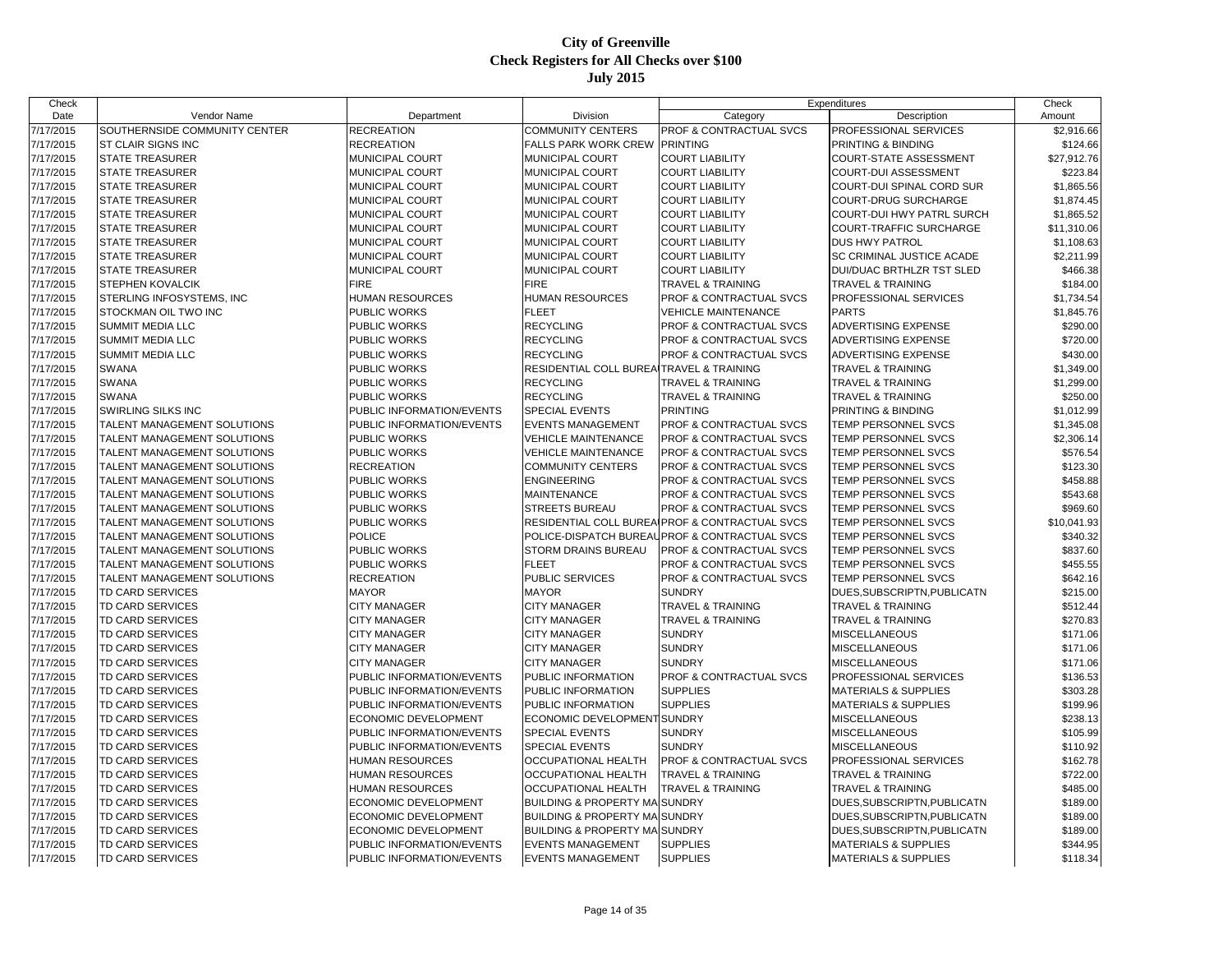| Check     |                              |                                    |                                                     | Expenditures                                   |                                      | Check      |
|-----------|------------------------------|------------------------------------|-----------------------------------------------------|------------------------------------------------|--------------------------------------|------------|
| Date      | Vendor Name                  | Department                         | Division                                            | Category                                       | Description                          | Amount     |
| 7/17/2015 | TD CARD SERVICES             | PUBLIC INFORMATION/EVENTS          | <b>EVENTS MANAGEMENT</b>                            | <b>SUPPLIES</b>                                | OFFICE SUPPLIES&MATERIALS            | \$303.28   |
| 7/17/2015 | TD CARD SERVICES             | OFFICE OF MGMT & BUDGET            |                                                     | INFORMATION TECHNOLOGPROF & CONTRACTUAL SVCS   | SERVICE & MAINT CONTRACTS            | \$295.00   |
| 7/17/2015 | <b>TD CARD SERVICES</b>      | <b>OFFICE OF MGMT &amp; BUDGET</b> |                                                     | INFORMATION TECHNOLOGPROF & CONTRACTUAL SVCS   | SERVICE & MAINT CONTRACTS            | \$135.62   |
| 7/17/2015 | TD CARD SERVICES             | PUBLIC WORKS                       | <b>PUBLIC WORKS</b>                                 | <b>SUNDRY</b>                                  | <b>MISCELLANEOUS</b>                 | \$152.23   |
| 7/17/2015 | TD CARD SERVICES             | PUBLIC WORKS                       | PUBLIC WORKS                                        | <b>SUNDRY</b>                                  | DUES, SUBSCRIPTN, PUBLICATN          | \$785.00   |
| 7/17/2015 | <b>TD CARD SERVICES</b>      | PUBLIC WORKS                       | <b>PUBLIC WORKS</b>                                 | <b>SUNDRY</b>                                  | DUES SUBSCRIPTN, PUBLICATN           | \$240.00   |
| 7/17/2015 | <b>TD CARD SERVICES</b>      | PUBLIC WORKS                       | <b>PUBLIC WORKS</b>                                 | <b>SUNDRY</b>                                  | DUES, SUBSCRIPTN, PUBLICATN          | \$245.00   |
| 7/17/2015 | TD CARD SERVICES             | NON DEPARTMENTAL                   | <b>CAPITAL PROJECTS</b>                             | <b>CAPITAL PROJECTS</b>                        | <b>EQUIPMENT</b>                     | \$342.85   |
| 7/17/2015 | TD CARD SERVICES             | NON DEPARTMENTAL                   | <b>CAPITAL PROJECTS</b>                             | <b>CAPITAL PROJECTS</b>                        | <b>EQUIPMENT</b>                     | \$330.76   |
| 7/17/2015 | TD CARD SERVICES             | NON DEPARTMENTAL                   | <b>CAPITAL PROJECTS</b>                             | <b>CAPITAL PROJECTS</b>                        | <b>EQUIPMENT</b>                     | \$316.96   |
| 7/17/2015 | <b>TD CARD SERVICES</b>      | PUBLIC WORKS                       |                                                     | PARKING ADMINISTRATION PROF & CONTRACTUAL SVCS | SERVICE & MAINT CONTRACTS            | \$399.00   |
| 7/17/2015 | <b>TD CARD SERVICES</b>      | PUBLIC WORKS                       | PARKING ADMINISTRATION                              | <b>TRAVEL &amp; TRAINING</b>                   | <b>TRAVEL &amp; TRAINING</b>         | \$628.32   |
| 7/17/2015 | TD CARD SERVICES             | PUBLIC WORKS                       | PARKING ADMINISTRATION TRAVEL & TRAINING            |                                                | TRAVEL & TRAINING                    | \$493.92   |
| 7/17/2015 | TD CARD SERVICES             | <b>RECREATION</b>                  | <b>COMMUNITY CENTERS</b>                            | <b>SUPPLIES</b>                                | MATERIALS & SUPPLIES                 | \$313.20   |
| 7/17/2015 | <b>TD CARD SERVICES</b>      | <b>RECREATION</b>                  | <b>COMMUNITY CENTERS</b>                            | <b>SUPPLIES</b>                                | <b>MATERIALS &amp; SUPPLIES</b>      | \$401.66   |
| 7/17/2015 | <b>TD CARD SERVICES</b>      | <b>RECREATION</b>                  | <b>COMMUNITY CENTERS</b>                            | <b>TRAVEL &amp; TRAINING</b>                   | <b>TRAVEL &amp; TRAINING</b>         | \$275.00   |
| 7/17/2015 | <b>TD CARD SERVICES</b>      | <b>RECREATION</b>                  | <b>COMMUNITY CENTERS</b>                            | <b>TRAVEL &amp; TRAINING</b>                   | <b>TRAVEL &amp; TRAINING</b>         | \$558.95   |
| 7/17/2015 | TD CARD SERVICES             | <b>RECREATION</b>                  | <b>COMMUNITY CENTERS</b>                            | <b>TRAVEL &amp; TRAINING</b>                   | <b>TRAVEL &amp; TRAINING</b>         | \$200.00   |
| 7/17/2015 | <b>TD CARD SERVICES</b>      | <b>RECREATION</b>                  | <b>COMMUNITY CENTERS</b>                            | <b>TRAVEL &amp; TRAINING</b>                   | <b>TRAVEL &amp; TRAINING</b>         | \$163.01   |
| 7/17/2015 | <b>TD CARD SERVICES</b>      | <b>RECREATION</b>                  | <b>COMMUNITY CENTERS</b>                            | <b>TRAVEL &amp; TRAINING</b>                   | TRAVEL & TRAINING                    | \$340.48   |
| 7/17/2015 | <b>TD CARD SERVICES</b>      | <b>POLICE</b>                      | POLICE-PATROL SVS                                   | <b>TRAVEL &amp; TRAINING</b>                   | <b>TRAVEL &amp; TRAINING</b>         | \$714.10   |
| 7/17/2015 | <b>TD CARD SERVICES</b>      | PUBLIC WORKS                       | RESIDENTIAL COLL BUREAISUNDRY                       |                                                | <b>MISCELLANEOUS</b>                 | \$102.88   |
| 7/17/2015 | TD CARD SERVICES             | PUBLIC WORKS                       | <b>BUILDING SERVICE DIVISIO SUPPLIES</b>            |                                                | <b>MATERIALS &amp; SUPPLIES</b>      | \$117.00   |
|           |                              | PUBLIC WORKS                       |                                                     |                                                |                                      |            |
| 7/17/2015 | TD CARD SERVICES             |                                    | <b>BUILDING SERVICE DIVISIO SUPPLIES</b>            |                                                | <b>MATERIALS &amp; SUPPLIES</b>      | \$222.70   |
| 7/17/2015 | <b>TD CARD SERVICES</b>      | PUBLIC WORKS                       | <b>BUILDING SERVICE DIVISIO SUPPLIES</b>            |                                                | <b>MATERIALS &amp; SUPPLIES</b>      | \$158.97   |
| 7/17/2015 | TD CARD SERVICES             | PUBLIC WORKS                       | <b>CBD TIF CREW</b>                                 | <b>SUPPLIES</b>                                | <b>MATERIALS &amp; SUPPLIES</b>      | \$101.66   |
| 7/17/2015 | TD CARD SERVICES             | <b>RECREATION</b>                  | <b>EDUCATION</b>                                    | <b>SUNDRY</b>                                  | RESTRD DONATION EXPENSE              | \$138.00   |
| 7/17/2015 | <b>TD CARD SERVICES</b>      | <b>RECREATION</b>                  | <b>EDUCATION</b>                                    | <b>SUNDRY</b>                                  | RESTRD DONATION EXPENSE              | \$527.88   |
| 7/17/2015 | <b>TD CARD SERVICES</b>      | <b>RECREATION</b>                  | <b>PUBLIC SERVICES</b>                              | <b>SUNDRY</b>                                  | RESEARCH CONSERVATION EXP            | \$127.72   |
| 7/17/2015 | TEC UTILITIES SUPPLY INC     | PUBLIC WORKS                       | <b>SEWERS BUREAU</b>                                | <b>SUPPLIES</b>                                | <b>MATERIALS &amp; SUPPLIES</b>      | \$971.55   |
| 7/17/2015 | TEC UTILITIES SUPPLY INC     | PUBLIC WORKS                       | <b>SEWERS BUREAU</b>                                | <b>SUPPLIES</b>                                | <b>MATERIALS &amp; SUPPLIES</b>      | \$912.02   |
| 7/17/2015 | TEC UTILITIES SUPPLY INC     | PUBLIC WORKS                       | <b>SEWERS BUREAU</b>                                | <b>SUPPLIES</b>                                | <b>MATERIALS &amp; SUPPLIES</b>      | \$1,037.53 |
| 7/17/2015 | TEC UTILITIES SUPPLY INC     | PUBLIC WORKS                       | SEWERS BUREAU                                       | <b>SUPPLIES</b>                                | <b>MATERIALS &amp; SUPPLIES</b>      | \$854.19   |
| 7/17/2015 | TEC UTILITIES SUPPLY INC     | PUBLIC WORKS                       | <b>SEWERS BUREAU</b>                                | <b>SUPPLIES</b>                                | <b>MATERIALS &amp; SUPPLIES</b>      | \$991.40   |
| 7/17/2015 | TEC UTILITIES SUPPLY INC     | PUBLIC WORKS                       | <b>SEWERS BUREAU</b>                                | <b>SUPPLIES</b>                                | <b>MATERIALS &amp; SUPPLIES</b>      | \$125.85   |
| 7/17/2015 | <b>TGA</b>                   | NON DEPARTMENTAL                   | <b>CAPITAL PROJECTS</b>                             | <b>CAPITAL PROJECTS</b>                        | <b>EQUIPMENT</b>                     | \$838.28   |
| 7/17/2015 | THE GRASS MASTER             | <b>RECREATION</b>                  | <b>BEAUTIFICATION BUREAU</b>                        | <b>PROF &amp; CONTRACTUAL SVCS</b>             | <b>SERVICE &amp; MAINT CONTRACTS</b> | \$900.00   |
| 7/17/2015 | THERMO KING OF GREENVILLE    | <b>PUBLIC WORKS</b>                | <b>VEHICLE MAINTENANCE</b>                          | <b>VEHICLE MAINTENANCE</b>                     | <b>PARTS</b>                         | \$125.74   |
| 7/17/2015 | THYSSENKRUPP ELEVATOR CORP   | PUBLIC WORKS                       | RIVER STREET GARAGE                                 | <b>REPAIR &amp; MAINT SVCS</b>                 | <b>REPAIRS &amp; MAINTENANCE</b>     | \$240.00   |
| 7/17/2015 | TIGER DIRECT CORPORATION     | <b>HUMAN RESOURCES</b>             | <b>HUMAN RESOURCES</b>                              | <b>TRAVEL &amp; TRAINING</b>                   | TRAINING/CITY WIDE                   | \$1,200.07 |
| 7/17/2015 | TOLEDO TICKET COMPANY        | PUBLIC WORKS                       | <b>COMMONS GARAGE</b>                               | <b>SUPPLIES</b>                                | MATERIALS & SUPPLIES                 | \$438.00   |
| 7/17/2015 | TOLEDO TICKET COMPANY        | PUBLIC WORKS                       | S. SPRING STREET GARAGIREPAIR & MAINT SVCS          |                                                | REPAIRS & MAINTENANCE                | \$438.00   |
| 7/17/2015 | <b>TOLEDO TICKET COMPANY</b> | PUBLIC WORKS                       | <b>RICHARDSON STREET GARREPAIR &amp; MAINT SVCS</b> |                                                | REPAIRS & MAINTENANCE                | \$657.00   |
| 7/17/2015 | TOLEDO TICKET COMPANY        | PUBLIC WORKS                       | POINSETT GARAGE                                     | <b>REPAIR &amp; MAINT SVCS</b>                 | <b>REPAIRS &amp; MAINTENANCE</b>     | \$219.00   |
| 7/17/2015 | TOLEDO TICKET COMPANY        | PUBLIC WORKS                       | <b>RIVERPLACE GARAGE</b>                            | <b>REPAIR &amp; MAINT SVCS</b>                 | <b>REPAIRS &amp; MAINTENANCE</b>     | \$219.00   |
| 7/17/2015 | <b>TPM</b>                   | PUBLIC WORKS                       | <b>TRAFFIC ENGINEERING</b>                          | <b>SUPPLIES</b>                                | M&S-SIGNALS                          | \$3,245.00 |
| 7/17/2015 | <b>TPM</b>                   | PUBLIC WORKS                       | <b>TRAFFIC ENGINEERING</b>                          | <b>SUPPLIES</b>                                | M&S-SIGNALS                          | \$179.70   |
| 7/17/2015 | <b>TRANSAXLE LLC</b>         | PUBLIC WORKS                       | <b>VEHICLE MAINTENANCE</b>                          | <b>VEHICLE MAINTENANCE</b>                     | <b>PARTS</b>                         | \$3,343.14 |
| 7/17/2015 | <b>TRANSAXLE LLC</b>         | <b>PUBLIC WORKS</b>                | <b>VEHICLE MAINTENANCE</b>                          | <b>VEHICLE MAINTENANCE</b>                     | <b>PARTS</b>                         | \$835.79   |
| 7/17/2015 | <b>TRANSAXLE LLC</b>         | <b>PUBLIC WORKS</b>                | <b>FLEET</b>                                        | <b>VEHICLE MAINTENANCE</b>                     | <b>OUTSIDE REPAIRS</b>               | \$2,602.98 |
| 7/17/2015 | TREASURER OF VIRGINIA        | OFFICE OF MGMT & BUDGET            | NON-DEPARTMENTAL                                    | PR-WH                                          | <b>GARNISHMENTS</b>                  | \$133.48   |
| 7/17/2015 | TRUCKPRO LLC                 | <b>PUBLIC WORKS</b>                | <b>VEHICLE MAINTENANCE</b>                          | <b>VEHICLE MAINTENANCE</b>                     | <b>OUTSIDE REPAIRS</b>               | \$151.82   |
| 7/17/2015 | <b>TRUCOLOR</b>              | <b>PUBLIC WORKS</b>                | PARKING ADMINISTRATION SUPPLIES                     |                                                | <b>MATERIALS &amp; SUPPLIES</b>      | \$145.12   |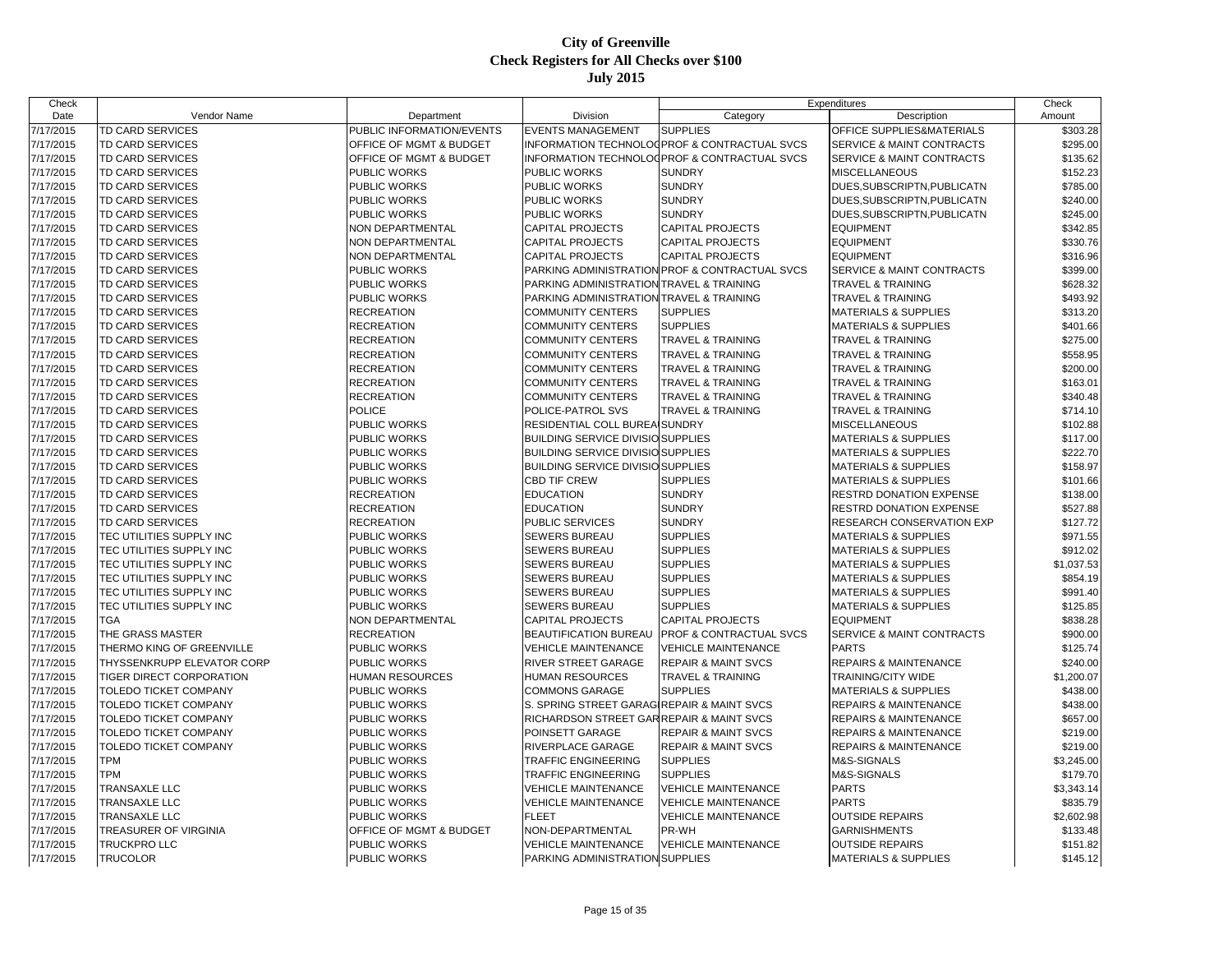| Check                  |                                     |                           |                                 | Expenditures                                  |                                 | Check                     |
|------------------------|-------------------------------------|---------------------------|---------------------------------|-----------------------------------------------|---------------------------------|---------------------------|
| Date                   | Vendor Name                         | Department                | Division                        | Category                                      | Description                     | Amount                    |
| 7/17/2015              | <b>TRUCOLOR</b>                     | PUBLIC WORKS              | PARKING ADMINISTRATION SUPPLIES |                                               | OFFICE SUPPLIES&MATERIALS       | $\overline{$}137.37$      |
| 7/17/2015              | TRUCOLOR                            | <b>RECREATION</b>         | <b>COMMUNITY CENTERS</b>        | <b>SUPPLIES</b>                               | <b>MATERIALS &amp; SUPPLIES</b> | \$198.75                  |
| 7/17/2015              | TURBO DIESEL & ELECTRIC SYSTEMS     | PUBLIC WORKS              | <b>VEHICLE MAINTENANCE</b>      | <b>VEHICLE MAINTENANCE</b>                    | <b>PARTS</b>                    | \$1,000.00                |
| 7/17/2015              | TURBO DIESEL & ELECTRIC SYSTEMS     | <b>PUBLIC WORKS</b>       | <b>VEHICLE MAINTENANCE</b>      | <b>VEHICLE MAINTENANCE</b>                    | <b>PARTS</b>                    | \$250.00                  |
| 7/17/2015              | U S DEPARTMENT OF EDUCATION         | OFFICE OF MGMT & BUDGET   | NON-DEPARTMENTAL                | PR-WH                                         | <b>GARNISHMENTS</b>             | \$303.12                  |
| 7/17/2015              | ULINE INC                           | <b>RECREATION</b>         | <b>COMMUNITY CENTERS</b>        | <b>SUPPLIES</b>                               | JANITORIAL SUPPLIES             | \$1,139.20                |
| 7/17/2015              | <b>UNIFIRST</b>                     | PUBLIC WORKS              | <b>VEHICLE MAINTENANCE</b>      | <b>SUPPLIES</b>                               | <b>CLOTHING &amp; UNIFORMS</b>  | \$130.08                  |
| 7/17/2015              | UNITED ROTARY BRUSH CORPORATION     | PUBLIC WORKS              | <b>FLEET</b>                    | <b>VEHICLE MAINTENANCE</b>                    | <b>PARTS</b>                    | \$1,660.45                |
| 7/17/2015              | UNITED WAY OF GREENVILLE COUNTY     | OFFICE OF MGMT & BUDGET   | NON-DEPARTMENTAL                | PR-WH                                         | UNITED WAY                      | \$1,838.58                |
| 7/17/2015              | UPPER SAVANNAH CARE SERVICES        | C. D. DIVISION            | <b>HOPWA</b>                    | CD PROJECTS                                   | S-T RENT, MORT, UTIL UP SAV     | \$101.33                  |
| 7/17/2015              | UPPER SAVANNAH CARE SERVICES        | C. D. DIVISION            | <b>HOPWA</b>                    | <b>CD PROJECTS</b>                            | SUPPORTIVE SVC-UPPER SAVA       | \$107.61                  |
| 7/17/2015              | UPPER SAVANNAH CARE SERVICES        | C. D. DIVISION            | <b>HOPWA</b>                    | <b>CD PROJECTS</b>                            | SUPPORTIVE SVC-UPPER SAVA       | \$186.52                  |
| 7/17/2015              | URS CORPORATION                     | NON DEPARTMENTAL          | <b>CAPITAL PROJECTS</b>         | <b>CAPITAL PROJECTS</b>                       | PLANNING/DESIGN                 | \$350.00                  |
| 7/17/2015              | <b>USABLUEBOOK</b>                  | PUBLIC WORKS              | SEWERS BUREAU                   | <b>SUPPLIES</b>                               | MATERIALS & SUPPLIES            | \$352.27                  |
| 7/17/2015              | VAUGHN AND MELTON                   | NON DEPARTMENTAL          | <b>CAPITAL PROJECTS</b>         | <b>CAPITAL PROJECTS</b>                       | PLANNING/DESIGN                 | \$22,950.00               |
| 7/17/2015              | <b>VERIZON WIRELESS</b>             | PUBLIC WORKS              |                                 | NON VEHICLE MAINTENAN(PROF & CONTRACTUAL SVCS | SERVICE & MAINT CONTRACTS       | \$2,264.69                |
| 7/17/2015              | <b>VERIZON WIRELESS</b>             | PUBLIC WORKS              |                                 | NON VEHICLE MAINTENAN(PROF & CONTRACTUAL SVCS | SERVICE & MAINT CONTRACTS       | \$2,886.64                |
| 7/17/2015              | <b>VERIZON WIRELESS</b>             | <b>FIRE</b>               | <b>FIRE</b>                     | COMMUNICATIONS                                | <b>OTHER</b>                    | \$2,022.24                |
| 7/17/2015              | <b>VERIZON WIRELESS</b>             | <b>POLICE</b>             | POLICE-PATROL SVS               | <b>COMMUNICATIONS</b>                         | <b>OTHER</b>                    | \$190.09                  |
| 7/17/2015              | VIC BAILEY FORD INC                 | <b>POLICE</b>             | POLICE-PATROL SVS               | <b>VEHICLES</b>                               | <b>VEHICLE</b>                  | \$30,295.00               |
| 7/17/2015              | VIC BAILEY FORD INC                 | <b>POLICE</b>             | POLICE-PATROL SVS               | <b>VEHICLES</b>                               | <b>VEHICLE</b>                  | \$30,295.00               |
| 7/17/2015              | VIC BAILEY FORD INC                 | <b>POLICE</b>             | POLICE-PATROL SVS               | <b>VEHICLES</b>                               | <b>VEHICLE</b>                  | \$30,295.00               |
| 7/17/2015              | VIC BAILEY FORD INC                 | <b>POLICE</b>             | POLICE-PATROL SVS               | <b>VEHICLES</b>                               | <b>VEHICLE</b>                  | \$30,295.00               |
| 7/17/2015              | VIC BAILEY FORD INC                 | <b>POLICE</b>             | POLICE-PATROL SVS               | <b>VEHICLES</b>                               | <b>VEHICLE</b>                  | \$30,295.00               |
| 7/17/2015              | VIC BAILEY FORD INC                 | POLICE                    | POLICE-PATROL SVS               | <b>VEHICLES</b>                               | <b>VEHICLE</b>                  | \$30,295.00               |
| 7/17/2015              | WEASC WATER ENVIRONMENT ASSOC OF SC | PUBLIC WORKS              | <b>SEWERS BUREAU</b>            | <b>TRAVEL &amp; TRAINING</b>                  | <b>TRAVEL &amp; TRAINING</b>    | \$199.00                  |
| 7/17/2015              | WEASC WATER ENVIRONMENT ASSOC OF SC | PUBLIC WORKS              | <b>SEWERS BUREAU</b>            | TRAVEL & TRAINING                             | <b>TRAVEL &amp; TRAINING</b>    | \$199.00                  |
| 7/17/2015              | WEASC WATER ENVIRONMENT ASSOC OF SC | PUBLIC WORKS              | <b>SEWERS BUREAU</b>            | TRAVEL & TRAINING                             | <b>TRAVEL &amp; TRAINING</b>    | \$199.00                  |
| 7/17/2015              | WEASC WATER ENVIRONMENT ASSOC OF SC | PUBLIC WORKS              | SEWERS BUREAU                   | TRAVEL & TRAINING                             | TRAVEL & TRAINING               | \$199.00                  |
| 7/17/2015              | WEASC WATER ENVIRONMENT ASSOC OF SC | PUBLIC WORKS              | <b>SEWERS BUREAU</b>            | <b>TRAVEL &amp; TRAINING</b>                  | <b>TRAVEL &amp; TRAINING</b>    | \$199.00                  |
| 7/17/2015              | WEASC WATER ENVIRONMENT ASSOC OF SC | PUBLIC WORKS              | <b>SEWERS BUREAU</b>            | TRAVEL & TRAINING                             | <b>TRAVEL &amp; TRAINING</b>    | \$199.00                  |
| 7/17/2015              | WEASC WATER ENVIRONMENT ASSOC OF SC | PUBLIC WORKS              | SEWERS BUREAU                   | TRAVEL & TRAINING                             | TRAVEL & TRAINING               | \$199.00                  |
| 7/17/2015              | WEASC WATER ENVIRONMENT ASSOC OF SC | PUBLIC WORKS              | <b>SEWERS BUREAU</b>            | <b>TRAVEL &amp; TRAINING</b>                  | TRAVEL & TRAINING               | \$199.00                  |
| 7/17/2015              | WELLS FARGO INS SERVICE USA         | HUMAN RESOURCES           | HUMAN RESOURCES                 | PROF & CONTRACTUAL SVCS                       | PROFESSIONAL SERVICES           | \$6,000.00                |
| 7/17/2015              | <b>WEX BANK</b>                     | PUBLIC WORKS              | <b>FLEET</b>                    | <b>VEHICLE MAINTENANCE</b>                    | <b>FUEL</b>                     | \$1,035.78                |
| 7/17/2015              | WHITE CAP CONSTRUCTION SUPPLY       | PUBLIC WORKS              | <b>STREETS BUREAU</b>           | <b>SUPPLIES</b>                               | <b>MATERIALS &amp; SUPPLIES</b> | \$255.36                  |
| 7/17/2015              | WHITE HORSE PACKAGING               | PUBLIC WORKS              | CBD TIF CREW                    | <b>SUPPLIES</b>                               | <b>MATERIALS &amp; SUPPLIES</b> | \$304.33                  |
| 7/17/2015              | WILL & KRIS AMUSEMENTS              | PUBLIC INFORMATION/EVENTS | <b>EVENTS MANAGEMENT</b>        | PROF & CONTRACTUAL SVCS                       | SHOW MANAGEMENT EXP             | \$641.90                  |
| 7/17/2015              | <b>WILL BROSCIOUS</b>               | <b>FIRE</b>               | FIRE PREVENTION                 | TRAVEL & TRAINING                             | <b>TRAVEL &amp; TRAINING</b>    | \$341.55                  |
|                        | WILLIS OF SOUTH CAROLINA INC        | OFFICE OF MGMT & BUDGET   | <b>RISK MANAGEMENT</b>          | <b>SERVICE FEES</b>                           | PREMIUM GENERAL LIAB            | \$2,008.50                |
| 7/17/2015<br>7/17/2015 | WILLIS OF SOUTH CAROLINA INC        | OFFICE OF MGMT & BUDGET   | <b>RISK MANAGEMENT</b>          | <b>SERVICE FEES</b>                           | PREMIUM GENERAL LIAB            | \$14,710.50               |
|                        | WILLIS OF SOUTH CAROLINA INC        | OFFICE OF MGMT & BUDGET   | <b>RISK MANAGEMENT</b>          | <b>SERVICE FEES</b>                           | PREMIUM GENERAL LIAB            |                           |
| 7/17/2015<br>7/17/2015 | WILLIS OF SOUTH CAROLINA INC        | OFFICE OF MGMT & BUDGET   | <b>RISK MANAGEMENT</b>          | SERVICE FEES                                  | PREMIUM PUBLIC OFFICIALS        | \$34,391.70<br>\$9,935.38 |
|                        |                                     |                           |                                 |                                               |                                 |                           |
| 7/17/2015              | WILLIS OF SOUTH CAROLINA INC        | OFFICE OF MGMT & BUDGET   | <b>RISK MANAGEMENT</b>          | <b>SERVICE FEES</b>                           | PREMIUM LAW ENFORCEMENT         | \$32,098.92               |
| 7/17/2015              | WILLIS OF SOUTH CAROLINA INC        | OFFICE OF MGMT & BUDGET   | <b>RISK MANAGEMENT</b>          | <b>SERVICE FEES</b>                           | PREMIUM AUTO LIAB               | \$23,240.00               |
| 7/17/2015              | WILLIS OF SOUTH CAROLINA INC        | OFFICE OF MGMT & BUDGET   | <b>RISK MANAGEMENT</b>          | SERVICE FEES                                  | PREMIUM VEHICLE PROPERTY        | \$5,810.25                |
| 7/17/2015              | WILLIS OF SOUTH CAROLINA INC        | OFFICE OF MGMT & BUDGET   | <b>RISK MANAGEMENT</b>          | <b>SERVICE FEES</b>                           | PREMIUMS BUILDING PROP          | \$175,318.00              |
| 7/17/2015              | WILLIS OF SOUTH CAROLINA INC        | OFFICE OF MGMT & BUDGET   | RISK MANAGEMENT                 | <b>SERVICE FEES</b>                           | SPEC INS (FIDELITY BONDS)       | \$11,159.00               |
| 7/17/2015              | WILLIS OF SOUTH CAROLINA INC        | OFFICE OF MGMT & BUDGET   | <b>RISK MANAGEMENT</b>          | <b>RISK MANAGEMENT</b>                        | <b>WC EXCESS INSURANCE</b>      | \$90,279.00               |
| 7/17/2015              | <b>WOOLPERT INC</b>                 | PUBLIC WORKS              |                                 | STORMWATER MANAGEMEPROF & CONTRACTUAL SVCS    | PROFESSIONAL SERVICES           | \$1,534.50                |
| 7/17/2015              | WORKMAN ASSOCIATES LLC              | C. D. DIVISION            | <b>CDBG PROJECTS</b>            | CD PROJECTS                                   | PUBLIC INFORMATION              | \$450.00                  |
| 7/17/2015              | <b>WORKMAN ASSOCIATES LLC</b>       | C. D. DIVISION            | <b>CDBG PROJECTS</b>            | CD PROJECTS                                   | PUBLIC INFORMATION              | \$450.00                  |
| 7/17/2015              | WORKWELL (SFH) OCCUPATIONAL HEALTH  | <b>HUMAN RESOURCES</b>    | OCCUPATIONAL HEALTH             | <b>PROF &amp; CONTRACTUAL SVCS</b>            | PROFESSIONAL SERVICES           | \$5,802.00                |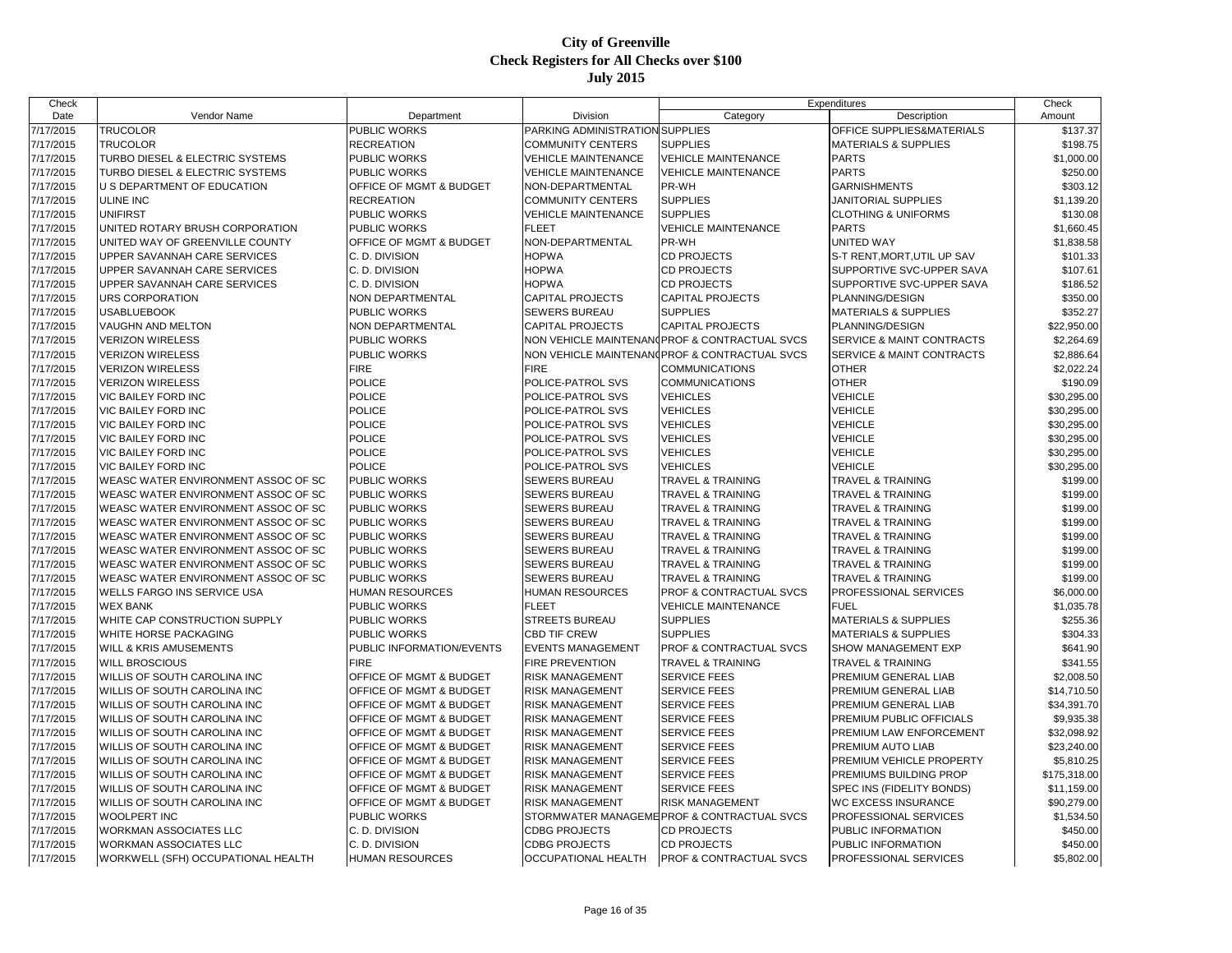| Check     |                                         |                           |                                            | Expenditures                       |                                 | Check      |
|-----------|-----------------------------------------|---------------------------|--------------------------------------------|------------------------------------|---------------------------------|------------|
| Date      | Vendor Name                             | Department                | Division                                   | Category                           | Description                     | Amount     |
| 7/17/2015 | WORKWELL (SFH) OCCUPATIONAL HEALTH      | <b>HUMAN RESOURCES</b>    | OCCUPATIONAL HEALTH                        | PROF & CONTRACTUAL SVCS            | PROFESSIONAL SERVICES           | \$319.50   |
| 7/17/2015 | WORKWELL (SFH) OCCUPATIONAL HEALTH      | <b>HUMAN RESOURCES</b>    | OCCUPATIONAL HEALTH                        | <b>PROF &amp; CONTRACTUAL SVCS</b> | PROFESSIONAL SERVICES           | \$666.00   |
| 7/17/2015 | WORKWELL (SFH) OCCUPATIONAL HEALTH      | <b>HUMAN RESOURCES</b>    | <b>OCCUPATIONAL HEALTH</b>                 | <b>SUNDRY</b>                      | <b>WELLNESS ACTIVITIES</b>      | \$1,147.58 |
| 7/17/2015 | WORKWELL (SFH) OCCUPATIONAL HEALTH      | <b>HUMAN RESOURCES</b>    | OCCUPATIONAL HEALTH                        | <b>SUNDRY</b>                      | <b>WELLNESS ACTIVITIES</b>      | \$424.94   |
| 7/17/2015 | <b>WP LAW INC</b>                       | <b>RECREATION</b>         | PARKS MAINTENANCE                          | <b>SUPPLIES</b>                    | MATERIALS & SUPPLIES            | \$440.00   |
| 7/17/2015 | <b>WP LAW INC</b>                       | <b>RECREATION</b>         | FALLS PARK WORK CREW                       | <b>PROF &amp; CONTRACTUAL SVCS</b> | SERVICE & MAINT CONTRACTS       | \$6,135.33 |
| 7/17/2015 | <b>WP LAW INC</b>                       | <b>RECREATION</b>         | FALLS PARK WORK CREW                       | <b>SUPPLIES</b>                    | <b>MATERIALS &amp; SUPPLIES</b> | \$571.98   |
| 7/17/2015 | <b>WP LAW INC</b>                       | PUBLIC WORKS              | FLEET                                      | <b>VEHICLE MAINTENANCE</b>         | <b>PARTS</b>                    | \$1,489.88 |
| 7/17/2015 | <b>WRIGHT JOHNSTON UNIFORMS INC</b>     | <b>FIRE</b>               | FIRE SUPPRESSION                           | <b>SUPPLIES</b>                    | <b>CLOTHING &amp; UNIFORMS</b>  | \$1,316.95 |
| 7/17/2015 | <b>WRIGHT JOHNSTON UNIFORMS INC</b>     | <b>FIRE</b>               | <b>FIRE SUPPRESSION</b>                    | <b>SUPPLIES</b>                    | <b>CLOTHING &amp; UNIFORMS</b>  | \$1,210.80 |
| 7/17/2015 | WYOMING CHILD SUPPORT ENFORCEMENT       | OFFICE OF MGMT & BUDGET   | NON-DEPARTMENTAL                           | PR-WH                              | <b>GARNISHMENTS</b>             | \$177.69   |
| 7/20/2015 | <b>ADVANCED TIRE &amp; AUTO SERVICE</b> | PUBLIC WORKS              | <b>FLEET</b>                               | <b>VEHICLE MAINTENANCE</b>         | <b>PARTS</b>                    | \$349.82   |
| 7/20/2015 | ADVANCED TIRE & AUTO SERVICE            | PUBLIC WORKS              | <b>FLEET</b>                               | <b>VEHICLE MAINTENANCE</b>         | <b>PARTS</b>                    | \$897.18   |
| 7/20/2015 | ALDRIDGE PRODUCE COMPANY                | <b>RECREATION</b>         | <b>ADMINISTRATION</b>                      | <b>SUPPLIES</b>                    | M&S-FOOD                        | \$114.30   |
| 7/20/2015 | ALDRIDGE PRODUCE COMPANY                | <b>RECREATION</b>         | <b>ADMINISTRATION</b>                      | <b>SUPPLIES</b>                    | M&S-FOOD                        | \$288.22   |
| 7/20/2015 | <b>ALDRIDGE PRODUCE COMPANY</b>         | <b>RECREATION</b>         | <b>ADMINISTRATION</b>                      | <b>SUPPLIES</b>                    | M&S-FOOD                        | \$352.00   |
| 7/20/2015 | <b>ANDERSON BROTHERS</b>                | <b>FIRE</b>               | FIRE SUPPRESSION                           | <b>VEHICLE MAINTENANCE</b>         | <b>OUTSIDE REPAIRS</b>          | \$485.18   |
| 7/20/2015 | <b>BATTERY SPECIALISTS</b>              | <b>RECREATION</b>         | PARKS AND RECREATION                       | <b>SUPPLIES</b>                    | <b>MATERIALS &amp; SUPPLIES</b> | \$147.18   |
| 7/20/2015 | BEN ARNOLD BEVERAGE CO                  | PUBLIC INFORMATION/EVENTS | <b>EVENTS MANAGEMENT</b>                   | <b>SUPPLIES</b>                    | M&S-FOOD & BEVERAGE             | \$377.64   |
| 7/20/2015 | <b>BENSON FORD INC</b>                  | PUBLIC WORKS              | <b>VEHICLE MAINTENANCE</b>                 | <b>VEHICLE MAINTENANCE</b>         | <b>PARTS</b>                    | \$108.80   |
| 7/20/2015 | <b>BLACK BIRD SPECIALTIES</b>           | <b>RECREATION</b>         | PUBLIC SERVICES                            | <b>SUPPLIES</b>                    | SALE CONCESSIONS                | \$118.92   |
| 7/20/2015 | BLOSSMAN GAS INC 052                    | PUBLIC WORKS              | <b>FLEET</b>                               | <b>VEHICLE MAINTENANCE</b>         | <b>FUEL</b>                     | \$174.59   |
| 7/20/2015 | CALL ONE INC.                           | <b>POLICE</b>             | POLICE-PATROL SVS                          | <b>SUPPLIES</b>                    | <b>MATERIALS &amp; SUPPLIES</b> | \$315.00   |
| 7/20/2015 | CAMPBELL-BROWN INC                      | PUBLIC WORKS              | <b>FLEET</b>                               | <b>VEHICLE MAINTENANCE</b>         | <b>PARTS</b>                    | \$1,003.93 |
| 7/20/2015 | CAMPBELL-BROWN INC                      | PUBLIC WORKS              | <b>FLEET</b>                               | <b>VEHICLE MAINTENANCE</b>         | <b>PARTS</b>                    | \$357.55   |
| 7/20/2015 | CAMPBELL-BROWN INC                      | PUBLIC WORKS              | <b>FLEET</b>                               | <b>VEHICLE MAINTENANCE</b>         | <b>PARTS</b>                    | \$345.98   |
| 7/20/2015 | <b>CAROLINA ALTERNATORS</b>             | PUBLIC WORKS              | <b>FLEET</b>                               | <b>VEHICLE MAINTENANCE</b>         | <b>PARTS</b>                    | \$371.00   |
| 7/20/2015 | <b>CAROLINA ALTERNATORS</b>             | PUBLIC WORKS              | <b>FLEET</b>                               | <b>VEHICLE MAINTENANCE</b>         | <b>PARTS</b>                    | \$132.50   |
| 7/20/2015 | <b>CAROLINA ALTERNATORS</b>             | <b>PUBLIC WORKS</b>       | <b>FLEET</b>                               | <b>VEHICLE MAINTENANCE</b>         | <b>PARTS</b>                    | \$143.10   |
| 7/20/2015 | CAROLINA ALTERNATORS                    | PUBLIC WORKS              | FLEET                                      | VEHICLE MAINTENANCE                | <b>PARTS</b>                    | \$116.60   |
| 7/20/2015 | CAROLINA CRISIS SOFTWARE LLC            | <b>POLICE</b>             | POLICE-PATROL SVS                          | <b>SUNDRY</b>                      | <b>MISCELLANEOUS</b>            | \$450.00   |
| 7/20/2015 | CAROLINA QUALITY ICE LLC                | PUBLIC INFORMATION/EVENTS | <b>EVENTS MANAGEMENT</b>                   | <b>SUPPLIES</b>                    | M&S-FOOD & BEVERAGE             | \$775.00   |
| 7/20/2015 | CAROLINA RECYCLING ASSOCIATION          | PUBLIC WORKS              | RESIDENTIAL COLL BUREAISUNDRY              |                                    | <b>MISCELLANEOUS</b>            | \$220.00   |
| 7/20/2015 | CHRISTOPHER TRUCKS INC                  | PUBLIC WORKS              | <b>FLEET</b>                               | <b>VEHICLE MAINTENANCE</b>         | <b>PARTS</b>                    | \$137.95   |
| 7/20/2015 | <b>CHRISTOPHER TRUCKS INC</b>           | PUBLIC WORKS              | <b>FLEET</b>                               | <b>VEHICLE MAINTENANCE</b>         | <b>PARTS</b>                    | \$1,113.38 |
| 7/20/2015 | <b>CHRISTOPHER TRUCKS INC</b>           | PUBLIC WORKS              | FLEET                                      | <b>VEHICLE MAINTENANCE</b>         | <b>PARTS</b>                    | \$809.13   |
| 7/20/2015 | <b>CINTAS</b>                           | <b>RECREATION</b>         | <b>ADMINISTRATION</b>                      | <b>SUPPLIES</b>                    | <b>CLOTHING &amp; UNIFORMS</b>  | \$129.20   |
| 7/20/2015 | <b>CINTAS</b>                           | PUBLIC WORKS              | <b>FLEET</b>                               | <b>SUPPLIES</b>                    | <b>CLOTHING &amp; UNIFORMS</b>  | \$179.27   |
| 7/20/2015 | <b>CINTAS</b>                           | PUBLIC WORKS              | <b>FLEET</b>                               | <b>SUPPLIES</b>                    | <b>CLOTHING &amp; UNIFORMS</b>  | \$179.27   |
| 7/20/2015 | <b>CINTAS</b>                           | PUBLIC WORKS              | <b>FLEET</b>                               | <b>SUPPLIES</b>                    | <b>MATERIALS &amp; SUPPLIES</b> | \$114.72   |
| 7/20/2015 | <b>CINTAS</b>                           | PUBLIC WORKS              | <b>FLEET</b>                               | <b>SUPPLIES</b>                    | <b>MATERIALS &amp; SUPPLIES</b> | \$237.43   |
| 7/20/2015 | <b>CINTAS</b>                           | PUBLIC WORKS              | <b>FLEET</b>                               | <b>VEHICLE MAINTENANCE</b>         | <b>PARTS</b>                    | \$278.58   |
| 7/20/2015 | <b>CITY WELDING SERVICE</b>             | PUBLIC WORKS              | RESIDENTIAL COLL BUREAIREPAIR & MAINT SVCS |                                    | REPAIRS & MAINTENANCE           | \$404.50   |
| 7/20/2015 | <b>CITY WELDING SERVICE</b>             | PUBLIC WORKS              | <b>FLEET</b>                               | <b>VEHICLE MAINTENANCE</b>         | <b>PARTS</b>                    | \$192.50   |
| 7/20/2015 | <b>CITY WELDING SERVICE</b>             | PUBLIC WORKS              | FLEET                                      | <b>VEHICLE MAINTENANCE</b>         | <b>OUTSIDE REPAIRS</b>          | \$156.00   |
| 7/20/2015 | <b>CLINE HOSE &amp; HYDRAULIC</b>       | PUBLIC WORKS              | <b>VEHICLE MAINTENANCE</b>                 | <b>VEHICLE MAINTENANCE</b>         | <b>PARTS</b>                    | \$608.84   |
| 7/20/2015 | <b>CLINE HOSE &amp; HYDRAULIC</b>       | PUBLIC WORKS              | <b>FLEET</b>                               | <b>VEHICLE MAINTENANCE</b>         | <b>PARTS</b>                    | \$171.61   |
| 7/20/2015 | <b>CLINE HOSE &amp; HYDRAULIC</b>       | PUBLIC WORKS              | <b>FLEET</b>                               | <b>VEHICLE MAINTENANCE</b>         | <b>PARTS</b>                    | \$148.59   |
| 7/20/2015 | <b>CLINE HOSE &amp; HYDRAULIC</b>       | PUBLIC WORKS              | <b>FLEET</b>                               | <b>VEHICLE MAINTENANCE</b>         | <b>PARTS</b>                    | \$102.66   |
| 7/20/2015 | <b>CLINE HOSE &amp; HYDRAULIC</b>       | PUBLIC WORKS              | <b>FLEET</b>                               | <b>VEHICLE MAINTENANCE</b>         | <b>PARTS</b>                    | \$255.20   |
| 7/20/2015 | CONCRETE SUPPLY COMPANY LLC             | PUBLIC WORKS              | <b>STREETS BUREAU</b>                      | <b>SUPPLIES</b>                    | <b>MATERIALS &amp; SUPPLIES</b> | \$891.39   |
| 7/20/2015 | CONCRETE SUPPLY COMPANY LLC             | PUBLIC WORKS              | <b>STREETS BUREAU</b>                      | <b>SUPPLIES</b>                    | <b>MATERIALS &amp; SUPPLIES</b> | \$970.93   |
| 7/20/2015 | CONCRETE SUPPLY COMPANY LLC             | <b>PUBLIC WORKS</b>       | STREETS BUREAU                             | <b>SUPPLIES</b>                    | <b>MATERIALS &amp; SUPPLIES</b> | \$749.12   |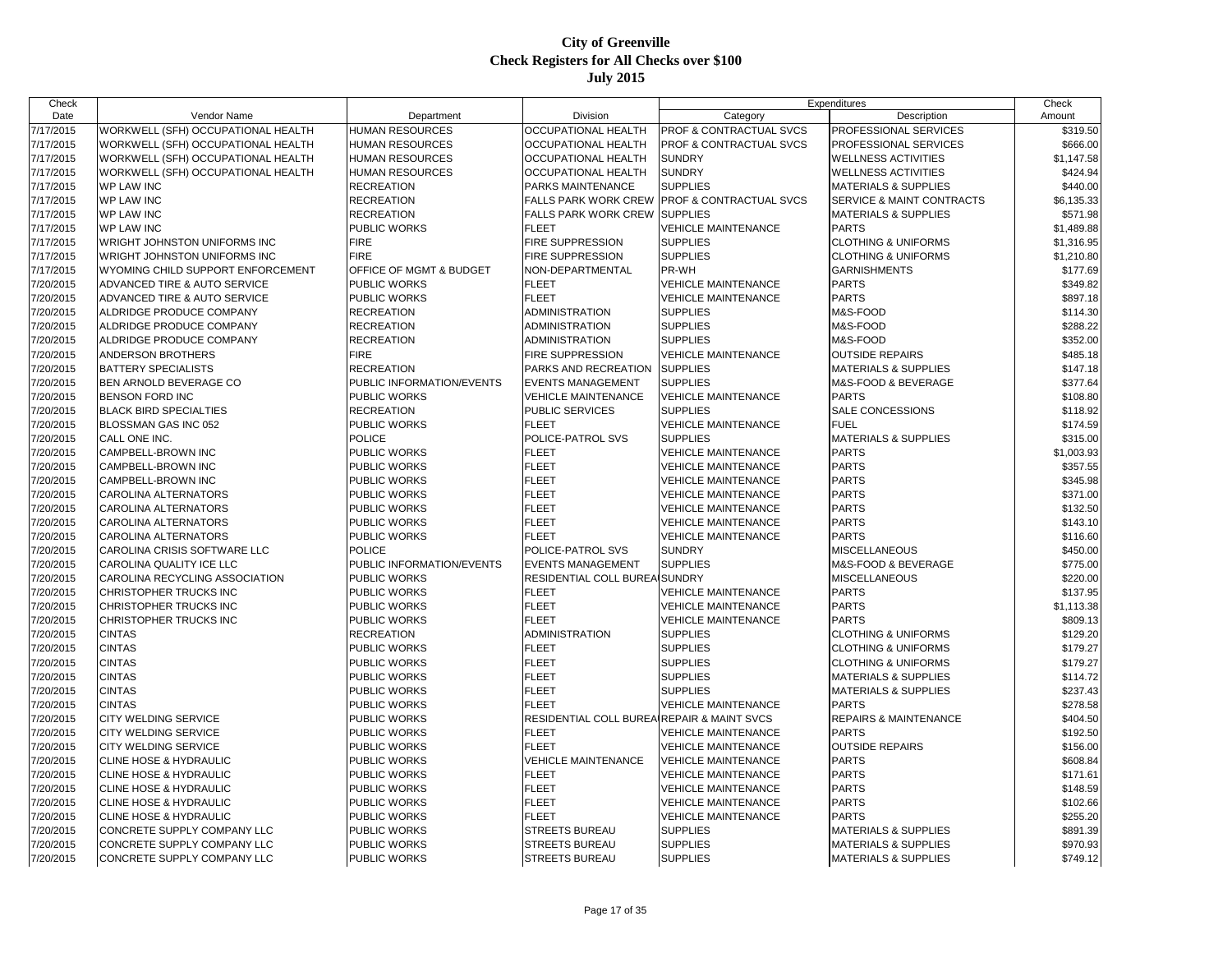| Check     |                                          |                           |                                                          |                                    | Expenditures                    | Check                |
|-----------|------------------------------------------|---------------------------|----------------------------------------------------------|------------------------------------|---------------------------------|----------------------|
| Date      | Vendor Name                              | Department                | Division                                                 | Category                           | Description                     | Amount               |
| 7/20/2015 | CONCRETE SUPPLY COMPANY LLC              | PUBLIC WORKS              | <b>STREETS BUREAU</b>                                    | <b>SUPPLIES</b>                    | <b>MATERIALS &amp; SUPPLIES</b> | \$540.30             |
| 7/20/2015 | CONCRETE SUPPLY COMPANY LLC              | PUBLIC WORKS              | <b>STREETS BUREAU</b>                                    | <b>SUPPLIES</b>                    | <b>MATERIALS &amp; SUPPLIES</b> | \$627.75             |
| 7/20/2015 | CONCRETE SUPPLY COMPANY LLC              | PUBLIC WORKS              | <b>STREETS BUREAU</b>                                    | <b>SUPPLIES</b>                    | <b>MATERIALS &amp; SUPPLIES</b> | \$982.06             |
| 7/20/2015 | CORBIN TURF & ORNAMENTAL SUPPLY INC      | <b>RECREATION</b>         | PARKS MAINTENANCE                                        | <b>SUPPLIES</b>                    | <b>MATERIALS &amp; SUPPLIES</b> | \$299.98             |
| 7/20/2015 | CORBIN TURF & ORNAMENTAL SUPPLY INC      | <b>RECREATION</b>         | PARKS MAINTENANCE                                        | <b>SUPPLIES</b>                    | <b>MATERIALS &amp; SUPPLIES</b> | \$715.50             |
| 7/20/2015 | <b>CROMERS</b>                           | RECREATION                | PUBLIC SERVICES                                          | <b>SUPPLIES</b>                    | SALE CONCESSIONS                | \$488.84             |
| 7/20/2015 | <b>CUMMINS ATLANTIC LLC</b>              | PUBLIC WORKS              | <b>VEHICLE MAINTENANCE</b>                               | <b>VEHICLE MAINTENANCE</b>         | <b>PARTS</b>                    | \$473.90             |
| 7/20/2015 | <b>CUMMINS ATLANTIC LLC</b>              | PUBLIC WORKS              | <b>VEHICLE MAINTENANCE</b>                               | <b>VEHICLE MAINTENANCE</b>         | <b>PARTS</b>                    | \$1,005.61           |
| 7/20/2015 | <b>CUMMINS ATLANTIC LLC</b>              | PUBLIC WORKS              | <b>VEHICLE MAINTENANCE</b>                               | <b>VEHICLE MAINTENANCE</b>         | <b>PARTS</b>                    | \$811.45             |
| 7/20/2015 | <b>CUMMINS ATLANTIC LLC</b>              | PUBLIC WORKS              | <b>VEHICLE MAINTENANCE</b>                               | <b>VEHICLE MAINTENANCE</b>         | <b>PARTS</b>                    | \$137.00             |
| 7/20/2015 | <b>CUMMINS ATLANTIC LLC</b>              | PUBLIC WORKS              | <b>VEHICLE MAINTENANCE</b>                               | <b>VEHICLE MAINTENANCE</b>         | <b>PARTS</b>                    | \$640.75             |
| 7/20/2015 | <b>CUMMINS ATLANTIC LLC</b>              | <b>PUBLIC WORKS</b>       | <b>VEHICLE MAINTENANCE</b>                               | <b>VEHICLE MAINTENANCE</b>         | <b>PARTS</b>                    | \$825.00             |
| 7/20/2015 | <b>CUMMINS ATLANTIC LLC</b>              | PUBLIC WORKS              | <b>VEHICLE MAINTENANCE</b>                               | <b>VEHICLE MAINTENANCE</b>         | <b>PARTS</b>                    | \$144.51             |
| 7/20/2015 | <b>CUMMINS ATLANTIC LLC</b>              | PUBLIC WORKS              | <b>VEHICLE MAINTENANCE</b>                               | <b>VEHICLE MAINTENANCE</b>         | <b>PARTS</b>                    | \$666.83             |
| 7/20/2015 | <b>CUMMINS ATLANTIC LLC</b>              | PUBLIC WORKS              | <b>VEHICLE MAINTENANCE</b>                               | <b>VEHICLE MAINTENANCE</b>         | <b>PARTS</b>                    | \$557.57             |
| 7/20/2015 | <b>CUMMINS ATLANTIC LLC</b>              | <b>PUBLIC WORKS</b>       | <b>VEHICLE MAINTENANCE</b>                               | <b>VEHICLE MAINTENANCE</b>         | <b>PARTS</b>                    | \$648.66             |
| 7/20/2015 | <b>CUMMINS ATLANTIC LLC</b>              | PUBLIC WORKS              | <b>VEHICLE MAINTENANCE</b>                               | <b>VEHICLE MAINTENANCE</b>         | <b>PARTS</b>                    | \$156.96             |
| 7/20/2015 | <b>CUMMINS ATLANTIC LLC</b>              | PUBLIC WORKS              | <b>FLEET</b>                                             | <b>VEHICLE MAINTENANCE</b>         | <b>PARTS</b>                    | \$119.39             |
| 7/20/2015 | <b>DESIGNLAB INC</b>                     | <b>POLICE</b>             | POLICE-PATROL SVS                                        | <b>SUPPLIES</b>                    | <b>CLOTHING &amp; UNIFORMS</b>  | \$106.00             |
| 7/20/2015 | <b>DESIGNLAB INC</b>                     | POLICE                    | POLICE-PATROL SVS                                        | <b>SUPPLIES</b>                    | <b>CLOTHING &amp; UNIFORMS</b>  | \$106.00             |
| 7/20/2015 | <b>DESIGNLAB INC</b>                     | <b>POLICE</b>             | POLICE-PATROL SVS                                        | <b>SUPPLIES</b>                    | <b>CLOTHING &amp; UNIFORMS</b>  | \$106.00             |
| 7/20/2015 | <b>DESIGNLAB INC</b>                     | <b>POLICE</b>             | POLICE-PATROL SVS                                        | <b>SUPPLIES</b>                    | <b>CLOTHING &amp; UNIFORMS</b>  | \$108.75             |
| 7/20/2015 | <b>DESIGNLAB INC</b>                     | <b>POLICE</b>             | POLICE-PATROL SVS                                        | <b>SUPPLIES</b>                    | <b>CLOTHING &amp; UNIFORMS</b>  | \$528.33             |
| 7/20/2015 | <b>DESIGNLAB INC</b>                     | <b>POLICE</b>             | POLICE-PATROL SVS                                        | <b>SUPPLIES</b>                    | <b>CLOTHING &amp; UNIFORMS</b>  | \$604.45             |
| 7/20/2015 | DIVERSIFIED ELECTRONICS INC              | PUBLIC INFORMATION/EVENTS | <b>EVENTS MANAGEMENT</b>                                 | <b>PROF &amp; CONTRACTUAL SVCS</b> | SHOW MANAGEMENT EXP             | \$662.50             |
| 7/20/2015 | <b>DUKE ENERGY</b>                       | MUNICIPAL COURT           | MUNICIPAL COURT                                          | <b>UTILITIES</b>                   | <b>ELECTRICITY</b>              | \$1,574.81           |
| 7/20/2015 | <b>DUKE ENERGY</b>                       | PUBLIC WORKS              | <b>FIXED ROUTE</b>                                       | <b>UTILITIES</b>                   | <b>ELECTRICITY</b>              | \$3,332.00           |
| 7/20/2015 | <b>DUKE ENERGY</b>                       | PUBLIC WORKS              | NON VEHICLE MAINTENAN(UTILITIES                          |                                    | <b>ELECTRICITY</b>              | \$1,561.98           |
| 7/20/2015 | <b>DUKE ENERGY</b>                       | PUBLIC WORKS              | <b>TRAFFIC ENGINEERING</b>                               | <b>UTILITIES</b>                   | <b>ELECTRICITY</b>              | \$100,571.68         |
| 7/20/2015 |                                          | PUBLIC WORKS              | TRAFFIC ENGINEERING                                      | <b>UTILITIES</b>                   | <b>ELECTRICITY</b>              | \$103.31             |
|           | <b>DUKE ENERGY</b><br><b>DUKE ENERGY</b> | <b>RECREATION</b>         | PARKS AND RECREATION                                     | <b>UTILITIES</b>                   | <b>ELECTRICITY</b>              |                      |
| 7/20/2015 |                                          |                           |                                                          |                                    |                                 | \$854.40             |
| 7/20/2015 | <b>DUKE ENERGY</b>                       | <b>RECREATION</b>         | PARKS AND RECREATION<br>PARKING ADMINISTRATION UTILITIES | <b>UTILITIES</b>                   | <b>ELECTRICITY</b>              | \$228.35<br>\$647.14 |
| 7/20/2015 | <b>DUKE ENERGY</b>                       | PUBLIC WORKS              |                                                          |                                    | <b>ELECTRICITY</b>              |                      |
| 7/20/2015 | <b>DUKE ENERGY</b>                       | PUBLIC WORKS              | <b>COMMONS GARAGE</b>                                    | <b>UTILITIES</b>                   | <b>ELECTRICITY</b>              | \$1,713.38           |
| 7/20/2015 | <b>DUKE ENERGY</b>                       | <b>RECREATION</b>         | <b>COMMUNITY CENTERS</b>                                 | <b>UTILITIES</b>                   | <b>ELECTRICITY</b>              | \$254.90             |
| 7/20/2015 | <b>DUKE ENERGY</b>                       | <b>RECREATION</b>         | <b>COMMUNITY CENTERS</b>                                 | <b>UTILITIES</b>                   | <b>ELECTRICITY</b>              | \$289.80             |
| 7/20/2015 | <b>DUKE ENERGY</b>                       | <b>RECREATION</b>         | <b>COMMUNITY CENTERS</b>                                 | <b>UTILITIES</b>                   | <b>ELECTRICITY</b>              | \$218.10             |
| 7/20/2015 | <b>DUKE ENERGY</b>                       | <b>RECREATION</b>         | <b>COMMUNITY CENTERS</b>                                 | <b>UTILITIES</b>                   | <b>ELECTRICITY</b>              | \$122.42             |
| 7/20/2015 | <b>DUKE ENERGY</b>                       | PUBLIC WORKS              | CHURCH STREET GARAGE UTILITIES                           |                                    | <b>ELECTRICITY</b>              | \$2,144.47           |
| 7/20/2015 | <b>DUKE ENERGY</b>                       | PUBLIC WORKS              | LIBERTY SQUARE GARAGE UTILITIES                          |                                    | <b>ELECTRICITY</b>              | \$2,320.45           |
| 7/20/2015 | <b>DUKE ENERGY</b>                       | <b>RECREATION</b>         | <b>ADMINISTRATION</b>                                    | <b>UTILITIES</b>                   | <b>ELECTRICITY</b>              | \$113.71             |
| 7/20/2015 | <b>DUKE ENERGY</b>                       | <b>RECREATION</b>         | ADMINISTRATION                                           | <b>UTILITIES</b>                   | <b>ELECTRICITY</b>              | \$702.96             |
| 7/20/2015 | <b>DUKE ENERGY</b>                       | <b>RECREATION</b>         | <b>ADMINISTRATION</b>                                    | <b>UTILITIES</b>                   | <b>ELECTRICITY</b>              | \$545.31             |
| 7/20/2015 | <b>DUKE ENERGY</b>                       | <b>RECREATION</b>         | <b>ADMINISTRATION</b>                                    | <b>UTILITIES</b>                   | <b>ELECTRICITY</b>              | \$1,065.12           |
| 7/20/2015 | <b>DUKE ENERGY</b>                       | <b>RECREATION</b>         | <b>ADMINISTRATION</b>                                    | <b>UTILITIES</b>                   | <b>ELECTRICITY</b>              | \$655.09             |
| 7/20/2015 | <b>DUKE ENERGY</b>                       | <b>RECREATION</b>         | <b>ADMINISTRATION</b>                                    | <b>UTILITIES</b>                   | <b>ELECTRICITY</b>              | \$167.60             |
| 7/20/2015 | <b>DUKE ENERGY</b>                       | <b>PUBLIC WORKS</b>       | S. SPRING STREET GARAGIUTILITIES                         |                                    | <b>ELECTRICITY</b>              | \$3,129.02           |
| 7/20/2015 | <b>DUKE ENERGY</b>                       | <b>RECREATION</b>         | PARKS MAINTENANCE                                        | <b>UTILITIES</b>                   | <b>ELECTRICITY</b>              | \$2,409.92           |
| 7/20/2015 | <b>DUKE ENERGY</b>                       | <b>RECREATION</b>         | PARKS MAINTENANCE                                        | <b>UTILITIES</b>                   | <b>ELECTRICITY</b>              | \$937.92             |
| 7/20/2015 | <b>DUKE ENERGY</b>                       | <b>RECREATION</b>         | PARKS MAINTENANCE                                        | <b>UTILITIES</b>                   | <b>ELECTRICITY</b>              | \$139.60             |
| 7/20/2015 | <b>DUKE ENERGY</b>                       | <b>RECREATION</b>         | <b>PARKS MAINTENANCE</b>                                 | <b>UTILITIES</b>                   | <b>ELECTRICITY</b>              | \$102.68             |
| 7/20/2015 | <b>DUKE ENERGY</b>                       | <b>RECREATION</b>         | PARKS MAINTENANCE                                        | <b>UTILITIES</b>                   | <b>ELECTRICITY</b>              | \$135.76             |
| 7/20/2015 | <b>DUKE ENERGY</b>                       | <b>RECREATION</b>         | PARKS MAINTENANCE                                        | <b>UTILITIES</b>                   | <b>ELECTRICITY</b>              | \$113.74             |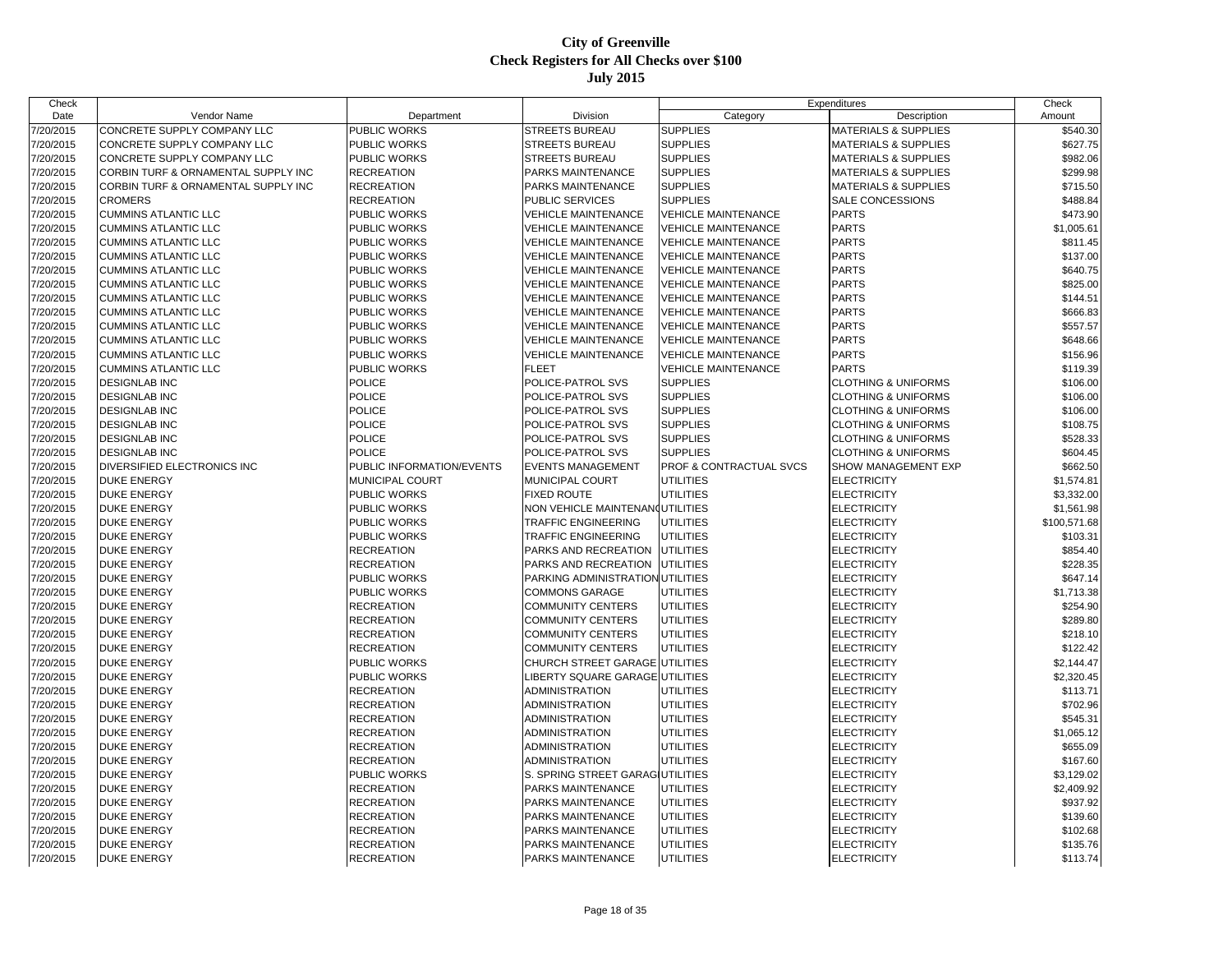| Check     |                                          |                           |                                           | Expenditures               |                                 | Check      |
|-----------|------------------------------------------|---------------------------|-------------------------------------------|----------------------------|---------------------------------|------------|
| Date      | Vendor Name                              | Department                | Division                                  | Category                   | Description                     | Amount     |
| 7/20/2015 | <b>DUKE ENERGY</b>                       | <b>RECREATION</b>         | PARKS MAINTENANCE                         | <b>UTILITIES</b>           | <b>ELECTRICITY</b>              | \$262.29   |
| 7/20/2015 | <b>DUKE ENERGY</b>                       | <b>RECREATION</b>         | PARKS MAINTENANCE                         | <b>UTILITIES</b>           | <b>ELECTRICITY</b>              | \$208.82   |
| 7/20/2015 | <b>DUKE ENERGY</b>                       | <b>RECREATION</b>         | PARKS MAINTENANCE                         | <b>UTILITIES</b>           | <b>ELECTRICITY</b>              | \$2,070.46 |
| 7/20/2015 | <b>DUKE ENERGY</b>                       | <b>RECREATION</b>         | PARKS MAINTENANCE                         | <b>UTILITIES</b>           | <b>ELECTRICITY</b>              | \$381.81   |
| 7/20/2015 | DUKE ENERGY                              | <b>RECREATION</b>         | PARKS MAINTENANCE                         | <b>UTILITIES</b>           | <b>ELECTRICITY</b>              | \$804.33   |
| 7/20/2015 | <b>DUKE ENERGY</b>                       | <b>RECREATION</b>         | PARKS MAINTENANCE                         | UTILITIES                  | <b>ELECTRICITY</b>              | \$241.73   |
| 7/20/2015 | <b>DUKE ENERGY</b>                       | <b>RECREATION</b>         | PARKS MAINTENANCE                         | <b>UTILITIES</b>           | <b>ELECTRICITY</b>              | \$188.30   |
| 7/20/2015 | <b>DUKE ENERGY</b>                       | <b>RECREATION</b>         | PARKS MAINTENANCE                         | <b>UTILITIES</b>           | <b>ELECTRICITY</b>              | \$100.05   |
| 7/20/2015 | <b>DUKE ENERGY</b>                       | <b>RECREATION</b>         | PARKS MAINTENANCE                         | <b>UTILITIES</b>           | <b>ELECTRICITY</b>              | \$118.38   |
| 7/20/2015 | <b>DUKE ENERGY</b>                       | <b>RECREATION</b>         | PARKS MAINTENANCE                         | <b>UTILITIES</b>           | <b>ELECTRICITY</b>              | \$273.44   |
| 7/20/2015 | <b>DUKE ENERGY</b>                       | RECREATION                | PARKS MAINTENANCE                         | <b>UTILITIES</b>           | <b>ELECTRICITY</b>              | \$301.10   |
| 7/20/2015 | <b>DUKE ENERGY</b>                       | <b>RECREATION</b>         | PARKS MAINTENANCE                         | <b>UTILITIES</b>           | <b>ELECTRICITY</b>              | \$1,272.12 |
| 7/20/2015 | <b>DUKE ENERGY</b>                       | <b>RECREATION</b>         | PARKS MAINTENANCE                         | <b>UTILITIES</b>           | <b>ELECTRICITY</b>              | \$433.64   |
| 7/20/2015 | <b>DUKE ENERGY</b>                       | <b>RECREATION</b>         | PARKS MAINTENANCE                         | <b>UTILITIES</b>           | <b>ELECTRICITY</b>              | \$368.98   |
| 7/20/2015 | <b>DUKE ENERGY</b>                       | <b>RECREATION</b>         | PARKS MAINTENANCE                         | <b>UTILITIES</b>           | <b>ELECTRICITY</b>              | \$140.66   |
| 7/20/2015 | <b>DUKE ENERGY</b>                       | <b>RECREATION</b>         | PARKS MAINTENANCE                         | <b>UTILITIES</b>           | ELECTRICITY                     | \$285.15   |
| 7/20/2015 | <b>DUKE ENERGY</b>                       | <b>RECREATION</b>         | PARKS MAINTENANCE                         | UTILITIES                  | <b>ELECTRICITY</b>              | \$989.22   |
| 7/20/2015 | <b>DUKE ENERGY</b>                       | <b>RECREATION</b>         | PARKS MAINTENANCE                         | <b>UTILITIES</b>           | <b>ELECTRICITY</b>              | \$110.03   |
| 7/20/2015 | <b>DUKE ENERGY</b>                       | <b>RECREATION</b>         | PARKS MAINTENANCE                         | <b>UTILITIES</b>           | <b>ELECTRICITY</b>              | \$566.94   |
| 7/20/2015 | <b>DUKE ENERGY</b>                       | <b>RECREATION</b>         | PARKS MAINTENANCE                         | <b>UTILITIES</b>           | <b>ELECTRICITY</b>              | \$414.01   |
| 7/20/2015 | <b>DUKE ENERGY</b>                       | <b>RECREATION</b>         | PARKS MAINTENANCE                         | <b>UTILITIES</b>           | <b>ELECTRICITY</b>              | \$131.49   |
| 7/20/2015 | <b>DUKE ENERGY</b>                       | <b>RECREATION</b>         | PARKS MAINTENANCE                         | <b>UTILITIES</b>           | <b>ELECTRICITY</b>              | \$629.31   |
| 7/20/2015 | <b>DUKE ENERGY</b>                       | <b>RECREATION</b>         | PARKS MAINTENANCE                         | <b>UTILITIES</b>           | ELECTRICITY                     | \$148.96   |
| 7/20/2015 | <b>DUKE ENERGY</b>                       | <b>RECREATION</b>         | PARKS MAINTENANCE                         | <b>UTILITIES</b>           | <b>ELECTRICITY</b>              | \$107.53   |
| 7/20/2015 | <b>DUKE ENERGY</b>                       | <b>RECREATION</b>         | PARKS MAINTENANCE                         | <b>UTILITIES</b>           | <b>ELECTRICITY</b>              | \$181.36   |
| 7/20/2015 | <b>DUKE ENERGY</b>                       | <b>RECREATION</b>         | PARKS MAINTENANCE                         | <b>UTILITIES</b>           | <b>ELECTRICITY</b>              | \$256.86   |
| 7/20/2015 | <b>DUKE ENERGY</b>                       | <b>RECREATION</b>         | PARKS MAINTENANCE                         | <b>UTILITIES</b>           | <b>ELECTRICITY</b>              | \$112.65   |
|           |                                          | <b>RECREATION</b>         | PARKS MAINTENANCE                         | UTILITIES                  |                                 |            |
| 7/20/2015 | <b>DUKE ENERGY</b><br><b>DUKE ENERGY</b> | PUBLIC WORKS              | RICHARDSON STREET GARUTILITIES            |                            | <b>ELECTRICITY</b>              | \$1,081.51 |
| 7/20/2015 |                                          |                           |                                           |                            | <b>ELECTRICITY</b>              | \$4,191.54 |
| 7/20/2015 | <b>DUKE ENERGY</b>                       | PUBLIC WORKS              | N LAURENS ST GARAGE                       | <b>UTILITIES</b>           | <b>ELECTRICITY</b>              | \$532.98   |
| 7/20/2015 | <b>DUKE ENERGY</b>                       | <b>POLICE</b>             | POLICE-PATROL SVS                         | <b>UTILITIES</b>           | <b>ELECTRICITY</b>              | \$1,574.81 |
| 7/20/2015 | <b>DUKE ENERGY</b>                       | PUBLIC WORKS              | POINSETT GARAGE                           | <b>UTILITIES</b>           | <b>ELECTRICITY</b>              | \$2,607.77 |
| 7/20/2015 | <b>DUKE ENERGY</b>                       | PUBLIC WORKS              | RIVER STREET GARAGE                       | <b>UTILITIES</b>           | <b>ELECTRICITY</b>              | \$1,544.98 |
| 7/20/2015 | DUKE ENERGY                              | PUBLIC WORKS              | RIVERPLACE GARAGE                         | <b>UTILITIES</b>           | <b>ELECTRICITY</b>              | \$102.46   |
| 7/20/2015 | <b>DUKE ENERGY</b>                       | <b>FIRE</b>               | <b>FIRE SERVICES</b>                      | UTILITIES                  | <b>ELECTRICITY</b>              | \$578.52   |
| 7/20/2015 | <b>DUKE ENERGY</b>                       | <b>FIRE</b>               | <b>FIRE SERVICES</b>                      | <b>UTILITIES</b>           | <b>ELECTRICITY</b>              | \$821.44   |
| 7/20/2015 | <b>DUKE ENERGY</b>                       | <b>FIRE</b>               | FIRE SERVICES                             | UTILITIES                  | <b>ELECTRICITY</b>              | \$863.83   |
| 7/20/2015 | <b>DUKE ENERGY</b>                       | <b>FIRE</b>               | FIRE SERVICES                             | <b>UTILITIES</b>           | <b>ELECTRICITY</b>              | \$177.91   |
| 7/20/2015 | <b>DUKE ENERGY</b>                       | <b>FIRE</b>               | <b>FIRE SERVICES</b>                      | UTILITIES                  | <b>ELECTRICITY</b>              | \$1,302.87 |
| 7/20/2015 | <b>DUKE ENERGY</b>                       | PUBLIC WORKS              | <b>BUILDING SERVICE DIVISIO UTILITIES</b> |                            | <b>ELECTRICITY</b>              | \$511.63   |
| 7/20/2015 | <b>DUNCANS</b>                           | PUBLIC WORKS              | RESIDENTIAL COLL BUREA SUPPLIES           |                            | <b>MATERIALS &amp; SUPPLIES</b> | \$488.14   |
| 7/20/2015 | EVEREST SCALE INC                        | PUBLIC INFORMATION/EVENTS | <b>EVENTS MANAGEMENT</b>                  | PROF & CONTRACTUAL SVCS    | SHOW MANAGEMENT EXP             | \$159.00   |
| 7/20/2015 | FAIRWAY FORD INC                         | PUBLIC WORKS              | <b>FLEET</b>                              | <b>VEHICLE MAINTENANCE</b> | <b>PARTS</b>                    | \$230.78   |
| 7/20/2015 | FAIRWAY FORD INC                         | PUBLIC WORKS              | <b>FLEET</b>                              | <b>VEHICLE MAINTENANCE</b> | <b>PARTS</b>                    | \$207.31   |
| 7/20/2015 | FIRESTONE COMPLETE AUTO CARE             | PUBLIC WORKS              | <b>FLEET</b>                              | <b>VEHICLE MAINTENANCE</b> | <b>PARTS</b>                    | \$243.38   |
| 7/20/2015 | FIRESTONE COMPLETE AUTO CARE             | PUBLIC WORKS              | <b>FLEET</b>                              | <b>VEHICLE MAINTENANCE</b> | <b>PARTS</b>                    | \$1,187.05 |
| 7/20/2015 | FROEHLING & ROBERTSON INC                | NON DEPARTMENTAL          | CAPITAL PROJECTS                          | <b>CAPITAL PROJECTS</b>    | CONSTRUCTION                    | \$565.00   |
| 7/20/2015 | GOODYEAR COMMERCIAL TIRE                 | PUBLIC WORKS              | <b>FLEET</b>                              | <b>VEHICLE MAINTENANCE</b> | <b>PARTS</b>                    | \$1,362.78 |
| 7/20/2015 | GRAINGER 803858935                       | <b>RECREATION</b>         | <b>FALLS PARK WORK CREW</b>               | <b>SUPPLIES</b>            | <b>MATERIALS &amp; SUPPLIES</b> | \$1,011.49 |
| 7/20/2015 | GRAINGER 803858935                       | PUBLIC WORKS              | BUILDING SERVICE DIVISIO SUPPLIES         |                            | <b>MATERIALS &amp; SUPPLIES</b> | \$146.07   |
| 7/20/2015 | GREATER PLEASANT VALLEY                  | C. D. DIVISION            | <b>CDBG PROJECTS</b>                      | CD PROJECTS                | PUBLIC SERVICES (GENERAL)       | \$311.00   |
| 7/20/2015 | GREATER PLEASANT VALLEY                  | C. D. DIVISION            | <b>CDBG PROJECTS</b>                      | <b>CD PROJECTS</b>         | PUBLIC SERVICES (GENERAL)       | \$489.00   |
| 7/20/2015 | <b>GREENVILLE FENCE SALES INC</b>        | <b>PUBLIC WORKS</b>       | SEWERS BUREAU                             | PROF & CONTRACTUAL SVCS    | <b>PROFESSIONAL SERVICES</b>    | \$232.00   |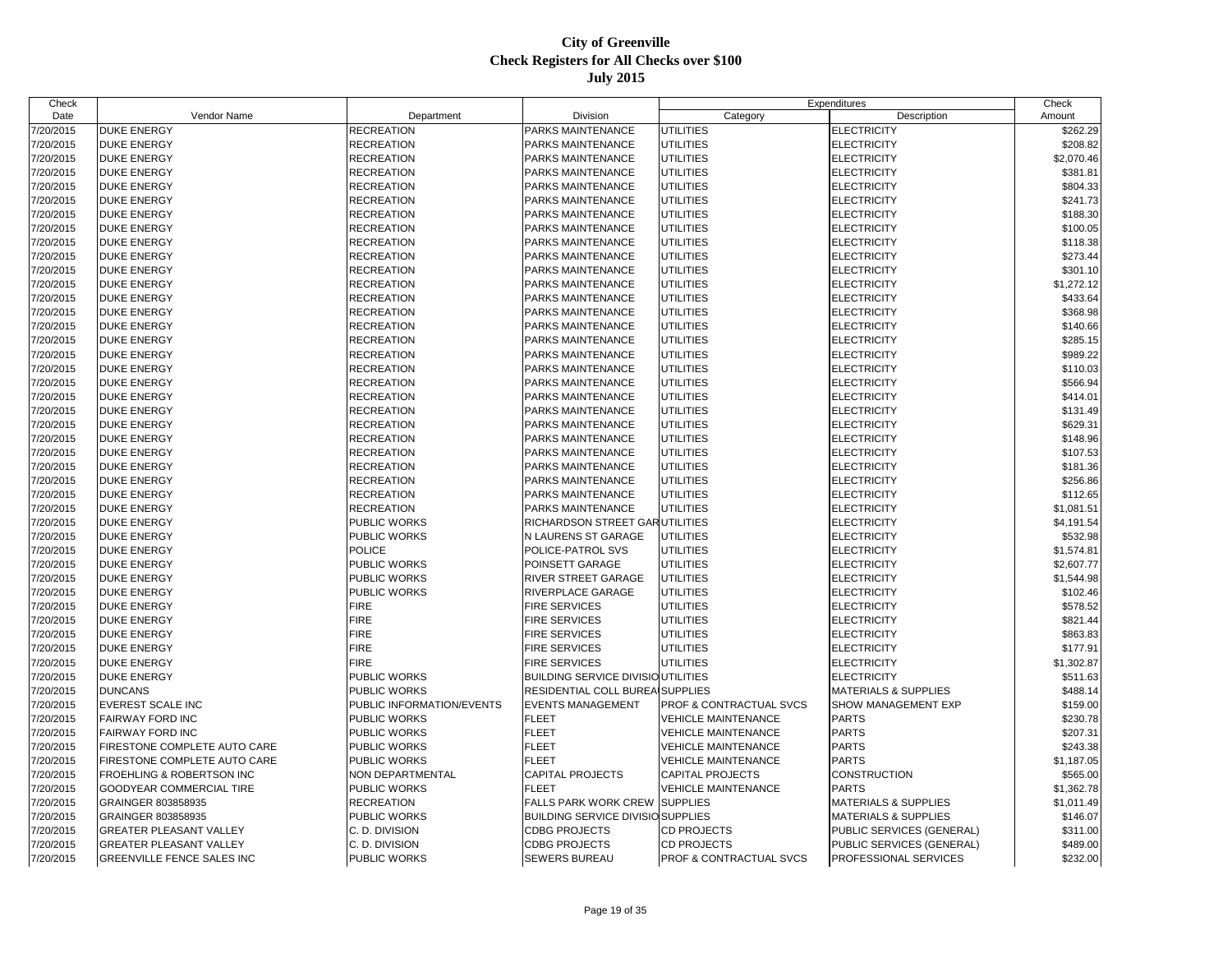| Check     |                                 |                           |                                           |                                    | Expenditures                         |            |
|-----------|---------------------------------|---------------------------|-------------------------------------------|------------------------------------|--------------------------------------|------------|
| Date      | Vendor Name                     | Department                | Division                                  | Category                           | Description                          | Amount     |
| 7/20/2015 | GREENVILLE OFFICE SUPPLY CO INC | HUMAN RESOURCES           | HUMAN RESOURCES                           | <b>SUNDRY</b>                      | <b>RECRUITMENT ADS</b>               | \$131.40   |
| 7/20/2015 | GREENVILLE OFFICE SUPPLY CO INC | OFFICE OF MGMT & BUDGET   | INFORMATION TECHNOLOGSUPPLIES             |                                    | <b>MATERIALS &amp; SUPPLIES</b>      | \$236.46   |
| 7/20/2015 | GREENVILLE OFFICE SUPPLY CO INC | RECREATION                | PUBLIC SERVICES                           | <b>SUPPLIES</b>                    | <b>OFFICE SUPPLIES&amp;MATERIALS</b> | \$250.96   |
| 7/20/2015 | <b>GREENVILLE WATER</b>         | PUBLIC WORKS              | NON VEHICLE MAINTENAN(UTILITIES           |                                    | <b>WATER/SEWER</b>                   | \$254.62   |
| 7/20/2015 | <b>GREENVILLE WATER</b>         | <b>RECREATION</b>         | PARKS AND RECREATION                      | <b>UTILITIES</b>                   | <b>OTHER</b>                         | \$103.34   |
| 7/20/2015 | <b>GREENVILLE WATER</b>         | RECREATION                | <b>FALLS PARK WORK CREW UTILITIES</b>     |                                    | <b>OTHER</b>                         | \$743.20   |
| 7/20/2015 | <b>GREENVILLE WATER</b>         | PUBLIC WORKS              | <b>BUILDING SERVICE DIVISIO UTILITIES</b> |                                    | <b>OTHER</b>                         | \$781.19   |
| 7/20/2015 | <b>GREENVILLE WATER</b>         | PUBLIC WORKS              | <b>BUILDING SERVICE DIVISIO UTILITIES</b> |                                    | <b>OTHER</b>                         | \$786.52   |
| 7/20/2015 | <b>GREENVILLE WATER</b>         | PUBLIC WORKS              | <b>BUILDING SERVICE DIVISIO UTILITIES</b> |                                    | <b>OTHER</b>                         | \$100.54   |
| 7/20/2015 | <b>GREENVILLE WATER</b>         | <b>PUBLIC WORKS</b>       | <b>BUILDING SERVICE DIVISIO UTILITIES</b> |                                    | <b>OTHER</b>                         | \$229.53   |
| 7/20/2015 | <b>GREENVILLE WATER</b>         | PUBLIC WORKS              | <b>BUILDING SERVICE DIVISIO UTILITIES</b> |                                    | <b>OTHER</b>                         | \$112.80   |
| 7/20/2015 | <b>GREENVILLE WATER</b>         | PUBLIC WORKS              | <b>BUILDING SERVICE DIVISIO UTILITIES</b> |                                    | <b>OTHER</b>                         | \$531.74   |
| 7/20/2015 | <b>GREENVILLE WATER</b>         | PUBLIC WORKS              | <b>BUILDING SERVICE DIVISIO UTILITIES</b> |                                    | <b>OTHER</b>                         | \$170.37   |
| 7/20/2015 | <b>GREENVILLE WATER</b>         | PUBLIC WORKS              | <b>BUILDING SERVICE DIVISIO UTILITIES</b> |                                    | <b>OTHER</b>                         | \$1,636.12 |
| 7/20/2015 | <b>GREENVILLE WATER</b>         | PUBLIC WORKS              | <b>BUILDING SERVICE DIVISIO UTILITIES</b> |                                    | <b>OTHER</b>                         | \$450.39   |
| 7/20/2015 | <b>GREENVILLE WATER</b>         | PUBLIC WORKS              | <b>BUILDING SERVICE DIVISIO UTILITIES</b> |                                    | <b>OTHER</b>                         | \$849.41   |
| 7/20/2015 | <b>HARRISON'S WORKWEAR</b>      | PUBLIC WORKS              | <b>TRAFFIC ENGINEERING</b>                | <b>SUPPLIES</b>                    | <b>CLOTHING &amp; UNIFORMS</b>       | \$140.00   |
| 7/20/2015 | HARRISON'S WORKWEAR             | PUBLIC WORKS              | TRAFFIC ENGINEERING                       | <b>SUPPLIES</b>                    | <b>CLOTHING &amp; UNIFORMS</b>       | \$140.00   |
| 7/20/2015 | <b>HARRISON'S WORKWEAR</b>      | PUBLIC WORKS              | <b>TRAFFIC ENGINEERING</b>                | <b>SUPPLIES</b>                    | <b>CLOTHING &amp; UNIFORMS</b>       | \$140.00   |
| 7/20/2015 | <b>HARRISON'S WORKWEAR</b>      | <b>PUBLIC WORKS</b>       | TRAFFIC ENGINEERING                       | <b>SUPPLIES</b>                    | <b>CLOTHING &amp; UNIFORMS</b>       | \$140.00   |
| 7/20/2015 | HARRISON'S WORKWEAR             | PUBLIC WORKS              | TRAFFIC ENGINEERING                       | <b>SUPPLIES</b>                    | <b>CLOTHING &amp; UNIFORMS</b>       | \$140.00   |
| 7/20/2015 | HARRISON'S WORKWEAR             | PUBLIC WORKS              | TRAFFIC ENGINEERING                       | <b>SUPPLIES</b>                    | <b>CLOTHING &amp; UNIFORMS</b>       | \$140.00   |
| 7/20/2015 | HARRISON'S WORKWEAR             | <b>RECREATION</b>         | PARKS MAINTENANCE                         | <b>SUPPLIES</b>                    | <b>CLOTHING &amp; UNIFORMS</b>       | \$115.00   |
| 7/20/2015 | <b>HARRISON'S WORKWEAR</b>      | <b>RECREATION</b>         | PARKS MAINTENANCE                         | <b>SUPPLIES</b>                    | <b>CLOTHING &amp; UNIFORMS</b>       | \$115.00   |
| 7/20/2015 | <b>HARRISON'S WORKWEAR</b>      | RECREATION                | PARKS MAINTENANCE                         | <b>SUPPLIES</b>                    | <b>CLOTHING &amp; UNIFORMS</b>       | \$140.00   |
| 7/20/2015 | <b>HARRISON'S WORKWEAR</b>      | RECREATION                | PARKS MAINTENANCE                         | <b>SUPPLIES</b>                    | <b>CLOTHING &amp; UNIFORMS</b>       | \$140.00   |
| 7/20/2015 | <b>HARRISON'S WORKWEAR</b>      | <b>RECREATION</b>         | PARKS MAINTENANCE                         | <b>SUPPLIES</b>                    | <b>CLOTHING &amp; UNIFORMS</b>       | \$140.00   |
| 7/20/2015 | <b>HARRISON'S WORKWEAR</b>      | RECREATION                | PARKS MAINTENANCE                         | <b>SUPPLIES</b>                    | <b>CLOTHING &amp; UNIFORMS</b>       | \$140.00   |
| 7/20/2015 | HARRISON'S WORKWEAR             | <b>RECREATION</b>         | PARKS MAINTENANCE                         | <b>SUPPLIES</b>                    | <b>CLOTHING &amp; UNIFORMS</b>       | \$140.00   |
| 7/20/2015 | <b>HARRISON'S WORKWEAR</b>      | <b>RECREATION</b>         | PARKS MAINTENANCE                         | <b>SUPPLIES</b>                    | <b>CLOTHING &amp; UNIFORMS</b>       | \$140.00   |
| 7/20/2015 | HARRISON'S WORKWEAR             | <b>RECREATION</b>         | RIGHTS-OF-WAY                             | <b>SUPPLIES</b>                    | <b>CLOTHING &amp; UNIFORMS</b>       | \$140.00   |
| 7/20/2015 | HARRISON'S WORKWEAR             | <b>RECREATION</b>         | RIGHTS-OF-WAY                             | <b>SUPPLIES</b>                    | <b>CLOTHING &amp; UNIFORMS</b>       | \$115.00   |
| 7/20/2015 | HARRISON'S WORKWEAR             | <b>RECREATION</b>         | RIGHTS-OF-WAY                             | <b>SUPPLIES</b>                    | <b>CLOTHING &amp; UNIFORMS</b>       | \$115.00   |
| 7/20/2015 | <b>HARRISON'S WORKWEAR</b>      | <b>RECREATION</b>         | RIGHTS-OF-WAY                             | <b>SUPPLIES</b>                    | <b>CLOTHING &amp; UNIFORMS</b>       | \$115.00   |
| 7/20/2015 | HARRISON'S WORKWEAR             | <b>RECREATION</b>         | BEAUTIFICATION BUREAU                     | <b>SUPPLIES</b>                    | <b>CLOTHING &amp; UNIFORMS</b>       | \$115.00   |
| 7/20/2015 | HARRISON'S WORKWEAR             | RECREATION                | BEAUTIFICATION BUREAU                     | <b>SUPPLIES</b>                    | <b>CLOTHING &amp; UNIFORMS</b>       | \$115.00   |
| 7/20/2015 | HARRISON'S WORKWEAR             | RECREATION                | BEAUTIFICATION BUREAU                     | <b>SUPPLIES</b>                    | <b>CLOTHING &amp; UNIFORMS</b>       | \$140.00   |
| 7/20/2015 | HARRISON'S WORKWEAR             | <b>RECREATION</b>         | BEAUTIFICATION BUREAU                     | <b>SUPPLIES</b>                    | <b>CLOTHING &amp; UNIFORMS</b>       | \$140.00   |
| 7/20/2015 | <b>HARRISON'S WORKWEAR</b>      | RECREATION                | BEAUTIFICATION BUREAU                     | <b>SUPPLIES</b>                    | <b>CLOTHING &amp; UNIFORMS</b>       | \$115.00   |
| 7/20/2015 | HAYNSWORTH SINKLER BOYD PA      | <b>CITY ATTORNEY</b>      | <b>CITY ATTORNEY</b>                      | PROF & CONTRACTUAL SVCS            | PROFESSIONAL SERVICES                | \$1,485.00 |
| 7/20/2015 | HAYNSWORTH SINKLER BOYD PA      | NON DEPARTMENTAL          | <b>CAPITAL PROJECTS</b>                   | <b>CAPITAL PROJECTS</b>            | <b>PROJECT MANAGEMENT</b>            | \$480.00   |
| 7/20/2015 | HERSHEY CREAMERY COMPANY        | RECREATION                | PUBLIC SERVICES                           | <b>SUPPLIES</b>                    | <b>SALE CONCESSIONS</b>              | \$219.30   |
| 7/20/2015 | HOME DEPOT CREDIT SERVICE 4123  | PUBLIC WORKS              | <b>STREETS BUREAU</b>                     | <b>SUPPLIES</b>                    | <b>MATERIALS &amp; SUPPLIES</b>      | \$100.04   |
| 7/20/2015 | HOME DEPOT CREDIT SERVICE 5922  | <b>RECREATION</b>         | PARKS MAINTENANCE                         | <b>SUPPLIES</b>                    | <b>MATERIALS &amp; SUPPLIES</b>      | \$522.40   |
| 7/20/2015 | HOME DEPOT CREDIT SERVICE 5922  | <b>RECREATION</b>         | PARKS MAINTENANCE                         | <b>SUPPLIES</b>                    | <b>MATERIALS &amp; SUPPLIES</b>      | \$116.52   |
| 7/20/2015 | HUMAN RELATIONS COMMISSION      | C. D. DIVISION            | <b>CDBG PROJECTS</b>                      | <b>CD PROJECTS</b>                 | PUBLIC SERVICES (GENERAL)            | \$2,200.00 |
| 7/20/2015 | HUMAN RELATIONS COMMISSION      | C. D. DIVISION            | <b>CDBG PROJECTS</b>                      | <b>CD PROJECTS</b>                 | <b>PLANNING</b>                      | \$335.80   |
| 7/20/2015 | <b>INTERSTATE BATTERIES</b>     | PUBLIC WORKS              | VEHICLE MAINTENANCE                       | <b>VEHICLE MAINTENANCE</b>         | <b>PARTS</b>                         | \$961.70   |
| 7/20/2015 | <b>JARVIS SMITH</b>             | PUBLIC INFORMATION/EVENTS | <b>EVENTS MANAGEMENT</b>                  | <b>PROF &amp; CONTRACTUAL SVCS</b> | PROFESSIONAL SERVICES                | \$800.00   |
| 7/20/2015 | JOHN DEERE LANDSCAPES           | RECREATION                | PARKS MAINTENANCE                         | <b>SUPPLIES</b>                    | <b>MATERIALS &amp; SUPPLIES</b>      | \$130.54   |
| 7/20/2015 | JOHNSTONE SUPPLY OF GREENVILLE  | PUBLIC WORKS              | BUILDING SERVICE DIVISIO SUPPLIES         |                                    | <b>MATERIALS &amp; SUPPLIES</b>      | \$220.79   |
| 7/20/2015 | JOHNSTONE SUPPLY OF GREENVILLE  | PUBLIC WORKS              | <b>BUILDING SERVICE DIVISIO SUPPLIES</b>  |                                    | <b>MATERIALS &amp; SUPPLIES</b>      | \$115.88   |
| 7/20/2015 | JOHNSTONE SUPPLY OF GREENVILLE  | PUBLIC WORKS              | <b>BUILDING SERVICE DIVISIO SUPPLIES</b>  |                                    | <b>MATERIALS &amp; SUPPLIES</b>      | \$218.66   |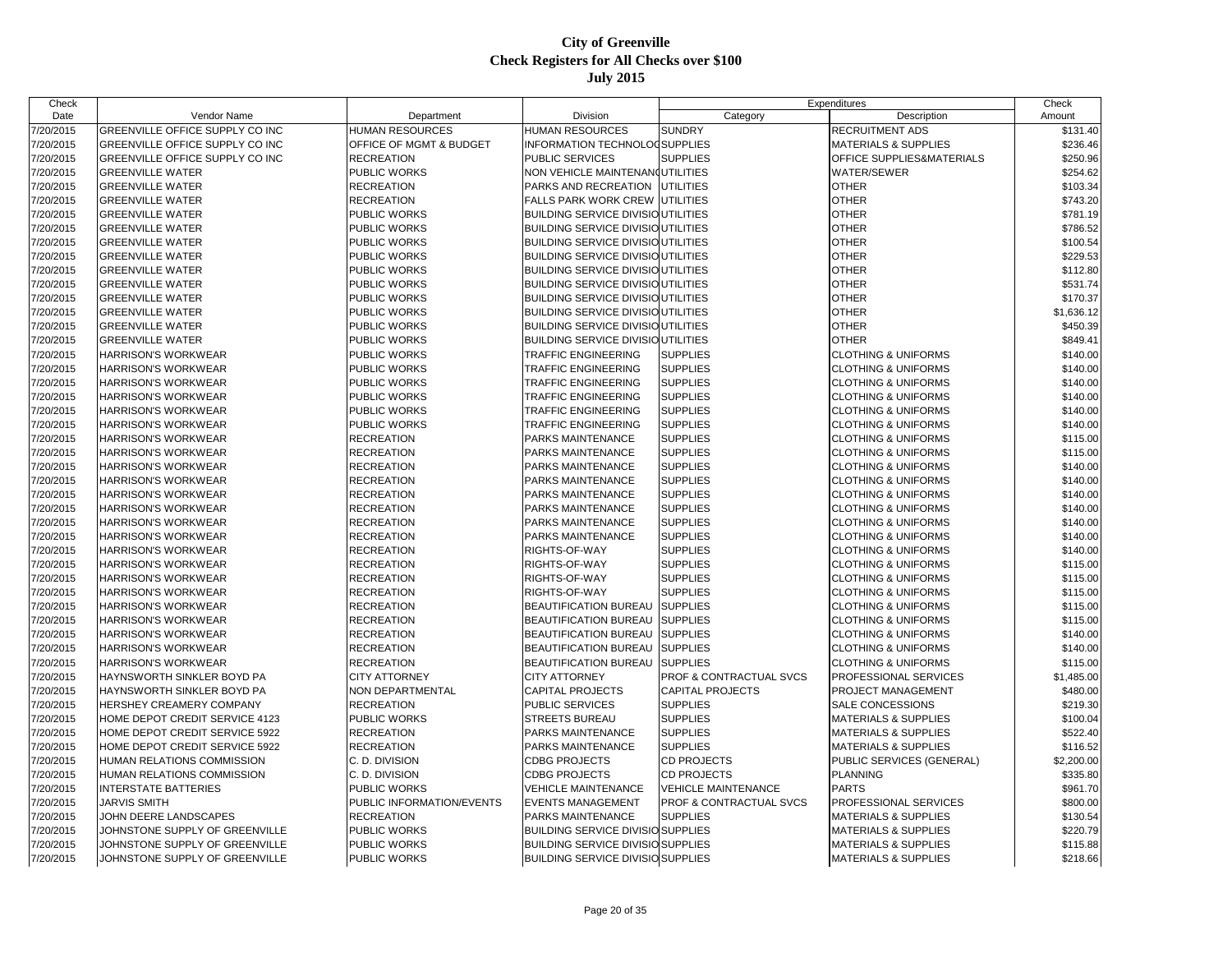| Check     |                                     |                           |                                          |                                    | Expenditures                         | Check      |
|-----------|-------------------------------------|---------------------------|------------------------------------------|------------------------------------|--------------------------------------|------------|
| Date      | Vendor Name                         | Department                | Division                                 | Category                           | Description                          | Amount     |
| 7/20/2015 | <b>KEN-MAR LLC</b>                  | PUBLIC WORKS              | <b>BUILDING SERVICE DIVISIO SUPPLIES</b> |                                    | <b>MATERIALS &amp; SUPPLIES</b>      | \$108.71   |
| 7/20/2015 | KEVIN WHITAKER CHEVROLET INC        | PUBLIC WORKS              | <b>FLEET</b>                             | <b>VEHICLE MAINTENANCE</b>         | <b>PARTS</b>                         | \$197.08   |
| 7/20/2015 | KEVIN WHITAKER CHEVROLET INC        | PUBLIC WORKS              | <b>FLEET</b>                             | <b>VEHICLE MAINTENANCE</b>         | <b>PARTS</b>                         | \$118.86   |
| 7/20/2015 | <b>LANDSCAPERS SUPPLY</b>           | <b>RECREATION</b>         | <b>PARKS AND RECREATION</b>              | <b>SUPPLIES</b>                    | <b>MATERIALS &amp; SUPPLIES</b>      | \$452.06   |
| 7/20/2015 | LANDSCAPERS SUPPLY                  | <b>RECREATION</b>         | <b>ADMINISTRATION</b>                    | <b>SUPPLIES</b>                    | M&S-EXHIBITS                         | \$158.95   |
| 7/20/2015 | LANDSCAPERS SUPPLY                  | <b>RECREATION</b>         | PARKS MAINTENANCE                        | <b>SUPPLIES</b>                    | <b>MATERIALS &amp; SUPPLIES</b>      | \$426.21   |
| 7/20/2015 | LANDSCAPERS SUPPLY                  | <b>RECREATION</b>         | PARKS MAINTENANCE                        | <b>SUPPLIES</b>                    | <b>MATERIALS &amp; SUPPLIES</b>      | \$417.92   |
| 7/20/2015 | <b>LANDSCAPERS SUPPLY</b>           | <b>RECREATION</b>         | <b>PARKS MAINTENANCE</b>                 | <b>SUPPLIES</b>                    | <b>MATERIALS &amp; SUPPLIES</b>      | \$476.70   |
| 7/20/2015 | LARK & ASSOCIATES POLYGRAPH SERVICE | HUMAN RESOURCES           | <b>HUMAN RESOURCES</b>                   | <b>PROF &amp; CONTRACTUAL SVCS</b> | PROFESSIONAL SERVICES                | \$700.00   |
| 7/20/2015 | LAURENS ELECTRIC COOPERATIVE INC    | PUBLIC WORKS              | <b>FLEET</b>                             | <b>COMMUNICATIONS</b>              | <b>OTHER</b>                         | \$515.40   |
| 7/20/2015 | LONG TRAILER & BODY SERVICE INC     | PUBLIC WORKS              | <b>FLEET</b>                             | <b>VEHICLE MAINTENANCE</b>         | <b>PARTS</b>                         | \$155.82   |
| 7/20/2015 | LONG TRAILER & BODY SERVICE INC     | PUBLIC WORKS              | <b>FLEET</b>                             | <b>VEHICLE MAINTENANCE</b>         | <b>PARTS</b>                         | \$132.84   |
| 7/20/2015 | LOWES                               | <b>PUBLIC WORKS</b>       | <b>STREETS BUREAU</b>                    | <b>SUPPLIES</b>                    | <b>MATERIALS &amp; SUPPLIES</b>      | \$441.59   |
| 7/20/2015 | <b>LYDIA THOMAS</b>                 | <b>RECREATION</b>         | PUBLIC SERVICES                          | <b>PROF &amp; CONTRACTUAL SVCS</b> | PROFESSIONAL SERVICES                | \$530.00   |
| 7/20/2015 | MELISSA & DOUG LLC                  | <b>RECREATION</b>         | PUBLIC SERVICES                          | <b>SUPPLIES</b>                    | <b>SALE GIFTS</b>                    | \$1,437.12 |
| 7/20/2015 | <b>FENCECRAFTERS INC</b>            | OFFICE OF MGMT & BUDGET   | <b>REVENUE</b>                           | <b>BUSINESS LICENSE(HOLDING)</b>   | <b>REFUND</b>                        | \$471.30   |
| 7/20/2015 | V M C FACILITIES. LLC               | OFFICE OF MGMT & BUDGET   | <b>REVENUE</b>                           | <b>BUSINESS LICENSE(HOLDING)</b>   | <b>REFUND</b>                        | \$123.50   |
| 7/20/2015 | NAPA AUTO PARTS OF GREENVILLE       | PUBLIC WORKS              | <b>VEHICLE MAINTENANCE</b>               | <b>SUPPLIES</b>                    | <b>MATERIALS &amp; SUPPLIES</b>      | \$179.64   |
| 7/20/2015 | NAPA AUTO PARTS OF GREENVILLE       | PUBLIC WORKS              | <b>VEHICLE MAINTENANCE</b>               | <b>VEHICLE MAINTENANCE</b>         | <b>PARTS</b>                         | \$1,340.13 |
| 7/20/2015 | NAPA AUTO PARTS OF GREENVILLE       | PUBLIC WORKS              | <b>VEHICLE MAINTENANCE</b>               | <b>VEHICLE MAINTENANCE</b>         | <b>PARTS</b>                         | \$176.88   |
| 7/20/2015 | NAPA AUTO PARTS OF GREENVILLE       | <b>FIRE</b>               | <b>FIRE SUPPRESSION</b>                  | <b>VEHICLE MAINTENANCE</b>         | <b>PARTS</b>                         | \$171.61   |
| 7/20/2015 | NAPA AUTO PARTS OF GREENVILLE       | <b>FIRE</b>               | <b>FIRE SUPPRESSION</b>                  | <b>VEHICLE MAINTENANCE</b>         | <b>PARTS</b>                         | \$180.44   |
| 7/20/2015 | NAPA AUTO PARTS OF GREENVILLE       | PUBLIC WORKS              | <b>FLEET</b>                             | <b>VEHICLE MAINTENANCE</b>         | <b>PARTS</b>                         | \$253.23   |
| 7/20/2015 | NAPA AUTO PARTS OF GREENVILLE       | PUBLIC WORKS              | <b>FLEET</b>                             | <b>VEHICLE MAINTENANCE</b>         | <b>PARTS</b>                         | \$136.61   |
| 7/20/2015 | NAPA AUTO PARTS OF GREENVILLE       | PUBLIC WORKS              | <b>FLEET</b>                             | <b>VEHICLE MAINTENANCE</b>         | <b>PARTS</b>                         | \$156.80   |
| 7/20/2015 | NAPA AUTO PARTS OF GREENVILLE       | PUBLIC WORKS              | <b>FLEET</b>                             | <b>VEHICLE MAINTENANCE</b>         | <b>PARTS</b>                         | \$402.15   |
| 7/20/2015 | NAPA AUTO PARTS OF GREENVILLE       | PUBLIC WORKS              | <b>FLEET</b>                             | <b>VEHICLE MAINTENANCE</b>         | <b>PARTS</b>                         | \$137.14   |
| 7/20/2015 | NAPA AUTO PARTS OF GREENVILLE       | PUBLIC WORKS              | <b>FLEET</b>                             | <b>VEHICLE MAINTENANCE</b>         | <b>PARTS</b>                         | \$369.24   |
| 7/20/2015 | NAPA AUTO PARTS OF GREENVILLE       | PUBLIC WORKS              | <b>FLEET</b>                             | <b>VEHICLE MAINTENANCE</b>         | <b>PARTS</b>                         | \$166.56   |
| 7/20/2015 | <b>NEDLOH ELECTRICAL</b>            | PUBLIC INFORMATION/EVENTS | <b>EVENTS MANAGEMENT</b>                 | <b>PROF &amp; CONTRACTUAL SVCS</b> | SHOW MANAGEMENT EXP                  | \$1,500.00 |
| 7/20/2015 | NICHOLTOWN NEIGHBORHOOD ASSOC       | C. D. DIVISION            | <b>CDBG PROJECTS</b>                     | <b>CD PROJECTS</b>                 | PUBLIC SERVICES (GENERAL)            | \$1,800.00 |
| 7/20/2015 | NICHOLTOWN NEIGHBORHOOD ASSOC       | C. D. DIVISION            | <b>CDBG PROJECTS</b>                     | <b>CD PROJECTS</b>                 | PUBLIC SERVICES (GENERAL)            | \$200.00   |
| 7/20/2015 | NICHOLTOWN NEIGHBORHOOD ASSOC       | C. D. DIVISION            | <b>CDBG PROJECTS</b>                     | <b>CD PROJECTS</b>                 | PUBLIC SERVICES (GENERAL)            | \$500.00   |
| 7/20/2015 | NORTHERN SAFETY CO INC              | <b>RECREATION</b>         | <b>ADMINISTRATION</b>                    | <b>SUPPLIES</b>                    | <b>MATERIALS &amp; SUPPLIES</b>      | \$302.03   |
| 7/20/2015 | NORTHERN TOOL & EQUIPMENT           | <b>RECREATION</b>         | PARKS AND RECREATION                     | <b>SUPPLIES</b>                    | <b>MATERIALS &amp; SUPPLIES</b>      | \$465.77   |
| 7/20/2015 | ONTARIO INVESTMENTS INC             | ECONOMIC DEVELOPMENT      | PLANNING AND ZONING                      | <b>PRINTING</b>                    | <b>COPYING</b>                       | \$226.74   |
| 7/20/2015 | PALMETTO UTILITY PROTECTION INC     | PUBLIC WORKS              | <b>SEWERS BUREAU</b>                     | <b>PROF &amp; CONTRACTUAL SVCS</b> | PROFESSIONAL SERVICES                | \$836.95   |
| 7/20/2015 | PATTERSON VETERINARY SUPPLY INC     | <b>RECREATION</b>         | <b>ADMINISTRATION</b>                    | <b>SUPPLIES</b>                    | M&S-MEDICINE                         | \$151.12   |
| 7/20/2015 | PEPSI-COLA BOTTLING COMPANY         | <b>RECREATION</b>         | <b>PUBLIC SERVICES</b>                   | <b>SUPPLIES</b>                    | <b>SALE CONCESSIONS</b>              | \$1,068.45 |
| 7/20/2015 | PET DAIRY                           | <b>RECREATION</b>         | <b>PUBLIC SERVICES</b>                   | <b>SUPPLIES</b>                    | SALE CONCESSIONS                     | \$245.76   |
| 7/20/2015 | PIEDMONT ASSOCIATES CO LLC          | PUBLIC WORKS              | <b>FLEET</b>                             | <b>SUPPLIES</b>                    | <b>MATERIALS &amp; SUPPLIES</b>      | \$196.51   |
| 7/20/2015 | PIEDMONT ASSOCIATES CO LLC          | PUBLIC WORKS              | <b>FLEET</b>                             | <b>SUPPLIES</b>                    | <b>MATERIALS &amp; SUPPLIES</b>      | \$275.85   |
| 7/20/2015 | PIEDMONT NATURAL GAS CO             | PUBLIC WORKS              | <b>FLEET</b>                             | <b>UTILITIES</b>                   | GAS                                  | \$188.05   |
| 7/20/2015 | PRESORT PLUS INC                    | <b>RECREATION</b>         | PUBLIC SERVICES                          | <b>SUPPLIES</b>                    | OFFICE SUPPLIES&MATERIALS            | \$106.00   |
| 7/20/2015 | PRESORT PLUS INC                    | <b>RECREATION</b>         | <b>PUBLIC SERVICES</b>                   | <b>SUPPLIES</b>                    | OFFICE SUPPLIES&MATERIALS            | \$514.10   |
| 7/20/2015 | PRESORT PLUS INC                    | <b>RECREATION</b>         | <b>PUBLIC SERVICES</b>                   | <b>SUPPLIES</b>                    | <b>OFFICE SUPPLIES&amp;MATERIALS</b> | \$514.10   |
| 7/20/2015 | PRESORT PLUS INC                    | <b>RECREATION</b>         | PUBLIC SERVICES                          | <b>PRINTING</b>                    | PRINTING & BINDING                   | \$1,041.98 |
| 7/20/2015 | PRESORT PLUS INC                    | <b>RECREATION</b>         | PUBLIC SERVICES                          | <b>PRINTING</b>                    | PRINTING & BINDING                   | \$1,121.98 |
| 7/20/2015 | PRO AUTO PARTS WAREHOUSE            | PUBLIC WORKS              | <b>FLEET</b>                             | <b>VEHICLE MAINTENANCE</b>         | <b>PARTS</b>                         | \$127.81   |
| 7/20/2015 | PRO AUTO PARTS WAREHOUSE            | PUBLIC WORKS              | <b>FLEET</b>                             | <b>VEHICLE MAINTENANCE</b>         | <b>PARTS</b>                         | \$161.93   |
| 7/20/2015 | PRO AUTO PARTS WAREHOUSE            | PUBLIC WORKS              | <b>FLEET</b>                             | <b>VEHICLE MAINTENANCE</b>         | <b>PARTS</b>                         | \$272.57   |
| 7/20/2015 | <b>PROFORMA</b>                     | <b>RECREATION</b>         | <b>ADMINISTRATION</b>                    | <b>REPAIR &amp; MAINT SVCS</b>     | <b>REPAIRS &amp; MAINTENANCE</b>     | \$408.63   |
| 7/20/2015 | <b>ROCIC</b>                        | <b>POLICE</b>             | <b>POLICE-PATROL SVS</b>                 | <b>PROF &amp; CONTRACTUAL SVCS</b> | <b>PROFESSIONAL SERVICES</b>         | \$300.00   |
|           |                                     |                           |                                          |                                    |                                      |            |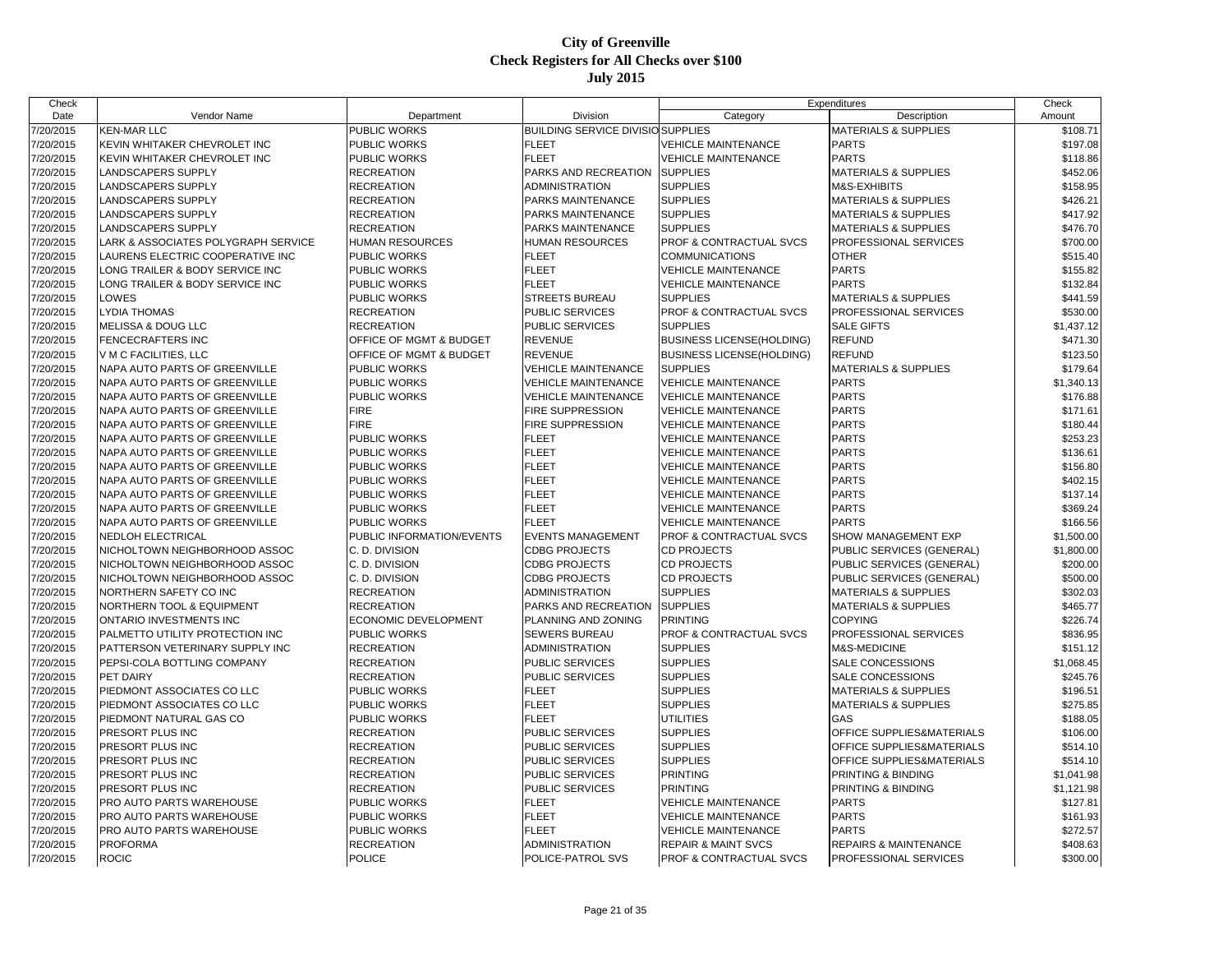| Check     |                                     |                                    |                                          |                                                | Expenditures                         | Check                  |
|-----------|-------------------------------------|------------------------------------|------------------------------------------|------------------------------------------------|--------------------------------------|------------------------|
| Date      | Vendor Name                         | Department                         | Division                                 | Category                                       | Description                          | Amount                 |
| 7/20/2015 | RONNIE'S TRIM SHOP                  | PUBLIC WORKS                       | <b>FLEET</b>                             | <b>VEHICLE MAINTENANCE</b>                     | <b>OUTSIDE REPAIRS</b>               | \$125.00               |
| 7/20/2015 | S & S WORLDWIDE                     | <b>RECREATION</b>                  | <b>COMMUNITY CENTERS</b>                 | <b>SUPPLIES</b>                                | <b>MATERIALS &amp; SUPPLIES</b>      | \$395.92               |
| 7/20/2015 | <b>SAM'S CLUB</b>                   | <b>RECREATION</b>                  | PUBLIC SERVICES                          | <b>SUPPLIES</b>                                | <b>SALE CONCESSIONS</b>              | \$164.81               |
| 7/20/2015 | <b>SAM'S CLUB</b>                   | <b>RECREATION</b>                  | PUBLIC SERVICES                          | <b>SUPPLIES</b>                                | <b>SALE CONCESSIONS</b>              | \$189.62               |
| 7/20/2015 | SEA MANAGEMENT INC                  | OFFICE OF MGMT & BUDGET            |                                          | INFORMATION TECHNOLOGPROF & CONTRACTUAL SVCS   | <b>SERVICE &amp; MAINT CONTRACTS</b> | \$1,379.00             |
| 7/20/2015 | <b>SHERWIN WILLIAMS</b>             | PUBLIC WORKS                       | <b>BUILDING SERVICE DIVISIO SUPPLIES</b> |                                                | <b>MATERIALS &amp; SUPPLIES</b>      | \$143.44               |
| 7/20/2015 | SHERWIN WILLIAMS                    | <b>PUBLIC WORKS</b>                | STORM DRAINS BUREAU                      | <b>SUPPLIES</b>                                | <b>MATERIALS &amp; SUPPLIES</b>      | \$270.87               |
| 7/20/2015 | SNIDER FLEET SOLUTIONS              | <b>PUBLIC WORKS</b>                | <b>FIXED ROUTE</b>                       | <b>VEHICLE MAINTENANCE</b>                     | <b>TIRES AND TUBES</b>               | \$339.15               |
| 7/20/2015 | SNIDER FLEET SOLUTIONS              | <b>PUBLIC WORKS</b>                | <b>FIXED ROUTE</b>                       | <b>VEHICLE MAINTENANCE</b>                     | <b>TIRES AND TUBES</b>               | \$530.26               |
| 7/20/2015 | SNIDER FLEET SOLUTIONS              | <b>PUBLIC WORKS</b>                | <b>FIXED ROUTE</b>                       | <b>VEHICLE MAINTENANCE</b>                     | <b>TIRES AND TUBES</b>               | \$1,325.65             |
| 7/20/2015 | SNIDER FLEET SOLUTIONS              | <b>PUBLIC WORKS</b>                | <b>FIXED ROUTE</b>                       | <b>VEHICLE MAINTENANCE</b>                     | TIRES AND TUBES                      | \$265.13               |
| 7/20/2015 | SNIDER FLEET SOLUTIONS              | <b>PUBLIC WORKS</b>                | <b>FIXED ROUTE</b>                       | <b>VEHICLE MAINTENANCE</b>                     | <b>TIRES AND TUBES</b>               | \$336.60               |
| 7/20/2015 | SNIDER FLEET SOLUTIONS              | <b>PUBLIC WORKS</b>                | <b>CU-ICAR SHUTTLE</b>                   | <b>VEHICLE MAINTENANCE</b>                     | <b>TIRES AND TUBES</b>               | \$529.78               |
| 7/20/2015 | SOUTHEASTERN PAPER GROUP            | <b>RECREATION</b>                  | <b>FALLS PARK WORK CREW</b>              | <b>SUPPLIES</b>                                | <b>JANITORIAL SUPPLIES</b>           | \$748.22               |
| 7/20/2015 | SOUTHERN AUTO ELECTRIC INC          | <b>PUBLIC WORKS</b>                | <b>VEHICLE MAINTENANCE</b>               | <b>VEHICLE MAINTENANCE</b>                     | <b>PARTS</b>                         | \$548.86               |
| 7/20/2015 | SOUTHERNSIDE NEIGHBORHOOD IN ACTION | C. D. DIVISION                     | <b>CDBG PROJECTS</b>                     | <b>CD PROJECTS</b>                             | PUBLIC SERVICES (GENERAL)            | \$159.80               |
| 7/20/2015 | SOUTHERNSIDE NEIGHBORHOOD IN ACTION | C. D. DIVISION                     | <b>CDBG PROJECTS</b>                     | <b>CD PROJECTS</b>                             | PUBLIC SERVICES (GENERAL)            | \$749.78               |
| 7/20/2015 | SOUTHERNSIDE NEIGHBORHOOD IN ACTION | C. D. DIVISION                     | <b>CDBG PROJECTS</b>                     | <b>CD PROJECTS</b>                             | PUBLIC SERVICES (GENERAL)            | \$988.00               |
| 7/20/2015 | SOUTHERNSIDE NEIGHBORHOOD IN ACTION | C. D. DIVISION                     | <b>CDBG PROJECTS</b>                     | <b>CD PROJECTS</b>                             | PUBLIC SERVICES (GENERAL)            | \$151.18               |
| 7/20/2015 | SOUTHERNSIDE NEIGHBORHOOD IN ACTION | C. D. DIVISION                     | <b>CDBG PROJECTS</b>                     | <b>CD PROJECTS</b>                             | PUBLIC SERVICES (GENERAL)            | \$147.96               |
| 7/20/2015 | SOUTHERNSIDE NEIGHBORHOOD IN ACTION | C. D. DIVISION                     | <b>CDBG PROJECTS</b>                     | CD PROJECTS                                    | PUBLIC SERVICES (GENERAL)            | \$200.01               |
| 7/20/2015 | <b>SPX GENFARE</b>                  | <b>PUBLIC WORKS</b>                | <b>VEHICLE MAINTENANCE</b>               | <b>VEHICLE MAINTENANCE</b>                     | <b>PARTS</b>                         | \$108.90               |
| 7/20/2015 | STOCKMAN OIL TWO INC                | <b>PUBLIC WORKS</b>                | <b>FLEET</b>                             | <b>SUPPLIES</b>                                | <b>MATERIALS &amp; SUPPLIES</b>      | \$318.41               |
| 7/20/2015 | STOCKMAN OIL TWO INC                | <b>PUBLIC WORKS</b>                | <b>FLEET</b>                             | <b>VEHICLE MAINTENANCE</b>                     | <b>PARTS</b>                         | \$889.91               |
| 7/20/2015 | <b>SUPPLYWORKS</b>                  | <b>RECREATION</b>                  | <b>ADMINISTRATION</b>                    | <b>SUPPLIES</b>                                | <b>JANITORIAL SUPPLIES</b>           | \$162.73               |
| 7/20/2015 | TEC UTILITIES SUPPLY INC            | <b>PUBLIC WORKS</b>                | <b>SEWERS BUREAU</b>                     | <b>SUPPLIES</b>                                | <b>MATERIALS &amp; SUPPLIES</b>      | \$220.90               |
| 7/20/2015 | THERMO KING OF GREENVILLE           | <b>PUBLIC WORKS</b>                | <b>VEHICLE MAINTENANCE</b>               | <b>VEHICLE MAINTENANCE</b>                     | <b>PARTS</b>                         | \$480.48               |
| 7/20/2015 | THERMO KING OF GREENVILLE           | <b>PUBLIC WORKS</b>                | <b>VEHICLE MAINTENANCE</b>               | <b>VEHICLE MAINTENANCE</b>                     | <b>PARTS</b>                         | \$404.72               |
| 7/20/2015 | TMS SOUTH INC                       | <b>PUBLIC WORKS</b>                | <b>BUILDING SERVICE DIVISIO SUPPLIES</b> |                                                | <b>MATERIALS &amp; SUPPLIES</b>      | \$437.53               |
| 7/20/2015 | TMS SOUTH INC                       | <b>PUBLIC WORKS</b>                | <b>BUILDING SERVICE DIVISIO SUPPLIES</b> |                                                | <b>MATERIALS &amp; SUPPLIES</b>      | \$198.53               |
| 7/20/2015 | TRI STATE GLASS                     | <b>PUBLIC WORKS</b>                | <b>FLEET</b>                             | <b>VEHICLE MAINTENANCE</b>                     | <b>OUTSIDE REPAIRS</b>               | \$243.25               |
| 7/20/2015 | TURBO DIESEL & ELECTRIC SYSTEMS     | <b>PUBLIC WORKS</b>                | <b>VEHICLE MAINTENANCE</b>               | <b>VEHICLE MAINTENANCE</b>                     | <b>PARTS</b>                         | \$1,250.00             |
| 7/20/2015 | TURBO DIESEL & ELECTRIC SYSTEMS     | <b>PUBLIC WORKS</b>                | <b>VEHICLE MAINTENANCE</b>               | <b>VEHICLE MAINTENANCE</b>                     | <b>PARTS</b>                         | \$1,050.00             |
| 7/20/2015 | TYCO INTEGRATED SECURITY LLC        | C. D. DIVISION                     | <b>CDBG PROJECTS</b>                     | <b>CD PROJECTS</b>                             | PUBLIC SERVICES (GENERAL)            | \$717.17               |
| 7/20/2015 | TYCO INTEGRATED SECURITY LLC        | <b>FIRE</b>                        | FIRE SERVICES                            | PROF & CONTRACTUAL SVCS                        | <b>SERVICE &amp; MAINT CONTRACTS</b> | \$486.72               |
| 7/20/2015 | <b>UNIFIRST</b>                     | <b>PUBLIC WORKS</b>                | <b>VEHICLE MAINTENANCE</b>               | <b>SUPPLIES</b>                                | <b>CLOTHING &amp; UNIFORMS</b>       | \$162.60               |
| 7/20/2015 | <b>VULCAN SAFETY SHOES</b>          | <b>RECREATION</b>                  | PARKS AND RECREATION                     | <b>SUPPLIES</b>                                | <b>CLOTHING &amp; UNIFORMS</b>       | \$105.99               |
| 7/20/2015 | W N WATSON-WEST TIRE & AUTOMOTIVE   | <b>PUBLIC WORKS</b>                | <b>FLEET</b>                             | <b>VEHICLE MAINTENANCE</b>                     | <b>PARTS</b>                         | \$593.56               |
| 7/20/2015 | W W WILLIAMS                        | <b>PUBLIC WORKS</b>                | <b>VEHICLE MAINTENANCE</b>               | <b>VEHICLE MAINTENANCE</b>                     | <b>PARTS</b>                         | \$1,461.50             |
| 7/21/2015 | <b>DONNY CARSON</b>                 | <b>FIRE</b>                        | <b>FIRE SUPPRESSION</b>                  | <b>SALARIES</b>                                | <b>REGULAR, FULL-TIME</b>            | \$760.00               |
| 7/23/2015 | ASG LLC                             | PUBLIC WORKS                       |                                          | PARKING ADMINISTRATION PROF & CONTRACTUAL SVCS | SERVICE & MAINT CONTRACTS            | \$5,934.61             |
| 7/23/2015 | ASG LLC                             | <b>PUBLIC WORKS</b>                |                                          | PARKING ADMINISTRATION PROF & CONTRACTUAL SVCS | <b>SERVICE &amp; MAINT CONTRACTS</b> | \$2,306.39             |
| 7/23/2015 | HARPER CORPORATION                  | <b>NON DEPARTMENTAL</b>            | <b>CAPITAL PROJECTS</b>                  | <b>CAPITAL PROJECTS</b>                        | <b>CONSTRUCTION</b>                  | \$98,771.92            |
| 7/23/2015 | <b>IRON MOUNTAIN 27129</b>          | <b>OFFICE OF MGMT &amp; BUDGET</b> |                                          | INFORMATION TECHNOLOGPROF & CONTRACTUAL SVCS   | <b>SERVICE &amp; MAINT CONTRACTS</b> | \$255.86               |
|           | <b>IRON MOUNTAIN 27129</b>          | OFFICE OF MGMT & BUDGET            |                                          | INFORMATION TECHNOLOGPROF & CONTRACTUAL SVCS   | <b>SERVICE &amp; MAINT CONTRACTS</b> |                        |
| 7/23/2015 |                                     | <b>CITY ATTORNEY</b>               | <b>CITY ATTORNEY</b>                     | <b>SUNDRY</b>                                  |                                      | \$146.44<br>\$2,037.13 |
| 7/23/2015 | THOMSON REUTERS - WEST              |                                    |                                          |                                                | DUES, SUBSCRIPTN, PUBLICATN          |                        |
| 7/23/2015 | THOMSON REUTERS - WEST              | <b>CITY ATTORNEY</b>               | <b>CITY ATTORNEY</b>                     | <b>SUNDRY</b>                                  | DUES.SUBSCRIPTN, PUBLICATN           | \$246.46               |
| 7/23/2015 | <b>VERIZON WIRELESS</b>             | <b>POLICE</b>                      | POLICE-PATROL SVS                        | COMMUNICATIONS                                 | <b>OTHER</b>                         | \$4,600.81             |
| 7/23/2015 | WATEREE CONSTRUCTION COMPANY INC    | <b>NON DEPARTMENTAL</b>            | <b>CAPITAL PROJECTS</b>                  | <b>CAPITAL PROJECTS</b>                        | <b>CONSTRUCTION</b>                  | \$132,411.61           |
| 7/23/2015 | <b>XEROX CORP</b>                   | OFFICE OF MGMT & BUDGET            |                                          | INFORMATION TECHNOLOGPROF & CONTRACTUAL SVCS   | <b>EQUIPMENT RENTAL</b>              | \$4,692.01             |
| 7/24/2015 | ADVENT UNITED METHODIST CHURCH      | PUBLIC INFORMATION/EVENTS          | <b>EVENTS MANAGEMENT</b>                 | <b>PROF &amp; CONTRACTUAL SVCS</b>             | <b>SHOW MANAGEMENT EXP</b>           | \$210.00               |
| 7/24/2015 | AIRBUS DS COMMUNICATIONS INC        | <b>POLICE</b>                      |                                          | POLICE-DISPATCH BUREAUPROF & CONTRACTUAL SVCS  | <b>SERVICE &amp; MAINT CONTRACTS</b> | \$5,347.00             |
| 7/24/2015 | AMERICAN INDUSTRIES INC             | PUBLIC WORKS                       | <b>FLEET</b>                             | <b>VEHICLE MAINTENANCE</b>                     | <b>PARTS</b>                         | \$260.14               |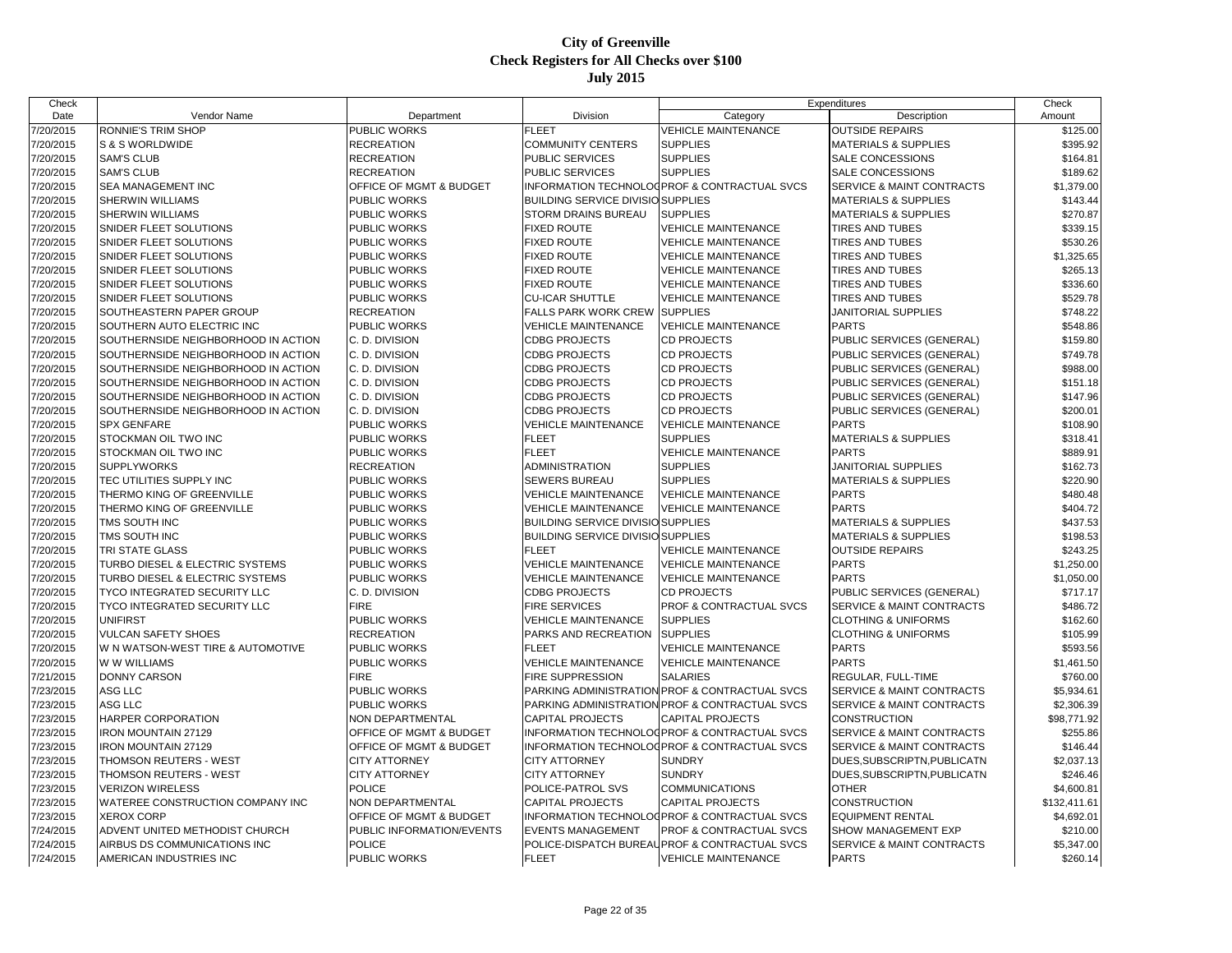| Check                  |                                         |                                     |                                            |                                               | Expenditures                     | Check                |
|------------------------|-----------------------------------------|-------------------------------------|--------------------------------------------|-----------------------------------------------|----------------------------------|----------------------|
| Date                   | Vendor Name                             | Department                          | Division                                   | Category                                      | Description                      | Amount               |
| 7/24/2015              | AMERICAN LOCK & KEY                     | PUBLIC WORKS                        |                                            | NON VEHICLE MAINTENAN(PROF & CONTRACTUAL SVCS | SERVICE & MAINT CONTRACTS        | \$181.00             |
| 7/24/2015              | AMICK EQUIPMENT COMPANY INC             | PUBLIC WORKS                        | <b>FLEET</b>                               | <b>VEHICLE MAINTENANCE</b>                    | <b>PARTS</b>                     | \$1,490.89           |
| 7/24/2015              | ANALOG DIGITAL SOLUTIONS INC            | MUNICIPAL COURT                     | MUNICIPAL COURT                            | PROF & CONTRACTUAL SVCS                       | SERVICE & MAINT CONTRACTS        | \$1,696.00           |
| 7/24/2015              | ANGIE PROSSER                           | PUBLIC INFORMATION/EVENTS           | SPECIAL EVENTS                             | <b>SUNDRY</b>                                 | <b>MISCELLANEOUS</b>             | \$175.00             |
| 7/24/2015              | <b>ANGIE PROSSER</b>                    | PUBLIC INFORMATION/EVENTS           | <b>EVENTS MANAGEMENT</b>                   | <b>SUPPLIES</b>                               | OFFICE SUPPLIES&MATERIALS        | \$179.02             |
| 7/24/2015              | APPLIED INDUSTRIAL TECHNOLOGIES         | <b>FIRE</b>                         | <b>FIRE SUPPRESSION</b>                    | <b>VEHICLE MAINTENANCE</b>                    | <b>PARTS</b>                     | \$116.99             |
| 7/24/2015              | ARGUS-HAZCO                             | <b>FIRE</b>                         | <b>FIRE SUPPRESSION</b>                    | <b>SUPPLIES</b>                               | <b>MATERIALS &amp; SUPPLIES</b>  | \$255.73             |
| 7/24/2015              | ARGUS-HAZCO                             | <b>FIRE</b>                         | FIRE SUPPRESSION                           | <b>SUPPLIES</b>                               | <b>MATERIALS &amp; SUPPLIES</b>  | \$221.54             |
| 7/24/2015              | ASG LLC                                 | <b>RECREATION</b>                   | ADMINISTRATION                             | PROF & CONTRACTUAL SVCS                       | SERVICE & MAINT CONTRACTS        | \$1,312.50           |
| 7/24/2015              | ASG LLC                                 | <b>POLICE</b>                       | POLICE-PATROL SVS                          | PROF & CONTRACTUAL SVCS                       | <b>PROFESSIONAL SERVICES</b>     | \$1,128.66           |
| 7/24/2015              | AT&T                                    | OFFICE OF MGMT & BUDGET             | INFORMATION TECHNOLOGCOMMUNICATIONS        |                                               | TELECOMMUNICATIONS/WIRELE        | \$174.11             |
| 7/24/2015              | AT & T MOBILITY                         | OFFICE OF MGMT & BUDGET             | INFORMATION TECHNOLOGCOMMUNICATIONS        |                                               | TELECOMMUNICATIONS/WIRELE        | \$464.54             |
| 7/24/2015              | AT & T MOBILITY                         | <b>FIRE</b>                         | <b>FIRE</b>                                | <b>COMMUNICATIONS</b>                         | <b>OTHER</b>                     | \$207.11             |
| 7/24/2015              | AT & T MOBILITY                         | PUBLIC WORKS                        | SEWERS BUREAU                              | COMMUNICATIONS                                | <b>OTHER</b>                     | \$134.16             |
| 7/24/2015              | <b>BARBARA STEELE</b>                   | <b>RECREATION</b>                   | <b>COMMUNITY CENTERS</b>                   | REC CLASS INSTRUCTOR LIAB                     | <b>REFUND</b>                    | \$881.60             |
| 7/24/2015              | <b>BRIAN RACKLEY</b>                    | ECONOMIC DEVELOPMENT                | <b>BUILDING &amp; PROPERTY MA</b>          | <b>TRAVEL &amp; TRAINING</b>                  | <b>LOCAL TRANSPORTATION</b>      | \$307.63             |
| 7/24/2015              | <b>BRUSTER'S ICE CREAM</b>              | PUBLIC INFORMATION/EVENTS           | <b>EVENTS MANAGEMENT</b>                   | PROF & CONTRACTUAL SVCS                       | SHOW MANAGEMENT EXP              | \$3,325.68           |
| 7/24/2015              | <b>BUDWEISER OF GREENVILLE</b>          | PUBLIC INFORMATION/EVENTS           | <b>EVENTS MANAGEMENT</b>                   | <b>SUPPLIES</b>                               | M&S-FOOD & BEVERAGE              | \$2,348.10           |
| 7/24/2015              | <b>BUDWEISER OF GREENVILLE</b>          | PUBLIC INFORMATION/EVENTS           | <b>EVENTS MANAGEMENT</b>                   | <b>SUPPLIES</b>                               | M&S-FOOD & BEVERAGE              | \$2,561.20           |
| 7/24/2015              | BURL WALKER MARKETING LLC               | <b>RECREATION</b>                   | <b>COMMUNITY CENTERS</b>                   | REC CLASS INSTRUCTOR LIAB                     | <b>REFUND</b>                    | \$519.60             |
| 7/24/2015              | <b>BURNETT ATHLETICS INC</b>            | <b>RECREATION</b>                   | PARKS MAINTENANCE                          | <b>SUPPLIES</b>                               | <b>MATERIALS &amp; SUPPLIES</b>  | \$325.63             |
| 7/24/2015              | <b>BUYERS' INSPECTION GROUP</b>         | C. D. DIVISION                      | <b>CDBG PROJECTS</b>                       | <b>CD PROJECTS</b>                            | <b>LAND ACQUISITION</b>          | \$490.00             |
| 7/24/2015              | <b>CAMERON CAMPBELL</b>                 | <b>RECREATION</b>                   | <b>COMMUNITY CENTERS</b>                   | REC CLASS INSTRUCTOR LIAB                     | <b>REFUND</b>                    | \$425.00             |
| 7/24/2015              | CAMPBELL-BROWN INC                      | PUBLIC WORKS                        | <b>FLEET</b>                               | <b>VEHICLE MAINTENANCE</b>                    | <b>PARTS</b>                     | \$357.55             |
| 7/24/2015              | CAMPBELL-BROWN INC                      | PUBLIC WORKS                        | <b>FLEET</b>                               | <b>VEHICLE MAINTENANCE</b>                    | <b>PARTS</b>                     | \$276.79             |
| 7/24/2015              | CAMPBELL-BROWN INC                      | PUBLIC WORKS                        | <b>FLEET</b>                               | <b>VEHICLE MAINTENANCE</b>                    | <b>PARTS</b>                     | \$557.90             |
| 7/24/2015              | CARLOS ODELL SCOTT                      | PUBLIC INFORMATION/EVENTS           | SPECIAL EVENTS                             | PROF & CONTRACTUAL SVCS                       | PROFESSIONAL SERVICES            | \$400.00             |
| 7/24/2015              | CAROLINA LAWN & TRACTOR INC             | <b>RECREATION</b>                   | PARKS AND RECREATION                       | <b>SUPPLIES</b>                               | <b>MATERIALS &amp; SUPPLIES</b>  | \$750.31             |
| 7/24/2015              | CAROLINA LAWN & TRACTOR INC             | <b>RECREATION</b>                   | PARKS AND RECREATION                       | <b>SUPPLIES</b>                               | <b>MATERIALS &amp; SUPPLIES</b>  | \$906.25             |
| 7/24/2015              | CARSON'S NUT-BOLT & TOOL CO INC         | <b>FIRE</b>                         | FIRE SUPPRESSION                           | <b>VEHICLE MAINTENANCE</b>                    | <b>PARTS</b>                     | \$108.78             |
| 7/24/2015              | <b>CCT INC</b>                          | NON DEPARTMENTAL                    | <b>CAPITAL PROJECTS</b>                    | <b>CAPITAL PROJECTS</b>                       | <b>EQUIPMENT</b>                 | \$1,200.00           |
| 7/24/2015              | CDW/G                                   | OFFICE OF MGMT & BUDGET             | INFORMATION TECHNOLOGSUPPLIES              |                                               | <b>MATERIALS &amp; SUPPLIES</b>  | \$334.06             |
| 7/24/2015              | CDW/G                                   | OFFICE OF MGMT & BUDGET             | INFORMATION TECHNOLOGSUPPLIES              |                                               | <b>MATERIALS &amp; SUPPLIES</b>  | \$132.87             |
| 7/24/2015              | CDW/G                                   | OFFICE OF MGMT & BUDGET             | INFORMATION TECHNOLOGSUPPLIES              |                                               | <b>MATERIALS &amp; SUPPLIES</b>  | \$298.15             |
| 7/24/2015              | <b>CENTERPLATE</b>                      | <b>CITY MANAGER</b>                 | <b>CITY MANAGER</b>                        | <b>SUNDRY</b>                                 | <b>MISCELLANEOUS</b>             | \$325.29             |
| 7/24/2015              | CHEMTEK INC                             | PUBLIC WORKS                        | STREETS BUREAU                             | <b>SUPPLIES</b>                               | <b>MATERIALS &amp; SUPPLIES</b>  | \$1,354.54           |
|                        |                                         | PUBLIC WORKS                        | <b>FLEET</b>                               | <b>VEHICLE MAINTENANCE</b>                    | <b>PARTS</b>                     |                      |
| 7/24/2015<br>7/24/2015 | CHRISTOPHER TRUCKS INC                  |                                     | <b>FLEET</b>                               |                                               | <b>PARTS</b>                     | \$122.95<br>\$118.90 |
|                        | CHRISTOPHER TRUCKS INC                  | PUBLIC WORKS<br><b>PUBLIC WORKS</b> | <b>FLEET</b>                               | <b>VEHICLE MAINTENANCE</b>                    |                                  |                      |
| 7/24/2015              | CHRISTOPHER TRUCKS INC<br><b>CINTAS</b> | PUBLIC WORKS                        | <b>FLEET</b>                               | <b>VEHICLE MAINTENANCE</b>                    | <b>OUTSIDE REPAIRS</b>           | \$250.00             |
| 7/24/2015              |                                         |                                     | <b>FLEET</b>                               | <b>SUPPLIES</b>                               | <b>CLOTHING &amp; UNIFORMS</b>   | \$179.27             |
| 7/24/2015              | <b>CINTAS</b>                           | PUBLIC WORKS                        |                                            | <b>SUPPLIES</b>                               | <b>MATERIALS &amp; SUPPLIES</b>  | \$114.72             |
| 7/24/2015              | <b>CITY WELDING SERVICE</b>             | PUBLIC WORKS                        | RESIDENTIAL COLL BUREAIREPAIR & MAINT SVCS |                                               | <b>REPAIRS &amp; MAINTENANCE</b> | \$154.50             |
| 7/24/2015              | CITY WELDING SERVICE                    | PUBLIC WORKS                        | <b>FLEET</b>                               | <b>VEHICLE MAINTENANCE</b>                    | <b>OUTSIDE REPAIRS</b>           | \$260.00             |
| 7/24/2015              | CITY WELDING SERVICE                    | PUBLIC WORKS                        | <b>FLEET</b>                               | <b>VEHICLE MAINTENANCE</b>                    | <b>OUTSIDE REPAIRS</b>           | \$672.00             |
| 7/24/2015              | CLINE HOSE & HYDRAULIC                  | PUBLIC WORKS                        | <b>FLEET</b>                               | <b>VEHICLE MAINTENANCE</b>                    | <b>PARTS</b>                     | \$120.87             |
| 7/24/2015              | CLINE HOSE & HYDRAULIC                  | PUBLIC WORKS                        | <b>FLEET</b>                               | <b>VEHICLE MAINTENANCE</b>                    | <b>PARTS</b>                     | \$303.47             |
| 7/24/2015              | CLINE HOSE & HYDRAULIC                  | PUBLIC WORKS                        | <b>FLEET</b>                               | <b>VEHICLE MAINTENANCE</b>                    | <b>PARTS</b>                     | \$109.55             |
| 7/24/2015              | <b>COMMERCE CLUB</b>                    | <b>CITY MANAGER</b>                 | <b>CITY MANAGER</b>                        | <b>SUNDRY</b>                                 | <b>MISCELLANEOUS</b>             | \$134.00             |
| 7/24/2015              | CONCRETE SUPPLY COMPANY LLC             | PUBLIC WORKS                        | <b>STREETS BUREAU</b>                      | <b>SUPPLIES</b>                               | <b>MATERIALS &amp; SUPPLIES</b>  | \$324.33             |
| 7/24/2015              | CONCRETE SUPPLY COMPANY LLC             | PUBLIC WORKS                        | <b>STREETS BUREAU</b>                      | <b>SUPPLIES</b>                               | <b>MATERIALS &amp; SUPPLIES</b>  | \$809.81             |
| 7/24/2015              | CONCRETE SUPPLY COMPANY LLC             | PUBLIC WORKS                        | STREETS BUREAU                             | <b>SUPPLIES</b>                               | <b>MATERIALS &amp; SUPPLIES</b>  | \$506.38             |
| 7/24/2015              | CONCRETE SUPPLY COMPANY LLC             | <b>PUBLIC WORKS</b>                 | <b>SEWERS BUREAU</b>                       | <b>SUPPLIES</b>                               | <b>MATERIALS &amp; SUPPLIES</b>  | \$413.64             |
| 7/24/2015              | CONCRETE SUPPLY COMPANY LLC             | <b>PUBLIC WORKS</b>                 | STORM DRAINS BUREAU                        | <b>SUPPLIES</b>                               | <b>CONSTRUCTION &amp; REPAIR</b> | \$292.27             |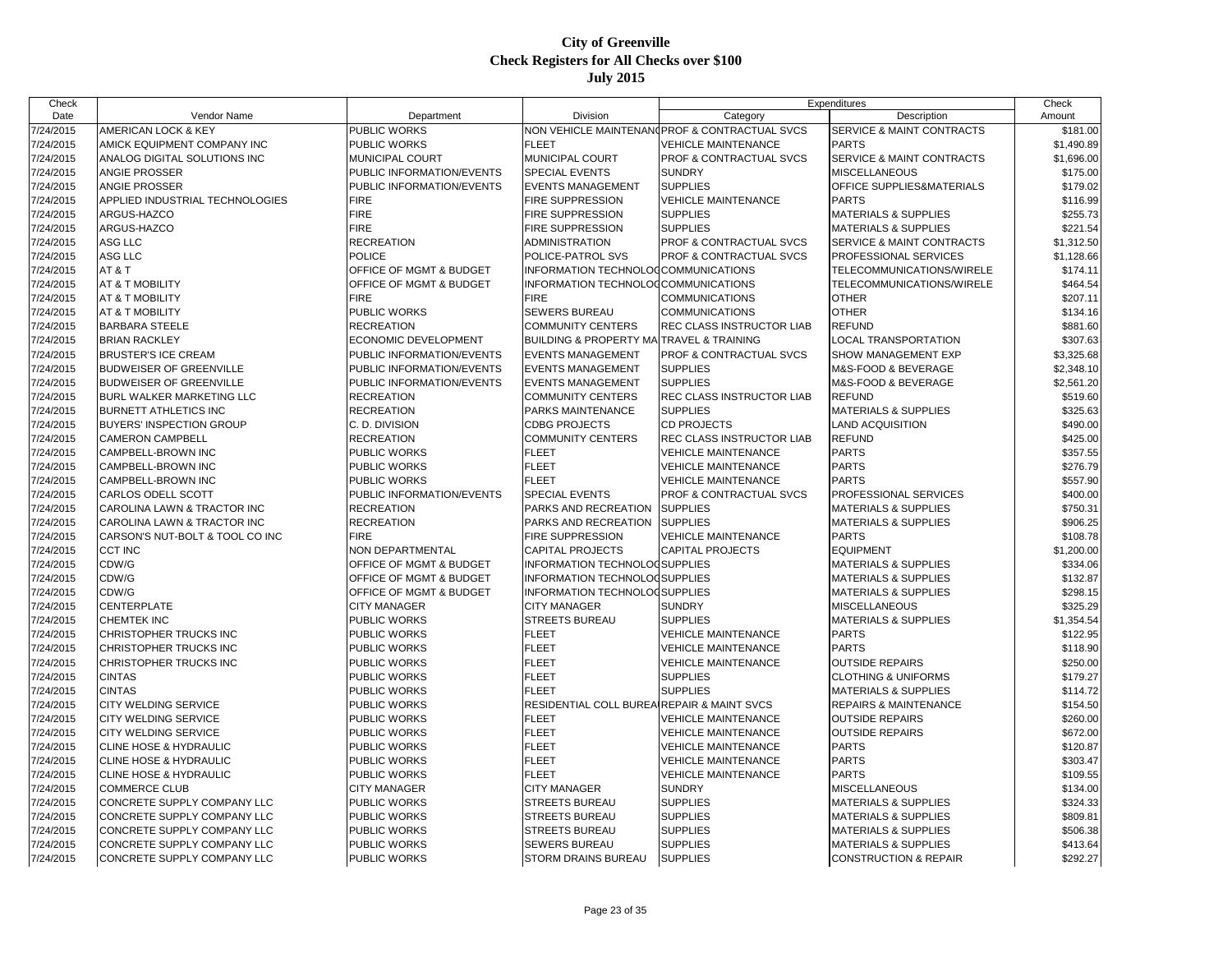| Check     |                                         |                           |                                           |                                              | Expenditures                    | Check       |
|-----------|-----------------------------------------|---------------------------|-------------------------------------------|----------------------------------------------|---------------------------------|-------------|
| Date      | Vendor Name                             | Department                | Division                                  | Category                                     | Description                     | Amount      |
| 7/24/2015 | CORBIN TURF & ORNAMENTAL SUPPLY INC     | <b>RECREATION</b>         | PARKS MAINTENANCE                         | <b>SUPPLIES</b>                              | <b>MATERIALS &amp; SUPPLIES</b> | \$620.10    |
| 7/24/2015 | <b>CUMMINS ATLANTIC LLC</b>             | PUBLIC WORKS              | <b>VEHICLE MAINTENANCE</b>                | <b>VEHICLE MAINTENANCE</b>                   | <b>PARTS</b>                    | \$7,535.00  |
| 7/24/2015 | <b>CUMMINS ATLANTIC LLC</b>             | PUBLIC WORKS              | <b>VEHICLE MAINTENANCE</b>                | <b>VEHICLE MAINTENANCE</b>                   | <b>PARTS</b>                    | \$155.34    |
| 7/24/2015 | <b>CUMMINS ATLANTIC LLC</b>             | <b>PUBLIC WORKS</b>       | <b>VEHICLE MAINTENANCE</b>                | <b>VEHICLE MAINTENANCE</b>                   | <b>PARTS</b>                    | \$1,358.31  |
| 7/24/2015 | <b>CUSTOM TRUCK &amp; BODY WORKS</b>    | <b>FIRE</b>               | <b>FIRE SUPPRESSION</b>                   | <b>VEHICLE MAINTENANCE</b>                   | <b>PARTS</b>                    | \$223.94    |
| 7/24/2015 | DANA SAFETY SUPPLY INC                  | <b>FIRE</b>               | <b>FIRE SUPPRESSION</b>                   | <b>VEHICLE MAINTENANCE</b>                   | <b>PARTS</b>                    | \$223.66    |
| 7/24/2015 | DELL MARKETING LP                       | OFFICE OF MGMT & BUDGET   | INFORMATION TECHNOLOOMIS PROJECTS         |                                              | PCS/UPGRADES                    | \$309.54    |
| 7/24/2015 | <b>DELL MARKETING LP</b>                | OFFICE OF MGMT & BUDGET   | INFORMATION TECHNOLOOMIS PROJECTS         |                                              | <b>PCS/UPGRADES</b>             | \$737.67    |
| 7/24/2015 | <b>DESIGNLAB INC</b>                    | <b>POLICE</b>             | POLICE-PATROL SVS                         | <b>SUPPLIES</b>                              | <b>MATERIALS &amp; SUPPLIES</b> | \$100.17    |
| 7/24/2015 | <b>DISPLAY SALES INC</b>                | <b>RECREATION</b>         | TREE MAINTENANCE BURE SUPPLIES            |                                              | <b>MATERIALS &amp; SUPPLIES</b> | \$15,000.00 |
| 7/24/2015 | <b>DUKE ENERGY</b>                      | PUBLIC WORKS              | <b>PUBLIC WORKS</b>                       | <b>UTILITIES</b>                             | <b>ELECTRICITY</b>              | \$734.36    |
| 7/24/2015 | <b>DUKE ENERGY</b>                      | PUBLIC WORKS              | <b>PUBLIC WORKS</b>                       | <b>UTILITIES</b>                             | <b>ELECTRICITY</b>              | \$302.52    |
| 7/24/2015 | <b>DUKE ENERGY</b>                      | PUBLIC WORKS              | <b>PUBLIC WORKS</b>                       | UTILITIES                                    | <b>ELECTRICITY</b>              | \$561.86    |
| 7/24/2015 | <b>DUKE ENERGY</b>                      | PUBLIC WORKS              | TRAFFIC ENGINEERING                       | UTILITIES                                    | <b>ELECTRICITY</b>              | \$508.37    |
| 7/24/2015 | <b>DUKE ENERGY</b>                      | <b>PUBLIC WORKS</b>       | <b>TRAFFIC ENGINEERING</b>                | <b>UTILITIES</b>                             | <b>ELECTRICITY</b>              | \$539.58    |
| 7/24/2015 | <b>DUKE ENERGY</b>                      | <b>RECREATION</b>         | <b>COMMUNITY CENTERS</b>                  | <b>UTILITIES</b>                             | <b>ELECTRICITY</b>              | \$578.96    |
| 7/24/2015 | <b>DUKE ENERGY</b>                      | <b>RECREATION</b>         | <b>COMMUNITY CENTERS</b>                  | <b>UTILITIES</b>                             | <b>ELECTRICITY</b>              | \$1,332.24  |
| 7/24/2015 | <b>DUKE ENERGY</b>                      | <b>RECREATION</b>         | <b>COMMUNITY CENTERS</b>                  | <b>UTILITIES</b>                             | <b>ELECTRICITY</b>              | \$825.03    |
| 7/24/2015 | <b>DUKE ENERGY</b>                      | <b>RECREATION</b>         | <b>ADMINISTRATION</b>                     | <b>UTILITIES</b>                             | <b>ELECTRICITY</b>              | \$326.41    |
| 7/24/2015 | <b>DUKE ENERGY</b>                      | <b>RECREATION</b>         | PARKS MAINTENANCE                         | UTILITIES                                    | <b>ELECTRICITY</b>              | \$261.99    |
| 7/24/2015 | <b>DUKE ENERGY</b>                      | <b>RECREATION</b>         | <b>PARKS MAINTENANCE</b>                  | UTILITIES                                    | <b>ELECTRICITY</b>              | \$674.67    |
| 7/24/2015 | <b>DUKE ENERGY</b>                      | <b>RECREATION</b>         | PARKS MAINTENANCE                         | <b>UTILITIES</b>                             | <b>ELECTRICITY</b>              | \$133.24    |
| 7/24/2015 | <b>DUKE ENERGY</b>                      | <b>RECREATION</b>         | PARKS MAINTENANCE                         | <b>UTILITIES</b>                             | <b>ELECTRICITY</b>              | \$506.84    |
| 7/24/2015 | <b>DUKE ENERGY</b>                      | <b>RECREATION</b>         | PARKS MAINTENANCE                         | UTILITIES                                    | <b>ELECTRICITY</b>              | \$156.62    |
| 7/24/2015 | <b>DUKE ENERGY</b>                      | <b>RECREATION</b>         | PARKS MAINTENANCE                         | UTILITIES                                    | <b>ELECTRICITY</b>              | \$560.47    |
| 7/24/2015 | <b>DUKE ENERGY</b>                      | <b>FIRE</b>               | <b>FIRE SERVICES</b>                      | <b>UTILITIES</b>                             | <b>ELECTRICITY</b>              | \$943.7     |
|           |                                         | <b>FIRE</b>               |                                           | UTILITIES                                    |                                 |             |
| 7/24/2015 | <b>DUKE ENERGY</b>                      |                           | <b>FIRE SERVICES</b>                      |                                              | <b>ELECTRICITY</b>              | \$1,347.59  |
| 7/24/2015 | <b>DUKE ENERGY</b>                      | PUBLIC WORKS              | <b>BUILDING SERVICE DIVISIO UTILITIES</b> |                                              | <b>ELECTRICITY</b>              | \$611.58    |
| 7/24/2015 | <b>EAGLE EMBROIDERY</b>                 | <b>RECREATION</b>         | PARKS MAINTENANCE                         | <b>SUPPLIES</b>                              | <b>CLOTHING &amp; UNIFORMS</b>  | \$166.58    |
| 7/24/2015 | <b>EAGLE EMBROIDERY</b>                 | <b>RECREATION</b>         | <b>BEAUTIFICATION BUREAU</b>              | <b>SUPPLIES</b>                              | <b>CLOTHING &amp; UNIFORMS</b>  | \$212.48    |
| 7/24/2015 | ECHOLS OIL COMPANY INC                  | PUBLIC WORKS              | <b>FLEET</b>                              | <b>VEHICLE MAINTENANCE</b>                   | <b>FUEL</b>                     | \$1,700.61  |
| 7/24/2015 | <b>ELGIN WILLIAMSON ENTERPRISES INC</b> | <b>PUBLIC WORKS</b>       | <b>FLEET</b>                              | <b>VEHICLE MAINTENANCE</b>                   | <b>OUTSIDE REPAIRS</b>          | \$3,308.02  |
| 7/24/2015 | <b>ENVIROAWNING</b>                     | <b>FIRE</b>               | FIRE SUPPRESSION                          | <b>VEHICLE MAINTENANCE</b>                   | <b>PARTS</b>                    | \$480.48    |
| 7/24/2015 | <b>ESRI INC</b>                         | OFFICE OF MGMT & BUDGET   |                                           | INFORMATION TECHNOLOGPROF & CONTRACTUAL SVCS | SERVICE & MAINT CONTRACTS       | \$50,000.00 |
| 7/24/2015 | <b>FAIRWAY FORD INC</b>                 | PUBLIC WORKS              | <b>FLEET</b>                              | <b>VEHICLE MAINTENANCE</b>                   | <b>PARTS</b>                    | \$131.39    |
| 7/24/2015 | <b>FGP INTERNATIONAL</b>                | <b>HUMAN RESOURCES</b>    | <b>HUMAN RESOURCES</b>                    | <b>PROF &amp; CONTRACTUAL SVCS</b>           | TEMP PERSONNEL SVCS             | \$682.80    |
| 7/24/2015 | <b>FGP INTERNATIONAL</b>                | OFFICE OF MGMT & BUDGET   | <b>ACCOUNTING</b>                         | <b>PROF &amp; CONTRACTUAL SVCS</b>           | <b>TEMP PERSONNEL SVCS</b>      | \$1,064.00  |
| 7/24/2015 | FIRST TEAM SPORTS CENTER                | <b>RECREATION</b>         | <b>COMMUNITY CENTERS</b>                  | <b>SUPPLIES</b>                              | <b>MATERIALS &amp; SUPPLIES</b> | \$328.89    |
| 7/24/2015 | <b>FLORES &amp; ASSOCIATES LLC</b>      | <b>HUMAN RESOURCES</b>    | <b>HEALTH CARE</b>                        | <b>HEALTH</b>                                | <b>FSA ADMIN FEES</b>           | \$695.00    |
| 7/24/2015 | FONDA ROSALINDA'S LLC                   | PUBLIC INFORMATION/EVENTS | <b>EVENTS MANAGEMENT</b>                  | <b>PROF &amp; CONTRACTUAL SVCS</b>           | SHOW MANAGEMENT EXP             | \$1,966.32  |
| 7/24/2015 | FORESTRY SUPPLIERS                      | <b>RECREATION</b>         | <b>FALLS PARK WORK CREW</b>               | <b>SUPPLIES</b>                              | <b>MATERIALS &amp; SUPPLIES</b> | \$219.64    |
| 7/24/2015 | <b>FUNNELDELICIOUS</b>                  | PUBLIC INFORMATION/EVENTS | <b>EVENTS MANAGEMENT</b>                  | <b>PROF &amp; CONTRACTUAL SVCS</b>           | SHOW MANAGEMENT EXP             | \$4,698.72  |
| 7/24/2015 | <b>GAINES FIEDLER</b>                   | <b>POLICE</b>             | <b>POLICE-PATROL SVS</b>                  | TRAVEL & TRAINING                            | <b>TRAVEL &amp; TRAINING</b>    | \$650.00    |
| 7/24/2015 | GARRETT'S DISCOUNT GOLF CARTS LLC       | PUBLIC INFORMATION/EVENTS | <b>EVENTS MANAGEMENT</b>                  | <b>PROF &amp; CONTRACTUAL SVCS</b>           | SHOW MANAGEMENT EXP             | \$715.50    |
| 7/24/2015 | GEORGE COLEMAN FORD INC                 | PUBLIC WORKS              | <b>VEHICLE MAINTENANCE</b>                | <b>VEHICLE MAINTENANCE</b>                   | <b>OUTSIDE REPAIRS</b>          | \$716.48    |
| 7/24/2015 | <b>GFOASC</b>                           | OFFICE OF MGMT & BUDGET   | <b>ACCOUNTING</b>                         | <b>TRAVEL &amp; TRAINING</b>                 | TRAVEL & TRAINING               | \$220.00    |
| 7/24/2015 | GIGI'S CUPCAKES                         | PUBLIC INFORMATION/EVENTS | <b>EVENTS MANAGEMENT</b>                  | <b>PROF &amp; CONTRACTUAL SVCS</b>           | SHOW MANAGEMENT EXP             | \$1,285.20  |
| 7/24/2015 | <b>GOODYEAR COMMERCIAL TIRE</b>         | <b>FIRE</b>               | <b>FIRE SUPPRESSION</b>                   | <b>VEHICLE MAINTENANCE</b>                   | <b>PARTS</b>                    | \$1,440.06  |
| 7/24/2015 | GRAINGER 803858935                      | <b>FIRE</b>               | <b>FIRE</b>                               | <b>SUPPLIES</b>                              | <b>MATERIALS &amp; SUPPLIES</b> | \$144.77    |
| 7/24/2015 | GRAINGER 803858935                      | <b>FIRE</b>               | <b>FIRE SUPPRESSION</b>                   | <b>SUPPLIES</b>                              | <b>MATERIALS &amp; SUPPLIES</b> | \$348.85    |
| 7/24/2015 | GRAINGER 803858935                      | PUBLIC WORKS              | <b>STREETS BUREAU</b>                     | <b>SUPPLIES</b>                              | <b>MATERIALS &amp; SUPPLIES</b> | \$119.43    |
| 7/24/2015 | GRAINGER 803858935                      | <b>PUBLIC WORKS</b>       | <b>STREETS BUREAU</b>                     | <b>SUPPLIES</b>                              | <b>MATERIALS &amp; SUPPLIES</b> | \$122.15    |
| 7/24/2015 | GRAINGER 803858935                      | <b>PUBLIC WORKS</b>       | <b>SEWERS BUREAU</b>                      | <b>SUPPLIES</b>                              | <b>MATERIALS &amp; SUPPLIES</b> | \$238.86    |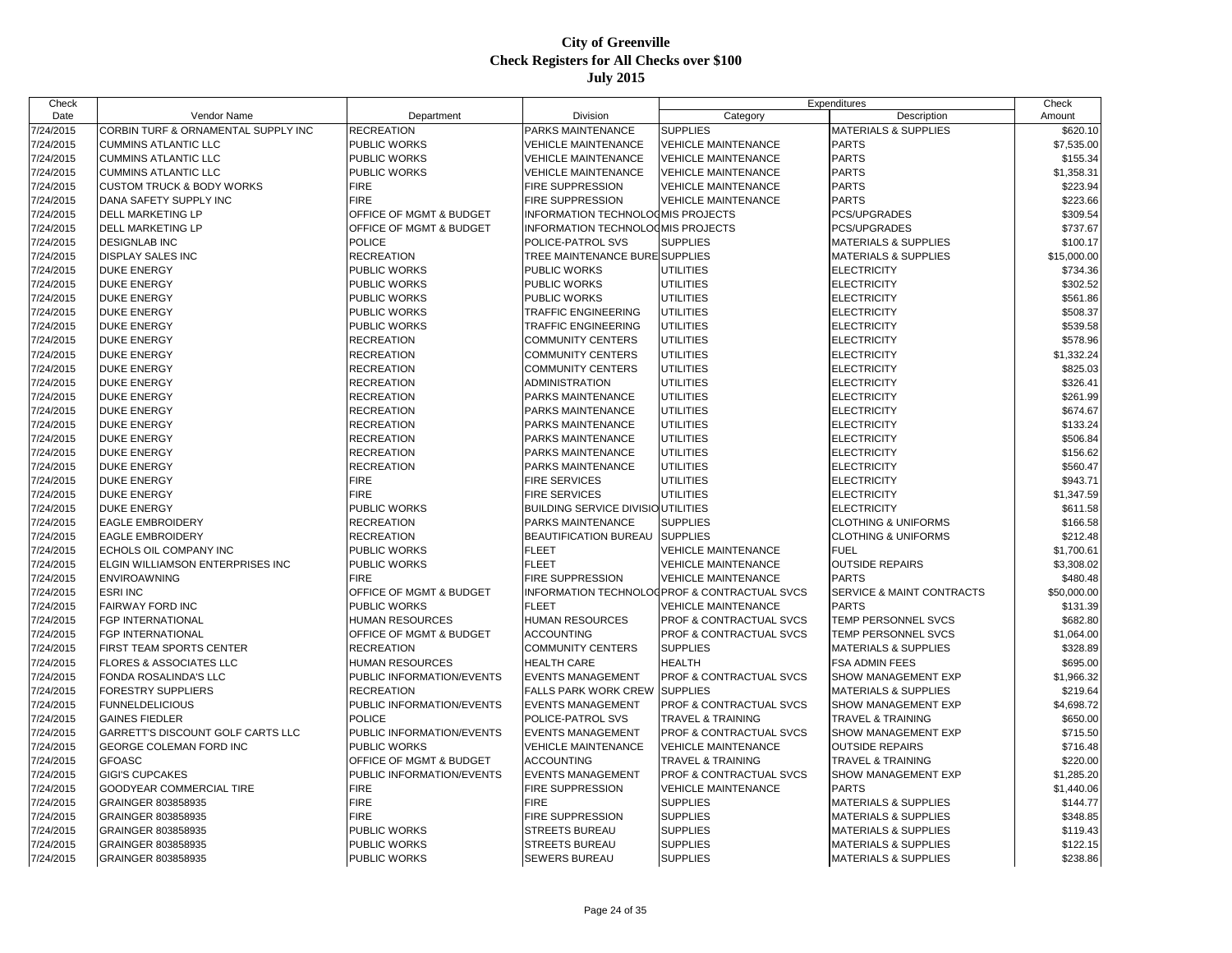| Check     |                                           |                           |                                            |                              | Expenditures                    | Check       |
|-----------|-------------------------------------------|---------------------------|--------------------------------------------|------------------------------|---------------------------------|-------------|
| Date      | Vendor Name                               | Department                | Division                                   | Category                     | Description                     | Amount      |
| 7/24/2015 | GRAINGER 803858935                        | PUBLIC WORKS              | SEWERS BUREAU                              | <b>SUPPLIES</b>              | <b>MATERIALS &amp; SUPPLIES</b> | \$127.70    |
| 7/24/2015 | GRAINGER 803858935                        | PUBLIC WORKS              | SEWERS BUREAU                              | <b>SUPPLIES</b>              | <b>MATERIALS &amp; SUPPLIES</b> | \$112.23    |
| 7/24/2015 | <b>GREENVILLE COUNTY</b>                  | POLICE                    | POLICE ADMINISTRATION                      | PROF & CONTRACTUAL SVCS      | UTILITIES REIMB AT LEC          | \$11,778.18 |
| 7/24/2015 | <b>GREENVILLE COUNTY</b>                  | <b>POLICE</b>             | POLICE ADMINISTRATION                      | PROF & CONTRACTUAL SVCS      | UTILITIES REIMB AT LEC          | \$3,115.31  |
| 7/24/2015 | <b>GREENVILLE COUNTY</b>                  | <b>POLICE</b>             | POLICE ADMINISTRATION                      | PROF & CONTRACTUAL SVCS      | UTILITIES REIMB AT LEC          | \$2,405.48  |
| 7/24/2015 | <b>GREENVILLE COUNTY</b>                  | <b>POLICE</b>             | POLICE ADMINISTRATION                      | PROF & CONTRACTUAL SVCS      | JANITORIAL REIMB AT LEC         | \$3,569.71  |
| 7/24/2015 | <b>GREENVILLE COUNTY IT SYSTEMS</b>       | OFFICE OF MGMT & BUDGET   | INFORMATION TECHNOLOCCOMMUNICATIONS        |                              | TELECOMMUNICATIONS/WIRELE       | \$330.00    |
| 7/24/2015 | <b>GREENVILLE INDUSTRIAL RUBBER &amp;</b> | <b>FIRE</b>               | FIRE SUPPRESSION                           | <b>SUPPLIES</b>              | <b>MATERIALS &amp; SUPPLIES</b> | \$1,438.63  |
| 7/24/2015 | GREENVILLE OFFICE SUPPLY CO INC           | RECREATION                | PARKS MAINTENANCE                          | <b>SUPPLIES</b>              | <b>MATERIALS &amp; SUPPLIES</b> | \$151.57    |
| 7/24/2015 | GREENVILLE TRACTOR CO INC                 | PUBLIC WORKS              | <b>FLEET</b>                               | <b>VEHICLE MAINTENANCE</b>   | <b>PARTS</b>                    | \$970.56    |
| 7/24/2015 | <b>GREENVILLE WATER</b>                   | PUBLIC WORKS              | <b>BUILDING SERVICE DIVISIO UTILITIES</b>  |                              | <b>OTHER</b>                    | \$178.90    |
| 7/24/2015 | <b>GREENVILLE WATER</b>                   | PUBLIC WORKS              | <b>BUILDING SERVICE DIVISIO UTILITIES</b>  |                              | <b>OTHER</b>                    | \$103.21    |
| 7/24/2015 | <b>GREENVILLE WATER</b>                   | <b>PUBLIC WORKS</b>       | <b>BUILDING SERVICE DIVISIOUTILITIES</b>   |                              | <b>OTHER</b>                    | \$241.26    |
| 7/24/2015 | <b>GUARANTEED SUPPLY CO</b>               | PUBLIC WORKS              | <b>STREETS BUREAU</b>                      | <b>SUPPLIES</b>              | <b>MATERIALS &amp; SUPPLIES</b> | \$265.00    |
| 7/24/2015 | HAGAN KENNINGTON OIL CO                   | PUBLIC WORKS              | <b>FIXED ROUTE</b>                         | <b>VEHICLE MAINTENANCE</b>   | <b>FUEL</b>                     | \$639.46    |
| 7/24/2015 | HAGAN KENNINGTON OIL CO                   | PUBLIC WORKS              | DEMAND RESPONSE                            | <b>VEHICLE MAINTENANCE</b>   | <b>FUEL</b>                     | \$365.40    |
| 7/24/2015 | <b>HAGAN KENNINGTON OIL CO</b>            | PUBLIC WORKS              | <b>CU-ICAR SHUTTLE</b>                     | <b>VEHICLE MAINTENANCE</b>   | <b>FUEL</b>                     | \$274.05    |
| 7/24/2015 | <b>HAGAN KENNINGTON OIL CO</b>            | PUBLIC WORKS              | MAULDIN/SIMPSONVILLE ROVEHICLE MAINTENANCE |                              | <b>FUEL</b>                     | \$182.70    |
| 7/24/2015 | HAGAN KENNINGTON OIL CO                   | PUBLIC WORKS              | <b>CLEMSON COMMUTER</b>                    | <b>VEHICLE MAINTENANCE</b>   | <b>FUEL</b>                     | \$182.70    |
| 7/24/2015 | HANDI CLEAN PRODUCTS                      | <b>FIRE</b>               | FIRE SUPPRESSION                           | <b>SUPPLIES</b>              | <b>JANITORIAL SUPPLIES</b>      | \$919.34    |
| 7/24/2015 | HANDI CLEAN PRODUCTS                      | <b>FIRE</b>               | FIRE SUPPRESSION                           | <b>SUPPLIES</b>              | OTHER MEDICAL SUPPLIES          | \$432.85    |
| 7/24/2015 | <b>HARRISON'S WORKWEAR</b>                | PUBLIC WORKS              | <b>TRAFFIC ENGINEERING</b>                 | <b>SUPPLIES</b>              | <b>CLOTHING &amp; UNIFORMS</b>  | \$140.00    |
| 7/24/2015 | <b>HARRISON'S WORKWEAR</b>                | <b>PUBLIC WORKS</b>       | <b>TRAFFIC ENGINEERING</b>                 | <b>SUPPLIES</b>              | <b>CLOTHING &amp; UNIFORMS</b>  | \$140.00    |
| 7/24/2015 | <b>HARRISON'S WORKWEAR</b>                | PUBLIC WORKS              | RESIDENTIAL COLL BUREAISUPPLIES            |                              | <b>CLOTHING &amp; UNIFORMS</b>  | \$140.00    |
| 7/24/2015 | <b>HARRISON'S WORKWEAR</b>                | <b>PUBLIC WORKS</b>       | STORMWATER MANAGEME SUPPLIES               |                              | <b>CLOTHING &amp; UNIFORMS</b>  | \$140.00    |
| 7/24/2015 | HILL MACHINERY COMP LLC                   | <b>PUBLIC WORKS</b>       | <b>FLEET</b>                               | <b>VEHICLE MAINTENANCE</b>   | <b>OUTSIDE REPAIRS</b>          | \$2,353.80  |
| 7/24/2015 | HOME DEPOT CREDIT SERVICE 5898            | <b>FIRE</b>               | FIRE SUPPRESSION                           | <b>SUPPLIES</b>              | <b>MATERIALS &amp; SUPPLIES</b> | \$320.34    |
| 7/24/2015 | HOME DEPOT CREDIT SERVICE 5898            | <b>FIRE</b>               | FIRE SUPPRESSION                           | <b>SUPPLIES</b>              | <b>MATERIALS &amp; SUPPLIES</b> | \$528.94    |
| 7/24/2015 | HOME DEPOT CREDIT SERVICE 5898            | <b>FIRE</b>               | FIRE SUPPRESSION                           | <b>SUPPLIES</b>              | <b>MATERIALS &amp; SUPPLIES</b> | \$4,630.08  |
| 7/24/2015 | HOME DEPOT CREDIT SERVICE 5922            | <b>RECREATION</b>         | PARKS MAINTENANCE                          | <b>SUPPLIES</b>              | <b>MATERIALS &amp; SUPPLIES</b> | \$473.12    |
|           | <b>HOPE FROM HEROES</b>                   | PUBLIC INFORMATION/EVENTS | <b>EVENTS MANAGEMENT</b>                   | <b>LIABILITIES</b>           | <b>EVENT TIPS</b>               | \$222.25    |
| 7/24/2015 | <b>IACP</b>                               |                           | <b>DONATIONS</b>                           | CONTRIBUTIONS/DONATIONS      |                                 |             |
| 7/24/2015 |                                           | <b>CITY MANAGER</b>       |                                            | <b>SUNDRY</b>                | GNVL CNTY COMMISSION ADA        | \$215.00    |
| 7/24/2015 | <b>ICMA</b>                               | <b>CITY MANAGER</b>       | <b>CITY MANAGER</b>                        |                              | DUES SUBSCRIPTN, PUBLICATN      | \$1,400.00  |
| 7/24/2015 | <b>IIMC</b>                               | <b>CITY MANAGER</b>       | <b>CITY CLERK</b>                          | <b>SUNDRY</b>                | DUES SUBSCRIPTN, PUBLICATN      | \$195.00    |
| 7/24/2015 | INDUSTRIAL SOLUTIONS & SUPPLY INC         | <b>RECREATION</b>         | PARKS AND RECREATION                       | <b>SUPPLIES</b>              | <b>MATERIALS &amp; SUPPLIES</b> | \$353.30    |
| 7/24/2015 | <b>INTERSTATE BATTERIES</b>               | PUBLIC WORKS              | <b>VEHICLE MAINTENANCE</b>                 | <b>VEHICLE MAINTENANCE</b>   | <b>PARTS</b>                    | \$112.95    |
| 7/24/2015 | <b>INTERSTATE BATTERIES</b>               | <b>PUBLIC WORKS</b>       | <b>FLEET</b>                               | <b>VEHICLE MAINTENANCE</b>   | <b>PARTS</b>                    | \$585.36    |
| 7/24/2015 | <b>ISGETT DISTRIBUTORS, INC.</b>          | <b>FIRE</b>               | FIRE SUPPRESSION                           | <b>VEHICLE MAINTENANCE</b>   | <b>PARTS</b>                    | \$419.33    |
| 7/24/2015 | <b>IVEY COMMUNICATIONS INC</b>            | POLICE                    | POLICE-PATROL SVS                          | <b>SUPPLIES</b>              | <b>MATERIALS &amp; SUPPLIES</b> | \$158.95    |
| 7/24/2015 | <b>JAVIERE BENSON</b>                     | C. D. DIVISION            | <b>CDBG PROJECTS</b>                       | <b>CD PROJECTS</b>           | <b>LAND ACQUISITION</b>         | \$1,275.60  |
| 7/24/2015 | JEFFREY A BOWMAN                          | OFFICE OF MGMT & BUDGET   | <b>REVENUE</b>                             | TRAVEL & TRAINING            | <b>LOCAL TRANSPORTATION</b>     | \$129.95    |
| 7/24/2015 | <b>JF ACQUISITION LLC</b>                 | <b>PUBLIC WORKS</b>       | <b>VEHICLE MAINTENANCE</b>                 | PROF & CONTRACTUAL SVCS      | SERVICE & MAINT CONTRACTS       | \$105.59    |
| 7/24/2015 | JG LUBRICANT SERVICES LLC                 | PUBLIC WORKS              | <b>VEHICLE MAINTENANCE</b>                 | <b>SUPPLIES</b>              | <b>MATERIALS &amp; SUPPLIES</b> | \$1,261.79  |
| 7/24/2015 | JOHN DEERE LANDSCAPES                     | <b>RECREATION</b>         | FALLS PARK WORK CREW                       | <b>SUPPLIES</b>              | <b>MATERIALS &amp; SUPPLIES</b> | \$921.19    |
| 7/24/2015 | <b>KAREN K CRAWFORD</b>                   | OFFICE OF MGMT & BUDGET   | <b>ACCOUNTING</b>                          | <b>TRAVEL &amp; TRAINING</b> | TRAVEL & TRAINING               | \$106.38    |
| 7/24/2015 | KATHY DEAN                                | PUBLIC INFORMATION/EVENTS | <b>EVENTS MANAGEMENT</b>                   | PROF & CONTRACTUAL SVCS      | SHOW MANAGEMENT EXP             | \$350.40    |
| 7/24/2015 | KATIE MOORE                               | PUBLIC WORKS              | <b>STREETS BUREAU</b>                      | <b>SUPPLIES</b>              | <b>MATERIALS &amp; SUPPLIES</b> | \$141.04    |
| 7/24/2015 | KATIE MOORE                               | PUBLIC WORKS              | <b>SEWERS BUREAU</b>                       | <b>SUPPLIES</b>              | <b>MATERIALS &amp; SUPPLIES</b> | \$342.54    |
| 7/24/2015 | KATIE MOORE                               | <b>PUBLIC WORKS</b>       | STORM DRAINS BUREAU                        | <b>SUPPLIES</b>              | <b>MATERIALS &amp; SUPPLIES</b> | \$191.42    |
| 7/24/2015 | <b>KAUFMAN TRAILERS</b>                   | PUBLIC WORKS              | <b>SEWERS BUREAU</b>                       | <b>SUPPLIES</b>              | <b>MATERIALS &amp; SUPPLIES</b> | \$599.00    |
| 7/24/2015 | KEVIN WHITAKER CHEVROLET INC              | PUBLIC WORKS              | <b>FLEET</b>                               | <b>VEHICLE MAINTENANCE</b>   | <b>OUTSIDE REPAIRS</b>          | \$391.29    |
| 7/24/2015 | KING ASPHALT INC                          | PUBLIC WORKS              | <b>STREETS BUREAU</b>                      | <b>SUPPLIES</b>              | <b>MATERIALS &amp; SUPPLIES</b> | \$911.43    |
| 7/24/2015 | <b>KNOX COMPANY</b>                       | <b>FIRE</b>               | <b>FIRE SUPPRESSION</b>                    | <b>VEHICLE MAINTENANCE</b>   | <b>PARTS</b>                    | \$630.00    |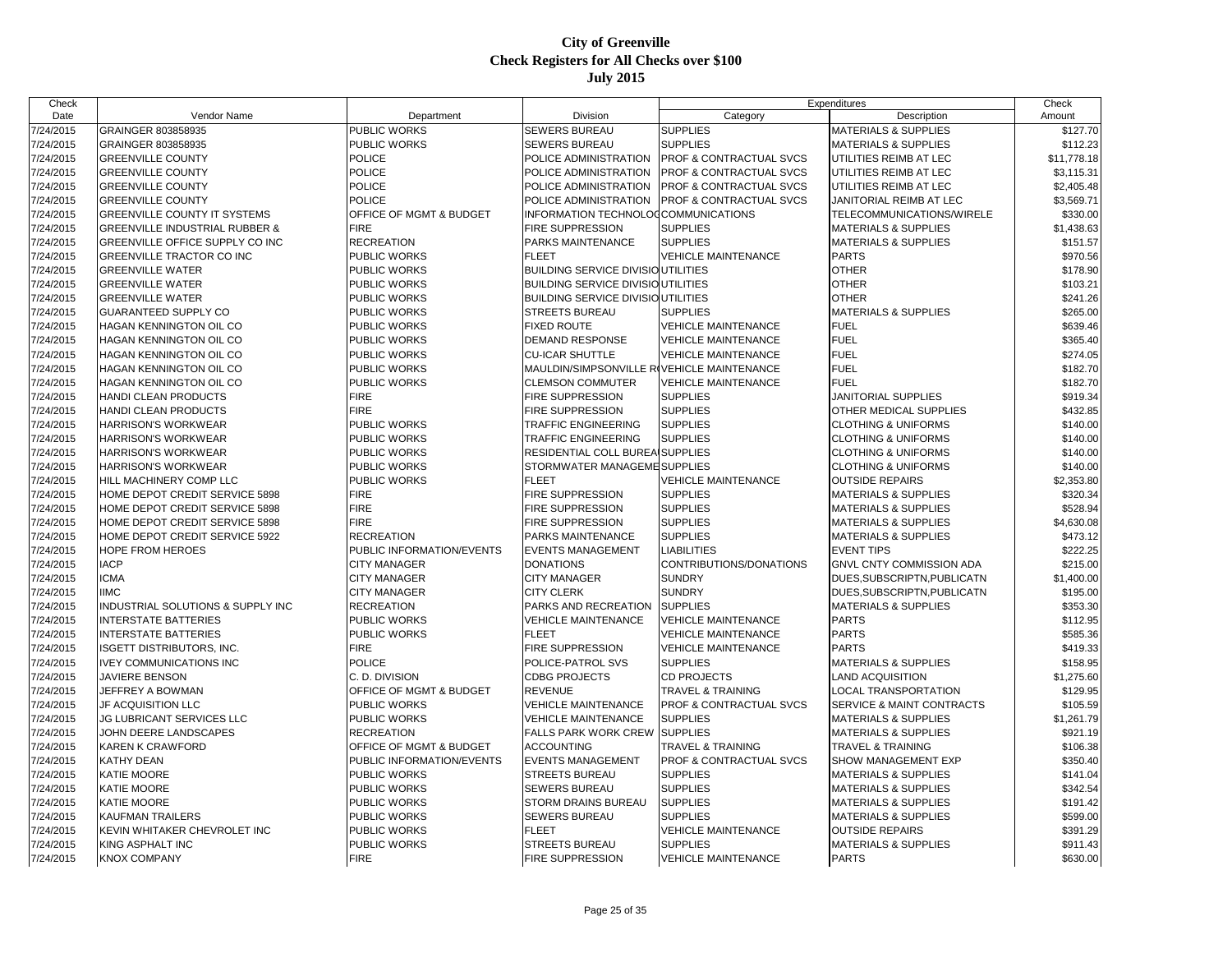| Check     |                                      |                           |                                          |                                              | Expenditures                                 | Check       |
|-----------|--------------------------------------|---------------------------|------------------------------------------|----------------------------------------------|----------------------------------------------|-------------|
| Date      | Vendor Name                          | Department                | Division                                 | Category                                     | Description                                  | Amount      |
| 7/24/2015 | ANDSCAPERS SUPPLY                    | <b>RECREATION</b>         | PARKS AND RECREATION                     | <b>SUPPLIES</b>                              | <b>MATERIALS &amp; SUPPLIES</b>              | \$174.19    |
| 7/24/2015 | LANDSCAPERS SUPPLY                   | <b>RECREATION</b>         | <b>FALLS PARK WORK CREW</b>              | <b>SUPPLIES</b>                              | <b>MATERIALS &amp; SUPPLIES</b>              | \$465.73    |
| 7/24/2015 | LATITUDE GEOGRAPHICS GROUP LTD       | OFFICE OF MGMT & BUDGET   |                                          | INFORMATION TECHNOLOGPROF & CONTRACTUAL SVCS | SERVICE & MAINT CONTRACTS                    | \$3,700.00  |
| 7/24/2015 | LOWES                                | <b>RECREATION</b>         | <b>COMMUNITY CENTERS</b>                 | <b>SUPPLIES</b>                              | <b>MATERIALS &amp; SUPPLIES</b>              | \$252.57    |
| 7/24/2015 | LOWES                                | <b>FIRE</b>               | FIRE SUPPRESSION                         | <b>SUPPLIES</b>                              | <b>MATERIALS &amp; SUPPLIES</b>              | \$191.31    |
| 7/24/2015 | <b>MAJOR BUSINESS MACHINES</b>       | OFFICE OF MGMT & BUDGET   | <b>REVENUE</b>                           | PROF & CONTRACTUAL SVCS                      | SERVICE & MAINT CONTRACTS                    | \$2,000.00  |
| 7/24/2015 | <b>MARKET LINK</b>                   | PUBLIC INFORMATION/EVENTS | <b>EVENTS MANAGEMENT</b>                 | <b>SUPPLIES</b>                              | <b>SALE GIFTS</b>                            | \$1,487.95  |
| 7/24/2015 | <b>MATT EFIRD</b>                    | OFFICE OF MGMT & BUDGET   | <b>ADMINISTRATION</b>                    | <b>TRAVEL &amp; TRAINING</b>                 | <b>TRAVEL &amp; TRAINING</b>                 | \$439.00    |
| 7/24/2015 | MCKINNEY DODGE CHRYSLER JEEP INC     | PUBLIC WORKS              | <b>FLEET</b>                             | <b>VEHICLE MAINTENANCE</b>                   | <b>OUTSIDE REPAIRS</b>                       | \$377.21    |
| 7/24/2015 | MCKINNEY LUMBER & HARDWARE LLC       | <b>RECREATION</b>         | PARKS MAINTENANCE                        | <b>SUPPLIES</b>                              | <b>MATERIALS &amp; SUPPLIES</b>              | \$157.03    |
| 7/24/2015 | MCKINNEY LUMBER & HARDWARE LLC       | <b>RECREATION</b>         | <b>FALLS PARK WORK CREW</b>              | <b>SUPPLIES</b>                              | <b>MATERIALS &amp; SUPPLIES</b>              | \$221.94    |
| 7/24/2015 | <b>MICHAEL HICKS</b>                 | PUBLIC INFORMATION/EVENTS | <b>EVENTS MANAGEMENT</b>                 | PROF & CONTRACTUAL SVCS                      | SHOW MANAGEMENT EXP                          | \$350.40    |
| 7/24/2015 | MICHAEL PANASKO                      | ECONOMIC DEVELOPMENT      | ECONOMIC DEVELOPMENT TRAVEL & TRAINING   |                                              | <b>TRAVEL &amp; TRAINING</b>                 | \$158.46    |
| 7/24/2015 | MICHAEL PANASKO                      | ECONOMIC DEVELOPMENT      | ECONOMIC DEVELOPMENT TRAVEL & TRAINING   |                                              | <b>TRAVEL &amp; TRAINING</b>                 | \$297.70    |
| 7/24/2015 | MICHAEL PANASKO                      | OFFICE OF MGMT & BUDGET   | <b>ACCOUNTING</b>                        | <b>PROF &amp; CONTRACTUAL SVCS</b>           | PROFESSIONAL SERVICES                        | \$276.56    |
| 7/24/2015 | MIKE'S BODY SHOP                     | <b>FIRE</b>               | FIRE SUPPRESSION                         | <b>VEHICLE MAINTENANCE</b>                   | <b>PARTS</b>                                 | \$375.00    |
| 7/24/2015 | <b>MINUTEMAN PRESS</b>               | OFFICE OF MGMT & BUDGET   | ADMINISTRATION                           | <b>PRINTING</b>                              | PRINTING & BINDING                           | \$396.44    |
| 7/24/2015 | MOTOROLA-PALMETTO 800                | PUBLIC WORKS              | <b>FIXED ROUTE</b>                       | <b>COMMUNICATIONS</b>                        | <b>OTHER</b>                                 | \$840.53    |
| 7/24/2015 | NAPA AUTO PARTS OF GREENVILLE        | PUBLIC WORKS              | <b>VEHICLE MAINTENANCE</b>               | <b>SUPPLIES</b>                              | <b>MATERIALS &amp; SUPPLIES</b>              | \$113.72    |
| 7/24/2015 | NAPA AUTO PARTS OF GREENVILLE        | PUBLIC WORKS              | <b>VEHICLE MAINTENANCE</b>               | <b>VEHICLE MAINTENANCE</b>                   | <b>PARTS</b>                                 | \$823.27    |
| 7/24/2015 | NAPA AUTO PARTS OF GREENVILLE        | <b>FIRE</b>               | FIRE SUPPRESSION                         | <b>VEHICLE MAINTENANCE</b>                   | <b>PARTS</b>                                 | \$150.50    |
| 7/24/2015 | NAPA AUTO PARTS OF GREENVILLE        | <b>FIRE</b>               | <b>FIRE SUPPRESSION</b>                  | <b>VEHICLE MAINTENANCE</b>                   | <b>PARTS</b>                                 | \$190.78    |
| 7/24/2015 | NAPA AUTO PARTS OF GREENVILLE        | <b>FIRE</b>               | <b>FIRE SUPPRESSION</b>                  | <b>VEHICLE MAINTENANCE</b>                   | <b>PARTS</b>                                 | \$560.92    |
| 7/24/2015 | NAPA AUTO PARTS OF GREENVILLE        | PUBLIC WORKS              | <b>FLEET</b>                             | <b>SUPPLIES</b>                              | <b>MATERIALS &amp; SUPPLIES</b>              | \$483.22    |
| 7/24/2015 | NAPA AUTO PARTS OF GREENVILLE        | PUBLIC WORKS              | <b>FLEET</b>                             | <b>VEHICLE MAINTENANCE</b>                   | <b>PARTS</b>                                 | \$109.50    |
| 7/24/2015 | NAPA AUTO PARTS OF GREENVILLE        | PUBLIC WORKS              | <b>FLEET</b>                             | <b>VEHICLE MAINTENANCE</b>                   | <b>PARTS</b>                                 | \$180.21    |
| 7/24/2015 | NAPA AUTO PARTS OF GREENVILLE        | PUBLIC WORKS              | <b>FLEET</b>                             | <b>VEHICLE MAINTENANCE</b>                   | <b>PARTS</b>                                 | \$450.35    |
| 7/24/2015 | NAPA AUTO PARTS OF GREENVILLE        | PUBLIC WORKS              | <b>FLEET</b>                             | <b>VEHICLE MAINTENANCE</b>                   | <b>PARTS</b>                                 | \$136.62    |
| 7/24/2015 | <b>NATION JOB INC</b>                | <b>HUMAN RESOURCES</b>    | HUMAN RESOURCES                          | <b>SUNDRY</b>                                | <b>RECRUITMENT ADS</b>                       | \$5,000.00  |
| 7/24/2015 | NEWCOMERS CLUB OF GREENVILLE         | PUBLIC INFORMATION/EVENTS | <b>EVENTS MANAGEMENT</b>                 | PROF & CONTRACTUAL SVCS                      | SHOW MANAGEMENT EXP                          | \$1,000.00  |
| 7/24/2015 | NORRIS SUPPLY CO                     | <b>PUBLIC WORKS</b>       | <b>TRAFFIC ENGINEERING</b>               | <b>SUPPLIES</b>                              | <b>CLOTHING &amp; UNIFORMS</b>               |             |
|           |                                      | PUBLIC WORKS              |                                          |                                              |                                              | \$128.05    |
| 7/24/2015 | NORRIS SUPPLY CO<br>NORRIS SUPPLY CO | <b>RECREATION</b>         | TRAFFIC ENGINEERING<br>PARKS MAINTENANCE | <b>SUPPLIES</b><br><b>SUPPLIES</b>           | M&S-SIGNS<br><b>MATERIALS &amp; SUPPLIES</b> | \$332.20    |
| 7/24/2015 |                                      |                           |                                          |                                              |                                              | \$273.48    |
| 7/24/2015 | NORRIS SUPPLY CO                     | <b>RECREATION</b>         | PARKS MAINTENANCE                        | <b>SUPPLIES</b>                              | <b>MATERIALS &amp; SUPPLIES</b>              | \$217.09    |
| 7/24/2015 | NORTHERN SAFETY CO INC               | <b>RECREATION</b>         | PARKS MAINTENANCE                        | <b>SUPPLIES</b>                              | <b>MATERIALS &amp; SUPPLIES</b>              | \$360.94    |
| 7/24/2015 | NORTHERN SAFETY CO INC               | <b>RECREATION</b>         | <b>BEAUTIFICATION BUREAU</b>             | <b>SUPPLIES</b>                              | <b>MATERIALS &amp; SUPPLIES</b>              | \$558.63    |
| 7/24/2015 | NORTHERN TOOL & EQUIPMENT            | <b>RECREATION</b>         | PARKS AND RECREATION                     | <b>SUPPLIES</b>                              | <b>MATERIALS &amp; SUPPLIES</b>              | \$203.47    |
| 7/24/2015 | O'REILLY AUTO PARTS                  | PUBLIC WORKS              | <b>FLEET</b>                             | <b>VEHICLE MAINTENANCE</b>                   | <b>PARTS</b>                                 | \$164.49    |
| 7/24/2015 | O'REILLY AUTO PARTS                  | PUBLIC WORKS              | <b>FLEET</b>                             | <b>VEHICLE MAINTENANCE</b>                   | <b>PARTS</b>                                 | \$144.15    |
| 7/24/2015 | O'REILLY AUTO PARTS                  | PUBLIC WORKS              | <b>FLEET</b>                             | <b>VEHICLE MAINTENANCE</b>                   | <b>PARTS</b>                                 | \$166.59    |
| 7/24/2015 | O'REILLY AUTO PARTS                  | PUBLIC WORKS              | <b>FLEET</b>                             | <b>VEHICLE MAINTENANCE</b>                   | <b>PARTS</b>                                 | \$159.00    |
| 7/24/2015 | O'REILLY AUTO PARTS                  | PUBLIC WORKS              | <b>FLEET</b>                             | <b>VEHICLE MAINTENANCE</b>                   | <b>PARTS</b>                                 | \$159.00    |
| 7/24/2015 | OFFICE DEPOT BSD                     | <b>POLICE</b>             | POLICE-PATROL SVS                        | <b>SUPPLIES</b>                              | <b>MATERIALS &amp; SUPPLIES</b>              | \$149.04    |
| 7/24/2015 | OLD MILL CAFE                        | PUBLIC INFORMATION/EVENTS | <b>EVENTS MANAGEMENT</b>                 | PROF & CONTRACTUAL SVCS                      | SHOW MANAGEMENT EXP                          | \$3,204.72  |
| 7/24/2015 | JOHNNY BARBER SCDC#227051            | <b>POLICE</b>             | <b>POLICE</b>                            | COURT LIAB-CLAIMS/JUDGMNT                    | LEC-CONFISCATED MONIES                       | \$714.00    |
| 7/24/2015 | OPTUMHEALTH FINANCIAL SVCS-PREMIUMS  | <b>HUMAN RESOURCES</b>    | <b>HEALTH CARE</b>                       | <b>HEALTH</b>                                | <b>HEALTH STOP LOSS</b>                      | \$58,708.06 |
| 7/24/2015 | PALMETTO PLAYSETS LLC                | <b>RECREATION</b>         | PARKS MAINTENANCE                        | <b>REPAIR &amp; MAINT SVCS</b>               | <b>REPAIRS &amp; MAINTENANCE</b>             | \$512.12    |
| 7/24/2015 | PIEDMONT ASSOCIATES CO LLC           | PUBLIC WORKS              | <b>FLEET</b>                             | <b>SUPPLIES</b>                              | <b>MATERIALS &amp; SUPPLIES</b>              | \$275.85    |
| 7/24/2015 | PIEDMONT ASSOCIATES CO LLC           | PUBLIC WORKS              | <b>FLEET</b>                             | <b>SUPPLIES</b>                              | <b>MATERIALS &amp; SUPPLIES</b>              | \$272.09    |
| 7/24/2015 | PIEDMONT ELECTRICAL DISTRIBUTORS     | PUBLIC WORKS              | <b>BUILDING SERVICE DIVISIO SUPPLIES</b> |                                              | <b>MATERIALS &amp; SUPPLIES</b>              | \$165.36    |
| 7/24/2015 | PIPELOGIX INC                        | PUBLIC WORKS              | <b>SEWERS BUREAU</b>                     | PROF & CONTRACTUAL SVCS                      | PROFESSIONAL SERVICES                        | \$2,970.00  |
| 7/24/2015 | POPPINGTON'S GOURMET POPCORN         | PUBLIC INFORMATION/EVENTS | <b>EVENTS MANAGEMENT</b>                 | PROF & CONTRACTUAL SVCS                      | SHOW MANAGEMENT EXP                          | \$1,138.32  |
| 7/24/2015 | PRO AUTO PARTS WAREHOUSE             | <b>PUBLIC WORKS</b>       | <b>FLEET</b>                             | <b>VEHICLE MAINTENANCE</b>                   | <b>PARTS</b>                                 | \$129.89    |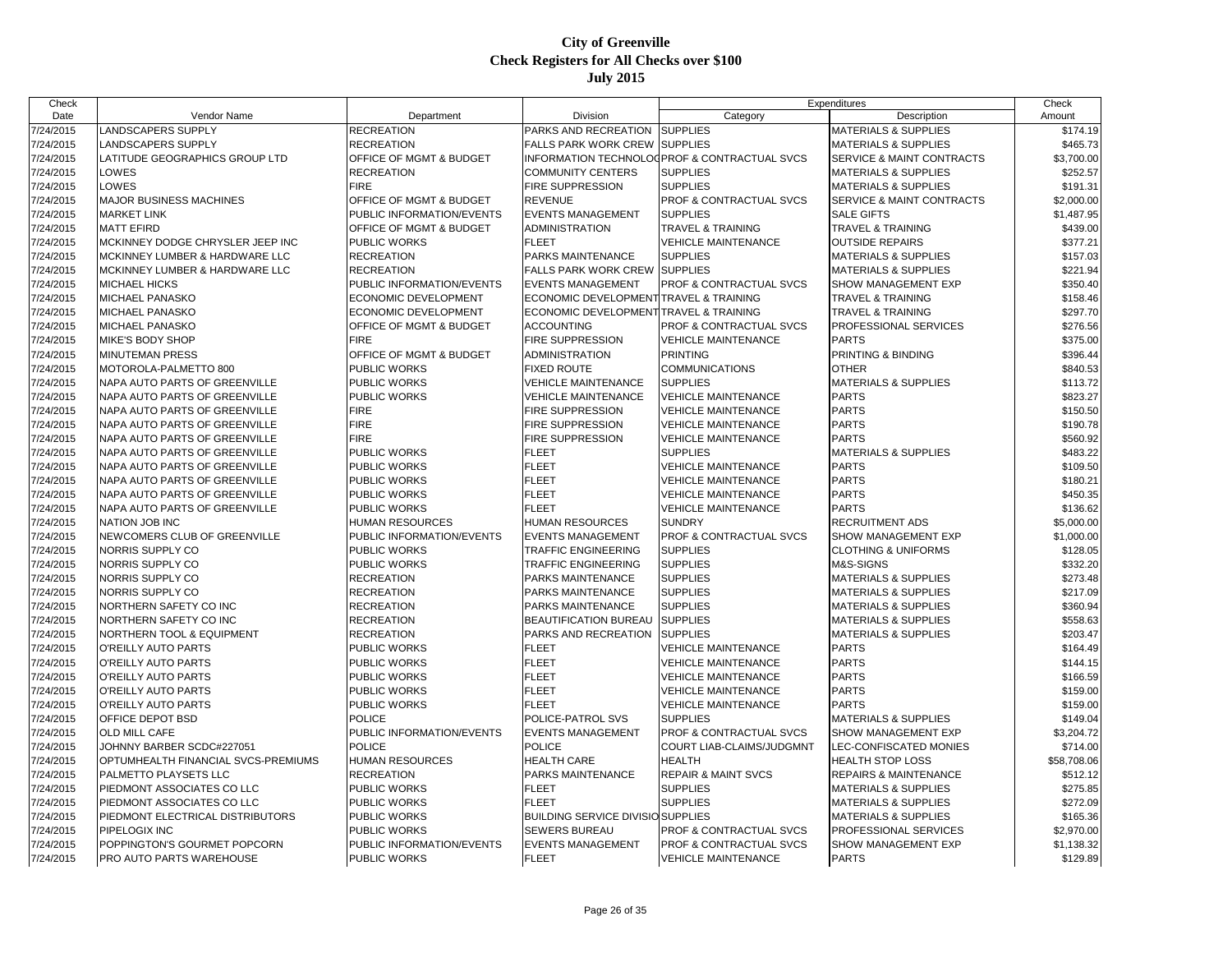| Check     |                                   |                           |                                          |                                               | Expenditures                         | Check       |
|-----------|-----------------------------------|---------------------------|------------------------------------------|-----------------------------------------------|--------------------------------------|-------------|
| Date      | Vendor Name                       | Department                | Division                                 | Category                                      | Description                          | Amount      |
| 7/24/2015 | PROMOTE YOUR BIZ                  | PUBLIC WORKS              | <b>DEMAND RESPONSE</b>                   | <b>SUPPLIES</b>                               | <b>CLOTHING &amp; UNIFORMS</b>       | \$775.28    |
| 7/24/2015 | PROMOTE YOUR BIZ                  | PUBLIC WORKS              | NON VEHICLE MAINTENAN(SUPPLIES           |                                               | <b>MATERIALS &amp; SUPPLIES</b>      | \$137.86    |
| 7/24/2015 | PROMOTE YOUR BIZ                  | <b>PUBLIC WORKS</b>       | <b>CU-ICAR SHUTTLE</b>                   | <b>SUPPLIES</b>                               | <b>CLOTHING &amp; UNIFORMS</b>       | \$229.80    |
| 7/24/2015 | PROMOTE YOUR BIZ                  | PUBLIC WORKS              | MAULDIN/SIMPSONVILLE RISUPPLIES          |                                               | <b>CLOTHING &amp; UNIFORMS</b>       | \$519.50    |
| 7/24/2015 | PROMOTE YOUR BIZ                  | PUBLIC WORKS              | <b>CLEMSON SHUTTLE</b>                   | <b>SUPPLIES</b>                               | <b>CLOTHING &amp; UNIFORMS</b>       | \$219.80    |
| 7/24/2015 | PROMOTE YOUR BIZ                  | PUBLIC WORKS              | <b>TROLLEY</b>                           | <b>SUPPLIES</b>                               | <b>CLOTHING &amp; UNIFORMS</b>       | \$225.78    |
| 7/24/2015 | PROMOTE YOUR BIZ                  | PUBLIC WORKS              | <b>CLEMSON COMMUTER</b>                  | <b>SUPPLIES</b>                               | <b>CLOTHING &amp; UNIFORMS</b>       | \$429.60    |
| 7/24/2015 | R J SHIRLEY INC                   | <b>RECREATION</b>         |                                          | TREE MAINTENANCE BURE PROF & CONTRACTUAL SVCS | PROFESSIONAL SERVICES                | \$1,310.73  |
| 7/24/2015 | RED WING SHOE STORE #874          | <b>FIRE</b>               | <b>FIRE SUPPRESSION</b>                  | <b>SUPPLIES</b>                               | <b>CLOTHING &amp; UNIFORMS</b>       | \$280.00    |
| 7/24/2015 | <b>REPUBLIC SERVICES</b>          | C. D. DIVISION            | <b>CDBG PROJECTS</b>                     | <b>CD PROJECTS</b>                            | PUBLIC INFORMATION                   | \$250.00    |
| 7/24/2015 | REVOLUTION DATA SYSTEMS, LLC      | OFFICE OF MGMT & BUDGET   |                                          | INFORMATION TECHNOLOGPROF & CONTRACTUAL SVCS  | <b>SERVICE &amp; MAINT CONTRACTS</b> | \$4,518.80  |
| 7/24/2015 | RILEY POPE & LANEY, LLC           | <b>CITY MANAGER</b>       | <b>CITY MANAGER</b>                      | <b>PROF &amp; CONTRACTUAL SVCS</b>            | PROFESSIONAL SERVICES                | \$3,000.00  |
| 7/24/2015 | ROBERT HALF TECHNOLOGY            | OFFICE OF MGMT & BUDGET   |                                          | INFORMATION TECHNOLOGPROF & CONTRACTUAL SVCS  | TEMP PERSONNEL SVCS                  | \$2,387.20  |
| 7/24/2015 | RONNIE'S TRIM SHOP                | <b>PUBLIC WORKS</b>       | <b>FLEET</b>                             | <b>VEHICLE MAINTENANCE</b>                    | <b>PARTS</b>                         | \$150.00    |
| 7/24/2015 | S C BAR CLE DIVISION              | <b>CITY ATTORNEY</b>      | <b>CITY ATTORNEY</b>                     | <b>TRAVEL &amp; TRAINING</b>                  | <b>TRAVEL &amp; TRAINING</b>         | \$325.00    |
| 7/24/2015 | S C DEPARTMENT OF CORRECTIONS     | <b>RECREATION</b>         | PARKS MAINTENANCE                        | <b>PROF &amp; CONTRACTUAL SVCS</b>            | TEMP PERSONNEL SVCS                  | \$2,470.00  |
| 7/24/2015 | <b>SAFE INDUSTRIES</b>            | <b>FIRE</b>               | FIRE SUPPRESSION                         | <b>SUPPLIES</b>                               | <b>MATERIALS &amp; SUPPLIES</b>      | \$371.00    |
| 7/24/2015 | <b>SAM'S CLUB</b>                 | <b>RECREATION</b>         | PUBLIC SERVICES                          | <b>SUPPLIES</b>                               | OTHER HOT DOG DAY                    | \$2,011.17  |
| 7/24/2015 | SC DEPT OF EMPLOYMENT & WORKFORCE | <b>HUMAN RESOURCES</b>    | <b>HUMAN RESOURCES</b>                   | <b>BENEFITS</b>                               | UNEMPLOYMENT COMPENSATION            | \$1,250.85  |
| 7/24/2015 | SITE DESIGN INC                   | C. D. DIVISION            | <b>CDBG PROJECTS</b>                     | <b>CD PROJECTS</b>                            | <b>LAND ACQUISITION</b>              | \$450.00    |
| 7/24/2015 | SITE DESIGN INC                   | C. D. DIVISION            | <b>CDBG PROJECTS</b>                     | <b>CD PROJECTS</b>                            | <b>LAND ACQUISITION</b>              | \$550.00    |
| 7/24/2015 | SMITH TURF & IRRIGATION CO.       | <b>PUBLIC WORKS</b>       | <b>FLEET</b>                             | <b>VEHICLE MAINTENANCE</b>                    | <b>PARTS</b>                         | \$136.66    |
| 7/24/2015 | SNIDER FLEET SOLUTIONS            | PUBLIC WORKS              | <b>FIXED ROUTE</b>                       | <b>VEHICLE MAINTENANCE</b>                    | <b>TIRES AND TUBES</b>               | \$461.13    |
| 7/24/2015 | SNIDER FLEET SOLUTIONS            | PUBLIC WORKS              | <b>FIXED ROUTE</b>                       | <b>VEHICLE MAINTENANCE</b>                    | <b>TIRES AND TUBES</b>               | \$563.20    |
| 7/24/2015 | SOUTHEASTERN PAPER GROUP          | <b>RECREATION</b>         | PARKS MAINTENANCE                        | <b>SUPPLIES</b>                               | <b>MATERIALS &amp; SUPPLIES</b>      | \$177.87    |
| 7/24/2015 | SOUTHEASTERN PAPER GROUP          | <b>RECREATION</b>         | <b>FALLS PARK WORK CREW</b>              | <b>SUPPLIES</b>                               | <b>JANITORIAL SUPPLIES</b>           | \$186.03    |
| 7/24/2015 | SOUTHEASTERN PAPER GROUP          | <b>PUBLIC WORKS</b>       | <b>BUILDING SERVICE DIVISIO SUPPLIES</b> |                                               | <b>JANITORIAL SUPPLIES</b>           | \$1,123.24  |
| 7/24/2015 | SQUIRE PATTON BOGGS LLP           | <b>CITY MANAGER</b>       | <b>CITY MANAGER</b>                      | <b>PROF &amp; CONTRACTUAL SVCS</b>            | PROFESSIONAL SERVICES                | \$5,000.00  |
| 7/24/2015 | <b>STICKY FINGERS</b>             | PUBLIC INFORMATION/EVENTS | <b>EVENTS MANAGEMENT</b>                 | <b>PROF &amp; CONTRACTUAL SVCS</b>            | SHOW MANAGEMENT EXP                  | \$2,511.36  |
| 7/24/2015 | TALENT MANAGEMENT SOLUTIONS       | PUBLIC INFORMATION/EVENTS | <b>EVENTS MANAGEMENT</b>                 | <b>PROF &amp; CONTRACTUAL SVCS</b>            | TEMP PERSONNEL SVCS                  | \$898.59    |
| 7/24/2015 | TALENT MANAGEMENT SOLUTIONS       | <b>PUBLIC WORKS</b>       | <b>VEHICLE MAINTENANCE</b>               | <b>PROF &amp; CONTRACTUAL SVCS</b>            | <b>TEMP PERSONNEL SVCS</b>           | \$2,858.61  |
| 7/24/2015 | TALENT MANAGEMENT SOLUTIONS       | PUBLIC WORKS              | <b>VEHICLE MAINTENANCE</b>               | PROF & CONTRACTUAL SVCS                       | TEMP PERSONNEL SVCS                  | \$714.67    |
| 7/24/2015 | TALENT MANAGEMENT SOLUTIONS       | <b>RECREATION</b>         | <b>COMMUNITY CENTERS</b>                 | <b>PROF &amp; CONTRACTUAL SVCS</b>            | TEMP PERSONNEL SVCS                  | \$644.70    |
| 7/24/2015 | TALENT MANAGEMENT SOLUTIONS       | <b>RECREATION</b>         | <b>ADMINISTRATION</b>                    | <b>PROF &amp; CONTRACTUAL SVCS</b>            | TEMP PERSONNEL SVCS                  | \$1,010.70  |
| 7/24/2015 | TALENT MANAGEMENT SOLUTIONS       | <b>RECREATION</b>         | PARKS MAINTENANCE                        | <b>PROF &amp; CONTRACTUAL SVCS</b>            | TEMP PERSONNEL SVCS                  | \$376.80    |
| 7/24/2015 | TALENT MANAGEMENT SOLUTIONS       | PUBLIC WORKS              | <b>ENGINEERING</b>                       | <b>PROF &amp; CONTRACTUAL SVCS</b>            | TEMP PERSONNEL SVCS                  | \$573.60    |
| 7/24/2015 | TALENT MANAGEMENT SOLUTIONS       | PUBLIC WORKS              | <b>MAINTENANCE</b>                       | <b>PROF &amp; CONTRACTUAL SVCS</b>            | TEMP PERSONNEL SVCS                  | \$543.68    |
| 7/24/2015 | TALENT MANAGEMENT SOLUTIONS       | <b>PUBLIC WORKS</b>       | <b>STREETS BUREAU</b>                    | <b>PROF &amp; CONTRACTUAL SVCS</b>            | TEMP PERSONNEL SVCS                  | \$1,220.08  |
| 7/24/2015 | TALENT MANAGEMENT SOLUTIONS       | PUBLIC WORKS              | RESIDENTIAL COLL BUREA                   | <b>IPROF &amp; CONTRACTUAL SVCS</b>           | TEMP PERSONNEL SVCS                  | \$10,081.84 |
| 7/24/2015 | TALENT MANAGEMENT SOLUTIONS       | <b>POLICE</b>             | POLICE-DISPATCH BUREA                    | <b>PROF &amp; CONTRACTUAL SVCS</b>            | TEMP PERSONNEL SVCS                  | \$634.32    |
| 7/24/2015 | TALENT MANAGEMENT SOLUTIONS       | PUBLIC WORKS              | <b>STORM DRAINS BUREAU</b>               | <b>PROF &amp; CONTRACTUAL SVCS</b>            | TEMP PERSONNEL SVCS                  | \$1,095.86  |
| 7/24/2015 | TALENT MANAGEMENT SOLUTIONS       | PUBLIC WORKS              | <b>FLEET</b>                             | <b>PROF &amp; CONTRACTUAL SVCS</b>            | TEMP PERSONNEL SVCS                  | \$598.73    |
| 7/24/2015 | TALENT MANAGEMENT SOLUTIONS       | <b>RECREATION</b>         | PUBLIC SERVICES                          | <b>PROF &amp; CONTRACTUAL SVCS</b>            | TEMP PERSONNEL SVCS                  | \$781.76    |
| 7/24/2015 | TD CARD SERVICES                  | <b>RECREATION</b>         | <b>COMMUNITY CENTERS</b>                 | <b>SUPPLIES</b>                               | <b>MATERIALS &amp; SUPPLIES</b>      | \$156.90    |
| 7/24/2015 | <b>TGA</b>                        | OFFICE OF MGMT & BUDGET   |                                          | INFORMATION TECHNOLOGPROF & CONTRACTUAL SVCS  | SERVICE & MAINT CONTRACTS            | \$992.16    |
| 7/24/2015 | THERMO KING OF GREENVILLE         | PUBLIC WORKS              | <b>VEHICLE MAINTENANCE</b>               | <b>VEHICLE MAINTENANCE</b>                    | <b>PARTS</b>                         | \$1,030.20  |
| 7/24/2015 | THOMAS SAND COMPANY INC           | <b>RECREATION</b>         | <b>PARKS MAINTENANCE</b>                 | <b>SUPPLIES</b>                               | <b>MATERIALS &amp; SUPPLIES</b>      | \$3,399.08  |
|           |                                   |                           |                                          | <b>SUPPLIES</b>                               |                                      |             |
| 7/24/2015 | THOMAS SAND COMPANY INC           | <b>RECREATION</b>         | PARKS MAINTENANCE                        |                                               | <b>MATERIALS &amp; SUPPLIES</b>      | \$712.96    |
| 7/24/2015 | <b>TIGER DIRECT CORPORATION</b>   | OFFICE OF MGMT & BUDGET   | INFORMATION TECHNOLOGSUPPLIES            |                                               | <b>MATERIALS &amp; SUPPLIES</b>      | \$187.38    |
| 7/24/2015 | TMS SOUTH INC                     | PUBLIC WORKS              | <b>BUILDING SERVICE DIVISIO SUPPLIES</b> |                                               | <b>MATERIALS &amp; SUPPLIES</b>      | \$230.02    |
| 7/24/2015 | <b>TOM KUHN</b><br><b>TPM</b>     | PUBLIC INFORMATION/EVENTS | <b>SPECIAL EVENTS</b>                    | <b>PROF &amp; CONTRACTUAL SVCS</b>            | PROFESSIONAL SERVICES                | \$400.00    |
| 7/24/2015 |                                   | OFFICE OF MGMT & BUDGET   | <b>REVENUE</b>                           | ACCOUNTS PAYABLE(MANUAL)                      | <b>STATE A TAX</b>                   | \$526.11    |
| 7/24/2015 | TRUCKPRO LLC                      | <b>PUBLIC WORKS</b>       | <b>VEHICLE MAINTENANCE</b>               | <b>VEHICLE MAINTENANCE</b>                    | <b>PARTS</b>                         | \$1,332.75  |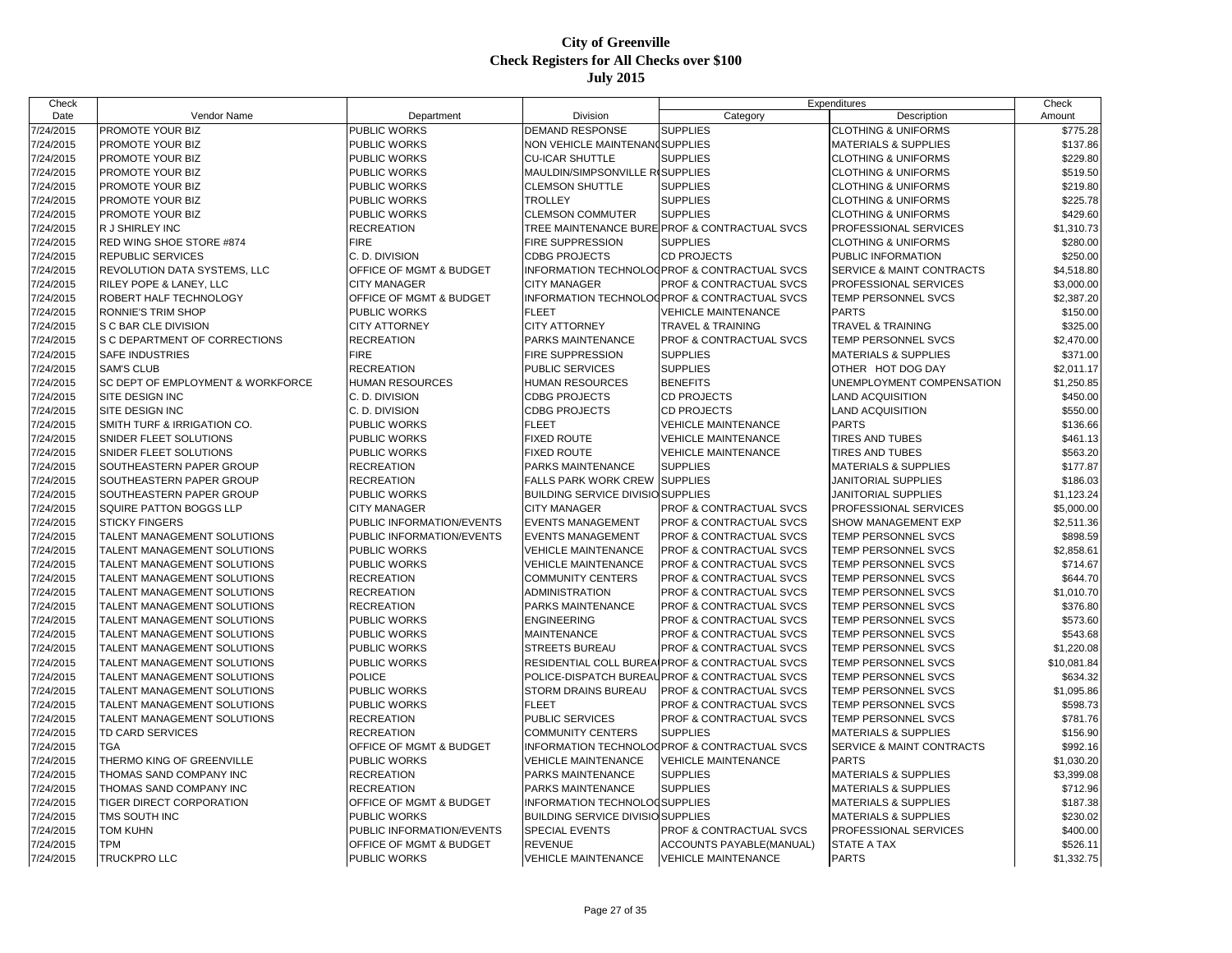| Check     |                                    |                           |                                         |                                               | Expenditures                    | Check       |
|-----------|------------------------------------|---------------------------|-----------------------------------------|-----------------------------------------------|---------------------------------|-------------|
| Date      | Vendor Name                        | Department                | Division                                | Category                                      | Description                     | Amount      |
| 7/24/2015 | <b>TRUCKPRO LLC</b>                | PUBLIC WORKS              | <b>VEHICLE MAINTENANCE</b>              | <b>VEHICLE MAINTENANCE</b>                    | <b>PARTS</b>                    | \$397.05    |
| 7/24/2015 | <b>TRUCKPRO LLC</b>                | <b>PUBLIC WORKS</b>       | <b>VEHICLE MAINTENANCE</b>              | <b>VEHICLE MAINTENANCE</b>                    | <b>PARTS</b>                    | \$125.16    |
| 7/24/2015 | <b>TRUCKPRO LLC</b>                | <b>PUBLIC WORKS</b>       | <b>VEHICLE MAINTENANCE</b>              | <b>VEHICLE MAINTENANCE</b>                    | <b>PARTS</b>                    | \$134.21    |
| 7/24/2015 | <b>TRUCKPRO LLC</b>                | PUBLIC WORKS              | <b>VEHICLE MAINTENANCE</b>              | <b>VEHICLE MAINTENANCE</b>                    | <b>PARTS</b>                    | \$151.20    |
| 7/24/2015 | <b>TRUCKPRO LLC</b>                | <b>FIRE</b>               | FIRE SUPPRESSION                        | <b>VEHICLE MAINTENANCE</b>                    | <b>PARTS</b>                    | \$132.83    |
| 7/24/2015 | TYCO INTEGRATED SECURITY LLC       | PUBLIC WORKS              |                                         | NON VEHICLE MAINTENAN(PROF & CONTRACTUAL SVCS | SERVICE & MAINT CONTRACTS       | \$167.46    |
| 7/24/2015 | TYCO INTEGRATED SECURITY LLC       | OFFICE OF MGMT & BUDGET   |                                         | INFORMATION TECHNOLOGPROF & CONTRACTUAL SVCS  | <b>EQUIPMENT RENTAL</b>         | \$127.72    |
| 7/24/2015 | TYCO INTEGRATED SECURITY LLC       | OFFICE OF MGMT & BUDGET   |                                         | INFORMATION TECHNOLOGPROF & CONTRACTUAL SVCS  | <b>EQUIPMENT RENTAL</b>         | \$434.94    |
| 7/24/2015 | TYCO INTEGRATED SECURITY LLC       | <b>POLICE</b>             | POLICE-PATROL SVS                       | <b>SUNDRY</b>                                 | <b>MISCELLANEOUS</b>            | \$564.38    |
| 7/24/2015 | TYCO INTEGRATED SECURITY LLC       | PUBLIC WORKS              | <b>STREETS BUREAU</b>                   | <b>PROF &amp; CONTRACTUAL SVCS</b>            | PROFESSIONAL SERVICES           | \$460.73    |
| 7/24/2015 | <b>UNIFIRST</b>                    | PUBLIC WORKS              | <b>VEHICLE MAINTENANCE</b>              | <b>SUPPLIES</b>                               | <b>CLOTHING &amp; UNIFORMS</b>  | \$162.60    |
| 7/24/2015 | UNITED CHEMICAL & SUPPLY CO INC    | <b>FIRE</b>               | FIRE SUPPRESSION                        | <b>SUPPLIES</b>                               | JANITORIAL SUPPLIES             | \$802.10    |
| 7/24/2015 | UNITED RENTALS (NORTH AMERICA) INC | PUBLIC WORKS              | <b>FLEET</b>                            | <b>VEHICLE MAINTENANCE</b>                    | <b>OUTSIDE REPAIRS</b>          | \$814.16    |
| 7/24/2015 | UPSTATE MATERIALS INC-NC           | NON DEPARTMENTAL          | <b>CAPITAL PROJECTS</b>                 | <b>CAPITAL PROJECTS</b>                       | <b>CONSTRUCTION</b>             | \$1,558.73  |
| 7/24/2015 | <b>USABLUEBOOK</b>                 | <b>PUBLIC WORKS</b>       | SEWERS BUREAU                           | <b>SUPPLIES</b>                               | <b>MATERIALS &amp; SUPPLIES</b> | \$344.58    |
| 7/24/2015 | <b>VERIZON WIRELESS</b>            | PUBLIC INFORMATION/EVENTS | SPECIAL EVENTS                          | <b>COMMUNICATIONS</b>                         | <b>OTHER</b>                    | \$104.30    |
| 7/24/2015 | <b>VERIZON WIRELESS</b>            | ECONOMIC DEVELOPMENT      | <b>BUILDING &amp; PROPERTY MA</b>       | <b>COMMUNICATIONS</b>                         | <b>OTHER</b>                    | \$322.41    |
| 7/24/2015 | <b>VERIZON WIRELESS</b>            | PUBLIC WORKS              | NON VEHICLE MAINTENAN0COMMUNICATIONS    |                                               | <b>OTHER</b>                    | \$611.39    |
| 7/24/2015 | <b>VERIZON WIRELESS</b>            | OFFICE OF MGMT & BUDGET   | <b>REVENUE</b>                          | COMMUNICATIONS                                | <b>OTHER</b>                    | \$114.03    |
| 7/24/2015 | <b>VERIZON WIRELESS</b>            | OFFICE OF MGMT & BUDGET   | INFORMATION TECHNOLOGCOMMUNICATIONS     |                                               | TELECOMMUNICATIONS/WIRELE       | \$408.92    |
| 7/24/2015 | <b>VERIZON WIRELESS</b>            | PUBLIC WORKS              | PUBLIC WORKS                            | <b>COMMUNICATIONS</b>                         | <b>OTHER</b>                    | \$228.33    |
| 7/24/2015 | <b>VERIZON WIRELESS</b>            | NON DEPARTMENTAL          | <b>CAPITAL PROJECTS</b>                 | <b>CAPITAL PROJECTS</b>                       | <b>EQUIPMENT</b>                | \$6,555.56  |
| 7/24/2015 | <b>VERIZON WIRELESS</b>            | PUBLIC WORKS              | PARKING ADMINISTRATION COMMUNICATIONS   |                                               | <b>OTHER</b>                    | \$667.97    |
| 7/24/2015 | <b>VERIZON WIRELESS</b>            | <b>RECREATION</b>         | <b>ADMINISTRATION</b>                   | <b>COMMUNICATIONS</b>                         | <b>OTHER</b>                    | \$104.30    |
| 7/24/2015 | <b>VERIZON WIRELESS</b>            | <b>RECREATION</b>         | PARKS MAINTENANCE                       | <b>COMMUNICATIONS</b>                         | <b>OTHER</b>                    | \$344.15    |
| 7/24/2015 | <b>VERIZON WIRELESS</b>            | PUBLIC WORKS              | <b>ENGINEERING</b>                      | <b>COMMUNICATIONS</b>                         | <b>OTHER</b>                    | \$379.38    |
| 7/24/2015 | <b>VERIZON WIRELESS</b>            | PUBLIC WORKS              | <b>STREETS BUREAU</b>                   | <b>COMMUNICATIONS</b>                         | <b>OTHER</b>                    | \$441.23    |
| 7/24/2015 | <b>VERIZON WIRELESS</b>            | PUBLIC WORKS              | <b>SEWERS BUREAU</b>                    | <b>COMMUNICATIONS</b>                         | <b>OTHER</b>                    | \$202.21    |
| 7/24/2015 | <b>VERIZON WIRELESS</b>            | PUBLIC WORKS              | RESIDENTIAL COLL BUREAICOMMUNICATIONS   |                                               | <b>OTHER</b>                    | \$311.45    |
| 7/24/2015 | <b>VERIZON WIRELESS</b>            | PUBLIC WORKS              | CONSTRUCTION & INSPECTCOMMUNICATIONS    |                                               | <b>OTHER</b>                    | \$443.33    |
| 7/24/2015 | <b>VERIZON WIRELESS</b>            | PUBLIC WORKS              | BUILDING SERVICE DIVISIO COMMUNICATIONS |                                               | <b>OTHER</b>                    | \$223.37    |
| 7/24/2015 | <b>VERIZON WIRELESS</b>            | PUBLIC WORKS              | STORM DRAINS BUREAU                     | <b>COMMUNICATIONS</b>                         | <b>OTHER</b>                    | \$212.47    |
| 7/24/2015 | <b>VERIZON WIRELESS</b>            | PUBLIC WORKS              | <b>FLEET</b>                            | COMMUNICATIONS                                | <b>OTHER</b>                    | \$326.63    |
| 7/24/2015 | <b>VICTORIA CERVANTEZ</b>          | <b>RECREATION</b>         | <b>ADMINISTRATION</b>                   | <b>RECREATION FEES</b>                        | <b>EBT TOKEN REIMBURSEMENT</b>  | \$137.50    |
| 7/24/2015 | <b>VICTORIA CERVANTEZ</b>          | <b>RECREATION</b>         | <b>ADMINISTRATION</b>                   | <b>RECREATION FEES</b>                        | <b>EBT TOKEN REIMBURSEMENT</b>  | \$184.50    |
| 7/24/2015 | <b>VIRGINIA STROUD</b>             | C. D. DIVISION            | <b>CDBG PROJECTS</b>                    | TRAVEL & TRAINING                             | TRAVEL & TRAINING               | \$1,338.11  |
| 7/24/2015 | <b>VONNIE HICKS</b>                | PUBLIC INFORMATION/EVENTS | <b>EVENTS MANAGEMENT</b>                | PROF & CONTRACTUAL SVCS                       | SHOW MANAGEMENT EXP             | \$350.40    |
| 7/24/2015 | W N WATSON-WEST TIRE & AUTOMOTIVE  | PUBLIC WORKS              | <b>FLEET</b>                            | <b>VEHICLE MAINTENANCE</b>                    | <b>OUTSIDE REPAIRS</b>          | \$109.99    |
| 7/24/2015 | W W WILLIAMS                       | PUBLIC WORKS              | <b>VEHICLE MAINTENANCE</b>              | <b>VEHICLE MAINTENANCE</b>                    | <b>PARTS</b>                    | \$1,495.00  |
| 7/24/2015 | <b>WASHBURN ENTERPRISES</b>        | <b>FIRE</b>               | FIRE SUPPRESSION                        | <b>SUPPLIES</b>                               | <b>CLOTHING &amp; UNIFORMS</b>  | \$1,415.10  |
| 7/24/2015 | <b>WASHBURN ENTERPRISES</b>        | <b>FIRE</b>               | FIRE SUPPRESSION                        | <b>SUPPLIES</b>                               | <b>CLOTHING &amp; UNIFORMS</b>  | \$1,179.25  |
| 7/24/2015 | <b>WASHBURN ENTERPRISES</b>        | <b>FIRE</b>               | FIRE SUPPRESSION                        | <b>SUPPLIES</b>                               | <b>CLOTHING &amp; UNIFORMS</b>  | \$943.40    |
| 7/24/2015 | <b>WILSON ENTERPRISES</b>          | PUBLIC INFORMATION/EVENTS | <b>SPECIAL EVENTS</b>                   | <b>PROF &amp; CONTRACTUAL SVCS</b>            | PROFESSIONAL SERVICES           | \$400.00    |
| 7/24/2015 | WORLDATWORK                        | HUMAN RESOURCES           | <b>HUMAN RESOURCES</b>                  | <b>TRAVEL &amp; TRAINING</b>                  | TRAVEL & TRAINING               | \$1,358.00  |
| 7/24/2015 | WRIGHT JOHNSTON UNIFORMS INC       | <b>FIRE</b>               | FIRE SUPPRESSION                        | <b>SUPPLIES</b>                               | <b>CLOTHING &amp; UNIFORMS</b>  | \$1,426.87  |
| 7/24/2015 | WRIGHT JOHNSTON UNIFORMS INC       | <b>FIRE</b>               | <b>FIRE SUPPRESSION</b>                 | <b>SUPPLIES</b>                               | <b>CLOTHING &amp; UNIFORMS</b>  | \$1,514.74  |
| 7/24/2015 | XEROX BUSINESS SERVICES LLC        | OFFICE OF MGMT & BUDGET   |                                         | INFORMATION TECHNOLOGPROF & CONTRACTUAL SVCS  | SERVICE & MAINT CONTRACTS       | \$11,060.00 |
| 7/24/2015 | <b>XEROX CORP</b>                  | OFFICE OF MGMT & BUDGET   |                                         | INFORMATION TECHNOLOGPROF & CONTRACTUAL SVCS  | <b>EQUIPMENT RENTAL</b>         | \$2,524.32  |
| 7/24/2015 | ZAXBY'S                            | PUBLIC INFORMATION/EVENTS | <b>EVENTS MANAGEMENT</b>                | <b>PROF &amp; CONTRACTUAL SVCS</b>            | <b>SHOW MANAGEMENT EXP</b>      | \$1,902.24  |
| 7/27/2015 | BARGE WAGGONER SUMNER & CANNON INC | NON DEPARTMENTAL          | <b>CAPITAL PROJECTS</b>                 | <b>CAPITAL PROJECTS</b>                       | PLANNING/DESIGN                 | \$290.00    |
| 7/27/2015 | C & J PORTABLE TOILETS             | PUBLIC INFORMATION/EVENTS | <b>EVENTS MANAGEMENT</b>                | <b>PROF &amp; CONTRACTUAL SVCS</b>            | SHOW MANAGEMENT EXP             | \$2,695.00  |
| 7/27/2015 | CAPITOL CONSTRUCTION OF THE        | NON DEPARTMENTAL          | <b>CAPITAL PROJECTS</b>                 | <b>CAPITAL PROJECTS</b>                       | <b>CONSTRUCTION</b>             | \$48,860.37 |
| 7/27/2015 | COMMUNITY ENHANCEMENT & ORGANIZING | OFFICE OF MGMT & BUDGET   | <b>ACCOUNTING</b>                       | PROF & CONTRACTUAL SVCS                       | PROFESSIONAL SERVICES           | \$2,172.80  |
|           |                                    |                           |                                         |                                               |                                 |             |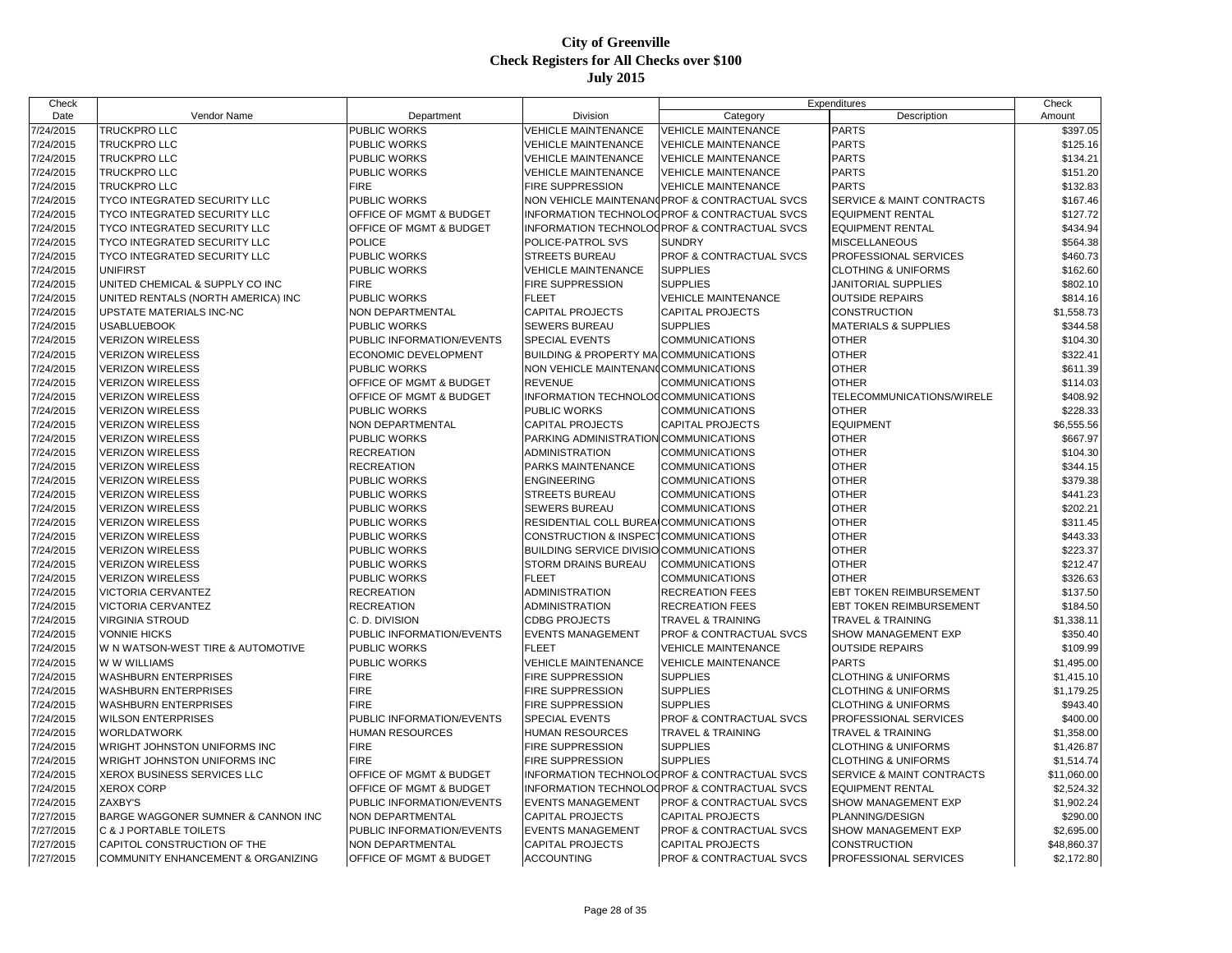| Check     |                                     |                           |                                          |                                                  | Expenditures                     | Check       |
|-----------|-------------------------------------|---------------------------|------------------------------------------|--------------------------------------------------|----------------------------------|-------------|
| Date      | Vendor Name                         | Department                | Division                                 | Category                                         | Description                      | Amount      |
| 7/27/2015 | <b>CONTINENTAL ENGINES</b>          | PUBLIC WORKS              |                                          | BUILDING SERVICE DIVISIO PROF & CONTRACTUAL SVCS | SERVICE & MAINT CONTRACTS        | \$491.55    |
| 7/27/2015 | <b>CONTINENTAL ENGINES</b>          | PUBLIC WORKS              |                                          | BUILDING SERVICE DIVISIO PROF & CONTRACTUAL SVCS | SERVICE & MAINT CONTRACTS        | \$1,146.95  |
| 7/27/2015 | JOHNSON CONTROLS INC                | <b>NON DEPARTMENTAL</b>   | <b>CAPITAL PROJECTS</b>                  | <b>CAPITAL PROJECTS</b>                          | <b>EQUIPMENT</b>                 | \$10,692.00 |
| 7/27/2015 | MCLEOD LANDSCAPE ARCHITECTS LLC     | NON DEPARTMENTAL          | <b>CAPITAL PROJECTS</b>                  | <b>CAPITAL PROJECTS</b>                          | PLANNING/DESIGN                  | \$6,000.00  |
| 7/27/2015 | TYCO INTEGRATED SECURITY LLC        | <b>POLICE</b>             | POLICE-PATROL SVS                        | <b>SUPPLIES</b>                                  | <b>MATERIALS &amp; SUPPLIES</b>  | \$2,593.41  |
| 7/27/2015 | WILL & KRIS AMUSEMENTS              | PUBLIC INFORMATION/EVENTS | <b>EVENTS MANAGEMENT</b>                 | <b>PROF &amp; CONTRACTUAL SVCS</b>               | SHOW MANAGEMENT EXP              | \$5,790.20  |
| 7/31/2015 | 84 LUMBER CO                        | <b>RECREATION</b>         | <b>COMMUNITY CENTERS</b>                 | <b>REPAIR &amp; MAINT SVCS</b>                   | REPAIRS & MAINTENANCE            | \$291.50    |
| 7/31/2015 | ADDISON SAFETY GROUP LLC            | <b>PUBLIC WORKS</b>       | POINSETT GARAGE                          | <b>REPAIR &amp; MAINT SVCS</b>                   | REPAIRS & MAINTENANCE            | \$238.50    |
| 7/31/2015 | ADDISON SAFETY GROUP LLC            | PUBLIC WORKS              | <b>RIVER STREET GARAGE</b>               | <b>REPAIR &amp; MAINT SVCS</b>                   | <b>REPAIRS &amp; MAINTENANCE</b> | \$238.50    |
| 7/31/2015 | ALBERT BEEDIE                       | PUBLIC WORKS              | <b>STREETS BUREAU</b>                    | <b>TRAVEL &amp; TRAINING</b>                     | <b>TRAVEL &amp; TRAINING</b>     | \$253.34    |
| 7/31/2015 | ALBERT BEEDIE                       | PUBLIC WORKS              | <b>SEWERS BUREAU</b>                     | <b>TRAVEL &amp; TRAINING</b>                     | <b>TRAVEL &amp; TRAINING</b>     | \$253.33    |
| 7/31/2015 | <b>ALBERT BEEDIE</b>                | PUBLIC WORKS              | STORM DRAINS BUREAU                      | <b>TRAVEL &amp; TRAINING</b>                     | TRAVEL & TRAINING                | \$253.33    |
| 7/31/2015 | ALDRIDGE PRODUCE COMPANY            | <b>RECREATION</b>         | <b>ADMINISTRATION</b>                    | <b>SUPPLIES</b>                                  | M&S-FOOD                         | \$295.75    |
| 7/31/2015 | ALDRIDGE PRODUCE COMPANY            | <b>RECREATION</b>         | <b>ADMINISTRATION</b>                    | <b>SUPPLIES</b>                                  | M&S-FOOD                         | \$418.83    |
| 7/31/2015 | AMERICAN CRIME PREVENTION INSTITUTE | <b>POLICE</b>             | POLICE-PATROL SVS                        | TRAVEL & TRAINING                                | TRAVEL & TRAINING                | \$650.00    |
| 7/31/2015 | AMICK EQUIPMENT COMPANY INC         | <b>PUBLIC WORKS</b>       | <b>FLEET</b>                             | <b>VEHICLE MAINTENANCE</b>                       | <b>PARTS</b>                     | \$285.71    |
| 7/31/2015 | ANTONIO BERTOLO'S PIZZA             | PUBLIC WORKS              | <b>ENGINEERING</b>                       | <b>TRAVEL &amp; TRAINING</b>                     | <b>TRAVEL &amp; TRAINING</b>     | \$107.04    |
| 7/31/2015 | <b>ARTGAME LIMITED</b>              | <b>RECREATION</b>         | <b>PUBLIC SERVICES</b>                   | <b>SUPPLIES</b>                                  | <b>SALE GIFTS</b>                | \$657.60    |
| 7/31/2015 | ASG LLC                             | <b>PUBLIC WORKS</b>       |                                          | PARKING ADMINISTRATION PROF & CONTRACTUAL SVCS   | SERVICE & MAINT CONTRACTS        | \$2,060.25  |
| 7/31/2015 | ASG LLC                             | <b>RECREATION</b>         | <b>ADMINISTRATION</b>                    | PROF & CONTRACTUAL SVCS                          | SERVICE & MAINT CONTRACTS        | \$1,312.50  |
| 7/31/2015 | ASG LLC                             | PUBLIC WORKS              |                                          | RICHARDSON STREET GAR PROF & CONTRACTUAL SVCS    | SERVICE & MAINT CONTRACTS        | \$385.25    |
| 7/31/2015 | ASG LLC                             | POLICE                    | POLICE-PATROL SVS                        | PROF & CONTRACTUAL SVCS                          | PROFESSIONAL SERVICES            | \$1,128.66  |
| 7/31/2015 | AT & T MOBILITY                     | PUBLIC WORKS              | <b>ENFORCEMENT</b>                       | <b>COMMUNICATIONS</b>                            | <b>OTHER</b>                     | \$311.92    |
| 7/31/2015 | BAGWELL FENCE COMPANY INC           | <b>PUBLIC WORKS</b>       | STORM DRAINS BUREAU                      | <b>REPAIR &amp; MAINT SVCS</b>                   | REPAIRS & MAINTENANCE            | \$4,300.00  |
| 7/31/2015 | <b>BENJAMIN SANDERS</b>             | <b>CITY MANAGER</b>       | <b>DONATIONS</b>                         | CONTRIBUTIONS/DONATIONS                          | GNVL CNTY COMMISSION ADA         | \$738.31    |
| 7/31/2015 | BITTERMAN FAMILY CONFECTIONS        | <b>RECREATION</b>         | <b>PUBLIC SERVICES</b>                   | <b>SUPPLIES</b>                                  | <b>SALE GIFTS</b>                | \$210.55    |
| 7/31/2015 | <b>BLANCHARD MACHINERY CO</b>       | <b>PUBLIC WORKS</b>       | <b>FLEET</b>                             | <b>VEHICLE MAINTENANCE</b>                       | <b>OUTSIDE REPAIRS</b>           | \$7,500.66  |
| 7/31/2015 | <b>BLANCHARD MACHINERY CO</b>       | PUBLIC WORKS              | <b>FLEET</b>                             | <b>VEHICLE MAINTENANCE</b>                       | <b>OUTSIDE REPAIRS</b>           | \$6,761.25  |
| 7/31/2015 | <b>BUDWEISER OF GREENVILLE</b>      | PUBLIC INFORMATION/EVENTS | <b>EVENTS MANAGEMENT</b>                 | <b>SUPPLIES</b>                                  | M&S-FOOD & BEVERAGE              | \$2,359.63  |
| 7/31/2015 | <b>C &amp; K SYSTEMS INC</b>        | <b>RECREATION</b>         | <b>PUBLIC SERVICES</b>                   | PROF & CONTRACTUAL SVCS                          | SERVICE & MAINT CONTRACTS        | \$150.00    |
| 7/31/2015 | C C DICKSON CO                      | PUBLIC WORKS              | <b>BUILDING SERVICE DIVISIO SUPPLIES</b> |                                                  | <b>MATERIALS &amp; SUPPLIES</b>  | \$122.62    |
| 7/31/2015 | <b>CAMERON CAMPBELL</b>             | <b>RECREATION</b>         | <b>COMMUNITY CENTERS</b>                 | REC CLASS INSTRUCTOR LIAB                        | <b>REFUND</b>                    | \$320.00    |
| 7/31/2015 | CDW/G                               | OFFICE OF MGMT & BUDGET   | INFORMATION TECHNOLOGSUPPLIES            |                                                  | <b>MATERIALS &amp; SUPPLIES</b>  | \$185.88    |
| 7/31/2015 | CDW/G                               | OFFICE OF MGMT & BUDGET   | INFORMATION TECHNOLOGSUPPLIES            |                                                  | <b>MATERIALS &amp; SUPPLIES</b>  | \$650.37    |
| 7/31/2015 | CENTERPLATE                         | <b>CITY MANAGER</b>       | <b>CITY MANAGER</b>                      | <b>SUNDRY</b>                                    | <b>MISCELLANEOUS</b>             | \$307.14    |
| 7/31/2015 | CHARTER COMMUNICATIONS              | PUBLIC WORKS              | PUBLIC WORKS                             | <b>COMMUNICATIONS</b>                            | CABLE TELEVISION/INTERNET        | \$132.78    |
| 7/31/2015 | CHARTER COMMUNICATIONS              | <b>RECREATION</b>         | <b>COMMUNITY CENTERS</b>                 | <b>COMMUNICATIONS</b>                            | CABLE TELEVISION/INTERNET        | \$354.39    |
| 7/31/2015 | <b>CHARTER COMMUNICATIONS</b>       | <b>POLICE</b>             | POLICE-PATROL SVS                        | <b>COMMUNICATIONS</b>                            | <b>OTHER</b>                     | \$157.67    |
| 7/31/2015 | CHICK-FIL-A                         | <b>CITY MANAGER</b>       | <b>DONATIONS</b>                         | CONTRIBUTIONS/DONATIONS                          | POLICE SAFE NEIGHBORHOODS        | \$291.60    |
| 7/31/2015 | CHRISTOPHER TRUCKS INC              | PUBLIC WORKS              | <b>FLEET</b>                             | <b>VEHICLE MAINTENANCE</b>                       | <b>PARTS</b>                     | \$205.66    |
| 7/31/2015 | CHRISTOPHER TRUCKS INC              | PUBLIC WORKS              | <b>FLEET</b>                             | <b>VEHICLE MAINTENANCE</b>                       | <b>PARTS</b>                     | \$1,083.63  |
| 7/31/2015 | CHRISTOPHER TRUCKS INC              | PUBLIC WORKS              | <b>FLEET</b>                             | <b>VEHICLE MAINTENANCE</b>                       | <b>PARTS</b>                     | \$115.23    |
| 7/31/2015 | <b>CINCINNATI SYSTEMS INC</b>       | PUBLIC WORKS              | <b>COMMONS GARAGE</b>                    | <b>PROF &amp; CONTRACTUAL SVCS</b>               | SERVICE & MAINT CONTRACTS        | \$175.42    |
| 7/31/2015 | <b>CINTAS</b>                       | <b>PUBLIC WORKS</b>       | <b>VEHICLE MAINTENANCE</b>               | <b>SUPPLIES</b>                                  | <b>CLOTHING &amp; UNIFORMS</b>   | \$108.49    |
| 7/31/2015 | <b>CINTAS</b>                       | PUBLIC WORKS              | <b>VEHICLE MAINTENANCE</b>               | <b>SUPPLIES</b>                                  | <b>CLOTHING &amp; UNIFORMS</b>   | \$108.49    |
| 7/31/2015 | <b>CINTAS</b>                       | PUBLIC WORKS              | <b>VEHICLE MAINTENANCE</b>               | <b>SUPPLIES</b>                                  | <b>CLOTHING &amp; UNIFORMS</b>   | \$132.08    |
| 7/31/2015 | <b>CINTAS</b>                       | PUBLIC WORKS              | <b>VEHICLE MAINTENANCE</b>               | <b>SUPPLIES</b>                                  | <b>CLOTHING &amp; UNIFORMS</b>   | \$108.49    |
| 7/31/2015 | <b>CINTAS</b>                       | PUBLIC WORKS              | <b>VEHICLE MAINTENANCE</b>               | <b>SUPPLIES</b>                                  | <b>CLOTHING &amp; UNIFORMS</b>   | \$108.49    |
| 7/31/2015 | <b>CINTAS</b>                       | <b>PUBLIC WORKS</b>       | <b>VEHICLE MAINTENANCE</b>               | <b>SUPPLIES</b>                                  | <b>CLOTHING &amp; UNIFORMS</b>   | \$108.49    |
| 7/31/2015 | <b>CINTAS</b>                       | <b>RECREATION</b>         | ADMINISTRATION                           | <b>SUPPLIES</b>                                  | <b>CLOTHING &amp; UNIFORMS</b>   | \$139.26    |
| 7/31/2015 | <b>CINTAS</b>                       | <b>RECREATION</b>         | <b>ADMINISTRATION</b>                    | <b>SUPPLIES</b>                                  | <b>CLOTHING &amp; UNIFORMS</b>   | \$115.28    |
| 7/31/2015 | <b>CINTAS</b>                       | <b>RECREATION</b>         | <b>ADMINISTRATION</b>                    | <b>SUPPLIES</b>                                  | <b>CLOTHING &amp; UNIFORMS</b>   | \$111.78    |
| 7/31/2015 | <b>CLEMSON UNIVERSITY</b>           | C. D. DIVISION            | <b>CDBG PROJECTS</b>                     | <b>PROF &amp; CONTRACTUAL SVCS</b>               | TEMP PERSONNEL SVCS              | \$1,481.00  |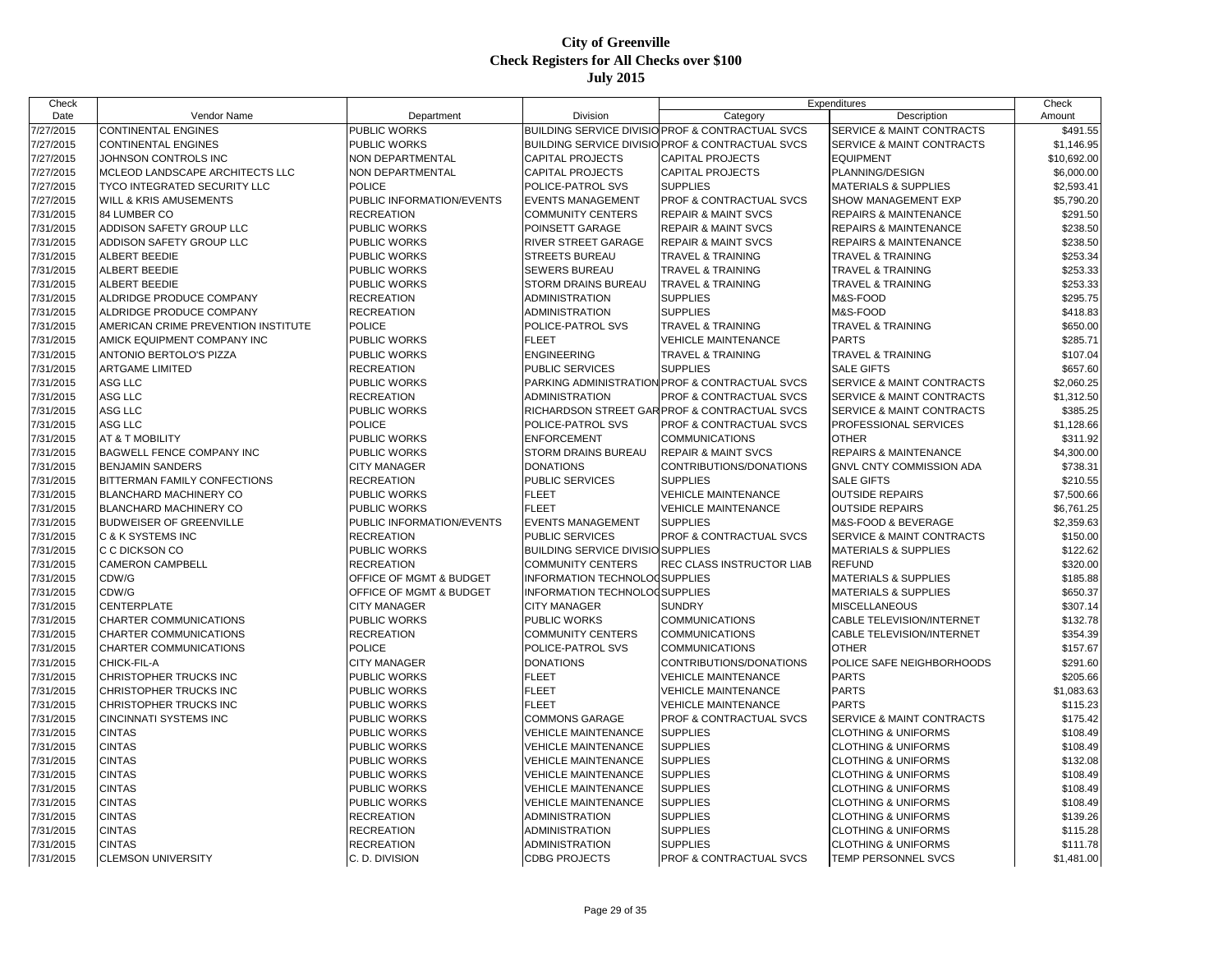| Check     |                                         |                                    |                                          |                                    | Expenditures                     | Check       |
|-----------|-----------------------------------------|------------------------------------|------------------------------------------|------------------------------------|----------------------------------|-------------|
| Date      | Vendor Name                             | Department                         | Division                                 | Category                           | Description                      | Amount      |
| 7/31/2015 | CLERK OF COURT                          | OFFICE OF MGMT & BUDGET            | NON-DEPARTMENTAL                         | PR-WH                              | <b>GARNISHMENTS</b>              | \$378.48    |
| 7/31/2015 | <b>CLERK OF COURT</b>                   | <b>OFFICE OF MGMT &amp; BUDGET</b> | NON-DEPARTMENTAL                         | PR-WH                              | <b>GARNISHMENTS</b>              | \$199.50    |
| 7/31/2015 | CLERK OF COURT -SPARTANBURG             | OFFICE OF MGMT & BUDGET            | NON-DEPARTMENTAL                         | PR-WH                              | <b>GARNISHMENTS</b>              | \$309.83    |
| 7/31/2015 | <b>CLERK OF COURT PICKENS COUNTY</b>    | <b>OFFICE OF MGMT &amp; BUDGET</b> | NON-DEPARTMENTAL                         | PR-WH                              | <b>GARNISHMENTS</b>              | \$304.34    |
| 7/31/2015 | CLINE HOSE & HYDRAULIC                  | <b>PUBLIC WORKS</b>                | <b>VEHICLE MAINTENANCE</b>               | <b>VEHICLE MAINTENANCE</b>         | <b>PARTS</b>                     | \$285.81    |
| 7/31/2015 | <b>CLINE HOSE &amp; HYDRAULIC</b>       | <b>PUBLIC WORKS</b>                | <b>VEHICLE MAINTENANCE</b>               | <b>VEHICLE MAINTENANCE</b>         | <b>PARTS</b>                     | \$160.96    |
| 7/31/2015 | COMMUNICATION SERVICE CENTER INC        | <b>PUBLIC WORKS</b>                | <b>VEHICLE MAINTENANCE</b>               | <b>VEHICLE MAINTENANCE</b>         | <b>OUTSIDE REPAIRS</b>           | \$750.00    |
| 7/31/2015 | <b>COMMUNICATION SERVICE CENTER INC</b> | <b>POLICE</b>                      | POLICE-PATROL SVS                        | <b>REPAIR &amp; MAINT SVCS</b>     | <b>REPAIRS &amp; MAINTENANCE</b> | \$243.66    |
| 7/31/2015 | COMMUNICATION SERVICE CENTER INC        | <b>FIRE</b>                        | <b>FIRE SERVICES</b>                     | <b>REPAIR &amp; MAINT SVCS</b>     | RADIO MAINTENANCE                | \$188.87    |
| 7/31/2015 | CONCRETE SUPPLY COMPANY LLC             | <b>PUBLIC WORKS</b>                | <b>SEWERS BUREAU</b>                     | <b>SUPPLIES</b>                    | <b>MATERIALS &amp; SUPPLIES</b>  | \$413.64    |
| 7/31/2015 | COWART AWARDS INC                       | <b>POLICE</b>                      | POLICE-PATROL SVS                        | <b>SUPPLIES</b>                    | <b>MATERIALS &amp; SUPPLIES</b>  | \$302.84    |
| 7/31/2015 | CRESCENT SUPPLY CO INC                  | PUBLIC WORKS                       | <b>MAINTENANCE</b>                       | <b>SUPPLIES</b>                    | <b>MATERIALS &amp; SUPPLIES</b>  | \$160.97    |
| 7/31/2015 | <b>CROMERS</b>                          | <b>RECREATION</b>                  | <b>PUBLIC SERVICES</b>                   | <b>SUPPLIES</b>                    | SALE CONCESSIONS                 | \$195.30    |
| 7/31/2015 | <b>CUMMINS ATLANTIC LLC</b>             | <b>PUBLIC WORKS</b>                | <b>VEHICLE MAINTENANCE</b>               | <b>VEHICLE MAINTENANCE</b>         | <b>PARTS</b>                     | \$344.91    |
| 7/31/2015 | <b>CUMMINS ATLANTIC LLC</b>             | <b>PUBLIC WORKS</b>                | <b>VEHICLE MAINTENANCE</b>               | <b>VEHICLE MAINTENANCE</b>         | <b>PARTS</b>                     | \$1,128.46  |
| 7/31/2015 | <b>CURVED GLASS DISTRIBUTORS</b>        | <b>PUBLIC WORKS</b>                | <b>VEHICLE MAINTENANCE</b>               | <b>VEHICLE MAINTENANCE</b>         | <b>PARTS</b>                     | \$520.00    |
| 7/31/2015 | <b>DELL MARKETING LP</b>                | OFFICE OF MGMT & BUDGET            | INFORMATION TECHNOLOOMIS PROJECTS        |                                    | PCS/UPGRADES                     | \$1,354.39  |
| 7/31/2015 | <b>DELL MARKETING LP</b>                | <b>OFFICE OF MGMT &amp; BUDGET</b> | <b>INFORMATION TECHNOLOGMIS PROJECTS</b> |                                    | PCS/UPGRADES                     | \$212.18    |
| 7/31/2015 | <b>DELL MARKETING LP</b>                | <b>OFFICE OF MGMT &amp; BUDGET</b> | <b>INFORMATION TECHNOLOGMIS PROJECTS</b> |                                    | <b>PCS/UPGRADES</b>              | \$1,096.25  |
| 7/31/2015 | <b>DELL MARKETING LP</b>                | <b>OFFICE OF MGMT &amp; BUDGET</b> | INFORMATION TECHNOLOGMIS PROJECTS        |                                    | <b>PCS/UPGRADES</b>              | \$1,421.08  |
| 7/31/2015 | <b>DELL MARKETING LP</b>                | <b>OFFICE OF MGMT &amp; BUDGET</b> | <b>INFORMATION TECHNOLOGMIS PROJECTS</b> |                                    | PCS/UPGRADES                     | \$111.29    |
| 7/31/2015 | DELL MARKETING LP                       | <b>POLICE</b>                      | POLICE-PATROL SVS                        | <b>SUNDRY</b>                      | <b>MISCELLANEOUS</b>             | \$1,044.58  |
| 7/31/2015 | <b>DELL MARKETING LP</b>                | <b>POLICE</b>                      | POLICE-PATROL SVS                        | <b>MIS PROJECTS</b>                | PCS/UPGRADES                     | \$4,751.02  |
| 7/31/2015 | <b>DESIGNLAB INC</b>                    | <b>POLICE</b>                      | POLICE-PATROL SVS                        | <b>SUPPLIES</b>                    | <b>CLOTHING &amp; UNIFORMS</b>   | \$212.00    |
|           |                                         | <b>POLICE</b>                      | POLICE-PATROL SVS                        | <b>SUPPLIES</b>                    |                                  |             |
| 7/31/2015 | <b>DESIGNLAB INC</b>                    | <b>POLICE</b>                      | POLICE-PATROL SVS                        | <b>SUPPLIES</b>                    | <b>CLOTHING &amp; UNIFORMS</b>   | \$111.30    |
| 7/31/2015 | <b>DESIGNLAB INC</b>                    | <b>POLICE</b>                      |                                          |                                    | <b>CLOTHING &amp; UNIFORMS</b>   | \$106.00    |
| 7/31/2015 | <b>DESIGNLAB INC</b>                    |                                    | POLICE-PATROL SVS                        | <b>SUPPLIES</b>                    | <b>CLOTHING &amp; UNIFORMS</b>   | \$152.89    |
| 7/31/2015 | <b>DESIGNLAB INC</b>                    | <b>POLICE</b>                      | POLICE-PATROL SVS                        | <b>SUPPLIES</b>                    | <b>CLOTHING &amp; UNIFORMS</b>   | \$159.85    |
| 7/31/2015 | <b>DESIGNLAB INC</b>                    | <b>POLICE</b>                      | POLICE-PATROL SVS                        | <b>SUPPLIES</b>                    | <b>CLOTHING &amp; UNIFORMS</b>   | \$106.00    |
| 7/31/2015 | DILLARD EXCAVATING CO INC               | <b>PUBLIC WORKS</b>                | <b>STORM DRAINS BUREAU</b>               | <b>PROF &amp; CONTRACTUAL SVCS</b> | PROFESSIONAL SERVICES            | \$38,500.20 |
| 7/31/2015 | <b>DUKE ENERGY</b>                      | C. D. DIVISION                     | <b>CDBG PROJECTS</b>                     | <b>CD PROJECTS</b>                 | PUBLIC SERVICES (GENERAL)        | \$336.72    |
| 7/31/2015 | <b>DUKE ENERGY</b>                      | PUBLIC WORKS                       | PUBLIC WORKS                             | <b>UTILITIES</b>                   | <b>ELECTRICITY</b>               | \$2,481.48  |
| 7/31/2015 | <b>DUKE ENERGY</b>                      | <b>PUBLIC WORKS</b>                | <b>TRAFFIC ENGINEERING</b>               | <b>UTILITIES</b>                   | <b>ELECTRICITY</b>               | \$831.62    |
| 7/31/2015 | <b>DUKE ENERGY</b>                      | <b>RECREATION</b>                  | PARKS MAINTENANCE                        | <b>UTILITIES</b>                   | <b>ELECTRICITY</b>               | \$196.04    |
| 7/31/2015 | <b>DUKE ENERGY</b>                      | <b>RECREATION</b>                  | PARKS MAINTENANCE                        | <b>UTILITIES</b>                   | <b>ELECTRICITY</b>               | \$202.49    |
| 7/31/2015 | <b>DUKE ENERGY</b>                      | <b>RECREATION</b>                  | PARKS MAINTENANCE                        | <b>UTILITIES</b>                   | <b>ELECTRICITY</b>               | \$696.64    |
| 7/31/2015 | <b>DUKE ENERGY</b>                      | <b>RECREATION</b>                  | PARKS MAINTENANCE                        | <b>UTILITIES</b>                   | <b>ELECTRICITY</b>               | \$369.68    |
| 7/31/2015 | <b>DUKE ENERGY</b>                      | <b>RECREATION</b>                  | PARKS MAINTENANCE                        | <b>UTILITIES</b>                   | <b>ELECTRICITY</b>               | \$196.32    |
| 7/31/2015 | <b>DUKE ENERGY</b>                      | <b>RECREATION</b>                  | PARKS MAINTENANCE                        | <b>UTILITIES</b>                   | <b>ELECTRICITY</b>               | \$451.22    |
| 7/31/2015 | <b>DUKE ENERGY</b>                      | <b>RECREATION</b>                  | PARKS MAINTENANCE                        | <b>UTILITIES</b>                   | <b>ELECTRICITY</b>               | \$775.80    |
| 7/31/2015 | <b>DUKE ENERGY</b>                      | <b>PUBLIC WORKS</b>                | <b>FLEET</b>                             | <b>UTILITIES</b>                   | <b>ELECTRICITY</b>               | \$344.39    |
| 7/31/2015 | <b>DUKE ENERGY</b>                      | <b>PUBLIC WORKS</b>                | <b>FLEET</b>                             | <b>UTILITIES</b>                   | <b>ELECTRICITY</b>               | \$1,325.63  |
| 7/31/2015 | DUKE SANDWICH CO.                       | <b>RECREATION</b>                  | PUBLIC SERVICES                          | <b>SUPPLIES</b>                    | SALE CONCESSIONS                 | \$325.08    |
| 7/31/2015 | ECHOLS OIL COMPANY INC                  | <b>PUBLIC WORKS</b>                | <b>FLEET</b>                             | <b>VEHICLE MAINTENANCE</b>         | <b>FUEL</b>                      | \$12,860.03 |
| 7/31/2015 | ECHOLS OIL COMPANY INC                  | PUBLIC WORKS                       | <b>FLEET</b>                             | VEHICLE MAINTENANCE                | <b>FUEL</b>                      | \$15,995.76 |
| 7/31/2015 | <b>FAIRWAY FORD INC</b>                 | <b>PUBLIC WORKS</b>                | <b>FLEET</b>                             | <b>VEHICLE MAINTENANCE</b>         | <b>PARTS</b>                     | \$136.18    |
| 7/31/2015 | <b>FAIRWAY FORD INC</b>                 | <b>PUBLIC WORKS</b>                | <b>FLEET</b>                             | <b>VEHICLE MAINTENANCE</b>         | <b>PARTS</b>                     | \$163.96    |
| 7/31/2015 | FAMILY CT OF THE 13TH CIRCUIT           | <b>OFFICE OF MGMT &amp; BUDGET</b> | NON-DEPARTMENTAL                         | PR-WH                              | <b>GARNISHMENTS</b>              | \$4,726.69  |
| 7/31/2015 | FEDERAL EXPRESS CORP                    | <b>RECREATION</b>                  | <b>ADMINISTRATION</b>                    | <b>COMMUNICATIONS</b>              | <b>POSTAGE</b>                   | \$613.81    |
| 7/31/2015 | <b>FGP INTERNATIONAL</b>                | <b>HUMAN RESOURCES</b>             | <b>HUMAN RESOURCES</b>                   | <b>PROF &amp; CONTRACTUAL SVCS</b> | TEMP PERSONNEL SVCS              | \$409.68    |
| 7/31/2015 | FGP INTERNATIONAL                       | OFFICE OF MGMT & BUDGET            | <b>ACCOUNTING</b>                        | PROF & CONTRACTUAL SVCS            | TEMP PERSONNEL SVCS              | \$1,037.40  |
| 7/31/2015 | FIRESTONE COMPLETE AUTO CARE            | PUBLIC WORKS                       | <b>FLEET</b>                             | <b>VEHICLE MAINTENANCE</b>         | <b>PARTS</b>                     | \$509.82    |
| 7/31/2015 | <b>FLEET PRIDE INC</b>                  | <b>PUBLIC WORKS</b>                | <b>FLEET</b>                             | <b>VEHICLE MAINTENANCE</b>         | <b>PARTS</b>                     | \$121.26    |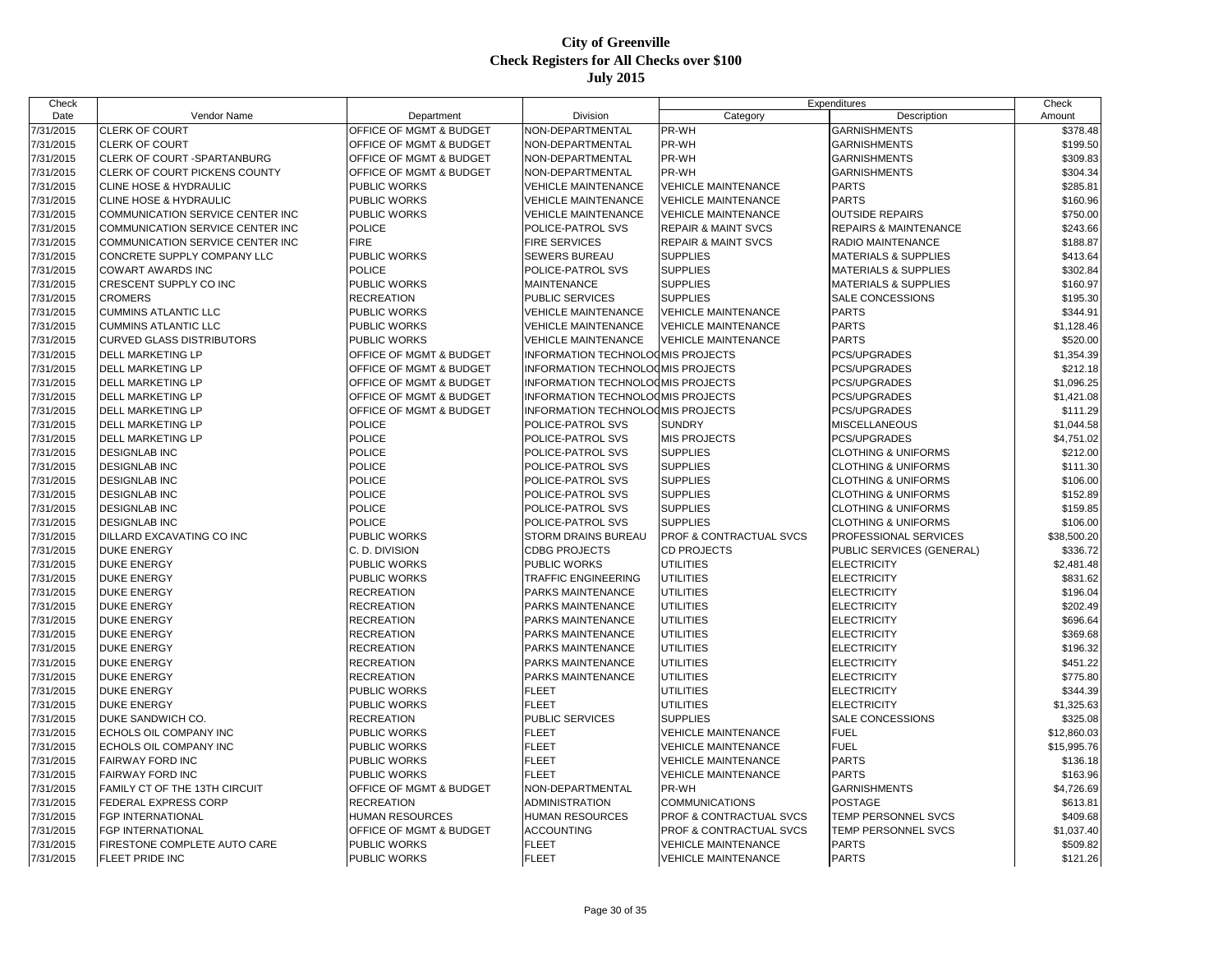| Check     |                                     |                             |                                          |                              | Expenditures                    | Check       |
|-----------|-------------------------------------|-----------------------------|------------------------------------------|------------------------------|---------------------------------|-------------|
| Date      | Vendor Name                         | Department                  | Division                                 | Category                     | Description                     | Amount      |
| 7/31/2015 | <b>FLSDU</b>                        | OFFICE OF MGMT & BUDGET     | NON-DEPARTMENTAL                         | PR-WH                        | <b>GARNISHMENTS</b>             | \$203.54    |
| 7/31/2015 | FORMS & SUPPLY INC                  | OFFICE OF MGMT & BUDGET     | <b>PURCHASING</b>                        | <b>SUPPLIES</b>              | OFFICE SUPPLIES&MATERIALS       | \$176.41    |
| 7/31/2015 | <b>FROG 911</b>                     | <b>FIRE</b>                 | <b>FIRE SUPPRESSION</b>                  | <b>VEHICLE MAINTENANCE</b>   | <b>PARTS</b>                    | \$111.30    |
| 7/31/2015 | <b>GILLIG LLC</b>                   | <b>PUBLIC WORKS</b>         | <b>VEHICLE MAINTENANCE</b>               | <b>VEHICLE MAINTENANCE</b>   | <b>PARTS</b>                    | \$515.30    |
| 7/31/2015 | <b>GILLIG LLC</b>                   | PUBLIC WORKS                | <b>VEHICLE MAINTENANCE</b>               | <b>VEHICLE MAINTENANCE</b>   | <b>PARTS</b>                    | \$970.23    |
| 7/31/2015 | <b>GILLIG LLC</b>                   | PUBLIC WORKS                | <b>VEHICLE MAINTENANCE</b>               | <b>VEHICLE MAINTENANCE</b>   | <b>PARTS</b>                    | \$1,480.13  |
| 7/31/2015 | <b>GILLIG LLC</b>                   | PUBLIC WORKS                | <b>VEHICLE MAINTENANCE</b>               | VEHICLE MAINTENANCE          | <b>PARTS</b>                    | \$304.30    |
| 7/31/2015 | <b>GILLIG LLC</b>                   | <b>PUBLIC WORKS</b>         | <b>VEHICLE MAINTENANCE</b>               | <b>VEHICLE MAINTENANCE</b>   | <b>PARTS</b>                    | \$607.14    |
| 7/31/2015 | GIMME-A-SIGN CO INC                 | <b>ECONOMIC DEVELOPMENT</b> | ECONOMIC DEVELOPMENT SUNDRY              |                              | <b>MISCELLANEOUS</b>            | \$169.83    |
| 7/31/2015 | <b>GMIS INTERNATIONAL</b>           | OFFICE OF MGMT & BUDGET     | INFORMATION TECHNOLOGSUNDRY              |                              | DUES, SUBSCRIPTN, PUBLICATN     | \$150.00    |
| 7/31/2015 | GOODYEAR COMMERCIAL TIRE            | <b>FIRE</b>                 | <b>FIRE SUPPRESSION</b>                  | <b>VEHICLE MAINTENANCE</b>   | <b>PARTS</b>                    | \$1,280.81  |
| 7/31/2015 | GOODYEAR COMMERCIAL TIRE            | <b>FIRE</b>                 | <b>FIRE SUPPRESSION</b>                  | <b>VEHICLE MAINTENANCE</b>   | <b>PARTS</b>                    | \$1,280.81  |
| 7/31/2015 | GOODYEAR COMMERCIAL TIRE            | <b>FIRE</b>                 | <b>FIRE SUPPRESSION</b>                  | <b>VEHICLE MAINTENANCE</b>   | <b>PARTS</b>                    | \$1,301.40  |
| 7/31/2015 | <b>GOODYEAR COMMERCIAL TIRE</b>     | <b>FIRE</b>                 | <b>FIRE SUPPRESSION</b>                  | <b>VEHICLE MAINTENANCE</b>   | <b>PARTS</b>                    | \$1,301.40  |
| 7/31/2015 | GRAINGER 803858620                  | <b>PUBLIC WORKS</b>         | <b>VEHICLE MAINTENANCE</b>               | <b>SUPPLIES</b>              | <b>MATERIALS &amp; SUPPLIES</b> | \$338.10    |
| 7/31/2015 | GRAINGER 803858620                  | PUBLIC WORKS                | <b>VEHICLE MAINTENANCE</b>               | <b>SUPPLIES</b>              | <b>MATERIALS &amp; SUPPLIES</b> | \$119.58    |
| 7/31/2015 | <b>GREENVILLE COUNTY</b>            | MUNICIPAL COURT             | MUNICIPAL COURT                          | ACCOUNTS PAYABLE(MANUAL)     | <b>INMATE HOUSING</b>           | \$21,619.24 |
| 7/31/2015 | <b>GREENVILLE COUNTY</b>            | <b>POLICE</b>               | <b>POLICE</b>                            | COURT LIAB-CLAIMS/JUDGMNT    | LEC-CONFISCATED MONIES          | \$380.16    |
| 7/31/2015 | <b>GREENVILLE COUNTY</b>            | <b>POLICE</b>               | <b>POLICE</b>                            | COURT LIAB-CLAIMS/JUDGMNT    | LEC-CONFISCATED MONIES          | \$241.11    |
| 7/31/2015 | GREENVILLE OFFICE SUPPLY CO INC     | C. D. DIVISION              | <b>CDBG PROJECTS</b>                     | <b>SUPPLIES</b>              | <b>MATERIALS &amp; SUPPLIES</b> | \$1,913.30  |
| 7/31/2015 | GREENVILLE OFFICE SUPPLY CO INC     | <b>CITY MANAGER</b>         | <b>CITY CLERK</b>                        | <b>SUPPLIES</b>              | OFFICE SUPPLIES&MATERIALS       | \$166.75    |
| 7/31/2015 | <b>HALES TOWING</b>                 | <b>FIRE</b>                 | <b>FIRE SERVICES</b>                     | <b>SUPPLIES</b>              | <b>MATERIALS &amp; SUPPLIES</b> | \$225.00    |
| 7/31/2015 | <b>HANDI CLEAN PRODUCTS</b>         | <b>FIRE</b>                 | <b>FIRE SUPPRESSION</b>                  | <b>SUPPLIES</b>              | JANITORIAL SUPPLIES             | \$1,286.10  |
| 7/31/2015 | HANDI CLEAN PRODUCTS                | <b>FIRE</b>                 | <b>FIRE SUPPRESSION</b>                  | <b>SUPPLIES</b>              | JANITORIAL SUPPLIES             | \$1,319.91  |
| 7/31/2015 | HANDI CLEAN PRODUCTS                | <b>FIRE</b>                 | <b>FIRE SUPPRESSION</b>                  | <b>SUPPLIES</b>              | OTHER MEDICAL SUPPLIES          | \$288.43    |
| 7/31/2015 | <b>HARRISON'S WORKWEAR</b>          | <b>RECREATION</b>           | <b>PARKS MAINTENANCE</b>                 | <b>SUPPLIES</b>              | <b>CLOTHING &amp; UNIFORMS</b>  | \$140.00    |
| 7/31/2015 | <b>HARRISON'S WORKWEAR</b>          | <b>RECREATION</b>           | <b>BEAUTIFICATION BUREAU</b>             | <b>SUPPLIES</b>              | <b>CLOTHING &amp; UNIFORMS</b>  | \$140.00    |
| 7/31/2015 | HARRISON'S WORKWEAR                 | <b>RECREATION</b>           | BEAUTIFICATION BUREAU                    | <b>SUPPLIES</b>              | <b>CLOTHING &amp; UNIFORMS</b>  | \$140.00    |
| 7/31/2015 | HARRISON'S WORKWEAR                 | <b>RECREATION</b>           | <b>BEAUTIFICATION BUREAU</b>             | <b>SUPPLIES</b>              | <b>CLOTHING &amp; UNIFORMS</b>  | \$127.19    |
| 7/31/2015 | <b>HARRISON'S WORKWEAR</b>          | <b>RECREATION</b>           | <b>BEAUTIFICATION BUREAU</b>             | <b>SUPPLIES</b>              | <b>CLOTHING &amp; UNIFORMS</b>  | \$140.00    |
| 7/31/2015 | HARRISON'S WORKWEAR                 | <b>RECREATION</b>           | <b>BEAUTIFICATION BUREAU</b>             | <b>SUPPLIES</b>              | <b>CLOTHING &amp; UNIFORMS</b>  | \$140.00    |
| 7/31/2015 | HARRISON'S WORKWEAR                 | <b>RECREATION</b>           | <b>FALLS PARK WORK CREW</b>              | <b>SUPPLIES</b>              | <b>CLOTHING &amp; UNIFORMS</b>  | \$105.99    |
| 7/31/2015 | HARRISON'S WORKWEAR                 | <b>RECREATION</b>           | <b>FALLS PARK WORK CREW</b>              | <b>SUPPLIES</b>              | <b>CLOTHING &amp; UNIFORMS</b>  | \$115.00    |
| 7/31/2015 | HARRISON'S WORKWEAR                 | <b>RECREATION</b>           | <b>FALLS PARK WORK CREW</b>              | <b>SUPPLIES</b>              | <b>CLOTHING &amp; UNIFORMS</b>  | \$127.19    |
| 7/31/2015 | <b>HARRISON'S WORKWEAR</b>          | <b>RECREATION</b>           | <b>FALLS PARK WORK CREW</b>              | <b>SUPPLIES</b>              | <b>CLOTHING &amp; UNIFORMS</b>  | \$105.99    |
| 7/31/2015 | <b>HARRISON'S WORKWEAR</b>          | <b>RECREATION</b>           | <b>FALLS PARK WORK CREW</b>              | <b>SUPPLIES</b>              | <b>CLOTHING &amp; UNIFORMS</b>  | \$140.00    |
| 7/31/2015 | <b>HARRISON'S WORKWEAR</b>          | <b>RECREATION</b>           | <b>FALLS PARK WORK CREW</b>              | <b>SUPPLIES</b>              | <b>CLOTHING &amp; UNIFORMS</b>  | \$140.00    |
| 7/31/2015 | HARRISON'S WORKWEAR                 | <b>RECREATION</b>           | <b>FALLS PARK WORK CREW</b>              | <b>SUPPLIES</b>              | <b>CLOTHING &amp; UNIFORMS</b>  | \$115.00    |
| 7/31/2015 | HARRISON'S WORKWEAR                 | <b>RECREATION</b>           | <b>FALLS PARK WORK CREW</b>              | <b>SUPPLIES</b>              | <b>CLOTHING &amp; UNIFORMS</b>  | \$140.00    |
| 7/31/2015 | HARRISON'S WORKWEAR                 | <b>RECREATION</b>           | <b>FALLS PARK WORK CREW</b>              | <b>SUPPLIES</b>              | <b>CLOTHING &amp; UNIFORMS</b>  | \$140.00    |
| 7/31/2015 | HARRISON'S WORKWEAR                 | <b>RECREATION</b>           | <b>FALLS PARK WORK CREW</b>              | <b>SUPPLIES</b>              | <b>CLOTHING &amp; UNIFORMS</b>  | \$140.00    |
| 7/31/2015 | HARRISON'S WORKWEAR                 | <b>RECREATION</b>           | <b>FALLS PARK WORK CREW</b>              | <b>SUPPLIES</b>              | <b>CLOTHING &amp; UNIFORMS</b>  | \$115.00    |
| 7/31/2015 | HARRISON'S WORKWEAR                 | <b>RECREATION</b>           | FALLS PARK WORK CREW                     | <b>SUPPLIES</b>              | <b>CLOTHING &amp; UNIFORMS</b>  | \$115.00    |
| 7/31/2015 | HERSHEY CREAMERY COMPANY            | <b>RECREATION</b>           | <b>PUBLIC SERVICES</b>                   | <b>SUPPLIES</b>              | SALE CONCESSIONS                | \$230.00    |
| 7/31/2015 | HESC                                | OFFICE OF MGMT & BUDGET     | NON-DEPARTMENTAL                         | PR-WH                        | <b>GARNISHMENTS</b>             | \$145.68    |
| 7/31/2015 | HOME DEPOT CREDIT SERVICE 5906      | PUBLIC WORKS                | <b>BUILDING SERVICE DIVISIO SUPPLIES</b> |                              | <b>MATERIALS &amp; SUPPLIES</b> | \$1,165.24  |
| 7/31/2015 | HOME DEPOT CREDIT SERVICE 5914      | <b>RECREATION</b>           | <b>ADMINISTRATION</b>                    | <b>SUPPLIES</b>              | <b>M&amp;S-MAINTENANCE</b>      | \$218.39    |
| 7/31/2015 | HOME DEPOT CREDIT SERVICE 5914      | <b>RECREATION</b>           | <b>ADMINISTRATION</b>                    | <b>SUPPLIES</b>              | M&S-MAINTENANCE                 | \$162.17    |
| 7/31/2015 | HOME DEPOT CREDIT SERVICE 5914      | <b>RECREATION</b>           | <b>ADMINISTRATION</b>                    | <b>SUPPLIES</b>              | M&S-EXHIBITS                    | \$233.39    |
| 7/31/2015 | HOME DEPOT CREDIT SERVICE 9599      | <b>POLICE</b>               | POLICE-PATROL SVS                        | <b>SUPPLIES</b>              | <b>MATERIALS &amp; SUPPLIES</b> | \$513.65    |
| 7/31/2015 | IMLA INTERNATIONAL MUNICIPAL LAWYER | <b>CITY ATTORNEY</b>        | <b>CITY ATTORNEY</b>                     | <b>TRAVEL &amp; TRAINING</b> | <b>TRAVEL &amp; TRAINING</b>    | \$450.00    |
| 7/31/2015 | INDUSTRIAL CLEANING EQUIPMENT       | PUBLIC WORKS                | <b>FLEET</b>                             | <b>SUPPLIES</b>              | <b>MATERIALS &amp; SUPPLIES</b> | \$521.04    |
| 7/31/2015 | INSTITUTE OF POLICE TECHNOLOGY      | <b>POLICE</b>               | POLICE-PATROL SVS                        | <b>TRAVEL &amp; TRAINING</b> | TRAVEL & TRAINING               | \$725.00    |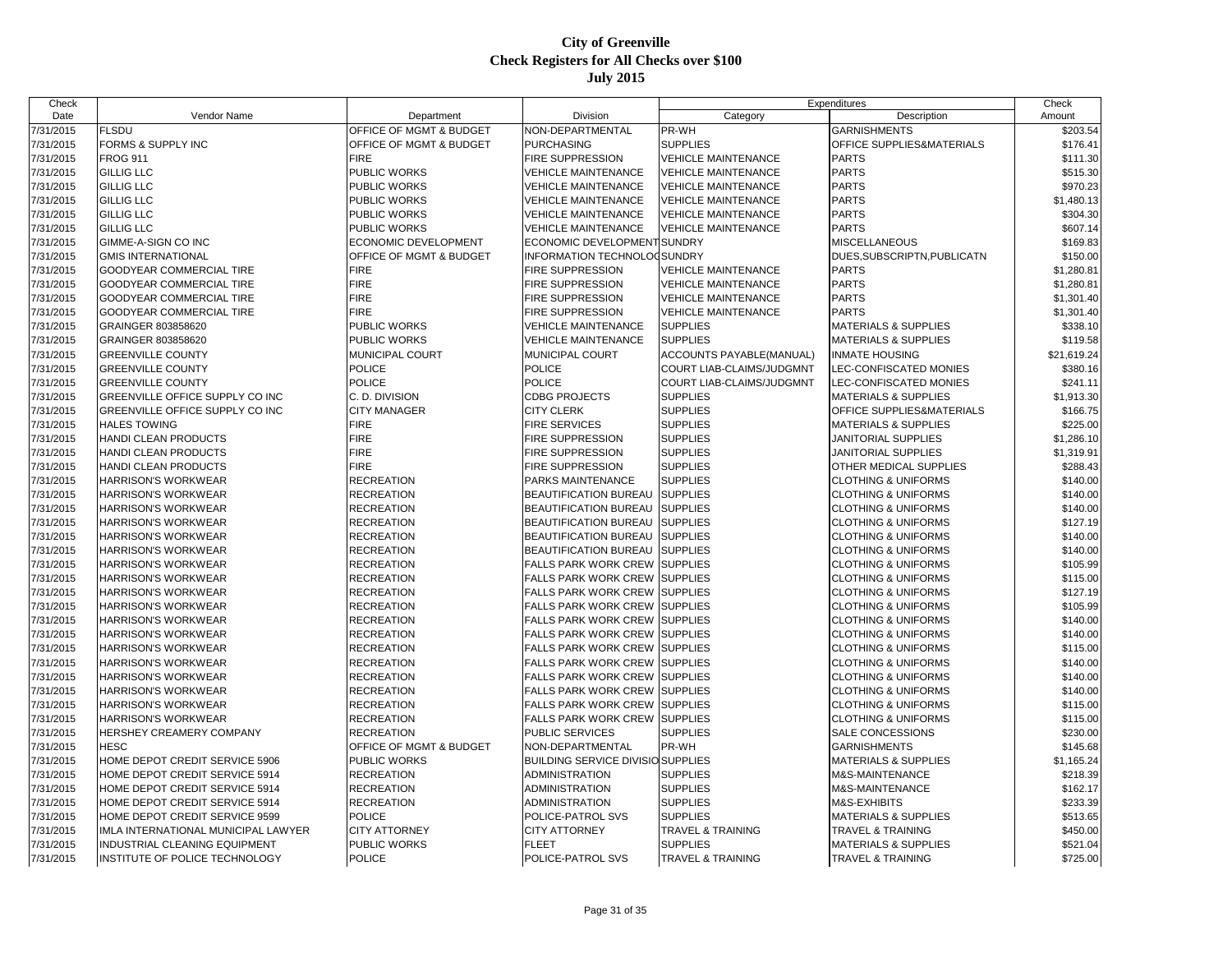| Check     |                                   |                                    |                                          |                                    | Expenditures                    | Check                  |
|-----------|-----------------------------------|------------------------------------|------------------------------------------|------------------------------------|---------------------------------|------------------------|
| Date      | Vendor Name                       | Department                         | Division                                 | Category                           | Description                     | Amount                 |
| 7/31/2015 | INSTITUTE OF POLICE TECHNOLOGY    | <b>POLICE</b>                      | POLICE-PATROL SVS                        | <b>TRAVEL &amp; TRAINING</b>       | <b>TRAVEL &amp; TRAINING</b>    | \$725.00               |
| 7/31/2015 | INTERNAL REVENUE SERVICE          | OFFICE OF MGMT & BUDGET            | NON-DEPARTMENTAL                         | PR-WH                              | <b>GARNISHMENTS</b>             | \$150.00               |
| 7/31/2015 | <b>IVEY COMMUNICATIONS INC</b>    | <b>PUBLIC WORKS</b>                | PARKING ADMINISTRATION SUPPLIES          |                                    | <b>MATERIALS &amp; SUPPLIES</b> | \$466.71               |
| 7/31/2015 | JANITORS WHOLESALE SUPPLY         | <b>PUBLIC WORKS</b>                | <b>BUILDING SERVICE DIVISIO SUPPLIES</b> |                                    | <b>MATERIALS &amp; SUPPLIES</b> | \$111.43               |
| 7/31/2015 | JET-VAC SEWER EQUIPMENT CO        | <b>PUBLIC WORKS</b>                | <b>SEWERS BUREAU</b>                     | <b>VEHICLE MAINTENANCE</b>         | <b>PARTS</b>                    | \$1,097.76             |
| 7/31/2015 | JG LUBRICANT SERVICES LLC         | PUBLIC WORKS                       | <b>VEHICLE MAINTENANCE</b>               | <b>SUPPLIES</b>                    | <b>MATERIALS &amp; SUPPLIES</b> | \$165.36               |
| 7/31/2015 | <b>JOE BARKER</b>                 | <b>POLICE</b>                      | POLICE-PATROL SVS                        | <b>TRAVEL &amp; TRAINING</b>       | <b>TRAVEL &amp; TRAINING</b>    | \$306.00               |
| 7/31/2015 | JOHN H THOMPSON                   | <b>POLICE</b>                      | POLICE-PATROL SVS                        | <b>TRAVEL &amp; TRAINING</b>       | <b>TRAVEL &amp; TRAINING</b>    | \$270.70               |
| 7/31/2015 | JOHN H THOMPSON                   | <b>POLICE</b>                      | POLICE-PATROL SVS                        | <b>TRAVEL &amp; TRAINING</b>       | <b>TRAVEL &amp; TRAINING</b>    | \$150.00               |
| 7/31/2015 | JOHN H THOMPSON                   | <b>POLICE</b>                      | POLICE-PATROL SVS                        | <b>TRAVEL &amp; TRAINING</b>       | <b>TRAVEL &amp; TRAINING</b>    | \$350.00               |
| 7/31/2015 | JOSEPHINE CURETON TRUST           | <b>PUBLIC WORKS</b>                | PARKING LOTS                             | <b>PROF &amp; CONTRACTUAL SVCS</b> | PARKING-LEASES                  | \$912.53               |
| 7/31/2015 | <b>KERRY FENNELL</b>              | <b>ECONOMIC DEVELOPMENT</b>        | <b>BUILDING &amp; PROPERTY MA</b>        | TRAVEL & TRAINING                  | LOCAL TRANSPORTATION            | \$361.10               |
| 7/31/2015 | KEVIN WHITAKER CHEVROLET INC      | <b>PUBLIC WORKS</b>                | <b>FLEET</b>                             | <b>VEHICLE MAINTENANCE</b>         | <b>PARTS</b>                    | \$104.63               |
| 7/31/2015 | <b>KEYPER SYSTEMS</b>             | <b>POLICE</b>                      | POLICE-PATROL SVS                        | MACHINERY AND EQUIPMENT            | MACHINERY AND EQUIPMENT         | \$13,732.04            |
| 7/31/2015 | L & B LANDSCAPING SERVICE, INC    | C. D. DIVISION                     | <b>CDBG PROJECTS</b>                     | <b>CD PROJECTS</b>                 | <b>LAND ACQUISITION</b>         | \$1,355.00             |
| 7/31/2015 | <b>LAWMEN'S SAFETY SUPPLY</b>     | <b>POLICE</b>                      | POLICE-PATROL SVS                        | <b>SUPPLIES</b>                    | <b>CLOTHING &amp; UNIFORMS</b>  | \$1,160.98             |
| 7/31/2015 | <b>LAWMEN'S SAFETY SUPPLY</b>     | <b>POLICE</b>                      | POLICE-PATROL SVS                        | <b>SUPPLIES</b>                    | <b>CLOTHING &amp; UNIFORMS</b>  | \$1,156.53             |
| 7/31/2015 | LIGHT-N-UP                        | PUBLIC WORKS                       | <b>FLEET</b>                             | <b>VEHICLE MAINTENANCE</b>         | <b>OUTSIDE REPAIRS</b>          | \$477.00               |
| 7/31/2015 | LOVE CHEVROLET                    | <b>FIRE</b>                        | <b>FIRE SUPPRESSION</b>                  | <b>VEHICLES</b>                    | <b>VEHICLE</b>                  | \$25,931.00            |
| 7/31/2015 | <b>LYDIA THOMAS</b>               | <b>RECREATION</b>                  | PUBLIC SERVICES                          | PROF & CONTRACTUAL SVCS            | PROFESSIONAL SERVICES           | \$495.00               |
| 7/31/2015 | <b>MARION ZOOLOGICAL</b>          | <b>RECREATION</b>                  | <b>ADMINISTRATION</b>                    | <b>SUPPLIES</b>                    | M&S-FOOD                        | \$1,013.81             |
| 7/31/2015 | MARTY WILKES OR TIMOTHY CONROY    | <b>POLICE</b>                      | POLICE-PATROL SVS                        | <b>SUNDRY</b>                      | <b>MISCELLANEOUS</b>            | \$2,180.00             |
| 7/31/2015 | MARYLAND CHILD SUPPORT ACCOUNT    | OFFICE OF MGMT & BUDGET            | NON-DEPARTMENTAL                         | PR-WH                              | <b>GARNISHMENTS</b>             | \$129.40               |
| 7/31/2015 | <b>MATTHEW MAXEY</b>              | PUBLIC WORKS                       | <b>SEWERS BUREAU</b>                     | <b>TRAVEL &amp; TRAINING</b>       | <b>TRAVEL &amp; TRAINING</b>    | \$785.00               |
| 7/31/2015 | MCKINNEY DODGE CHRYSLER JEEP INC  | <b>PUBLIC WORKS</b>                | <b>FLEET</b>                             | <b>VEHICLE MAINTENANCE</b>         | <b>PARTS</b>                    |                        |
| 7/31/2015 | <b>MICHAEL DAVIS</b>              | <b>OFFICE OF MGMT &amp; BUDGET</b> | <b>GIS</b>                               | <b>TRAVEL &amp; TRAINING</b>       | <b>TRAVEL &amp; TRAINING</b>    | \$110.42<br>\$1,408.54 |
|           |                                   | <b>POLICE</b>                      |                                          |                                    |                                 | \$1,077.00             |
| 7/31/2015 | <b>MICHAEL TIERNEY</b>            |                                    | POLICE-PATROL SVS                        | <b>TRAVEL &amp; TRAINING</b>       | <b>TRAVEL &amp; TRAINING</b>    |                        |
| 7/31/2015 | <b>MICHAEL TIERNEY</b>            | <b>POLICE</b>                      | POLICE-PATROL SVS                        | <b>TRAVEL &amp; TRAINING</b>       | <b>TRAVEL &amp; TRAINING</b>    | \$194.48               |
| 7/31/2015 | MID-ATLANTIC ASSOCIATES INC       | <b>NON DEPARTMENTAL</b>            | <b>MISC GRANTS</b>                       | <b>CAPITAL PROJECTS</b>            | PROJECT EXPENSE                 | \$752.50               |
| 7/31/2015 | MID-ATLANTIC ASSOCIATES INC       | <b>NON DEPARTMENTAL</b>            | <b>MISC GRANTS</b>                       | <b>CAPITAL PROJECTS</b>            | PROJECT EXPENSE                 | \$752.50               |
| 7/31/2015 | MID-ATLANTIC ASSOCIATES INC       | <b>NON DEPARTMENTAL</b>            | <b>MISC GRANTS</b>                       | <b>CAPITAL PROJECTS</b>            | PROJECT EXPENSE                 | \$1,275.00             |
| 7/31/2015 | MID-ATLANTIC ASSOCIATES INC       | NON DEPARTMENTAL                   | <b>MISC GRANTS</b>                       | <b>CAPITAL PROJECTS</b>            | PROJECT EXPENSE                 | \$1,595.00             |
| 7/31/2015 | <b>MIKE'S BODY SHOP</b>           | <b>PUBLIC WORKS</b>                | <b>VEHICLE MAINTENANCE</b>               | <b>VEHICLE MAINTENANCE</b>         | <b>OUTSIDE REPAIRS</b>          | \$450.00               |
| 7/31/2015 | MIKE'S BODY SHOP                  | <b>PUBLIC WORKS</b>                | <b>VEHICLE MAINTENANCE</b>               | VEHICLE MAINTENANCE                | <b>OUTSIDE REPAIRS</b>          | \$225.00               |
| 7/31/2015 | <b>MIKE'S BODY SHOP</b>           | <b>PUBLIC WORKS</b>                | <b>VEHICLE MAINTENANCE</b>               | <b>VEHICLE MAINTENANCE</b>         | <b>OUTSIDE REPAIRS</b>          | \$225.00               |
| 7/31/2015 | PHIL MOREE ELECTRICAL SERVICES    | ECONOMIC DEVELOPMENT               | <b>BUILDING PERMITS</b>                  | <b>PERMITS</b>                     | <b>ELECTRICAL PERMITS</b>       | \$103.40               |
| 7/31/2015 | <b>MPS</b>                        | <b>RECREATION</b>                  | PUBLIC SERVICES                          | <b>SUPPLIES</b>                    | <b>SALE GIFTS</b>               | \$1,271.59             |
| 7/31/2015 | MST CONCRETE PRODUCTS             | <b>PUBLIC WORKS</b>                | <b>SEWERS BUREAU</b>                     | <b>SUPPLIES</b>                    | <b>MATERIALS &amp; SUPPLIES</b> | \$646.60               |
| 7/31/2015 | <b>NABI PARTS LLC</b>             | <b>PUBLIC WORKS</b>                | <b>VEHICLE MAINTENANCE</b>               | <b>VEHICLE MAINTENANCE</b>         | <b>PARTS</b>                    | \$1,385.28             |
| 7/31/2015 | NAPA AUTO PARTS OF GREENVILLE     | <b>PUBLIC WORKS</b>                | <b>VEHICLE MAINTENANCE</b>               | <b>SUPPLIES</b>                    | <b>MATERIALS &amp; SUPPLIES</b> | \$1,112.55             |
| 7/31/2015 | NAPA AUTO PARTS OF GREENVILLE     | <b>PUBLIC WORKS</b>                | <b>VEHICLE MAINTENANCE</b>               | <b>SUPPLIES</b>                    | <b>MATERIALS &amp; SUPPLIES</b> | \$119.98               |
| 7/31/2015 | NAPA AUTO PARTS OF GREENVILLE     | PUBLIC WORKS                       | <b>VEHICLE MAINTENANCE</b>               | <b>VEHICLE MAINTENANCE</b>         | <b>PARTS</b>                    | \$137.13               |
| 7/31/2015 | NAPA AUTO PARTS OF GREENVILLE     | <b>FIRE</b>                        | FIRE SUPPRESSION                         | <b>VEHICLE MAINTENANCE</b>         | <b>PARTS</b>                    | \$120.68               |
| 7/31/2015 | NAPA AUTO PARTS OF GREENVILLE     | <b>FIRE</b>                        | <b>FIRE SUPPRESSION</b>                  | <b>VEHICLE MAINTENANCE</b>         | <b>PARTS</b>                    | \$191.88               |
| 7/31/2015 | NAPA AUTO PARTS OF GREENVILLE     | PUBLIC WORKS                       | <b>FLEET</b>                             | <b>VEHICLE MAINTENANCE</b>         | <b>PARTS</b>                    | \$300.38               |
| 7/31/2015 | NAPA AUTO PARTS OF GREENVILLE     | <b>PUBLIC WORKS</b>                | <b>FLEET</b>                             | <b>VEHICLE MAINTENANCE</b>         | <b>PARTS</b>                    | \$273.83               |
| 7/31/2015 | NAPA AUTO PARTS OF GREENVILLE     | <b>PUBLIC WORKS</b>                | <b>FLEET</b>                             | <b>VEHICLE MAINTENANCE</b>         | <b>PARTS</b>                    | \$246.07               |
| 7/31/2015 | NAPA AUTO PARTS OF GREENVILLE     | <b>PUBLIC WORKS</b>                | <b>FLEET</b>                             | <b>VEHICLE MAINTENANCE</b>         | <b>PARTS</b>                    | \$136.15               |
| 7/31/2015 | NC CHILD SUPPORT CTRL COLLECTIONS | <b>OFFICE OF MGMT &amp; BUDGET</b> | NON-DEPARTMENTAL                         | PR-WH                              | <b>GARNISHMENTS</b>             | \$233.53               |
| 7/31/2015 | NEIGHBORHOOD NETWORKS PUBLISHING  | <b>RECREATION</b>                  | PUBLIC SERVICES                          | <b>SUPPLIES</b>                    | SUPPLIES PROMOTIONS             | \$1,290.00             |
| 7/31/2015 | O'REILLY AUTO PARTS               | <b>PUBLIC WORKS</b>                | <b>FLEET</b>                             | <b>VEHICLE MAINTENANCE</b>         | <b>PARTS</b>                    | \$125.07               |
| 7/31/2015 | OFFICE DEPOT BSD                  | <b>PUBLIC WORKS</b>                | PARKING ADMINISTRATION SUPPLIES          |                                    | OFFICE SUPPLIES&MATERIALS       | \$149.21               |
| 7/31/2015 | OFFICE DEPOT BSD                  | PUBLIC WORKS                       | PARKING ADMINISTRATION SUPPLIES          |                                    | OFFICE SUPPLIES&MATERIALS       | \$165.72               |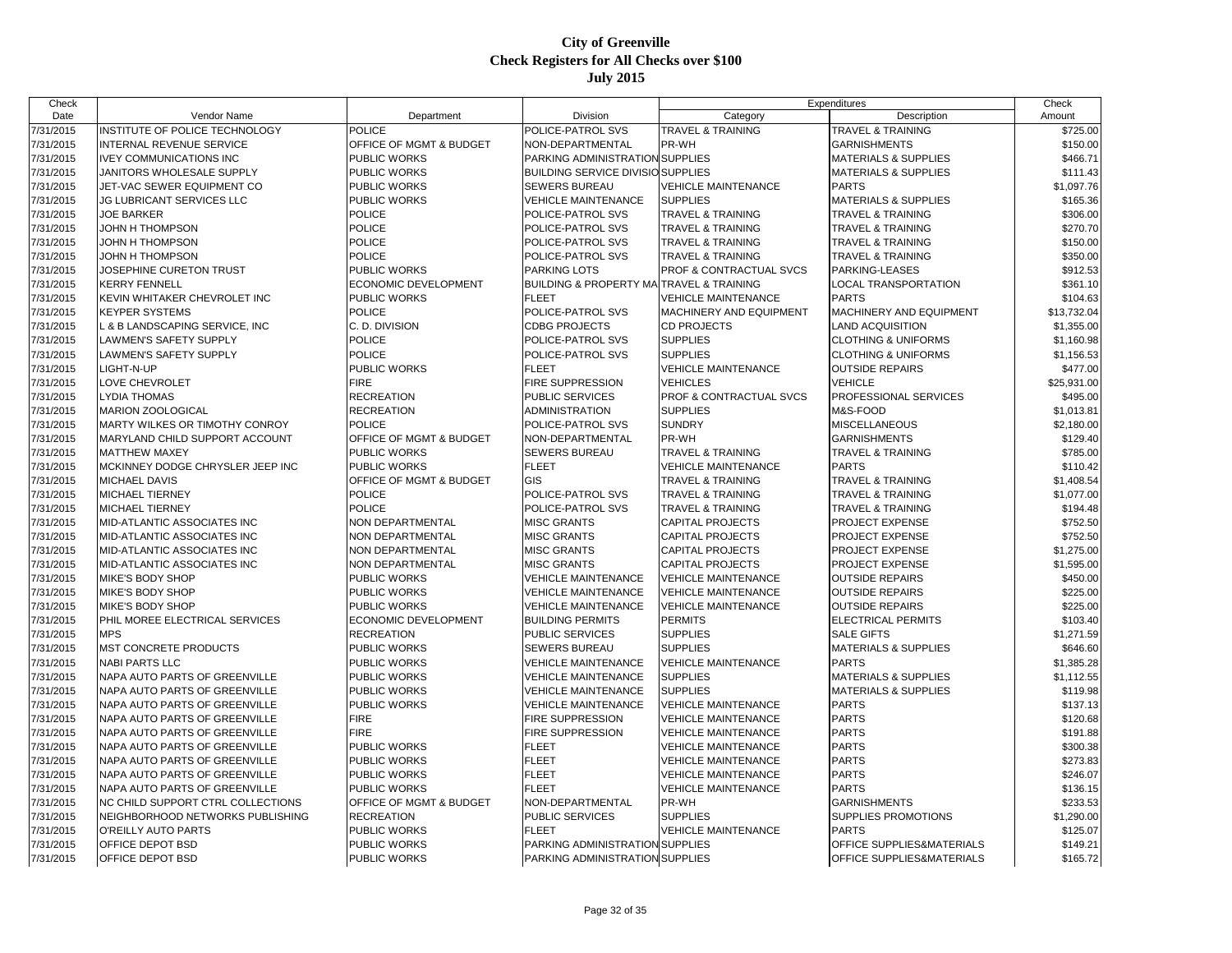| Date<br>Vendor Name<br>Department<br>Division<br>Category<br>Description<br>Amount<br>PUBLIC WORKS<br>7/31/2015<br>OFFICE DEPOT BSD<br>PARKING ADMINISTRATION SUPPLIES<br>OFFICE SUPPLIES&MATERIALS<br>\$145.89<br><b>FIRE</b><br>FIRE SUPPRESSION<br>OFFICE DEPOT BSD<br><b>SUPPLIES</b><br>OFFICE SUPPLIES&MATERIALS<br>\$174.01<br>7/31/2015<br>\$144.39<br>7/31/2015<br><b>OFFICE MAX</b><br>PUBLIC WORKS<br><b>FIXED ROUTE</b><br><b>SUPPLIES</b><br><b>MATERIALS &amp; SUPPLIES</b><br><b>MYOUG HUI PRIES</b><br><b>POLICE</b><br>POLICE<br>\$4,303.00<br>7/31/2015<br>COURT LIAB-CLAIMS/JUDGMNT<br>LEC-CONFISCATED MONIES<br><b>POLICE</b><br><b>POLICE</b><br>7/31/2015<br>CHRISTOPHER T POSEY<br><b>COURT LIAB-CLAIMS/JUDGMNT</b><br>LEC-CONFISCATED MONIES<br>\$3,228.50<br>PUBLIC WORKS<br>PARKING ADMINISTRATION PARKING COUPONS<br>\$101.00<br><b>BANK OF AMERICA</b><br><b>VALIDATION TICKETS</b><br>KEITH RENO<br>PUBLIC WORKS<br>UTILITY UNDERGROUNDIN(SUNDRY<br>\$300.00<br>METER BOX CONVERSIONS<br>7/31/2015<br>AT&T<br>PUBLIC WORKS<br>UTILITY UNDERGROUNDINGSUNDRY<br>UNDERGROUNDING COMMERCIAL<br>\$57,884.17<br>AT&T<br><b>POLICE</b><br>POLICE-PATROL SVS<br>\$125.00<br><b>SUNDRY</b><br><b>MISCELLANEOUS</b><br><b>RECREATION</b><br>PUBLIC SERVICES<br><b>SUPPLIES</b><br>SALE CONCESSIONS<br>\$418.92<br>7/31/2015<br>PEPSI-COLA BOTTLING COMPANY<br>PETER BELLMIO<br><b>POLICE</b><br>FED EQUITABLE SHAR DOJ<br><b>PROF &amp; CONTRACTUAL SVCS</b><br>\$4,376.10<br>PROFESSIONAL SERVICES<br><b>RECREATION</b><br>PUBLIC SERVICES<br><b>SUPPLIES</b><br>\$1,276.83<br>PHILLIPS INTERNATIONAL DBA<br><b>SALE GIFTS</b><br><b>SUPPLIES</b><br>PIEDMONT ASSOCIATES CO LLC<br>PUBLIC WORKS<br><b>FLEET</b><br><b>MATERIALS &amp; SUPPLIES</b><br>\$250.06<br>PRESORT PLUS INC<br><b>RECREATION</b><br>PUBLIC SERVICES<br><b>PRINTING</b><br>PRINTING & BINDING<br>\$861.78<br><b>RECREATION</b><br><b>PRINTING</b><br>PRESORT PLUS INC<br>PUBLIC SERVICES<br>PRINTING & BINDING<br>\$965.68<br>\$200.00<br>PRESORT PLUS INC<br><b>RECREATION</b><br>PUBLIC SERVICES<br><b>PRINTING</b><br>PRINTING & BINDING<br>PUBLIC WORKS<br><b>FLEET</b><br><b>VEHICLE MAINTENANCE</b><br><b>PARTS</b><br>\$196.24<br>PRO AUTO PARTS WAREHOUSE<br>7/31/2015<br>PRO AUTO PARTS WAREHOUSE<br><b>FLEET</b><br><b>VEHICLE MAINTENANCE</b><br><b>PARTS</b><br>\$259.74<br>PUBLIC WORKS<br>\$504.06<br>7/31/2015<br>PRO CHEM INC<br><b>PUBLIC WORKS</b><br><b>TRAFFIC ENGINEERING</b><br><b>SUPPLIES</b><br>M&S-SIGNS<br><b>PRO CHEM INC</b><br><b>TRAFFIC ENGINEERING</b><br><b>SUPPLIES</b><br>M&S-SIGNALS<br>\$504.06<br>7/31/2015<br><b>PUBLIC WORKS</b><br>\$115.00<br>7/31/2015<br>RED WING SHOE STORE #874<br>PUBLIC WORKS<br><b>TRAFFIC ENGINEERING</b><br><b>SUPPLIES</b><br><b>CLOTHING &amp; UNIFORMS</b><br><b>FIRE</b><br>RED WING SHOE STORE #874<br><b>FIRE SUPPRESSION</b><br><b>SUPPLIES</b><br>\$280.00<br><b>CLOTHING &amp; UNIFORMS</b><br>7/31/2015<br>OFFICE OF MGMT & BUDGET<br>INFORMATION TECHNOLOGPROF & CONTRACTUAL SVCS<br>TEMP PERSONNEL SVCS<br>\$2,387.20<br>ROBERT HALF TECHNOLOGY<br><b>POLICE</b><br><b>ROBERT LEWIS</b><br>POLICE-PATROL SVS<br><b>TRAVEL &amp; TRAINING</b><br>7/31/2015<br>TRAVEL & TRAINING<br>\$1,034.13<br>7/31/2015<br>ROWLAND RADIATOR<br>PUBLIC WORKS<br><b>VEHICLE MAINTENANCE</b><br><b>VEHICLE MAINTENANCE</b><br><b>PARTS</b><br>\$1,035.00<br><b>RECREATION</b><br><b>PUBLIC SERVICES</b><br><b>SUPPLIES</b><br><b>SALE GIFTS</b><br>7/31/2015<br>ROYAL RESORTWEAR LLC<br>\$1,405.17<br>\$274.21<br>7/31/2015<br>S C DEPARTMENT OF REVENUE<br>OFFICE OF MGMT & BUDGET<br>NON-DEPARTMENTAL<br>PR-WH<br><b>GARNISHMENTS</b><br>PR-WH<br>\$191.67<br>7/31/2015<br>S C DEPARTMENT OF REVENUE<br>OFFICE OF MGMT & BUDGET<br>NON-DEPARTMENTAL<br><b>GARNISHMENTS</b><br>7/31/2015<br>S C RETIREMENT SYSTEM<br>PR-WH<br>\$468.71<br>OFFICE OF MGMT & BUDGET<br>NON-DEPARTMENTAL<br>RETIREMENT SVS PURCHASE<br><b>FIRE</b><br>7/31/2015<br><b>SAFE INDUSTRIES</b><br>FIRE SUPPRESSION<br><b>SUPPLIES</b><br><b>MATERIALS &amp; SUPPLIES</b><br>\$1,113.00<br><b>FIRE</b><br><b>SAM'S CLUB</b><br><b>FIRE SUPPRESSION</b><br><b>SUPPLIES</b><br>\$987.88<br>7/31/2015<br><b>MATERIALS &amp; SUPPLIES</b><br><b>SAM'S CLUB</b><br><b>FIRE</b><br>\$429.84<br>7/31/2015<br><b>FIRE SUPPRESSION</b><br><b>SUPPLIES</b><br><b>MATERIALS &amp; SUPPLIES</b><br><b>FIRE</b><br>7/31/2015<br><b>SAM'S CLUB</b><br>FIRE SUPPRESSION<br><b>SUPPLIES</b><br>\$429.84<br><b>MATERIALS &amp; SUPPLIES</b><br><b>SAM'S CLUB</b><br><b>FIRE</b><br><b>SUPPLIES</b><br>\$166.57<br>7/31/2015<br>FIRE SERVICES<br><b>MATERIALS &amp; SUPPLIES</b><br><b>SAM'S CLUB</b><br><b>RECREATION</b><br>PUBLIC SERVICES<br><b>SUPPLIES</b><br>SALE CONCESSIONS<br>\$230.22<br>7/31/2015<br>7/31/2015<br><b>SAM'S CLUB</b><br><b>RECREATION</b><br>PUBLIC SERVICES<br><b>SUPPLIES</b><br>SALE CONCESSIONS<br>\$206.80<br><b>SUPPLIES</b><br>\$480.86<br>7/31/2015<br><b>SAM'S CLUB</b><br><b>RECREATION</b><br>PUBLIC SERVICES<br><b>SALE CONCESSIONS</b><br>\$275.83<br>SC DEPT OF EMPLOYMENT & WORKFORCE<br>OFFICE OF MGMT & BUDGET<br>NON-DEPARTMENTAL<br>PR-WH<br><b>GARNISHMENTS</b><br>7/31/2015<br><b>SCHINDLER ELEVATOR CORPORATION</b><br><b>PUBLIC WORKS</b><br>CHURCH STREET GARAGE PROF & CONTRACTUAL SVCS<br>\$4,540.43<br>SERVICE & MAINT CONTRACTS<br>SCHINDLER ELEVATOR CORPORATION<br>S. SPRING STREET GARAGIPROF & CONTRACTUAL SVCS<br>SERVICE & MAINT CONTRACTS<br>\$18,902.38<br>7/31/2015<br><b>PUBLIC WORKS</b><br>\$6,802.27<br>7/31/2015<br>SCHINDLER ELEVATOR CORPORATION<br><b>PUBLIC WORKS</b><br>RIVERPLACE GARAGE<br>PROF & CONTRACTUAL SVCS<br>SERVICE & MAINT CONTRACTS<br><b>SCOTT RAINEY</b><br><b>FIRE</b><br><b>FIRE SERVICES</b><br><b>SUPPLIES</b><br>\$106.00<br>7/31/2015<br><b>MATERIALS &amp; SUPPLIES</b><br><b>SUPPLIES</b><br><b>SALE GIFTS</b><br>7/31/2015<br>SIERRA SALES & MARKETING LLC<br><b>RECREATION</b><br>PUBLIC SERVICES<br>\$719.12<br>7/31/2015<br>SIMPLIFIED OFFICE SYSTEMS<br><b>ENGINEERING</b><br><b>SUPPLIES</b><br>OFFICE SUPPLIES&MATERIALS<br>\$228.37<br><b>PUBLIC WORKS</b><br>SKILLPATH SEMINARS<br>CONSTRUCTION & INSPECTTRAVEL & TRAINING<br>\$299.00<br>7/31/2015<br><b>PUBLIC WORKS</b><br><b>TRAVEL &amp; TRAINING</b><br><b>SMG</b><br>OFFICE OF MGMT & BUDGET<br><b>PURCHASING</b><br>ACCOUNTS PAYABLE(MANUAL)<br>7/31/2015<br><b>INCENTIVE FEE</b><br>\$101,854.00<br>7/31/2015<br>SNIDER FLEET SOLUTIONS<br>PUBLIC WORKS<br><b>FLEET</b><br><b>VEHICLE MAINTENANCE</b><br><b>PARTS</b><br>\$1,118.94<br>PUBLIC WORKS<br><b>FLEET</b><br><b>PARTS</b><br>7/31/2015<br>SNIDER FLEET SOLUTIONS<br><b>VEHICLE MAINTENANCE</b><br>\$1,025.89<br><b>PARTS</b><br>7/31/2015<br>SNIDER FLEET SOLUTIONS<br><b>PUBLIC WORKS</b><br><b>FLEET</b><br><b>VEHICLE MAINTENANCE</b><br>\$306.19<br>PUBLIC WORKS<br><b>FLEET</b><br><b>PARTS</b><br>\$1,182.85<br>7/31/2015<br>SNIDER FLEET SOLUTIONS<br><b>VEHICLE MAINTENANCE</b><br>SOCIAL SECURITY ADMINISTRATION<br>NON-DEPARTMENTAL<br>PR-WH<br>\$109.02<br>7/31/2015<br>OFFICE OF MGMT & BUDGET<br><b>GARNISHMENTS</b><br>\$292.06<br>7/31/2015<br>SOUTHEASTERN PAPER GROUP<br><b>PUBLIC WORKS</b><br><b>BUILDING SERVICE DIVISIO SUPPLIES</b><br><b>JANITORIAL SUPPLIES</b><br><b>FIRE</b><br><b>FIRE SUPPRESSION</b><br><b>PARTS</b><br>SPARTAN MOTORS USA INC<br><b>VEHICLE MAINTENANCE</b><br>\$366.16 | Check     |  |  | Expenditures | Check |
|--------------------------------------------------------------------------------------------------------------------------------------------------------------------------------------------------------------------------------------------------------------------------------------------------------------------------------------------------------------------------------------------------------------------------------------------------------------------------------------------------------------------------------------------------------------------------------------------------------------------------------------------------------------------------------------------------------------------------------------------------------------------------------------------------------------------------------------------------------------------------------------------------------------------------------------------------------------------------------------------------------------------------------------------------------------------------------------------------------------------------------------------------------------------------------------------------------------------------------------------------------------------------------------------------------------------------------------------------------------------------------------------------------------------------------------------------------------------------------------------------------------------------------------------------------------------------------------------------------------------------------------------------------------------------------------------------------------------------------------------------------------------------------------------------------------------------------------------------------------------------------------------------------------------------------------------------------------------------------------------------------------------------------------------------------------------------------------------------------------------------------------------------------------------------------------------------------------------------------------------------------------------------------------------------------------------------------------------------------------------------------------------------------------------------------------------------------------------------------------------------------------------------------------------------------------------------------------------------------------------------------------------------------------------------------------------------------------------------------------------------------------------------------------------------------------------------------------------------------------------------------------------------------------------------------------------------------------------------------------------------------------------------------------------------------------------------------------------------------------------------------------------------------------------------------------------------------------------------------------------------------------------------------------------------------------------------------------------------------------------------------------------------------------------------------------------------------------------------------------------------------------------------------------------------------------------------------------------------------------------------------------------------------------------------------------------------------------------------------------------------------------------------------------------------------------------------------------------------------------------------------------------------------------------------------------------------------------------------------------------------------------------------------------------------------------------------------------------------------------------------------------------------------------------------------------------------------------------------------------------------------------------------------------------------------------------------------------------------------------------------------------------------------------------------------------------------------------------------------------------------------------------------------------------------------------------------------------------------------------------------------------------------------------------------------------------------------------------------------------------------------------------------------------------------------------------------------------------------------------------------------------------------------------------------------------------------------------------------------------------------------------------------------------------------------------------------------------------------------------------------------------------------------------------------------------------------------------------------------------------------------------------------------------------------------------------------------------------------------------------------------------------------------------------------------------------------------------------------------------------------------------------------------------------------------------------------------------------------------------------------------------------------------------------------------------------------------------------------------------------------------------------------------------------------------------------------------------------------------------------------------------------------------------------------------------------------------------------------------------------------------------------------------------------------------------------------------------------------------------------------------------------------------------------------------------------------------------------------------------------------------------------------------------------------------------------------------------------------------------------------------------------------------------------------------------------------------------------------------------------------------------------------------------------------------------------------------------------------------------------------------------------------------------------------------------------------------------------------------------------------------------------------------------------------------------------------------------------------------------------------------------------------------------------------------------------------------------------------------------------------------------------------------------------------------------------------------------------------------------------------------------------------------------------------------------------------------------------------------------------------------------------------------------------------------------------------------------------------------------------------------------------------------------------------------------------------------------------|-----------|--|--|--------------|-------|
|                                                                                                                                                                                                                                                                                                                                                                                                                                                                                                                                                                                                                                                                                                                                                                                                                                                                                                                                                                                                                                                                                                                                                                                                                                                                                                                                                                                                                                                                                                                                                                                                                                                                                                                                                                                                                                                                                                                                                                                                                                                                                                                                                                                                                                                                                                                                                                                                                                                                                                                                                                                                                                                                                                                                                                                                                                                                                                                                                                                                                                                                                                                                                                                                                                                                                                                                                                                                                                                                                                                                                                                                                                                                                                                                                                                                                                                                                                                                                                                                                                                                                                                                                                                                                                                                                                                                                                                                                                                                                                                                                                                                                                                                                                                                                                                                                                                                                                                                                                                                                                                                                                                                                                                                                                                                                                                                                                                                                                                                                                                                                                                                                                                                                                                                                                                                                                                                                                                                                                                                                                                                                                                                                                                                                                                                                                                                                                                                                                                                                                                                                                                                                                                                                                                                                                                                                                                                                                                                                                                                                                                                                                                                                                                                                                                                                                                                                                                                                                                                    |           |  |  |              |       |
|                                                                                                                                                                                                                                                                                                                                                                                                                                                                                                                                                                                                                                                                                                                                                                                                                                                                                                                                                                                                                                                                                                                                                                                                                                                                                                                                                                                                                                                                                                                                                                                                                                                                                                                                                                                                                                                                                                                                                                                                                                                                                                                                                                                                                                                                                                                                                                                                                                                                                                                                                                                                                                                                                                                                                                                                                                                                                                                                                                                                                                                                                                                                                                                                                                                                                                                                                                                                                                                                                                                                                                                                                                                                                                                                                                                                                                                                                                                                                                                                                                                                                                                                                                                                                                                                                                                                                                                                                                                                                                                                                                                                                                                                                                                                                                                                                                                                                                                                                                                                                                                                                                                                                                                                                                                                                                                                                                                                                                                                                                                                                                                                                                                                                                                                                                                                                                                                                                                                                                                                                                                                                                                                                                                                                                                                                                                                                                                                                                                                                                                                                                                                                                                                                                                                                                                                                                                                                                                                                                                                                                                                                                                                                                                                                                                                                                                                                                                                                                                                    |           |  |  |              |       |
|                                                                                                                                                                                                                                                                                                                                                                                                                                                                                                                                                                                                                                                                                                                                                                                                                                                                                                                                                                                                                                                                                                                                                                                                                                                                                                                                                                                                                                                                                                                                                                                                                                                                                                                                                                                                                                                                                                                                                                                                                                                                                                                                                                                                                                                                                                                                                                                                                                                                                                                                                                                                                                                                                                                                                                                                                                                                                                                                                                                                                                                                                                                                                                                                                                                                                                                                                                                                                                                                                                                                                                                                                                                                                                                                                                                                                                                                                                                                                                                                                                                                                                                                                                                                                                                                                                                                                                                                                                                                                                                                                                                                                                                                                                                                                                                                                                                                                                                                                                                                                                                                                                                                                                                                                                                                                                                                                                                                                                                                                                                                                                                                                                                                                                                                                                                                                                                                                                                                                                                                                                                                                                                                                                                                                                                                                                                                                                                                                                                                                                                                                                                                                                                                                                                                                                                                                                                                                                                                                                                                                                                                                                                                                                                                                                                                                                                                                                                                                                                                    |           |  |  |              |       |
|                                                                                                                                                                                                                                                                                                                                                                                                                                                                                                                                                                                                                                                                                                                                                                                                                                                                                                                                                                                                                                                                                                                                                                                                                                                                                                                                                                                                                                                                                                                                                                                                                                                                                                                                                                                                                                                                                                                                                                                                                                                                                                                                                                                                                                                                                                                                                                                                                                                                                                                                                                                                                                                                                                                                                                                                                                                                                                                                                                                                                                                                                                                                                                                                                                                                                                                                                                                                                                                                                                                                                                                                                                                                                                                                                                                                                                                                                                                                                                                                                                                                                                                                                                                                                                                                                                                                                                                                                                                                                                                                                                                                                                                                                                                                                                                                                                                                                                                                                                                                                                                                                                                                                                                                                                                                                                                                                                                                                                                                                                                                                                                                                                                                                                                                                                                                                                                                                                                                                                                                                                                                                                                                                                                                                                                                                                                                                                                                                                                                                                                                                                                                                                                                                                                                                                                                                                                                                                                                                                                                                                                                                                                                                                                                                                                                                                                                                                                                                                                                    |           |  |  |              |       |
|                                                                                                                                                                                                                                                                                                                                                                                                                                                                                                                                                                                                                                                                                                                                                                                                                                                                                                                                                                                                                                                                                                                                                                                                                                                                                                                                                                                                                                                                                                                                                                                                                                                                                                                                                                                                                                                                                                                                                                                                                                                                                                                                                                                                                                                                                                                                                                                                                                                                                                                                                                                                                                                                                                                                                                                                                                                                                                                                                                                                                                                                                                                                                                                                                                                                                                                                                                                                                                                                                                                                                                                                                                                                                                                                                                                                                                                                                                                                                                                                                                                                                                                                                                                                                                                                                                                                                                                                                                                                                                                                                                                                                                                                                                                                                                                                                                                                                                                                                                                                                                                                                                                                                                                                                                                                                                                                                                                                                                                                                                                                                                                                                                                                                                                                                                                                                                                                                                                                                                                                                                                                                                                                                                                                                                                                                                                                                                                                                                                                                                                                                                                                                                                                                                                                                                                                                                                                                                                                                                                                                                                                                                                                                                                                                                                                                                                                                                                                                                                                    |           |  |  |              |       |
|                                                                                                                                                                                                                                                                                                                                                                                                                                                                                                                                                                                                                                                                                                                                                                                                                                                                                                                                                                                                                                                                                                                                                                                                                                                                                                                                                                                                                                                                                                                                                                                                                                                                                                                                                                                                                                                                                                                                                                                                                                                                                                                                                                                                                                                                                                                                                                                                                                                                                                                                                                                                                                                                                                                                                                                                                                                                                                                                                                                                                                                                                                                                                                                                                                                                                                                                                                                                                                                                                                                                                                                                                                                                                                                                                                                                                                                                                                                                                                                                                                                                                                                                                                                                                                                                                                                                                                                                                                                                                                                                                                                                                                                                                                                                                                                                                                                                                                                                                                                                                                                                                                                                                                                                                                                                                                                                                                                                                                                                                                                                                                                                                                                                                                                                                                                                                                                                                                                                                                                                                                                                                                                                                                                                                                                                                                                                                                                                                                                                                                                                                                                                                                                                                                                                                                                                                                                                                                                                                                                                                                                                                                                                                                                                                                                                                                                                                                                                                                                                    |           |  |  |              |       |
|                                                                                                                                                                                                                                                                                                                                                                                                                                                                                                                                                                                                                                                                                                                                                                                                                                                                                                                                                                                                                                                                                                                                                                                                                                                                                                                                                                                                                                                                                                                                                                                                                                                                                                                                                                                                                                                                                                                                                                                                                                                                                                                                                                                                                                                                                                                                                                                                                                                                                                                                                                                                                                                                                                                                                                                                                                                                                                                                                                                                                                                                                                                                                                                                                                                                                                                                                                                                                                                                                                                                                                                                                                                                                                                                                                                                                                                                                                                                                                                                                                                                                                                                                                                                                                                                                                                                                                                                                                                                                                                                                                                                                                                                                                                                                                                                                                                                                                                                                                                                                                                                                                                                                                                                                                                                                                                                                                                                                                                                                                                                                                                                                                                                                                                                                                                                                                                                                                                                                                                                                                                                                                                                                                                                                                                                                                                                                                                                                                                                                                                                                                                                                                                                                                                                                                                                                                                                                                                                                                                                                                                                                                                                                                                                                                                                                                                                                                                                                                                                    | 7/31/2015 |  |  |              |       |
|                                                                                                                                                                                                                                                                                                                                                                                                                                                                                                                                                                                                                                                                                                                                                                                                                                                                                                                                                                                                                                                                                                                                                                                                                                                                                                                                                                                                                                                                                                                                                                                                                                                                                                                                                                                                                                                                                                                                                                                                                                                                                                                                                                                                                                                                                                                                                                                                                                                                                                                                                                                                                                                                                                                                                                                                                                                                                                                                                                                                                                                                                                                                                                                                                                                                                                                                                                                                                                                                                                                                                                                                                                                                                                                                                                                                                                                                                                                                                                                                                                                                                                                                                                                                                                                                                                                                                                                                                                                                                                                                                                                                                                                                                                                                                                                                                                                                                                                                                                                                                                                                                                                                                                                                                                                                                                                                                                                                                                                                                                                                                                                                                                                                                                                                                                                                                                                                                                                                                                                                                                                                                                                                                                                                                                                                                                                                                                                                                                                                                                                                                                                                                                                                                                                                                                                                                                                                                                                                                                                                                                                                                                                                                                                                                                                                                                                                                                                                                                                                    | 7/31/2015 |  |  |              |       |
|                                                                                                                                                                                                                                                                                                                                                                                                                                                                                                                                                                                                                                                                                                                                                                                                                                                                                                                                                                                                                                                                                                                                                                                                                                                                                                                                                                                                                                                                                                                                                                                                                                                                                                                                                                                                                                                                                                                                                                                                                                                                                                                                                                                                                                                                                                                                                                                                                                                                                                                                                                                                                                                                                                                                                                                                                                                                                                                                                                                                                                                                                                                                                                                                                                                                                                                                                                                                                                                                                                                                                                                                                                                                                                                                                                                                                                                                                                                                                                                                                                                                                                                                                                                                                                                                                                                                                                                                                                                                                                                                                                                                                                                                                                                                                                                                                                                                                                                                                                                                                                                                                                                                                                                                                                                                                                                                                                                                                                                                                                                                                                                                                                                                                                                                                                                                                                                                                                                                                                                                                                                                                                                                                                                                                                                                                                                                                                                                                                                                                                                                                                                                                                                                                                                                                                                                                                                                                                                                                                                                                                                                                                                                                                                                                                                                                                                                                                                                                                                                    |           |  |  |              |       |
|                                                                                                                                                                                                                                                                                                                                                                                                                                                                                                                                                                                                                                                                                                                                                                                                                                                                                                                                                                                                                                                                                                                                                                                                                                                                                                                                                                                                                                                                                                                                                                                                                                                                                                                                                                                                                                                                                                                                                                                                                                                                                                                                                                                                                                                                                                                                                                                                                                                                                                                                                                                                                                                                                                                                                                                                                                                                                                                                                                                                                                                                                                                                                                                                                                                                                                                                                                                                                                                                                                                                                                                                                                                                                                                                                                                                                                                                                                                                                                                                                                                                                                                                                                                                                                                                                                                                                                                                                                                                                                                                                                                                                                                                                                                                                                                                                                                                                                                                                                                                                                                                                                                                                                                                                                                                                                                                                                                                                                                                                                                                                                                                                                                                                                                                                                                                                                                                                                                                                                                                                                                                                                                                                                                                                                                                                                                                                                                                                                                                                                                                                                                                                                                                                                                                                                                                                                                                                                                                                                                                                                                                                                                                                                                                                                                                                                                                                                                                                                                                    | 7/31/2015 |  |  |              |       |
|                                                                                                                                                                                                                                                                                                                                                                                                                                                                                                                                                                                                                                                                                                                                                                                                                                                                                                                                                                                                                                                                                                                                                                                                                                                                                                                                                                                                                                                                                                                                                                                                                                                                                                                                                                                                                                                                                                                                                                                                                                                                                                                                                                                                                                                                                                                                                                                                                                                                                                                                                                                                                                                                                                                                                                                                                                                                                                                                                                                                                                                                                                                                                                                                                                                                                                                                                                                                                                                                                                                                                                                                                                                                                                                                                                                                                                                                                                                                                                                                                                                                                                                                                                                                                                                                                                                                                                                                                                                                                                                                                                                                                                                                                                                                                                                                                                                                                                                                                                                                                                                                                                                                                                                                                                                                                                                                                                                                                                                                                                                                                                                                                                                                                                                                                                                                                                                                                                                                                                                                                                                                                                                                                                                                                                                                                                                                                                                                                                                                                                                                                                                                                                                                                                                                                                                                                                                                                                                                                                                                                                                                                                                                                                                                                                                                                                                                                                                                                                                                    |           |  |  |              |       |
|                                                                                                                                                                                                                                                                                                                                                                                                                                                                                                                                                                                                                                                                                                                                                                                                                                                                                                                                                                                                                                                                                                                                                                                                                                                                                                                                                                                                                                                                                                                                                                                                                                                                                                                                                                                                                                                                                                                                                                                                                                                                                                                                                                                                                                                                                                                                                                                                                                                                                                                                                                                                                                                                                                                                                                                                                                                                                                                                                                                                                                                                                                                                                                                                                                                                                                                                                                                                                                                                                                                                                                                                                                                                                                                                                                                                                                                                                                                                                                                                                                                                                                                                                                                                                                                                                                                                                                                                                                                                                                                                                                                                                                                                                                                                                                                                                                                                                                                                                                                                                                                                                                                                                                                                                                                                                                                                                                                                                                                                                                                                                                                                                                                                                                                                                                                                                                                                                                                                                                                                                                                                                                                                                                                                                                                                                                                                                                                                                                                                                                                                                                                                                                                                                                                                                                                                                                                                                                                                                                                                                                                                                                                                                                                                                                                                                                                                                                                                                                                                    | 7/31/2015 |  |  |              |       |
|                                                                                                                                                                                                                                                                                                                                                                                                                                                                                                                                                                                                                                                                                                                                                                                                                                                                                                                                                                                                                                                                                                                                                                                                                                                                                                                                                                                                                                                                                                                                                                                                                                                                                                                                                                                                                                                                                                                                                                                                                                                                                                                                                                                                                                                                                                                                                                                                                                                                                                                                                                                                                                                                                                                                                                                                                                                                                                                                                                                                                                                                                                                                                                                                                                                                                                                                                                                                                                                                                                                                                                                                                                                                                                                                                                                                                                                                                                                                                                                                                                                                                                                                                                                                                                                                                                                                                                                                                                                                                                                                                                                                                                                                                                                                                                                                                                                                                                                                                                                                                                                                                                                                                                                                                                                                                                                                                                                                                                                                                                                                                                                                                                                                                                                                                                                                                                                                                                                                                                                                                                                                                                                                                                                                                                                                                                                                                                                                                                                                                                                                                                                                                                                                                                                                                                                                                                                                                                                                                                                                                                                                                                                                                                                                                                                                                                                                                                                                                                                                    | 7/31/2015 |  |  |              |       |
|                                                                                                                                                                                                                                                                                                                                                                                                                                                                                                                                                                                                                                                                                                                                                                                                                                                                                                                                                                                                                                                                                                                                                                                                                                                                                                                                                                                                                                                                                                                                                                                                                                                                                                                                                                                                                                                                                                                                                                                                                                                                                                                                                                                                                                                                                                                                                                                                                                                                                                                                                                                                                                                                                                                                                                                                                                                                                                                                                                                                                                                                                                                                                                                                                                                                                                                                                                                                                                                                                                                                                                                                                                                                                                                                                                                                                                                                                                                                                                                                                                                                                                                                                                                                                                                                                                                                                                                                                                                                                                                                                                                                                                                                                                                                                                                                                                                                                                                                                                                                                                                                                                                                                                                                                                                                                                                                                                                                                                                                                                                                                                                                                                                                                                                                                                                                                                                                                                                                                                                                                                                                                                                                                                                                                                                                                                                                                                                                                                                                                                                                                                                                                                                                                                                                                                                                                                                                                                                                                                                                                                                                                                                                                                                                                                                                                                                                                                                                                                                                    | 7/31/2015 |  |  |              |       |
|                                                                                                                                                                                                                                                                                                                                                                                                                                                                                                                                                                                                                                                                                                                                                                                                                                                                                                                                                                                                                                                                                                                                                                                                                                                                                                                                                                                                                                                                                                                                                                                                                                                                                                                                                                                                                                                                                                                                                                                                                                                                                                                                                                                                                                                                                                                                                                                                                                                                                                                                                                                                                                                                                                                                                                                                                                                                                                                                                                                                                                                                                                                                                                                                                                                                                                                                                                                                                                                                                                                                                                                                                                                                                                                                                                                                                                                                                                                                                                                                                                                                                                                                                                                                                                                                                                                                                                                                                                                                                                                                                                                                                                                                                                                                                                                                                                                                                                                                                                                                                                                                                                                                                                                                                                                                                                                                                                                                                                                                                                                                                                                                                                                                                                                                                                                                                                                                                                                                                                                                                                                                                                                                                                                                                                                                                                                                                                                                                                                                                                                                                                                                                                                                                                                                                                                                                                                                                                                                                                                                                                                                                                                                                                                                                                                                                                                                                                                                                                                                    | 7/31/2015 |  |  |              |       |
|                                                                                                                                                                                                                                                                                                                                                                                                                                                                                                                                                                                                                                                                                                                                                                                                                                                                                                                                                                                                                                                                                                                                                                                                                                                                                                                                                                                                                                                                                                                                                                                                                                                                                                                                                                                                                                                                                                                                                                                                                                                                                                                                                                                                                                                                                                                                                                                                                                                                                                                                                                                                                                                                                                                                                                                                                                                                                                                                                                                                                                                                                                                                                                                                                                                                                                                                                                                                                                                                                                                                                                                                                                                                                                                                                                                                                                                                                                                                                                                                                                                                                                                                                                                                                                                                                                                                                                                                                                                                                                                                                                                                                                                                                                                                                                                                                                                                                                                                                                                                                                                                                                                                                                                                                                                                                                                                                                                                                                                                                                                                                                                                                                                                                                                                                                                                                                                                                                                                                                                                                                                                                                                                                                                                                                                                                                                                                                                                                                                                                                                                                                                                                                                                                                                                                                                                                                                                                                                                                                                                                                                                                                                                                                                                                                                                                                                                                                                                                                                                    | 7/31/2015 |  |  |              |       |
|                                                                                                                                                                                                                                                                                                                                                                                                                                                                                                                                                                                                                                                                                                                                                                                                                                                                                                                                                                                                                                                                                                                                                                                                                                                                                                                                                                                                                                                                                                                                                                                                                                                                                                                                                                                                                                                                                                                                                                                                                                                                                                                                                                                                                                                                                                                                                                                                                                                                                                                                                                                                                                                                                                                                                                                                                                                                                                                                                                                                                                                                                                                                                                                                                                                                                                                                                                                                                                                                                                                                                                                                                                                                                                                                                                                                                                                                                                                                                                                                                                                                                                                                                                                                                                                                                                                                                                                                                                                                                                                                                                                                                                                                                                                                                                                                                                                                                                                                                                                                                                                                                                                                                                                                                                                                                                                                                                                                                                                                                                                                                                                                                                                                                                                                                                                                                                                                                                                                                                                                                                                                                                                                                                                                                                                                                                                                                                                                                                                                                                                                                                                                                                                                                                                                                                                                                                                                                                                                                                                                                                                                                                                                                                                                                                                                                                                                                                                                                                                                    | 7/31/2015 |  |  |              |       |
|                                                                                                                                                                                                                                                                                                                                                                                                                                                                                                                                                                                                                                                                                                                                                                                                                                                                                                                                                                                                                                                                                                                                                                                                                                                                                                                                                                                                                                                                                                                                                                                                                                                                                                                                                                                                                                                                                                                                                                                                                                                                                                                                                                                                                                                                                                                                                                                                                                                                                                                                                                                                                                                                                                                                                                                                                                                                                                                                                                                                                                                                                                                                                                                                                                                                                                                                                                                                                                                                                                                                                                                                                                                                                                                                                                                                                                                                                                                                                                                                                                                                                                                                                                                                                                                                                                                                                                                                                                                                                                                                                                                                                                                                                                                                                                                                                                                                                                                                                                                                                                                                                                                                                                                                                                                                                                                                                                                                                                                                                                                                                                                                                                                                                                                                                                                                                                                                                                                                                                                                                                                                                                                                                                                                                                                                                                                                                                                                                                                                                                                                                                                                                                                                                                                                                                                                                                                                                                                                                                                                                                                                                                                                                                                                                                                                                                                                                                                                                                                                    | 7/31/2015 |  |  |              |       |
|                                                                                                                                                                                                                                                                                                                                                                                                                                                                                                                                                                                                                                                                                                                                                                                                                                                                                                                                                                                                                                                                                                                                                                                                                                                                                                                                                                                                                                                                                                                                                                                                                                                                                                                                                                                                                                                                                                                                                                                                                                                                                                                                                                                                                                                                                                                                                                                                                                                                                                                                                                                                                                                                                                                                                                                                                                                                                                                                                                                                                                                                                                                                                                                                                                                                                                                                                                                                                                                                                                                                                                                                                                                                                                                                                                                                                                                                                                                                                                                                                                                                                                                                                                                                                                                                                                                                                                                                                                                                                                                                                                                                                                                                                                                                                                                                                                                                                                                                                                                                                                                                                                                                                                                                                                                                                                                                                                                                                                                                                                                                                                                                                                                                                                                                                                                                                                                                                                                                                                                                                                                                                                                                                                                                                                                                                                                                                                                                                                                                                                                                                                                                                                                                                                                                                                                                                                                                                                                                                                                                                                                                                                                                                                                                                                                                                                                                                                                                                                                                    |           |  |  |              |       |
|                                                                                                                                                                                                                                                                                                                                                                                                                                                                                                                                                                                                                                                                                                                                                                                                                                                                                                                                                                                                                                                                                                                                                                                                                                                                                                                                                                                                                                                                                                                                                                                                                                                                                                                                                                                                                                                                                                                                                                                                                                                                                                                                                                                                                                                                                                                                                                                                                                                                                                                                                                                                                                                                                                                                                                                                                                                                                                                                                                                                                                                                                                                                                                                                                                                                                                                                                                                                                                                                                                                                                                                                                                                                                                                                                                                                                                                                                                                                                                                                                                                                                                                                                                                                                                                                                                                                                                                                                                                                                                                                                                                                                                                                                                                                                                                                                                                                                                                                                                                                                                                                                                                                                                                                                                                                                                                                                                                                                                                                                                                                                                                                                                                                                                                                                                                                                                                                                                                                                                                                                                                                                                                                                                                                                                                                                                                                                                                                                                                                                                                                                                                                                                                                                                                                                                                                                                                                                                                                                                                                                                                                                                                                                                                                                                                                                                                                                                                                                                                                    |           |  |  |              |       |
|                                                                                                                                                                                                                                                                                                                                                                                                                                                                                                                                                                                                                                                                                                                                                                                                                                                                                                                                                                                                                                                                                                                                                                                                                                                                                                                                                                                                                                                                                                                                                                                                                                                                                                                                                                                                                                                                                                                                                                                                                                                                                                                                                                                                                                                                                                                                                                                                                                                                                                                                                                                                                                                                                                                                                                                                                                                                                                                                                                                                                                                                                                                                                                                                                                                                                                                                                                                                                                                                                                                                                                                                                                                                                                                                                                                                                                                                                                                                                                                                                                                                                                                                                                                                                                                                                                                                                                                                                                                                                                                                                                                                                                                                                                                                                                                                                                                                                                                                                                                                                                                                                                                                                                                                                                                                                                                                                                                                                                                                                                                                                                                                                                                                                                                                                                                                                                                                                                                                                                                                                                                                                                                                                                                                                                                                                                                                                                                                                                                                                                                                                                                                                                                                                                                                                                                                                                                                                                                                                                                                                                                                                                                                                                                                                                                                                                                                                                                                                                                                    |           |  |  |              |       |
|                                                                                                                                                                                                                                                                                                                                                                                                                                                                                                                                                                                                                                                                                                                                                                                                                                                                                                                                                                                                                                                                                                                                                                                                                                                                                                                                                                                                                                                                                                                                                                                                                                                                                                                                                                                                                                                                                                                                                                                                                                                                                                                                                                                                                                                                                                                                                                                                                                                                                                                                                                                                                                                                                                                                                                                                                                                                                                                                                                                                                                                                                                                                                                                                                                                                                                                                                                                                                                                                                                                                                                                                                                                                                                                                                                                                                                                                                                                                                                                                                                                                                                                                                                                                                                                                                                                                                                                                                                                                                                                                                                                                                                                                                                                                                                                                                                                                                                                                                                                                                                                                                                                                                                                                                                                                                                                                                                                                                                                                                                                                                                                                                                                                                                                                                                                                                                                                                                                                                                                                                                                                                                                                                                                                                                                                                                                                                                                                                                                                                                                                                                                                                                                                                                                                                                                                                                                                                                                                                                                                                                                                                                                                                                                                                                                                                                                                                                                                                                                                    |           |  |  |              |       |
|                                                                                                                                                                                                                                                                                                                                                                                                                                                                                                                                                                                                                                                                                                                                                                                                                                                                                                                                                                                                                                                                                                                                                                                                                                                                                                                                                                                                                                                                                                                                                                                                                                                                                                                                                                                                                                                                                                                                                                                                                                                                                                                                                                                                                                                                                                                                                                                                                                                                                                                                                                                                                                                                                                                                                                                                                                                                                                                                                                                                                                                                                                                                                                                                                                                                                                                                                                                                                                                                                                                                                                                                                                                                                                                                                                                                                                                                                                                                                                                                                                                                                                                                                                                                                                                                                                                                                                                                                                                                                                                                                                                                                                                                                                                                                                                                                                                                                                                                                                                                                                                                                                                                                                                                                                                                                                                                                                                                                                                                                                                                                                                                                                                                                                                                                                                                                                                                                                                                                                                                                                                                                                                                                                                                                                                                                                                                                                                                                                                                                                                                                                                                                                                                                                                                                                                                                                                                                                                                                                                                                                                                                                                                                                                                                                                                                                                                                                                                                                                                    | 7/31/2015 |  |  |              |       |
|                                                                                                                                                                                                                                                                                                                                                                                                                                                                                                                                                                                                                                                                                                                                                                                                                                                                                                                                                                                                                                                                                                                                                                                                                                                                                                                                                                                                                                                                                                                                                                                                                                                                                                                                                                                                                                                                                                                                                                                                                                                                                                                                                                                                                                                                                                                                                                                                                                                                                                                                                                                                                                                                                                                                                                                                                                                                                                                                                                                                                                                                                                                                                                                                                                                                                                                                                                                                                                                                                                                                                                                                                                                                                                                                                                                                                                                                                                                                                                                                                                                                                                                                                                                                                                                                                                                                                                                                                                                                                                                                                                                                                                                                                                                                                                                                                                                                                                                                                                                                                                                                                                                                                                                                                                                                                                                                                                                                                                                                                                                                                                                                                                                                                                                                                                                                                                                                                                                                                                                                                                                                                                                                                                                                                                                                                                                                                                                                                                                                                                                                                                                                                                                                                                                                                                                                                                                                                                                                                                                                                                                                                                                                                                                                                                                                                                                                                                                                                                                                    |           |  |  |              |       |
|                                                                                                                                                                                                                                                                                                                                                                                                                                                                                                                                                                                                                                                                                                                                                                                                                                                                                                                                                                                                                                                                                                                                                                                                                                                                                                                                                                                                                                                                                                                                                                                                                                                                                                                                                                                                                                                                                                                                                                                                                                                                                                                                                                                                                                                                                                                                                                                                                                                                                                                                                                                                                                                                                                                                                                                                                                                                                                                                                                                                                                                                                                                                                                                                                                                                                                                                                                                                                                                                                                                                                                                                                                                                                                                                                                                                                                                                                                                                                                                                                                                                                                                                                                                                                                                                                                                                                                                                                                                                                                                                                                                                                                                                                                                                                                                                                                                                                                                                                                                                                                                                                                                                                                                                                                                                                                                                                                                                                                                                                                                                                                                                                                                                                                                                                                                                                                                                                                                                                                                                                                                                                                                                                                                                                                                                                                                                                                                                                                                                                                                                                                                                                                                                                                                                                                                                                                                                                                                                                                                                                                                                                                                                                                                                                                                                                                                                                                                                                                                                    |           |  |  |              |       |
|                                                                                                                                                                                                                                                                                                                                                                                                                                                                                                                                                                                                                                                                                                                                                                                                                                                                                                                                                                                                                                                                                                                                                                                                                                                                                                                                                                                                                                                                                                                                                                                                                                                                                                                                                                                                                                                                                                                                                                                                                                                                                                                                                                                                                                                                                                                                                                                                                                                                                                                                                                                                                                                                                                                                                                                                                                                                                                                                                                                                                                                                                                                                                                                                                                                                                                                                                                                                                                                                                                                                                                                                                                                                                                                                                                                                                                                                                                                                                                                                                                                                                                                                                                                                                                                                                                                                                                                                                                                                                                                                                                                                                                                                                                                                                                                                                                                                                                                                                                                                                                                                                                                                                                                                                                                                                                                                                                                                                                                                                                                                                                                                                                                                                                                                                                                                                                                                                                                                                                                                                                                                                                                                                                                                                                                                                                                                                                                                                                                                                                                                                                                                                                                                                                                                                                                                                                                                                                                                                                                                                                                                                                                                                                                                                                                                                                                                                                                                                                                                    |           |  |  |              |       |
|                                                                                                                                                                                                                                                                                                                                                                                                                                                                                                                                                                                                                                                                                                                                                                                                                                                                                                                                                                                                                                                                                                                                                                                                                                                                                                                                                                                                                                                                                                                                                                                                                                                                                                                                                                                                                                                                                                                                                                                                                                                                                                                                                                                                                                                                                                                                                                                                                                                                                                                                                                                                                                                                                                                                                                                                                                                                                                                                                                                                                                                                                                                                                                                                                                                                                                                                                                                                                                                                                                                                                                                                                                                                                                                                                                                                                                                                                                                                                                                                                                                                                                                                                                                                                                                                                                                                                                                                                                                                                                                                                                                                                                                                                                                                                                                                                                                                                                                                                                                                                                                                                                                                                                                                                                                                                                                                                                                                                                                                                                                                                                                                                                                                                                                                                                                                                                                                                                                                                                                                                                                                                                                                                                                                                                                                                                                                                                                                                                                                                                                                                                                                                                                                                                                                                                                                                                                                                                                                                                                                                                                                                                                                                                                                                                                                                                                                                                                                                                                                    |           |  |  |              |       |
|                                                                                                                                                                                                                                                                                                                                                                                                                                                                                                                                                                                                                                                                                                                                                                                                                                                                                                                                                                                                                                                                                                                                                                                                                                                                                                                                                                                                                                                                                                                                                                                                                                                                                                                                                                                                                                                                                                                                                                                                                                                                                                                                                                                                                                                                                                                                                                                                                                                                                                                                                                                                                                                                                                                                                                                                                                                                                                                                                                                                                                                                                                                                                                                                                                                                                                                                                                                                                                                                                                                                                                                                                                                                                                                                                                                                                                                                                                                                                                                                                                                                                                                                                                                                                                                                                                                                                                                                                                                                                                                                                                                                                                                                                                                                                                                                                                                                                                                                                                                                                                                                                                                                                                                                                                                                                                                                                                                                                                                                                                                                                                                                                                                                                                                                                                                                                                                                                                                                                                                                                                                                                                                                                                                                                                                                                                                                                                                                                                                                                                                                                                                                                                                                                                                                                                                                                                                                                                                                                                                                                                                                                                                                                                                                                                                                                                                                                                                                                                                                    |           |  |  |              |       |
|                                                                                                                                                                                                                                                                                                                                                                                                                                                                                                                                                                                                                                                                                                                                                                                                                                                                                                                                                                                                                                                                                                                                                                                                                                                                                                                                                                                                                                                                                                                                                                                                                                                                                                                                                                                                                                                                                                                                                                                                                                                                                                                                                                                                                                                                                                                                                                                                                                                                                                                                                                                                                                                                                                                                                                                                                                                                                                                                                                                                                                                                                                                                                                                                                                                                                                                                                                                                                                                                                                                                                                                                                                                                                                                                                                                                                                                                                                                                                                                                                                                                                                                                                                                                                                                                                                                                                                                                                                                                                                                                                                                                                                                                                                                                                                                                                                                                                                                                                                                                                                                                                                                                                                                                                                                                                                                                                                                                                                                                                                                                                                                                                                                                                                                                                                                                                                                                                                                                                                                                                                                                                                                                                                                                                                                                                                                                                                                                                                                                                                                                                                                                                                                                                                                                                                                                                                                                                                                                                                                                                                                                                                                                                                                                                                                                                                                                                                                                                                                                    |           |  |  |              |       |
|                                                                                                                                                                                                                                                                                                                                                                                                                                                                                                                                                                                                                                                                                                                                                                                                                                                                                                                                                                                                                                                                                                                                                                                                                                                                                                                                                                                                                                                                                                                                                                                                                                                                                                                                                                                                                                                                                                                                                                                                                                                                                                                                                                                                                                                                                                                                                                                                                                                                                                                                                                                                                                                                                                                                                                                                                                                                                                                                                                                                                                                                                                                                                                                                                                                                                                                                                                                                                                                                                                                                                                                                                                                                                                                                                                                                                                                                                                                                                                                                                                                                                                                                                                                                                                                                                                                                                                                                                                                                                                                                                                                                                                                                                                                                                                                                                                                                                                                                                                                                                                                                                                                                                                                                                                                                                                                                                                                                                                                                                                                                                                                                                                                                                                                                                                                                                                                                                                                                                                                                                                                                                                                                                                                                                                                                                                                                                                                                                                                                                                                                                                                                                                                                                                                                                                                                                                                                                                                                                                                                                                                                                                                                                                                                                                                                                                                                                                                                                                                                    |           |  |  |              |       |
|                                                                                                                                                                                                                                                                                                                                                                                                                                                                                                                                                                                                                                                                                                                                                                                                                                                                                                                                                                                                                                                                                                                                                                                                                                                                                                                                                                                                                                                                                                                                                                                                                                                                                                                                                                                                                                                                                                                                                                                                                                                                                                                                                                                                                                                                                                                                                                                                                                                                                                                                                                                                                                                                                                                                                                                                                                                                                                                                                                                                                                                                                                                                                                                                                                                                                                                                                                                                                                                                                                                                                                                                                                                                                                                                                                                                                                                                                                                                                                                                                                                                                                                                                                                                                                                                                                                                                                                                                                                                                                                                                                                                                                                                                                                                                                                                                                                                                                                                                                                                                                                                                                                                                                                                                                                                                                                                                                                                                                                                                                                                                                                                                                                                                                                                                                                                                                                                                                                                                                                                                                                                                                                                                                                                                                                                                                                                                                                                                                                                                                                                                                                                                                                                                                                                                                                                                                                                                                                                                                                                                                                                                                                                                                                                                                                                                                                                                                                                                                                                    |           |  |  |              |       |
|                                                                                                                                                                                                                                                                                                                                                                                                                                                                                                                                                                                                                                                                                                                                                                                                                                                                                                                                                                                                                                                                                                                                                                                                                                                                                                                                                                                                                                                                                                                                                                                                                                                                                                                                                                                                                                                                                                                                                                                                                                                                                                                                                                                                                                                                                                                                                                                                                                                                                                                                                                                                                                                                                                                                                                                                                                                                                                                                                                                                                                                                                                                                                                                                                                                                                                                                                                                                                                                                                                                                                                                                                                                                                                                                                                                                                                                                                                                                                                                                                                                                                                                                                                                                                                                                                                                                                                                                                                                                                                                                                                                                                                                                                                                                                                                                                                                                                                                                                                                                                                                                                                                                                                                                                                                                                                                                                                                                                                                                                                                                                                                                                                                                                                                                                                                                                                                                                                                                                                                                                                                                                                                                                                                                                                                                                                                                                                                                                                                                                                                                                                                                                                                                                                                                                                                                                                                                                                                                                                                                                                                                                                                                                                                                                                                                                                                                                                                                                                                                    |           |  |  |              |       |
|                                                                                                                                                                                                                                                                                                                                                                                                                                                                                                                                                                                                                                                                                                                                                                                                                                                                                                                                                                                                                                                                                                                                                                                                                                                                                                                                                                                                                                                                                                                                                                                                                                                                                                                                                                                                                                                                                                                                                                                                                                                                                                                                                                                                                                                                                                                                                                                                                                                                                                                                                                                                                                                                                                                                                                                                                                                                                                                                                                                                                                                                                                                                                                                                                                                                                                                                                                                                                                                                                                                                                                                                                                                                                                                                                                                                                                                                                                                                                                                                                                                                                                                                                                                                                                                                                                                                                                                                                                                                                                                                                                                                                                                                                                                                                                                                                                                                                                                                                                                                                                                                                                                                                                                                                                                                                                                                                                                                                                                                                                                                                                                                                                                                                                                                                                                                                                                                                                                                                                                                                                                                                                                                                                                                                                                                                                                                                                                                                                                                                                                                                                                                                                                                                                                                                                                                                                                                                                                                                                                                                                                                                                                                                                                                                                                                                                                                                                                                                                                                    |           |  |  |              |       |
|                                                                                                                                                                                                                                                                                                                                                                                                                                                                                                                                                                                                                                                                                                                                                                                                                                                                                                                                                                                                                                                                                                                                                                                                                                                                                                                                                                                                                                                                                                                                                                                                                                                                                                                                                                                                                                                                                                                                                                                                                                                                                                                                                                                                                                                                                                                                                                                                                                                                                                                                                                                                                                                                                                                                                                                                                                                                                                                                                                                                                                                                                                                                                                                                                                                                                                                                                                                                                                                                                                                                                                                                                                                                                                                                                                                                                                                                                                                                                                                                                                                                                                                                                                                                                                                                                                                                                                                                                                                                                                                                                                                                                                                                                                                                                                                                                                                                                                                                                                                                                                                                                                                                                                                                                                                                                                                                                                                                                                                                                                                                                                                                                                                                                                                                                                                                                                                                                                                                                                                                                                                                                                                                                                                                                                                                                                                                                                                                                                                                                                                                                                                                                                                                                                                                                                                                                                                                                                                                                                                                                                                                                                                                                                                                                                                                                                                                                                                                                                                                    |           |  |  |              |       |
|                                                                                                                                                                                                                                                                                                                                                                                                                                                                                                                                                                                                                                                                                                                                                                                                                                                                                                                                                                                                                                                                                                                                                                                                                                                                                                                                                                                                                                                                                                                                                                                                                                                                                                                                                                                                                                                                                                                                                                                                                                                                                                                                                                                                                                                                                                                                                                                                                                                                                                                                                                                                                                                                                                                                                                                                                                                                                                                                                                                                                                                                                                                                                                                                                                                                                                                                                                                                                                                                                                                                                                                                                                                                                                                                                                                                                                                                                                                                                                                                                                                                                                                                                                                                                                                                                                                                                                                                                                                                                                                                                                                                                                                                                                                                                                                                                                                                                                                                                                                                                                                                                                                                                                                                                                                                                                                                                                                                                                                                                                                                                                                                                                                                                                                                                                                                                                                                                                                                                                                                                                                                                                                                                                                                                                                                                                                                                                                                                                                                                                                                                                                                                                                                                                                                                                                                                                                                                                                                                                                                                                                                                                                                                                                                                                                                                                                                                                                                                                                                    |           |  |  |              |       |
|                                                                                                                                                                                                                                                                                                                                                                                                                                                                                                                                                                                                                                                                                                                                                                                                                                                                                                                                                                                                                                                                                                                                                                                                                                                                                                                                                                                                                                                                                                                                                                                                                                                                                                                                                                                                                                                                                                                                                                                                                                                                                                                                                                                                                                                                                                                                                                                                                                                                                                                                                                                                                                                                                                                                                                                                                                                                                                                                                                                                                                                                                                                                                                                                                                                                                                                                                                                                                                                                                                                                                                                                                                                                                                                                                                                                                                                                                                                                                                                                                                                                                                                                                                                                                                                                                                                                                                                                                                                                                                                                                                                                                                                                                                                                                                                                                                                                                                                                                                                                                                                                                                                                                                                                                                                                                                                                                                                                                                                                                                                                                                                                                                                                                                                                                                                                                                                                                                                                                                                                                                                                                                                                                                                                                                                                                                                                                                                                                                                                                                                                                                                                                                                                                                                                                                                                                                                                                                                                                                                                                                                                                                                                                                                                                                                                                                                                                                                                                                                                    |           |  |  |              |       |
|                                                                                                                                                                                                                                                                                                                                                                                                                                                                                                                                                                                                                                                                                                                                                                                                                                                                                                                                                                                                                                                                                                                                                                                                                                                                                                                                                                                                                                                                                                                                                                                                                                                                                                                                                                                                                                                                                                                                                                                                                                                                                                                                                                                                                                                                                                                                                                                                                                                                                                                                                                                                                                                                                                                                                                                                                                                                                                                                                                                                                                                                                                                                                                                                                                                                                                                                                                                                                                                                                                                                                                                                                                                                                                                                                                                                                                                                                                                                                                                                                                                                                                                                                                                                                                                                                                                                                                                                                                                                                                                                                                                                                                                                                                                                                                                                                                                                                                                                                                                                                                                                                                                                                                                                                                                                                                                                                                                                                                                                                                                                                                                                                                                                                                                                                                                                                                                                                                                                                                                                                                                                                                                                                                                                                                                                                                                                                                                                                                                                                                                                                                                                                                                                                                                                                                                                                                                                                                                                                                                                                                                                                                                                                                                                                                                                                                                                                                                                                                                                    |           |  |  |              |       |
|                                                                                                                                                                                                                                                                                                                                                                                                                                                                                                                                                                                                                                                                                                                                                                                                                                                                                                                                                                                                                                                                                                                                                                                                                                                                                                                                                                                                                                                                                                                                                                                                                                                                                                                                                                                                                                                                                                                                                                                                                                                                                                                                                                                                                                                                                                                                                                                                                                                                                                                                                                                                                                                                                                                                                                                                                                                                                                                                                                                                                                                                                                                                                                                                                                                                                                                                                                                                                                                                                                                                                                                                                                                                                                                                                                                                                                                                                                                                                                                                                                                                                                                                                                                                                                                                                                                                                                                                                                                                                                                                                                                                                                                                                                                                                                                                                                                                                                                                                                                                                                                                                                                                                                                                                                                                                                                                                                                                                                                                                                                                                                                                                                                                                                                                                                                                                                                                                                                                                                                                                                                                                                                                                                                                                                                                                                                                                                                                                                                                                                                                                                                                                                                                                                                                                                                                                                                                                                                                                                                                                                                                                                                                                                                                                                                                                                                                                                                                                                                                    |           |  |  |              |       |
|                                                                                                                                                                                                                                                                                                                                                                                                                                                                                                                                                                                                                                                                                                                                                                                                                                                                                                                                                                                                                                                                                                                                                                                                                                                                                                                                                                                                                                                                                                                                                                                                                                                                                                                                                                                                                                                                                                                                                                                                                                                                                                                                                                                                                                                                                                                                                                                                                                                                                                                                                                                                                                                                                                                                                                                                                                                                                                                                                                                                                                                                                                                                                                                                                                                                                                                                                                                                                                                                                                                                                                                                                                                                                                                                                                                                                                                                                                                                                                                                                                                                                                                                                                                                                                                                                                                                                                                                                                                                                                                                                                                                                                                                                                                                                                                                                                                                                                                                                                                                                                                                                                                                                                                                                                                                                                                                                                                                                                                                                                                                                                                                                                                                                                                                                                                                                                                                                                                                                                                                                                                                                                                                                                                                                                                                                                                                                                                                                                                                                                                                                                                                                                                                                                                                                                                                                                                                                                                                                                                                                                                                                                                                                                                                                                                                                                                                                                                                                                                                    | 7/31/2015 |  |  |              |       |
|                                                                                                                                                                                                                                                                                                                                                                                                                                                                                                                                                                                                                                                                                                                                                                                                                                                                                                                                                                                                                                                                                                                                                                                                                                                                                                                                                                                                                                                                                                                                                                                                                                                                                                                                                                                                                                                                                                                                                                                                                                                                                                                                                                                                                                                                                                                                                                                                                                                                                                                                                                                                                                                                                                                                                                                                                                                                                                                                                                                                                                                                                                                                                                                                                                                                                                                                                                                                                                                                                                                                                                                                                                                                                                                                                                                                                                                                                                                                                                                                                                                                                                                                                                                                                                                                                                                                                                                                                                                                                                                                                                                                                                                                                                                                                                                                                                                                                                                                                                                                                                                                                                                                                                                                                                                                                                                                                                                                                                                                                                                                                                                                                                                                                                                                                                                                                                                                                                                                                                                                                                                                                                                                                                                                                                                                                                                                                                                                                                                                                                                                                                                                                                                                                                                                                                                                                                                                                                                                                                                                                                                                                                                                                                                                                                                                                                                                                                                                                                                                    |           |  |  |              |       |
|                                                                                                                                                                                                                                                                                                                                                                                                                                                                                                                                                                                                                                                                                                                                                                                                                                                                                                                                                                                                                                                                                                                                                                                                                                                                                                                                                                                                                                                                                                                                                                                                                                                                                                                                                                                                                                                                                                                                                                                                                                                                                                                                                                                                                                                                                                                                                                                                                                                                                                                                                                                                                                                                                                                                                                                                                                                                                                                                                                                                                                                                                                                                                                                                                                                                                                                                                                                                                                                                                                                                                                                                                                                                                                                                                                                                                                                                                                                                                                                                                                                                                                                                                                                                                                                                                                                                                                                                                                                                                                                                                                                                                                                                                                                                                                                                                                                                                                                                                                                                                                                                                                                                                                                                                                                                                                                                                                                                                                                                                                                                                                                                                                                                                                                                                                                                                                                                                                                                                                                                                                                                                                                                                                                                                                                                                                                                                                                                                                                                                                                                                                                                                                                                                                                                                                                                                                                                                                                                                                                                                                                                                                                                                                                                                                                                                                                                                                                                                                                                    |           |  |  |              |       |
|                                                                                                                                                                                                                                                                                                                                                                                                                                                                                                                                                                                                                                                                                                                                                                                                                                                                                                                                                                                                                                                                                                                                                                                                                                                                                                                                                                                                                                                                                                                                                                                                                                                                                                                                                                                                                                                                                                                                                                                                                                                                                                                                                                                                                                                                                                                                                                                                                                                                                                                                                                                                                                                                                                                                                                                                                                                                                                                                                                                                                                                                                                                                                                                                                                                                                                                                                                                                                                                                                                                                                                                                                                                                                                                                                                                                                                                                                                                                                                                                                                                                                                                                                                                                                                                                                                                                                                                                                                                                                                                                                                                                                                                                                                                                                                                                                                                                                                                                                                                                                                                                                                                                                                                                                                                                                                                                                                                                                                                                                                                                                                                                                                                                                                                                                                                                                                                                                                                                                                                                                                                                                                                                                                                                                                                                                                                                                                                                                                                                                                                                                                                                                                                                                                                                                                                                                                                                                                                                                                                                                                                                                                                                                                                                                                                                                                                                                                                                                                                                    |           |  |  |              |       |
|                                                                                                                                                                                                                                                                                                                                                                                                                                                                                                                                                                                                                                                                                                                                                                                                                                                                                                                                                                                                                                                                                                                                                                                                                                                                                                                                                                                                                                                                                                                                                                                                                                                                                                                                                                                                                                                                                                                                                                                                                                                                                                                                                                                                                                                                                                                                                                                                                                                                                                                                                                                                                                                                                                                                                                                                                                                                                                                                                                                                                                                                                                                                                                                                                                                                                                                                                                                                                                                                                                                                                                                                                                                                                                                                                                                                                                                                                                                                                                                                                                                                                                                                                                                                                                                                                                                                                                                                                                                                                                                                                                                                                                                                                                                                                                                                                                                                                                                                                                                                                                                                                                                                                                                                                                                                                                                                                                                                                                                                                                                                                                                                                                                                                                                                                                                                                                                                                                                                                                                                                                                                                                                                                                                                                                                                                                                                                                                                                                                                                                                                                                                                                                                                                                                                                                                                                                                                                                                                                                                                                                                                                                                                                                                                                                                                                                                                                                                                                                                                    |           |  |  |              |       |
|                                                                                                                                                                                                                                                                                                                                                                                                                                                                                                                                                                                                                                                                                                                                                                                                                                                                                                                                                                                                                                                                                                                                                                                                                                                                                                                                                                                                                                                                                                                                                                                                                                                                                                                                                                                                                                                                                                                                                                                                                                                                                                                                                                                                                                                                                                                                                                                                                                                                                                                                                                                                                                                                                                                                                                                                                                                                                                                                                                                                                                                                                                                                                                                                                                                                                                                                                                                                                                                                                                                                                                                                                                                                                                                                                                                                                                                                                                                                                                                                                                                                                                                                                                                                                                                                                                                                                                                                                                                                                                                                                                                                                                                                                                                                                                                                                                                                                                                                                                                                                                                                                                                                                                                                                                                                                                                                                                                                                                                                                                                                                                                                                                                                                                                                                                                                                                                                                                                                                                                                                                                                                                                                                                                                                                                                                                                                                                                                                                                                                                                                                                                                                                                                                                                                                                                                                                                                                                                                                                                                                                                                                                                                                                                                                                                                                                                                                                                                                                                                    |           |  |  |              |       |
|                                                                                                                                                                                                                                                                                                                                                                                                                                                                                                                                                                                                                                                                                                                                                                                                                                                                                                                                                                                                                                                                                                                                                                                                                                                                                                                                                                                                                                                                                                                                                                                                                                                                                                                                                                                                                                                                                                                                                                                                                                                                                                                                                                                                                                                                                                                                                                                                                                                                                                                                                                                                                                                                                                                                                                                                                                                                                                                                                                                                                                                                                                                                                                                                                                                                                                                                                                                                                                                                                                                                                                                                                                                                                                                                                                                                                                                                                                                                                                                                                                                                                                                                                                                                                                                                                                                                                                                                                                                                                                                                                                                                                                                                                                                                                                                                                                                                                                                                                                                                                                                                                                                                                                                                                                                                                                                                                                                                                                                                                                                                                                                                                                                                                                                                                                                                                                                                                                                                                                                                                                                                                                                                                                                                                                                                                                                                                                                                                                                                                                                                                                                                                                                                                                                                                                                                                                                                                                                                                                                                                                                                                                                                                                                                                                                                                                                                                                                                                                                                    |           |  |  |              |       |
|                                                                                                                                                                                                                                                                                                                                                                                                                                                                                                                                                                                                                                                                                                                                                                                                                                                                                                                                                                                                                                                                                                                                                                                                                                                                                                                                                                                                                                                                                                                                                                                                                                                                                                                                                                                                                                                                                                                                                                                                                                                                                                                                                                                                                                                                                                                                                                                                                                                                                                                                                                                                                                                                                                                                                                                                                                                                                                                                                                                                                                                                                                                                                                                                                                                                                                                                                                                                                                                                                                                                                                                                                                                                                                                                                                                                                                                                                                                                                                                                                                                                                                                                                                                                                                                                                                                                                                                                                                                                                                                                                                                                                                                                                                                                                                                                                                                                                                                                                                                                                                                                                                                                                                                                                                                                                                                                                                                                                                                                                                                                                                                                                                                                                                                                                                                                                                                                                                                                                                                                                                                                                                                                                                                                                                                                                                                                                                                                                                                                                                                                                                                                                                                                                                                                                                                                                                                                                                                                                                                                                                                                                                                                                                                                                                                                                                                                                                                                                                                                    |           |  |  |              |       |
|                                                                                                                                                                                                                                                                                                                                                                                                                                                                                                                                                                                                                                                                                                                                                                                                                                                                                                                                                                                                                                                                                                                                                                                                                                                                                                                                                                                                                                                                                                                                                                                                                                                                                                                                                                                                                                                                                                                                                                                                                                                                                                                                                                                                                                                                                                                                                                                                                                                                                                                                                                                                                                                                                                                                                                                                                                                                                                                                                                                                                                                                                                                                                                                                                                                                                                                                                                                                                                                                                                                                                                                                                                                                                                                                                                                                                                                                                                                                                                                                                                                                                                                                                                                                                                                                                                                                                                                                                                                                                                                                                                                                                                                                                                                                                                                                                                                                                                                                                                                                                                                                                                                                                                                                                                                                                                                                                                                                                                                                                                                                                                                                                                                                                                                                                                                                                                                                                                                                                                                                                                                                                                                                                                                                                                                                                                                                                                                                                                                                                                                                                                                                                                                                                                                                                                                                                                                                                                                                                                                                                                                                                                                                                                                                                                                                                                                                                                                                                                                                    |           |  |  |              |       |
|                                                                                                                                                                                                                                                                                                                                                                                                                                                                                                                                                                                                                                                                                                                                                                                                                                                                                                                                                                                                                                                                                                                                                                                                                                                                                                                                                                                                                                                                                                                                                                                                                                                                                                                                                                                                                                                                                                                                                                                                                                                                                                                                                                                                                                                                                                                                                                                                                                                                                                                                                                                                                                                                                                                                                                                                                                                                                                                                                                                                                                                                                                                                                                                                                                                                                                                                                                                                                                                                                                                                                                                                                                                                                                                                                                                                                                                                                                                                                                                                                                                                                                                                                                                                                                                                                                                                                                                                                                                                                                                                                                                                                                                                                                                                                                                                                                                                                                                                                                                                                                                                                                                                                                                                                                                                                                                                                                                                                                                                                                                                                                                                                                                                                                                                                                                                                                                                                                                                                                                                                                                                                                                                                                                                                                                                                                                                                                                                                                                                                                                                                                                                                                                                                                                                                                                                                                                                                                                                                                                                                                                                                                                                                                                                                                                                                                                                                                                                                                                                    |           |  |  |              |       |
|                                                                                                                                                                                                                                                                                                                                                                                                                                                                                                                                                                                                                                                                                                                                                                                                                                                                                                                                                                                                                                                                                                                                                                                                                                                                                                                                                                                                                                                                                                                                                                                                                                                                                                                                                                                                                                                                                                                                                                                                                                                                                                                                                                                                                                                                                                                                                                                                                                                                                                                                                                                                                                                                                                                                                                                                                                                                                                                                                                                                                                                                                                                                                                                                                                                                                                                                                                                                                                                                                                                                                                                                                                                                                                                                                                                                                                                                                                                                                                                                                                                                                                                                                                                                                                                                                                                                                                                                                                                                                                                                                                                                                                                                                                                                                                                                                                                                                                                                                                                                                                                                                                                                                                                                                                                                                                                                                                                                                                                                                                                                                                                                                                                                                                                                                                                                                                                                                                                                                                                                                                                                                                                                                                                                                                                                                                                                                                                                                                                                                                                                                                                                                                                                                                                                                                                                                                                                                                                                                                                                                                                                                                                                                                                                                                                                                                                                                                                                                                                                    |           |  |  |              |       |
|                                                                                                                                                                                                                                                                                                                                                                                                                                                                                                                                                                                                                                                                                                                                                                                                                                                                                                                                                                                                                                                                                                                                                                                                                                                                                                                                                                                                                                                                                                                                                                                                                                                                                                                                                                                                                                                                                                                                                                                                                                                                                                                                                                                                                                                                                                                                                                                                                                                                                                                                                                                                                                                                                                                                                                                                                                                                                                                                                                                                                                                                                                                                                                                                                                                                                                                                                                                                                                                                                                                                                                                                                                                                                                                                                                                                                                                                                                                                                                                                                                                                                                                                                                                                                                                                                                                                                                                                                                                                                                                                                                                                                                                                                                                                                                                                                                                                                                                                                                                                                                                                                                                                                                                                                                                                                                                                                                                                                                                                                                                                                                                                                                                                                                                                                                                                                                                                                                                                                                                                                                                                                                                                                                                                                                                                                                                                                                                                                                                                                                                                                                                                                                                                                                                                                                                                                                                                                                                                                                                                                                                                                                                                                                                                                                                                                                                                                                                                                                                                    |           |  |  |              |       |
|                                                                                                                                                                                                                                                                                                                                                                                                                                                                                                                                                                                                                                                                                                                                                                                                                                                                                                                                                                                                                                                                                                                                                                                                                                                                                                                                                                                                                                                                                                                                                                                                                                                                                                                                                                                                                                                                                                                                                                                                                                                                                                                                                                                                                                                                                                                                                                                                                                                                                                                                                                                                                                                                                                                                                                                                                                                                                                                                                                                                                                                                                                                                                                                                                                                                                                                                                                                                                                                                                                                                                                                                                                                                                                                                                                                                                                                                                                                                                                                                                                                                                                                                                                                                                                                                                                                                                                                                                                                                                                                                                                                                                                                                                                                                                                                                                                                                                                                                                                                                                                                                                                                                                                                                                                                                                                                                                                                                                                                                                                                                                                                                                                                                                                                                                                                                                                                                                                                                                                                                                                                                                                                                                                                                                                                                                                                                                                                                                                                                                                                                                                                                                                                                                                                                                                                                                                                                                                                                                                                                                                                                                                                                                                                                                                                                                                                                                                                                                                                                    |           |  |  |              |       |
|                                                                                                                                                                                                                                                                                                                                                                                                                                                                                                                                                                                                                                                                                                                                                                                                                                                                                                                                                                                                                                                                                                                                                                                                                                                                                                                                                                                                                                                                                                                                                                                                                                                                                                                                                                                                                                                                                                                                                                                                                                                                                                                                                                                                                                                                                                                                                                                                                                                                                                                                                                                                                                                                                                                                                                                                                                                                                                                                                                                                                                                                                                                                                                                                                                                                                                                                                                                                                                                                                                                                                                                                                                                                                                                                                                                                                                                                                                                                                                                                                                                                                                                                                                                                                                                                                                                                                                                                                                                                                                                                                                                                                                                                                                                                                                                                                                                                                                                                                                                                                                                                                                                                                                                                                                                                                                                                                                                                                                                                                                                                                                                                                                                                                                                                                                                                                                                                                                                                                                                                                                                                                                                                                                                                                                                                                                                                                                                                                                                                                                                                                                                                                                                                                                                                                                                                                                                                                                                                                                                                                                                                                                                                                                                                                                                                                                                                                                                                                                                                    |           |  |  |              |       |
|                                                                                                                                                                                                                                                                                                                                                                                                                                                                                                                                                                                                                                                                                                                                                                                                                                                                                                                                                                                                                                                                                                                                                                                                                                                                                                                                                                                                                                                                                                                                                                                                                                                                                                                                                                                                                                                                                                                                                                                                                                                                                                                                                                                                                                                                                                                                                                                                                                                                                                                                                                                                                                                                                                                                                                                                                                                                                                                                                                                                                                                                                                                                                                                                                                                                                                                                                                                                                                                                                                                                                                                                                                                                                                                                                                                                                                                                                                                                                                                                                                                                                                                                                                                                                                                                                                                                                                                                                                                                                                                                                                                                                                                                                                                                                                                                                                                                                                                                                                                                                                                                                                                                                                                                                                                                                                                                                                                                                                                                                                                                                                                                                                                                                                                                                                                                                                                                                                                                                                                                                                                                                                                                                                                                                                                                                                                                                                                                                                                                                                                                                                                                                                                                                                                                                                                                                                                                                                                                                                                                                                                                                                                                                                                                                                                                                                                                                                                                                                                                    |           |  |  |              |       |
|                                                                                                                                                                                                                                                                                                                                                                                                                                                                                                                                                                                                                                                                                                                                                                                                                                                                                                                                                                                                                                                                                                                                                                                                                                                                                                                                                                                                                                                                                                                                                                                                                                                                                                                                                                                                                                                                                                                                                                                                                                                                                                                                                                                                                                                                                                                                                                                                                                                                                                                                                                                                                                                                                                                                                                                                                                                                                                                                                                                                                                                                                                                                                                                                                                                                                                                                                                                                                                                                                                                                                                                                                                                                                                                                                                                                                                                                                                                                                                                                                                                                                                                                                                                                                                                                                                                                                                                                                                                                                                                                                                                                                                                                                                                                                                                                                                                                                                                                                                                                                                                                                                                                                                                                                                                                                                                                                                                                                                                                                                                                                                                                                                                                                                                                                                                                                                                                                                                                                                                                                                                                                                                                                                                                                                                                                                                                                                                                                                                                                                                                                                                                                                                                                                                                                                                                                                                                                                                                                                                                                                                                                                                                                                                                                                                                                                                                                                                                                                                                    | 7/31/2015 |  |  |              |       |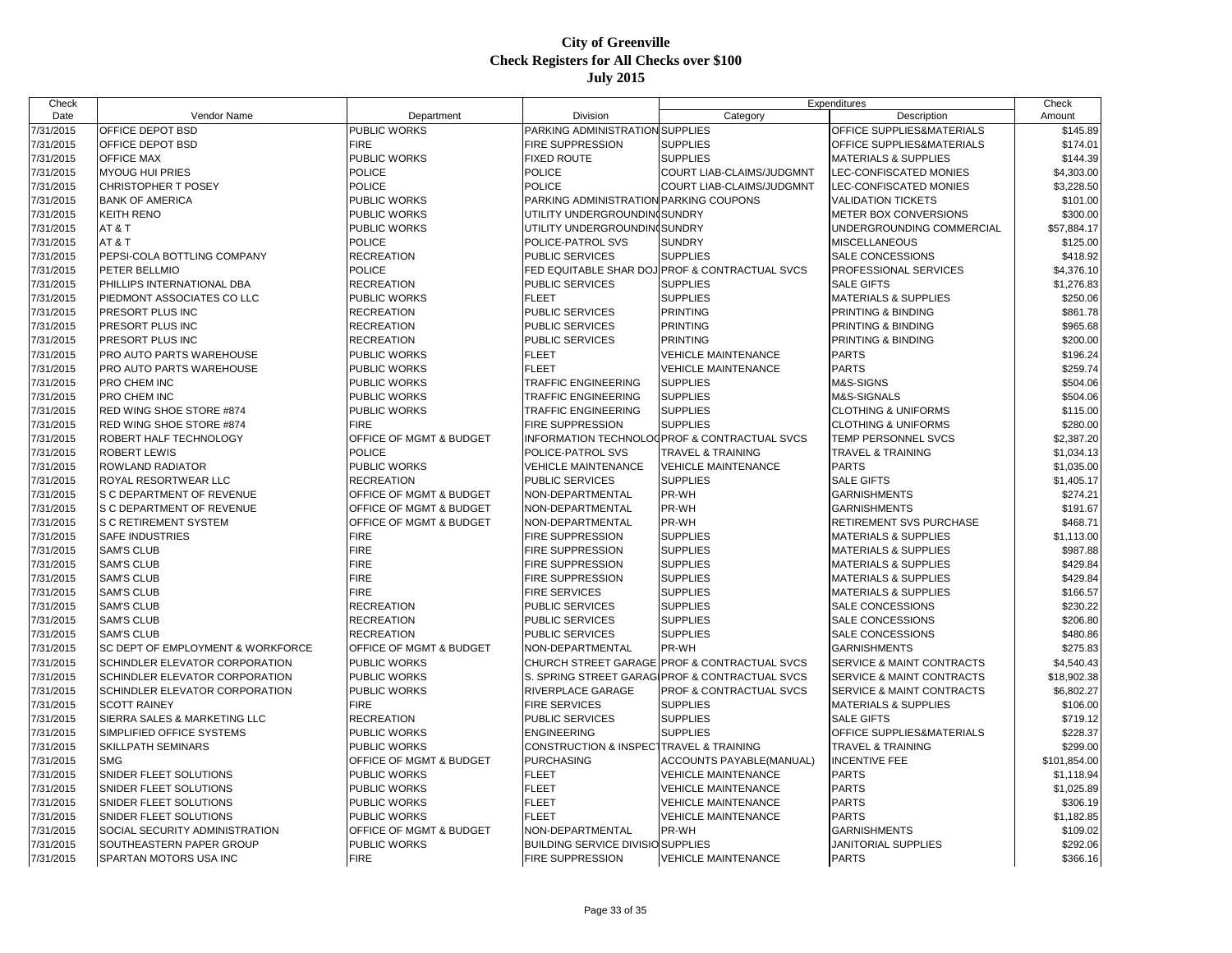| Check                  |                                     |                                    |                                     |                                                | Expenditures                         | Check       |
|------------------------|-------------------------------------|------------------------------------|-------------------------------------|------------------------------------------------|--------------------------------------|-------------|
| Date                   | Vendor Name                         | Department                         | Division                            | Category                                       | Description                          | Amount      |
| 7/31/2015              | STATE BUDGET AND CONTROL BOARD      | <b>POLICE</b>                      | POLICE-PATROL SVS                   | PROF & CONTRACTUAL SVCS                        | <b>SERVICE &amp; MAINT CONTRACTS</b> | \$112.00    |
| 7/31/2015              | STOCKMAN OIL TWO INC                | PUBLIC WORKS                       | <b>FLEET</b>                        | <b>VEHICLE MAINTENANCE</b>                     | <b>PARTS</b>                         | \$918.16    |
| 7/31/2015              | <b>SUPPLYWORKS</b>                  | <b>RECREATION</b>                  | ADMINISTRATION                      | <b>SUPPLIES</b>                                | <b>JANITORIAL SUPPLIES</b>           | \$222.89    |
| 7/31/2015              | SUTPHEN CORPORATION                 | <b>FIRE</b>                        | FIRE SUPPRESSION                    | <b>VEHICLE MAINTENANCE</b>                     | <b>PARTS</b>                         | \$383.86    |
| 7/31/2015              | T2 SYSTEMS CANADA INC               | <b>PUBLIC WORKS</b>                | <b>PARKING LOTS</b>                 | PROF & CONTRACTUAL SVCS                        | SERVICE & MAINT CONTRACTS            | \$159.00    |
| 7/31/2015              | <b>T2 SYSTEMS INC</b>               | <b>PUBLIC WORKS</b>                | <b>ENFORCEMENT</b>                  | <b>PROF &amp; CONTRACTUAL SVCS</b>             | SERVICE & MAINT CONTRACTS            | \$1,219.35  |
| 7/31/2015              | TALENT MANAGEMENT SOLUTIONS         | PUBLIC INFORMATION/EVENTS          | <b>EVENTS MANAGEMENT</b>            | PROF & CONTRACTUAL SVCS                        | TEMP PERSONNEL SVCS                  | \$792.33    |
| 7/31/2015              | TALENT MANAGEMENT SOLUTIONS         | <b>PUBLIC WORKS</b>                | <b>VEHICLE MAINTENANCE</b>          | PROF & CONTRACTUAL SVCS                        | TEMP PERSONNEL SVCS                  | \$3,537.04  |
| 7/31/2015              | TALENT MANAGEMENT SOLUTIONS         | <b>PUBLIC WORKS</b>                | <b>VEHICLE MAINTENANCE</b>          | PROF & CONTRACTUAL SVCS                        | TEMP PERSONNEL SVCS                  | \$884.26    |
| 7/31/2015              | TALENT MANAGEMENT SOLUTIONS         | <b>RECREATION</b>                  | <b>COMMUNITY CENTERS</b>            | PROF & CONTRACTUAL SVCS                        | <b>TEMP PERSONNEL SVCS</b>           | \$598.50    |
| 7/31/2015              | TALENT MANAGEMENT SOLUTIONS         | <b>RECREATION</b>                  | ADMINISTRATION                      | PROF & CONTRACTUAL SVCS                        | TEMP PERSONNEL SVCS                  | \$1,067.60  |
| 7/31/2015              | TALENT MANAGEMENT SOLUTIONS         | <b>RECREATION</b>                  | PARKS MAINTENANCE                   | PROF & CONTRACTUAL SVCS                        | <b>TEMP PERSONNEL SVCS</b>           | \$1,004.80  |
| 7/31/2015              | TALENT MANAGEMENT SOLUTIONS         | PUBLIC WORKS                       | <b>ENGINEERING</b>                  | PROF & CONTRACTUAL SVCS                        | TEMP PERSONNEL SVCS                  | \$570.02    |
| 7/31/2015              | TALENT MANAGEMENT SOLUTIONS         | <b>PUBLIC WORKS</b>                | <b>MAINTENANCE</b>                  | PROF & CONTRACTUAL SVCS                        | TEMP PERSONNEL SVCS                  | \$543.68    |
| 7/31/2015              | TALENT MANAGEMENT SOLUTIONS         | <b>PUBLIC WORKS</b>                | RESIDENTIAL COLL BUREA              | PROF & CONTRACTUAL SVCS                        | TEMP PERSONNEL SVCS                  | \$10,044.55 |
| 7/31/2015              | TALENT MANAGEMENT SOLUTIONS         | <b>PUBLIC WORKS</b>                | STORM DRAINS BUREAU                 | PROF & CONTRACTUAL SVCS                        | TEMP PERSONNEL SVCS                  | \$558.40    |
| 7/31/2015              | TALENT MANAGEMENT SOLUTIONS         | <b>PUBLIC WORKS</b>                | <b>FLEET</b>                        | PROF & CONTRACTUAL SVCS                        | <b>TEMP PERSONNEL SVCS</b>           | \$524.39    |
| 7/31/2015              | TALENT MANAGEMENT SOLUTIONS         | PUBLIC WORKS                       | CBD TIF CREW                        | PROF & CONTRACTUAL SVCS                        | TEMP PERSONNEL SVCS                  | \$558.40    |
| 7/31/2015              | TALENT MANAGEMENT SOLUTIONS         | <b>RECREATION</b>                  | PUBLIC SERVICES                     | PROF & CONTRACTUAL SVCS                        | TEMP PERSONNEL SVCS                  | \$474.64    |
| 7/31/2015              | <b>TAPCO</b>                        | <b>POLICE</b>                      | POLICE-PATROL SVS                   | <b>SUPPLIES</b>                                | <b>MATERIALS &amp; SUPPLIES</b>      | \$7,199.16  |
| 7/31/2015              | TD CARD SERVICES                    | <b>PUBLIC WORKS</b>                | <b>ENGINEERING</b>                  | <b>TRAVEL &amp; TRAINING</b>                   | TRAVEL & TRAINING                    | \$628.77    |
| 7/31/2015              | TD CARD SERVICES                    | <b>PUBLIC WORKS</b>                | <b>STREETS BUREAU</b>               | <b>SUPPLIES</b>                                | <b>MATERIALS &amp; SUPPLIES</b>      | \$104.88    |
| 7/31/2015              | TD CARD SERVICES                    | <b>PUBLIC WORKS</b>                | <b>CONSTRUCTION &amp; INSPEC</b>    | <b>TRAVEL &amp; TRAINING</b>                   | <b>TRAVEL &amp; TRAINING</b>         | \$191.05    |
| 7/31/2015              | TD CARD SERVICES                    | <b>PUBLIC WORKS</b>                | <b>STORM DRAINS BUREAU</b>          | <b>SUPPLIES</b>                                | MATERIALS & SUPPLIES                 | \$152.55    |
| 7/31/2015              | TD CONVENTION CENTER                | <b>FIRE</b>                        | <b>FIRE SERVICES</b>                | <b>SUPPLIES</b>                                | <b>MATERIALS &amp; SUPPLIES</b>      | \$149.56    |
| 7/31/2015              | TENNANT SALES AND SERVICE COMPANY   | PUBLIC WORKS                       | <b>FLEET</b>                        | <b>VEHICLE MAINTENANCE</b>                     | <b>PARTS</b>                         | \$2,079.23  |
| 7/31/2015              | THYSSENKRUPP ELEVATOR CORP          | <b>PUBLIC WORKS</b>                | <b>COMMONS GARAGE</b>               | PROF & CONTRACTUAL SVCS                        | SERVICE & MAINT CONTRACTS            | \$2,328.27  |
| 7/31/2015              | THYSSENKRUPP ELEVATOR CORP          | <b>PUBLIC WORKS</b>                | LIBERTY SQUARE GARAGE               | <b>PROF &amp; CONTRACTUAL SVCS</b>             | SERVICE & MAINT CONTRACTS            | \$7,982.62  |
| 7/31/2015              | THYSSENKRUPP ELEVATOR CORP          | <b>PUBLIC WORKS</b>                |                                     | RICHARDSON STREET GAR PROF & CONTRACTUAL SVCS  | SERVICE & MAINT CONTRACTS            | \$7,982.62  |
| 7/31/2015              | THYSSENKRUPP ELEVATOR CORP          | <b>PUBLIC WORKS</b>                | <b>RIVER STREET GARAGE</b>          | <b>PROF &amp; CONTRACTUAL SVCS</b>             | <b>SERVICE &amp; MAINT CONTRACTS</b> | \$5,871.82  |
| 7/31/2015              | TIM GUERIN                          | <b>PUBLIC WORKS</b>                | STREETS BUREAU                      | <b>SUPPLIES</b>                                | <b>CLOTHING &amp; UNIFORMS</b>       | \$200.00    |
| 7/31/2015              | <b>TIM GUERIN</b>                   | <b>PUBLIC WORKS</b>                | <b>STREETS BUREAU</b>               | <b>SUPPLIES</b>                                | <b>CLOTHING &amp; UNIFORMS</b>       | \$200.00    |
| 7/31/2015              | TIM GUERIN                          | <b>PUBLIC WORKS</b>                | <b>STREETS BUREAU</b>               | <b>SUPPLIES</b>                                | <b>CLOTHING &amp; UNIFORMS</b>       | \$200.00    |
| 7/31/2015              | <b>TIM GUERIN</b>                   | <b>PUBLIC WORKS</b>                | <b>STREETS BUREAU</b>               | <b>SUPPLIES</b>                                | <b>CLOTHING &amp; UNIFORMS</b>       | \$190.79    |
| 7/31/2015              | TOM'S BARBEQUE                      | <b>PUBLIC WORKS</b>                | UTILITY UNDERGROUNDIN               | <b>SUNDRY</b>                                  | UNDERGROUNDING COMMERCIAL            | \$216.00    |
| 7/31/2015              | TRAVELERS REST FEED & SEED INC      | <b>RECREATION</b>                  | ADMINISTRATION                      | <b>SUPPLIES</b>                                | M&S-FOOD                             | \$120.00    |
| 7/31/2015              | TREASURER OF VIRGINIA               | OFFICE OF MGMT & BUDGET            | NON-DEPARTMENTAL                    | PR-WH                                          | <b>GARNISHMENTS</b>                  | \$133.48    |
| 7/31/2015              | TRI STATE GLASS                     | <b>PUBLIC WORKS</b>                | <b>FLEET</b>                        | <b>VEHICLE MAINTENANCE</b>                     | <b>OUTSIDE REPAIRS</b>               | \$238.48    |
| 7/31/2015              | TRI STATE GLASS                     | <b>PUBLIC WORKS</b>                | <b>FLEET</b>                        | <b>VEHICLE MAINTENANCE</b>                     | <b>OUTSIDE REPAIRS</b>               | \$172.01    |
| 7/31/2015              | TRUCKPRO LLC                        | <b>FIRE</b>                        | <b>FIRE SUPPRESSION</b>             | <b>VEHICLE MAINTENANCE</b>                     | <b>PARTS</b>                         | \$145.30    |
| 7/31/2015              | TRUCKPRO LLC                        | <b>PUBLIC WORKS</b>                | <b>FLEET</b>                        | <b>VEHICLE MAINTENANCE</b>                     | <b>PARTS</b>                         | \$101.30    |
| 7/31/2015              | TRUCKPRO LLC                        | PUBLIC WORKS                       | <b>FLEET</b>                        | <b>VEHICLE MAINTENANCE</b>                     | <b>PARTS</b>                         | \$161.85    |
| 7/31/2015              | TRUCKPRO LLC                        | <b>PUBLIC WORKS</b>                | <b>FLEET</b>                        | <b>VEHICLE MAINTENANCE</b>                     | <b>PARTS</b>                         | \$368.91    |
| 7/31/2015              | TW TELECOM HOLDINGS INC             | OFFICE OF MGMT & BUDGET            | INFORMATION TECHNOLOCCOMMUNICATIONS |                                                | TELECOMMUNICATIONS/WIRELE            | \$1,142.40  |
| 7/31/2015              | TYCO INTEGRATED SECURITY LLC        | <b>PUBLIC WORKS</b>                |                                     | PARKING ADMINISTRATION PROF & CONTRACTUAL SVCS | SERVICE & MAINT CONTRACTS            | \$2,898.97  |
| 7/31/2015              | <b>TYCO INTEGRATED SECURITY LLC</b> | <b>PUBLIC WORKS</b>                | <b>COMMONS GARAGE</b>               | PROF & CONTRACTUAL SVCS                        | SERVICE & MAINT CONTRACTS            | \$4,009.14  |
|                        | <b>TYCO INTEGRATED SECURITY LLC</b> | <b>PUBLIC WORKS</b>                | <b>CHURCH STREET GARAGE</b>         | <b>PROF &amp; CONTRACTUAL SVCS</b>             | SERVICE & MAINT CONTRACTS            | \$3,971.60  |
| 7/31/2015<br>7/31/2015 | <b>TYCO INTEGRATED SECURITY LLC</b> | <b>PUBLIC WORKS</b>                | CHURCH STREET GARAGE                | <b>PROF &amp; CONTRACTUAL SVCS</b>             | SERVICE & MAINT CONTRACTS            | \$648.00    |
| 7/31/2015              |                                     | <b>PUBLIC WORKS</b>                |                                     |                                                |                                      |             |
|                        | TYCO INTEGRATED SECURITY LLC        | <b>PUBLIC WORKS</b>                |                                     | LIBERTY SQUARE GARAGE PROF & CONTRACTUAL SVCS  | SERVICE & MAINT CONTRACTS            | \$4,577.20  |
| 7/31/2015              | TYCO INTEGRATED SECURITY LLC        |                                    |                                     | S. SPRING STREET GARAGIPROF & CONTRACTUAL SVCS | SERVICE & MAINT CONTRACTS            | \$5,479.03  |
| 7/31/2015              | <b>TYCO INTEGRATED SECURITY LLC</b> | <b>PUBLIC WORKS</b>                |                                     | RICHARDSON STREET GAR PROF & CONTRACTUAL SVCS  | SERVICE & MAINT CONTRACTS            | \$4,719.10  |
| 7/31/2015              | TYCO INTEGRATED SECURITY LLC        | <b>PUBLIC WORKS</b><br><b>FIRE</b> | N LAURENS ST GARAGE                 | PROF & CONTRACTUAL SVCS                        | SERVICE & MAINT CONTRACTS            | \$4,693.00  |
| 7/31/2015              | <b>TYCO INTEGRATED SECURITY LLC</b> |                                    | <b>FIRE SUPPRESSION</b>             | <b>REPAIR &amp; MAINT SVCS</b>                 | <b>REPAIRS &amp; MAINTENANCE</b>     | \$222.10    |